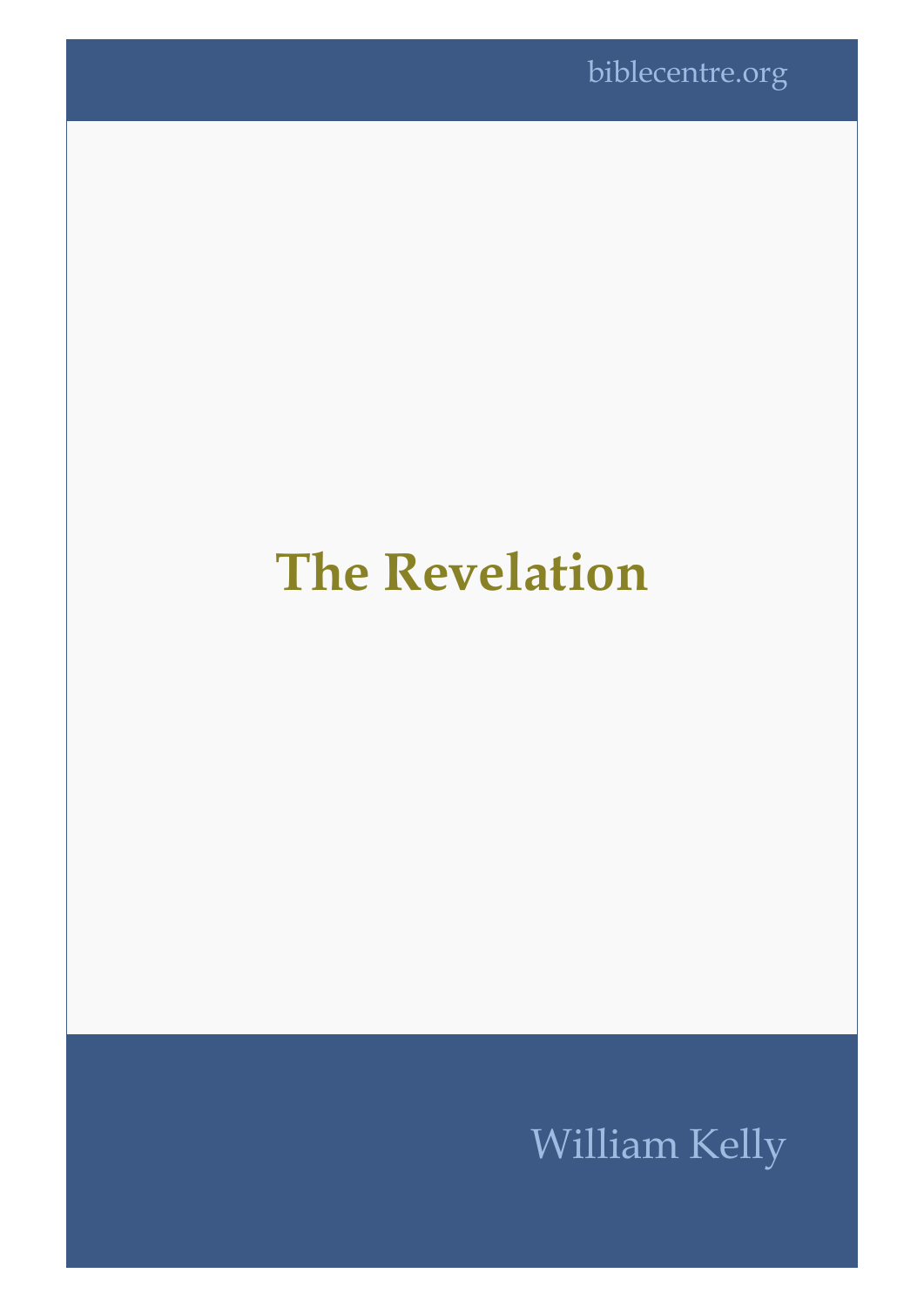### **The Revelation**

**Quote:** *"Who that knows ecclesiastical history, who that has present acquaintance with souls, is not aware that the saints of God, with ever so little light, have been exceedingly nourished and helped by the Apocalypse; while men of learning have made it as dry as an old almanac?"*

**[Introduction](#page-2-0)** [Revelation 1](#page-2-1) [Revelation 2](#page-10-0) [Revelation 3](#page-15-0) [Revelation 4](#page-19-0) [Revelation 5](#page-24-0) [Revelation 6](#page-25-0) [Revelation 7](#page-28-0) [Revelation 8](#page-30-0) [Revelation 9](#page-31-0) [Revelation 10](#page-32-0) [Revelation 11](#page-33-0) [Revelation 12](#page-35-0) [Revelation 13](#page-39-0) [Revelation 14](#page-44-0) [Revelation 15](#page-48-0) [Revelation 16](#page-50-0) [Revelation 17](#page-51-0) [Revelation 18](#page-58-0) [Revelation 19](#page-59-0) [Revelation 20](#page-62-0) [Revelation 21](#page-67-0)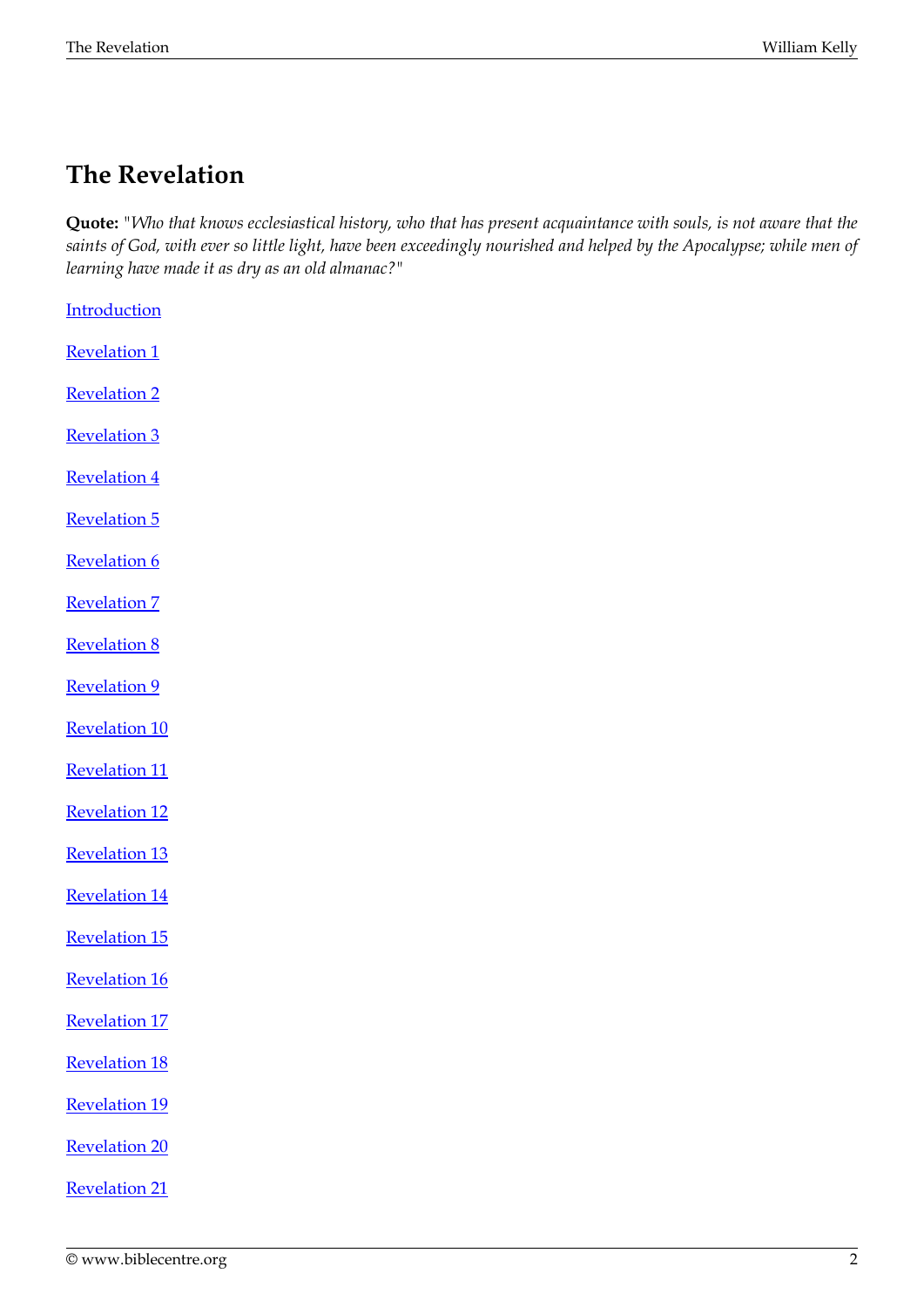#### [Revelation 22](#page-70-0)

#### **THE REVELATION**

#### <span id="page-2-0"></span>**Introduction**

That God should have chosen John to be the instrument of communicating the closing volume of the New Testament is worthy of our consideration. It is not a new thing for God thus to set out the strongest contrasts by the same inspired writer. He who was emphatically the apostle of the uncircumcision was the appointed witness of Christ to those who had been Jews. The final and above all the decisive message of grace, which called the Jews outside all earthly associations to Christ in heaven, was given neither by Peter nor by James, and by no other than Paul. So too the witness of grace and truth which came by Jesus Christ was, in His mind, if not in man's, the most suited medium for revealing the coming judgments of God. In truth, the moral reason lay in this: that Christ, if rejected as the object of faith, and the only channel of grace, becomes an executor of judgment. This we find formally and doctrinally in his gospel (John 5). And now that grace and truth were about to be utterly set at naught, as He Himself had been before by that which bore His name on the earth, John was more than any other suited to let us see the solemn visions of God avenging the slighted rights of His own Son; and this, first, by providential judgments; lastly, by Christ Himself coming in the personal execution of judgment.

Hence, although there are the most complete contrasts in form, subject, and issues between the gospel and the revelation of John, after all the person of the Lord Jesus is pre $\Box$ eminently kept before us as the object of God's care and honour in both; and therefore it is that even the souls that could not enter into the main topics of its prophetic visions have always found unspeakable comfort in the various displays of Christ Himself furnished by this book, especially in times of trial, rejection and persecution. Who that knows ecclesiastical history, who that has present acquaintance with souls, is not aware that the saints of God, with ever so little light, have been exceedingly nourished and helped by the Apocalypse; while men of learning have made it as dry as an old almanac?

#### **Rev. 1 - 3**

#### <span id="page-2-1"></span>**Revelation 1**

It is "the revelation of Jesus Christ, which God gave unto him." Even in the gospel, which is so fragrant with His divine love, we have the frequent - not to say constant - admonition of this remarkable position which Christ takes. In short He is carefully regarded as man on earth, as the sent One who lives on account of the Father - in the gospel as a man on earth, in the revelation as a man most truly wherever He may be seen, whether in heaven or on earth. This book then is the revelation of Jesus Christ, "which God gave unto him." In the gospel it is said, God gives Him to have life in Himself. Nothing can more demonstrate. how loyally He accepts, and will not speak inconsistently with, the place of man to which He stooped. For in Him was life: yea, He was that eternal life which was with the Father before the worlds were. Nevertheless, having become a man in divine grace, He speaks according to that lowly position which He entered here. In glory it is just the same, as we see in the book before us. "The revelation of Jesus Christ, which God gave unto him, to show unto his servants." It is not now to bring them whether or not servants out of that position or even worse, and entitling them to take the place of children of God. This characterises the gospel, because it distinctively is the revelation of grace and truth in Jesus Christ, the only□begotten Son. Here it is what God was going to do for His glory as the rejected man. He is going therefore to show unto His "bondmen" - a term that would suit not only Christians now, but those who might be in another relationship after we have been taken away from the world. Hence, evidently, there is a comprehensive term employed with divine wisdom, "to show unto his servants things which must shortly come to pass." It is not to make known what was in Christ before all worlds, but to disclose the great facts in which God was about to maintain the glory of the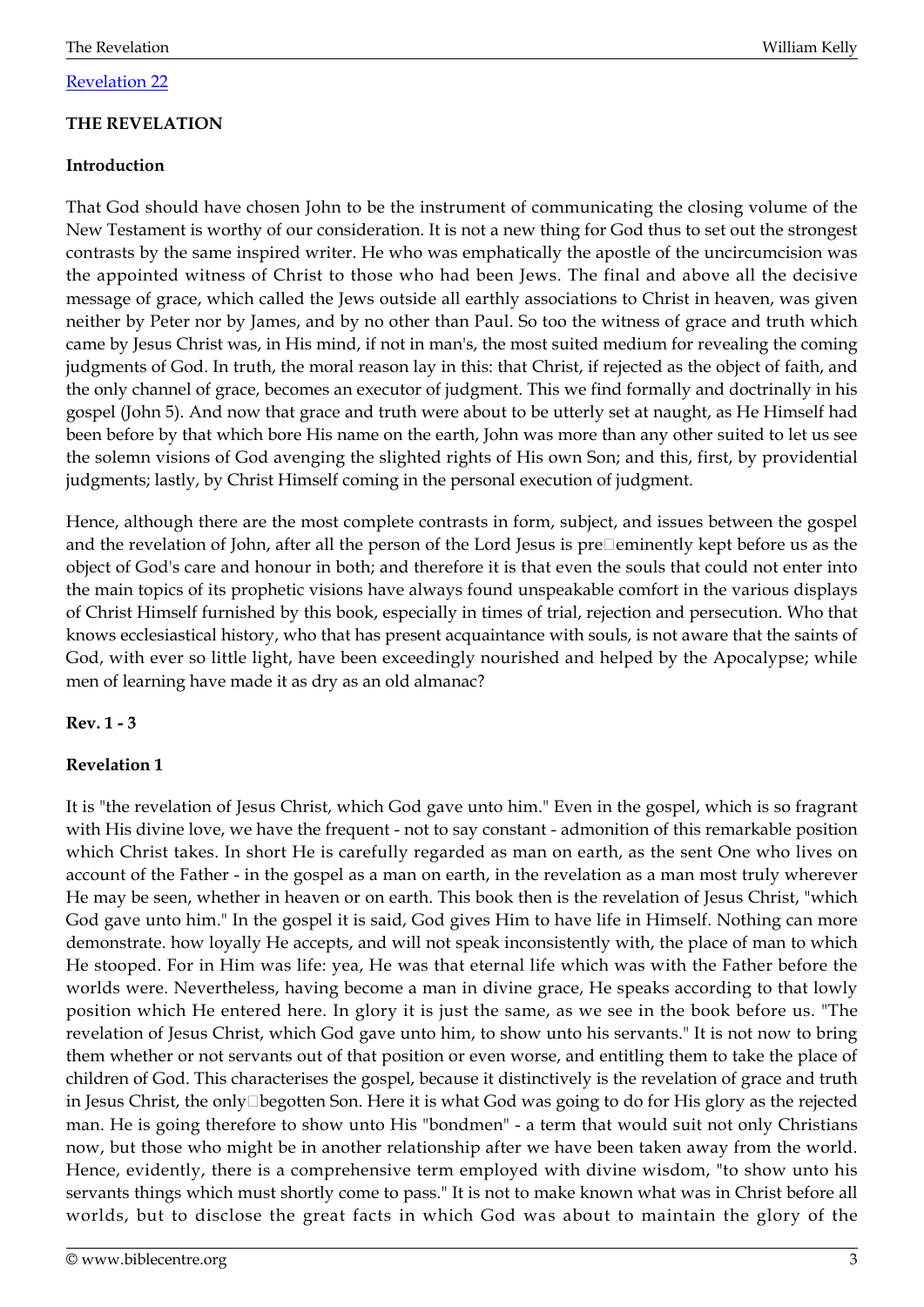First□begotten, when He introduced Him into the world. "And he sent and signified it by his angel unto his servant John."

The angel, it is needless to say, is not without good reason named in relation to the revelations which God was here giving. In the gospel we bear of eternal life in the Son and this in the grace of God given to the believer. There the Holy Ghost was the only one competent to minister and effectuate such grace according to the counsels of God, and in the ordering of His love.

But here we have visions - visions of God's judicial ways - visions of what would call for judgment in the ever growing iniquity of man. He therefore "sent and signified this by his *angel* unto his servant John." It is another and a remarkable difference. In the gospel John may speak, but he speaks as one who had seen the Lord, - as one who could bear his own personal voucher for whatever he utters. He may speak but seldom of himself, and this he does so effectually that there are not wanting those who have questioned whether after all he were "the disciple whom Jesus loved." Undoubtedly the inference is mistaken; still there is no possibility of charging the writer with putting himself forward in the manner in which he has written. This is a very significant circumstance, more particularly as in the epistles, which contemplate the Christian company or a family or a friend, the one aim and effort is to place the children of God in immediate communion through Christ with Himself: an inspired apostle writes it no doubt, and the various members of God's family, as well as the servants of the Lord, are owned in their place. At the same time it is manifestly He who is God and Father instructing, comforting, and admonishing His own.

We have intervention on every side. God gives a revelation of Jesus; and Jesus passes it on to His angel, or rather by His angel to His servant John; and then John at last sends it to other servants. Thus we have all sorts of links in the chain. And why so? For it is somewhat novel, especially in the New Testament. How comes this remarkable introduction of God to Jesus, then from Him through an angel to one servant, who sends to other servants? How is it that we here miss that character of direct dealing with us - that immediateness of address which is found elsewhere? The reason is as solemn as it is instructive. It is implied indeed in the analogy of the Old Testament; for God did not always address His people there. He did originally, as for instance in the ten words, though afterwards in this very particular intervention came in. But habitually God's messengers were sent to Israel, even when prophets were raised up. At first all addressed the people in His name. The word of Jehovah was sent to Jehovah's people. But what an affecting change took place at length! The time soon came when the message was not sent to the people directly. It was given to a chosen witness - no doubt really meant for the people, but delivered to Daniel, and only so.

This prepares us for the true meaning of the remarkable chancre in the Apocalypse as compared with the rest of the New Testament. When the children of Israel had hopelessly betrayed the Lord - when their departure was complete before His eyes - not only in the first rent□off portion, the ten tribes of Israel, but even the remaining two, - when there was a stay and a lengthening of the tranquillity, - when not only Judah, but even the house of David, the anointed king, the last regular link between God and His people, failed, then we find that God addressed not His people, but an only chosen faithful servant as His witness. It was a sure token that all was over for the present, for any immediateness of communion between God and His people. God could no longer recognise them as His own. Applying this to the present time, and our own circumstances, is it not most grave? I do not in the least doubt that God proves Himself faithful in the worst of times. It would be the falsest possible deduction to suppose that Daniel and his three companions, possibly others also, were not personally as pleasant to the Lord as David was. Did He not look with exceeding satisfaction in His grace upon that servant who felt and answered to His own feelings about His people? It was precisely because He did that Daniel received so exceptional an honour. In a certain sense it was better to be a Daniel in the midst of ruin than to have had the best position when times were prosperous, and when things looked fair. It was a greater proof of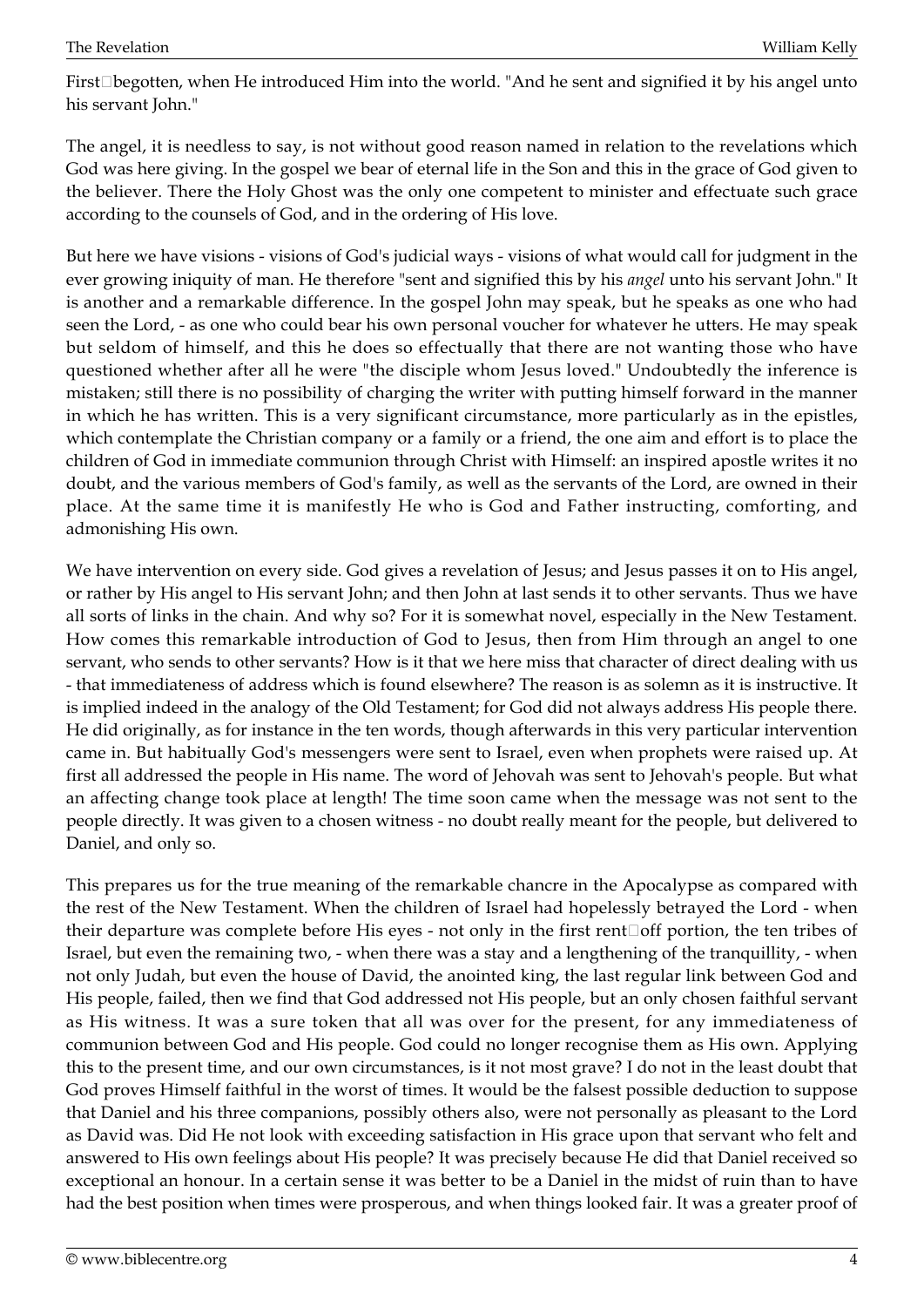fidelity when all was out of course to stand faithful than to be faithful when all things were regular. Thus grace is always equal to every difficulty.

But it is a solemn thing to feel that such a crisis was even then come, as far as regarded the church of God here below. John stands in a position analogous to Daniel; he becomes now the object of the communications of the Lord Jesus, not that which still bore the name of the Lord here below. However the grace of the Lord might act, however He might animate as well as warn, still the address is made directly to His servant John, and not to the church; and even where we have addresses, as we shall find afterwards in the second and third chapters, they are not immediately to the churches, but sent to their *angels.* It is manifest that all carries out the same solemn impression.

John then, as it is said, "testified the word of God, and the testimony of Jesus Christ." But this is here restricted: it does not mean the truth in general, nor the gospel in particular, though we cannot doubt that John did preach the gospel, and did nourish the church of God in all His revealed truth; but this is not the subject of the Apocalypse, nor the meaning of our text. All is here limited to what he saw. This is of importance to apprehend the scope of the passage and the character of the book. We may safely strike out the word *"and,"* if we respect the best authorities. The meaning then is that John testified the word of God and the testimony of Jesus Christ. But how are we to describe or understand "the word of God"? Is it any special part, or the word of God as a whole? What exactly is meant by "the word of God, and the testimony of Jesus Christ" in this connection? The answer is given by the last clause when "and" is taken away: - the visions that he was going to behold and record in this book - whatsoever things he saw. Thus, besides what the apostle had in his ordinary relation with Christians, and his already lengthened tenure in the service of Christ, he receives now a new character of word and testimony.

Accordingly the apocalyptic visions can be slighted only by ignorant unbelief; for they no less than the gospel or epistles are here styled "the word of God, and the testimony of Jesus Christ." They are thus carefully ushered in, but in that prophetic method which was morally fitting, in a series of visions which John saw. This is of so much the greater emphasis, as it is apparently designed in an express manner to counteract the tendency (but too common spite of it) to treat the Apocalypse as if it were of doubtful value and of precarious authority. But no: it is confessed to John by Jesus as the word of God and His own testimony. We know how many scholars have dared to insult the book in their folly, as I think we may say, with the justest rebuke of their offensive language. None the less is it "the word of God, and the testimony of Jesus Christ," even if it consists not of that which ministers directly to the edification of the Christian in his own position, but indirectly as announcing the doom of such as despise God and do their own will in the face of His revelation. Nevertheless it is God's word and Christ's testimony, though as a whole composed of visions.

In order to make this more realised by the believers then or at any other time, be it remarked that we have another word remarkably annexed which lies altogether out of the beaten path of the Lord. May we not presume that it is for the express purpose of graciously encouraging His servants as well as to anticipate the doubts and cavils of unbelief? "Blessed is he that readeth, and they that hear the words of this prophecy, and keep those things which are written therein."

The stated ground that follows is also to be weighed; for it is not, as men often assume, because we are to be in the predicted circumstances, it is not because the Christian or the church must pass through the troubles it describes: not a word to this effect is implied, but a different reason is given. In short, as the book itself afterwards shows that the church will be on high outside the scene of its varied troubles and inflicted judgments, so the motive assigned in the preface is of a strikingly holy nature, adapted to those who walk by faith, not by sight, and free from all selfish considerations - "for the time is at hand." It is not that the time is actually come so that we must go through all or any part; but the time is *at hand.* God therefore writes for our comfort, admonition, and general blessing in whatever way it may be wanted; He takes for granted that we are interested in whatever He has to say to us. "The time is at hand." It is a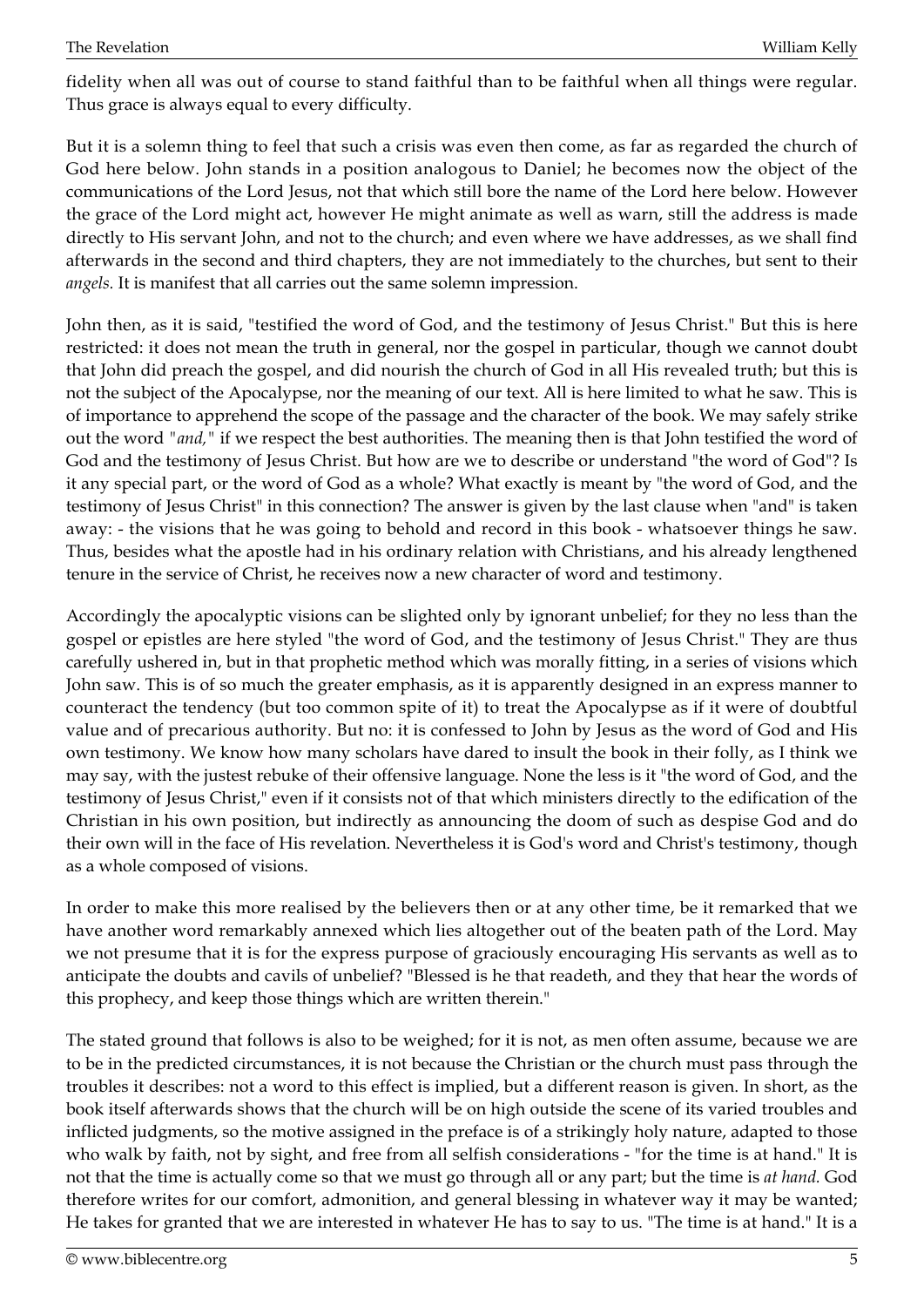false principle therefore that we can only be profited by that which concerns ourselves, and supposes us to be in the actual circumstances described.

Then comes the salutation. Here too all is as peculiar as it is suitable to the book on which we enter: "John to the seven churches which are in Asia." In no other place do we find anything akin to this. We read of the saints in one place or another. A particular assembly, or even the assemblies of a district (Gal. 1), may be addressed. Never but here occurs an address to a certain number of assemblies, particularly one so definite and significant symbolically as seven. Surely something is meant outside the ordinary course of things, where so unexampled a style of address is found. The spiritual usage of *seven* in prophetic scripture cannot be questioned. Nor is it confined to prophecy, for the same force holds good wherever symbol is employed. In typical scripture, as well as in prophecy, seven is the regular known sign of spiritual completeness. Who then but uninstructed minds can doubt that the Lord meant more than the actual assemblies that were addressed in the province of Asia? That letters were written to literal congregations from Ephesus to Laodicea seems to be unquestionable; but I cannot doubt that these were chosen, and the addresses so shaped to them as to bring before those who have ears to hear the complete circle of the Lord's testimony here below as long as there should be anything possessed (responsibly if not really) of a church character. The state of things might be ever so ruined; it might be even gross and false (as much was in several); but still there was an ecclesiastical profession if only for His judgment, which we do not find after Rev. 4. No such condition appears afterwards. The Lord no longer dealt so when this kind of footing vanished for the responsibility of man. In short, as long as church responsibility exists here below, these addresses apply, and no longer.

So says he "To the seven churches which are in Asia: Grace be unto you, and peace, from him which is, and which was, and which is to come." It is not "from the God and Father of our Lord Jesus Christ." The salutation is from God in His own being, the ever $\square$ existing One, He who is, and who was, and who is to come. This of course connects His present existence with the future as well as the past. "And from the seven Spirits which are before his throne." Here again we find a description of the Holy Ghost decidedly different from what meets us in the New Testament generally. The allusion is clear to Isaiah 11, where the seven□fold power of the Holy Ghost in government is described as connected with the person and for the kingdom of the Messiah. "And the Spirit of Jehovah shall rest," etc. This seems taken up here, and applied in a far larger way for purposes suitable to the Apocalyptic prophecy. Indeed the same remark will be found true of all the use that is made of Old Testament citations and allusions in the Apocalypse. Constant reference is made to the law, Psalms, and prophets, but it is never a mere repetition, as the literalists suppose, of what was found there. This would be in effect to deprive ourselves of the Apocalypse, instead of understanding and gathering its peculiar profit. If one identifies the Jerusalem of Isaiah with the New Jerusalem of the Revelation, or the Babylon of Jeremiah to explain the Apocalyptic Babylon, it is clear that one simply loses all the special instruction that God has given us. This is one of the main sources of confusion on the subject of the Apocalypse to this day. At the same time, if we do not start with the Old Testament revelations of Babylon or Jerusalem, or the instruction derived from the prophets generally, we are not prepared for appreciating or even understanding the Apocalypse as a whole. Thus, either to dislocate the New absolutely from the Old, or to see no more than a repetition of the Old in the New, is an almost equal error. There is a divine link in the sense as there was in the Spirit's mind an undistinguished reference; but then the Apocalypse gives it an incomparably larger range, and a more profound character. The Apocalypse looks on things after the Holy Ghost had taken His place in the Christian and in the church on earth - above all, after the Son had appeared, manifested God the Father, and accomplished redemption here below. Hence all the fulness of divine light that had come out in Christ's person and work, as well as by the Spirit in the church of God, is necessary to be taken into account in order to give the Apocalypse its just bearing.

The seven Spirits therefore refer, as I believe, to the Holy Ghost acting in the way of government. It is the fulness of the Holy Ghost's energy as an overruling power. What the application of this may be depends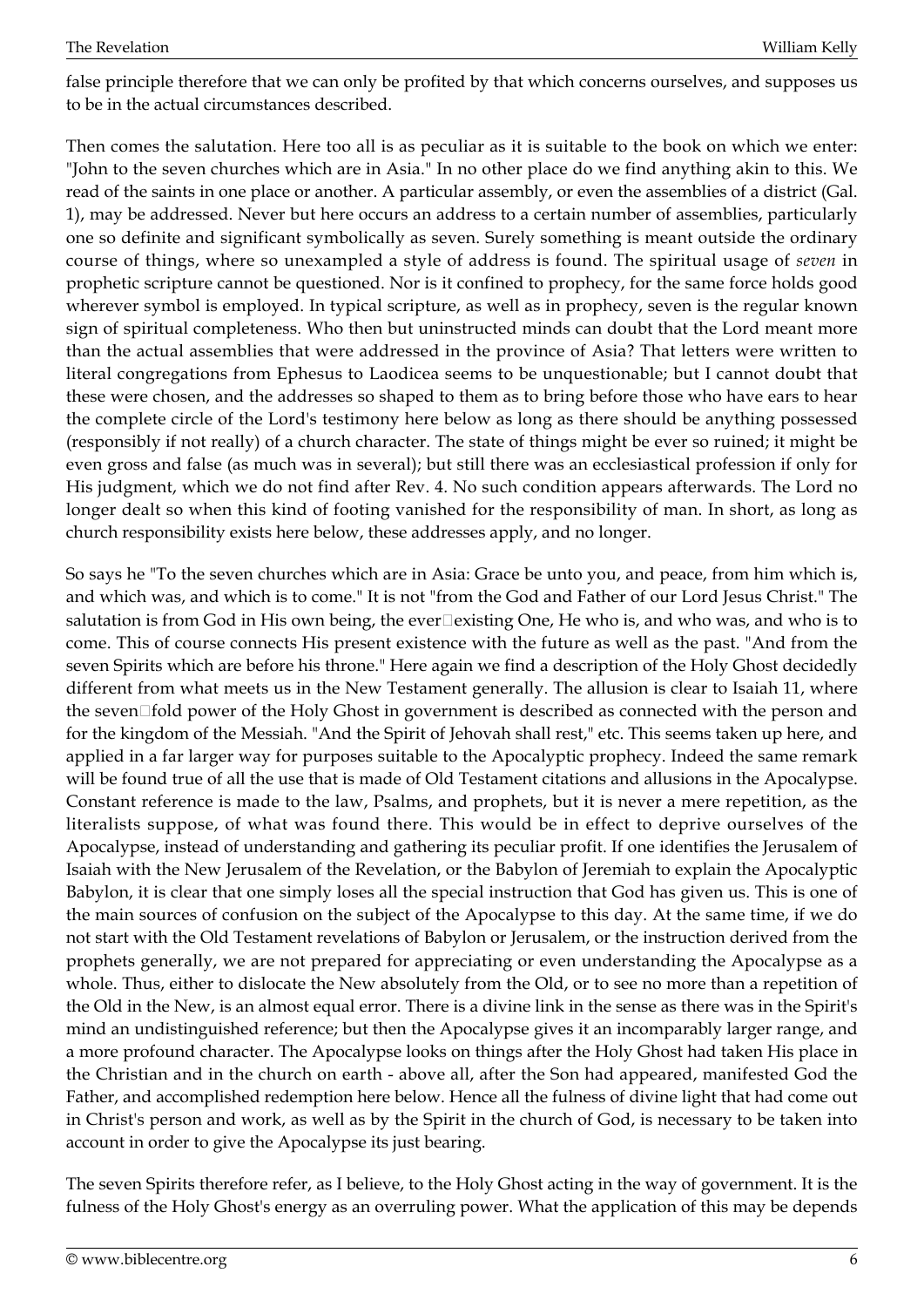on the context where it is used. We shall find it in relation to Christ dealing with church matters in Rev. 3; we shall find it in His relation to the earth in Rev. 5: but it is always the fulness of the Spirit in governmental power, and not the same Spirit viewed in His unity forming the church into one body. This we have had already in the Pauline epistles, where the proper sphere of the Christian as a member of Christ's body is treated especially, and indeed only there.

God as such is then introduced in Old Testament style and character, but at the same time applied to New Testament subjects; the Holy Ghost also is similarly brought before us. And so too with our Lord Jesus, as we shall see. Indeed, there is nothing more remarkable, especially when we bear in mind who the writer is, than the absence here of His proper relationship to the children of God. The revelation of grace is precisely what is not found in this book. "Jesus Christ" appears as "the faithful witness." This clearly is what He was on the earth. In a very different form it is the topic of John everywhere: we may trace Him as going up to heaven, where Paul above all contemplated Him glorified; but John's task is ever to point to Christ in connection with what He was here below. If he speaks of Him as the Lamb above, the description is founded on His being the rejected sufferer on earth. "He is the faithful witness, the first□begotten of the dead, and the prince of the kings of the earth;" - the last displayed when He comes from heaven to earth, as He stands in resurrection the first $\Box$ begotten of the dead. But what He is in heaven is exactly what is not given here. There is the most careful exclusion of His heavenly position from the relationships of the Lord Jesus that are here brought before us. Even that which connects Him with the Christian, as the One that intercedes for him in the presence of God, is here left out, though I doubt not we may see Him as the angel high priest for others in Rev. 8.

The Lord Jesus, then, is brought before us as man purposely in the last place. God was announced in His own everlasting being; the Holy Ghost in His fulness of governmental power; the Lord Jesus in that which was connected with the earth, even if He were risen from the dead; and this put in the last place, because He is viewed only in an earthly point of view.

But for all that the voice of the Christian is at once heard - and so much the more remarkably, because it is one of the few exceptional ripples which cross the ordinary current of the book at the end as well as at the beginning. Thus it is not without example elsewhere; but it is not what we hear when we have fairly entered on the course of the visions. Before they begin the Christian is heard, as also the bride after they close. Here the name of Jesus is enough to stir the heart in a sweet and suited doxology. He may not be described in His relationships to us, but He who is described is the one that we love. And so "to him that loveth us" (for this is the true rendering, and not merely that loved us) - "To him that loveth us, and washed us from our sins in his own blood; and hath made us kings and priests unto God and his Father; to him be the glory and the might unto the ages of the ages." And as this is the heart's outpouring of its own delight in Jesus, so the next verse gives a warning testimony suitable to the book, lest there should be any weakening of what Jesus will be to those who stand in no such nearness to Him. "Behold he cometh with the clouds; and every eye shall see him, and they which pierced him: and all kindreds of the earth shall wail because of him." This has nothing to do with His presence for us; but after our own delight and thanksgiving have gone forth towards Jesus, the testimony to others most suitably follows the song of praise that had, I may say, involuntarily burst forth at His name. It is Christ coming in judgment. He shall be seen by every soul - if there be any difference - to the sorest anguish above all of those that pierced Him (*i.e.* the Jews). "Even so, Amen."

"I am the Alpha and Omega, saith the Lord God, that is, and that was, and that is to come, the Almighty." He who is the first and the last, comprehending all in communicating His mind, which includes everything that can be given to man - He it is who here speaks - the Lord God, the Eternal. He puts His voucher on the book from the beginning.

Then John describes himself in a manner adapted to the testimony he is called to render. "I John, your brother, and companion in the tribulation and kingdom and patience in Christ Jesus, was in the isle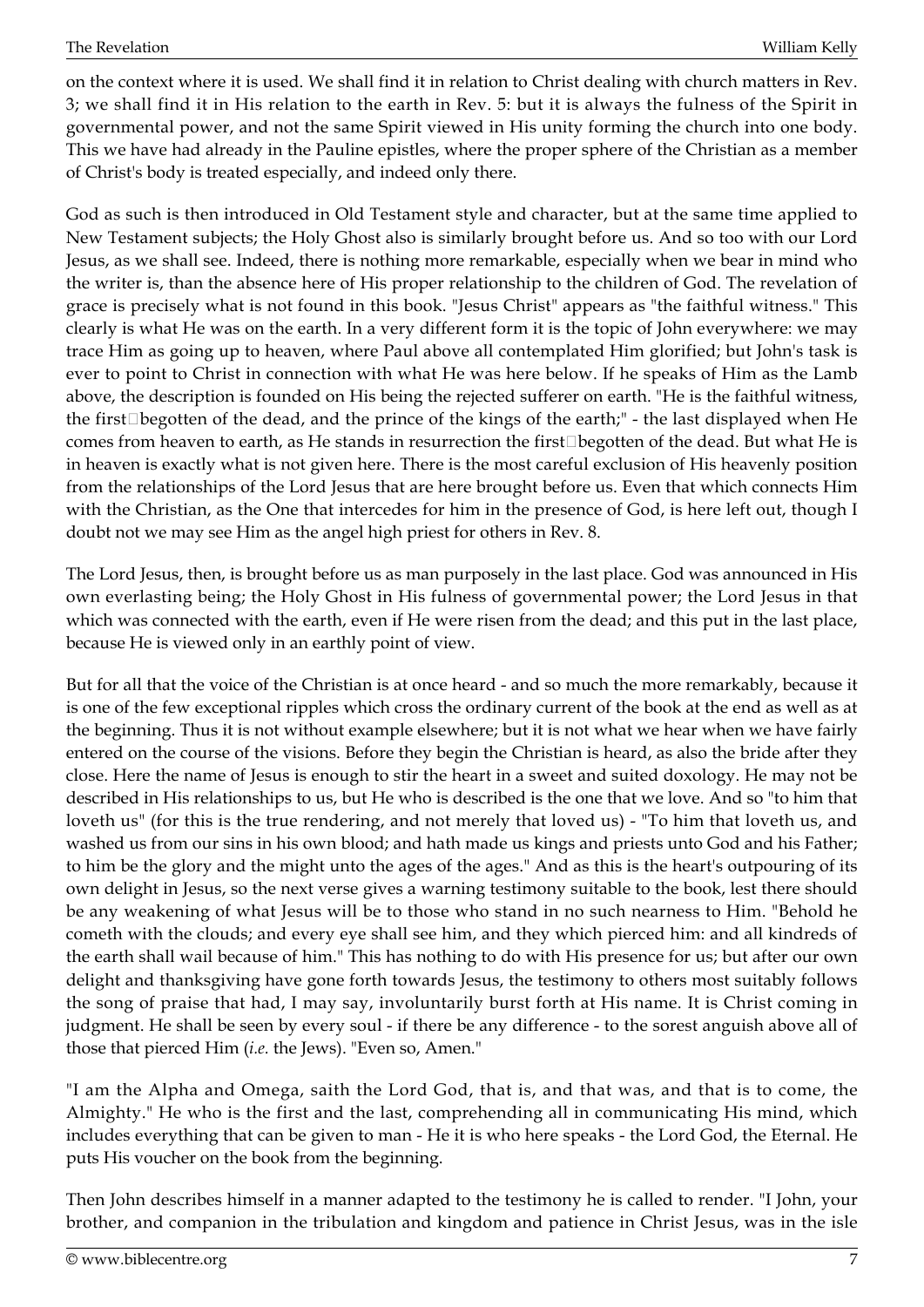which is called Patmos, for the word of God, and for the testimony of Jesus." It must be evident to a spiritual mind how remarkably suited all here is to what was afterwards about to come out. The whole book supposes saints in suffering, and this too in the form of tribulation, with their spiritual experience formed into the associations of Christ's kingdom rather than those of His body the church, yet surely suffering on account of the word of God and the testimony of Jesus. Particular care is taken here to show it to us. Not that the full church or Christian relationship was lacking to John personally; but he stands here a representative man for others as well as ourselves. While, therefore, he had all that is properly Christian, he also had very special communications of another character for saints who will follow us at the end of this age. Thus he introduces himself here, not as a joint partaker of God's promise in Christ by the gospel, but in His kingdom and patience in Christ. It is true for us all; but it is in harmony with the latter day sufferers, not what specially linked him with the Christians and the church. Thus the place taken here is of course that of a Christian; but that is put forward which belonged to others who would not be in the same corporate standing as ourselves. At the same time there is the most careful guard against the supposition that he was not in the full enjoyment of his own place in Christ.

This seems to be one reason why it pleased God to give the visions of this book on the Lord's day. "I was in the Spirit on the Lord's day." This is the characteristic day of the Christian; it is the birthday of his distinctive blessing, and it assuredly ought to be the especial joy of his heart, not the less because it is the first day, the resurrection day of grace and new creation, not the seventh day of creation rest and law.

On that day the inspired writer John was in the power of the Holy Ghost with a view to take in and give out the visions he was to see. "And I heard behind me a great voice as of a trumpet." It was significant, I think, that the voice was *behind* him. The main object of all prophecy tended rather to have thrown him forward. But before the Spirit of God could fitly launch him into the visions of the future, there must be a retrospective glance. In the Spirit he must be, both to shut out every impression from external objects, and to give him an entrance into all that God was about to reveal; but first of all we should recognise the fact that it was on the Lord's day; and next that, before he was shown what was before, he must turn to the voice behind him and learn what the Lord judged of that which bore His name on the earth.

Omit the opening clause and begin, "saying, What thou seest, write in a roll, and send it to the seven churches which are in Asia." The reference of the voice behind is exclusively to the seven churches. When another subject is about to open, the first voice which he heard as of a trumpet talking with him said "Come up hither;" there is no question then of a voice behind. He is forward going to look into the future. But there must first be a retrospective notice, in which the Lord would pronounce His judgment of that which bore the name of Christendom here below. "What thou seest, write in a book, and send it to the seven churches which are in Asia; unto Ephesus, and unto Smyrna, and unto Pergamos, and unto Thyatira, and unto Sardis, and unto Philadelphia, and unto Laodicea. And I turned to see the voice which was speaking with me. And having turned, I saw seven golden lampstands." We are told afterwards what those meant.

One like the Son of man is next seen "in the midst of the seven candlesticks," - which, as we are told, were the seven churches, but these viewed according to the Lord's mind about them as a standard of divine righteousness. This is the reason why they were golden. Not only is the same principle general or constant, but it is remarkably characteristic of John's own writings. For instance, the standard for the Christian is not in anywise the law (which was so for the Jew); for us it is Christ Himself, and cannot without loss be anything else. "He that saith he abideth in him, ought himself also so to walk" - how? Like an Israelite? Not at all: the Christian ought to remember that he is a heavenly man, not an earthly one. He "ought himself also so to walk even as he (Christ) walked." He is not under law but under grace. The reason is manifest, because the way in which we are called to walk is always according to the place and relations in which we stand. Nothing can be simpler. If I am a servant, I ought to behave like a servant. If I am a master, the conduct that might be proper in a servant would not become me. The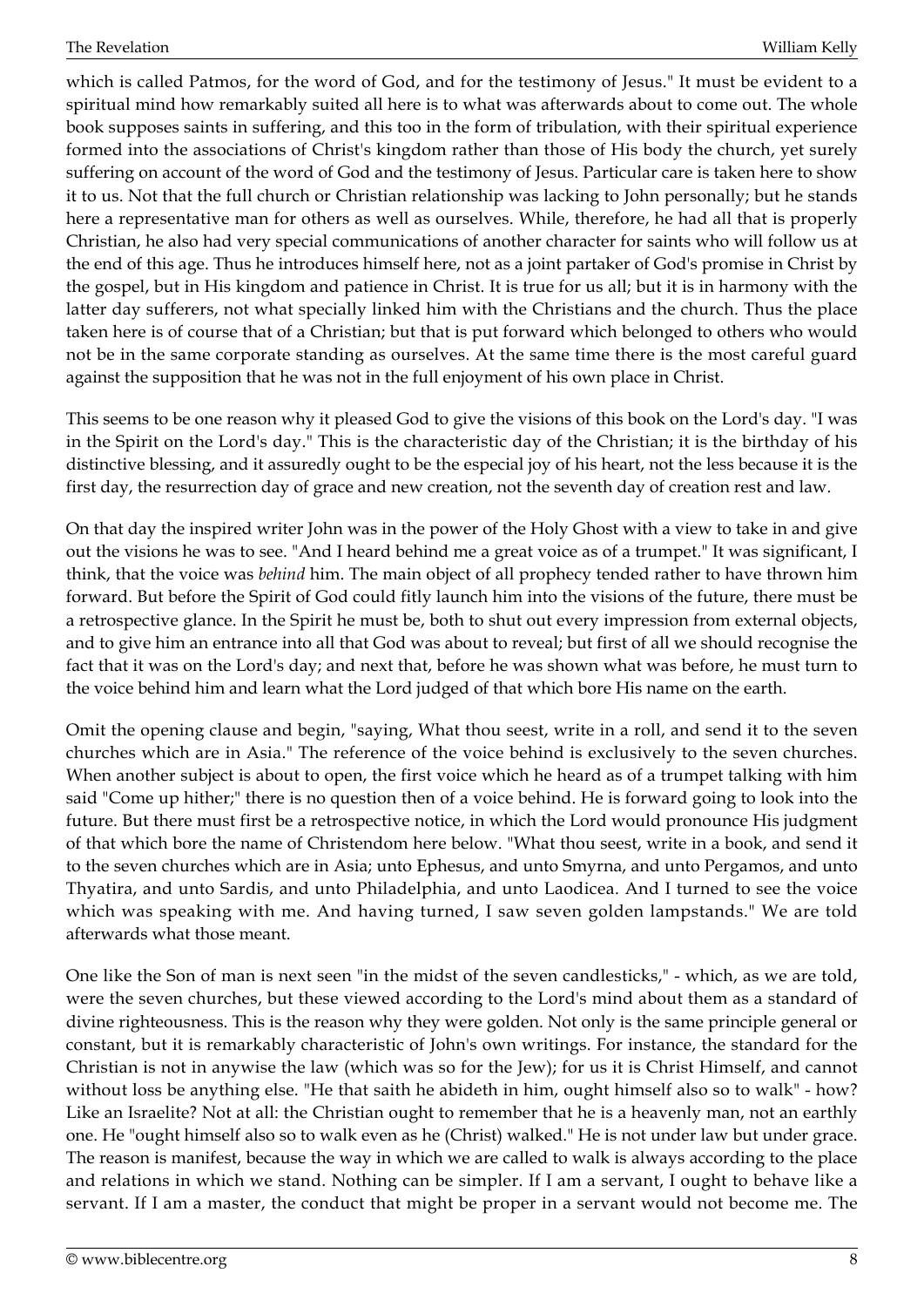mixture of relations is always wrong; the oversight of them is loss, their denial ruinous. For every position we are set in, no matter where it is or what, there is always the gracious power of God as our resource; but it is to sustain the person walking in consonance with the relationship in which God has been pleased to put him.

We are not now speaking of anything conventional. Life in Christ, where there is spiritual intelligence, takes one out of the vanities of the world in principle. This remark it may be well to add, because a Christian might say "As I am a gentleman, I must walk like one, and still better now that I have Christ." But nay, this will not do for Christ. Did He thus walk? And are you *not* to walk as He? Do you not in this merely sink to the world's level? Are you not just taking advantage of an earthly position to escape part of what Christ calls you to? One knows how readily the heart can thus escape from what is really the blessedness of the witness which the Lord has placed in our hands. Is this Christ? We speak then of what Christ has put us in, not about nature and its wishes and feelings. If you have nothing but nature, it would be intelligible; but if you have seen the Son of God and believed in Him, if by grace you have the same life which was in Him, so that this thing is true of Him and of you, no possible standard can suit for you as a Christian short of Christ Himself.

Thus then it is with the seven golden lampstands. All must be and was measured according to God's own mind, and the place in which He set the assemblies. Consistency with Him as a revealed God in Christ is their rule. Therefore they appear as golden lampstands.

But John saw "in the midst of the [seven] lampstands one like the Son of man, clothed with a garment down to the foot." There is not now the sign of activity in service - not the robe tucked up, as often remarked. The Son of man is seen clad in the flowing robe reaching to the feet, and He is "girt about the paps with a golden girdle. His head and his hairs were white like wool, as white as snow; and his eyes were as a flame of fire; and his feet like unto fine brass, as if they burned in a furnace; and his voice as the sound of many waters. And he had in his right hand seven stars: and out of his mouth went a sharp two□edged sword: and his countenance was as the sun shineth in his strength."

Here we have to remark that Christ is seen in a judicial point of view. He is spoken of as Son of man; and, as we know, this is the quality in which it is given Him to execute every kind of judgment. It is expressly so taught in John's own gospel. (John 5) Yet with all this another feature betrays John, and suits him as the writer most strikingly. He that is seen as Son of man is really described with those marks which belong distinctively to the "Ancient of days." Daniel sees the "Ancient of days" in one way, and the Son of man in quite another. John sees the Son of man with the qualities of the Ancient of days. He is man; but the man seen then and thus is a divine person, the eternal God Himself. Now I ask any fair mind, whose style does this identification of nature suit but the writer that we are now reading? No doubt, morally speaking, He must needs execute judgment; but John could not lose sight of His divine glory, even where the subject is judgment, and the kingdom everywhere prominent.

Another thing is observable, when one looks into what is said here. A threefold glory of Christ appears: what is personal; what is relative; and finally, what is official. But there is more also. John says, "And when I saw him, I fell at his feet as dead. And he laid his right hand upon me, saying unto me, Fear not; I am the first and the last." Such terms alone become one who is divine. He who is first is necessarily God; and He who is first, being God, must certainly be last. Jesus declares Himself to be all this; yea, more than this - "the living one, and I became dead." The phrase is the strongest possible way of putting the matter. It is not merely that He died - this is not what He says here, though it is said elsewhere, and very truly. But He says that He *became* dead. This seems to imply His own willingness to die, as indeed He became what did not belong to Him personally, and what in short seemed extraordinarily incongruous with the glorious person that had been already described. This seems conveyed in the peculiarity of the words: so careful is the Holy Ghost to watch over the glory of Christ even in that which told out the depths of His humiliation. "I became dead (records John), and, behold, I am alive unto the ages of the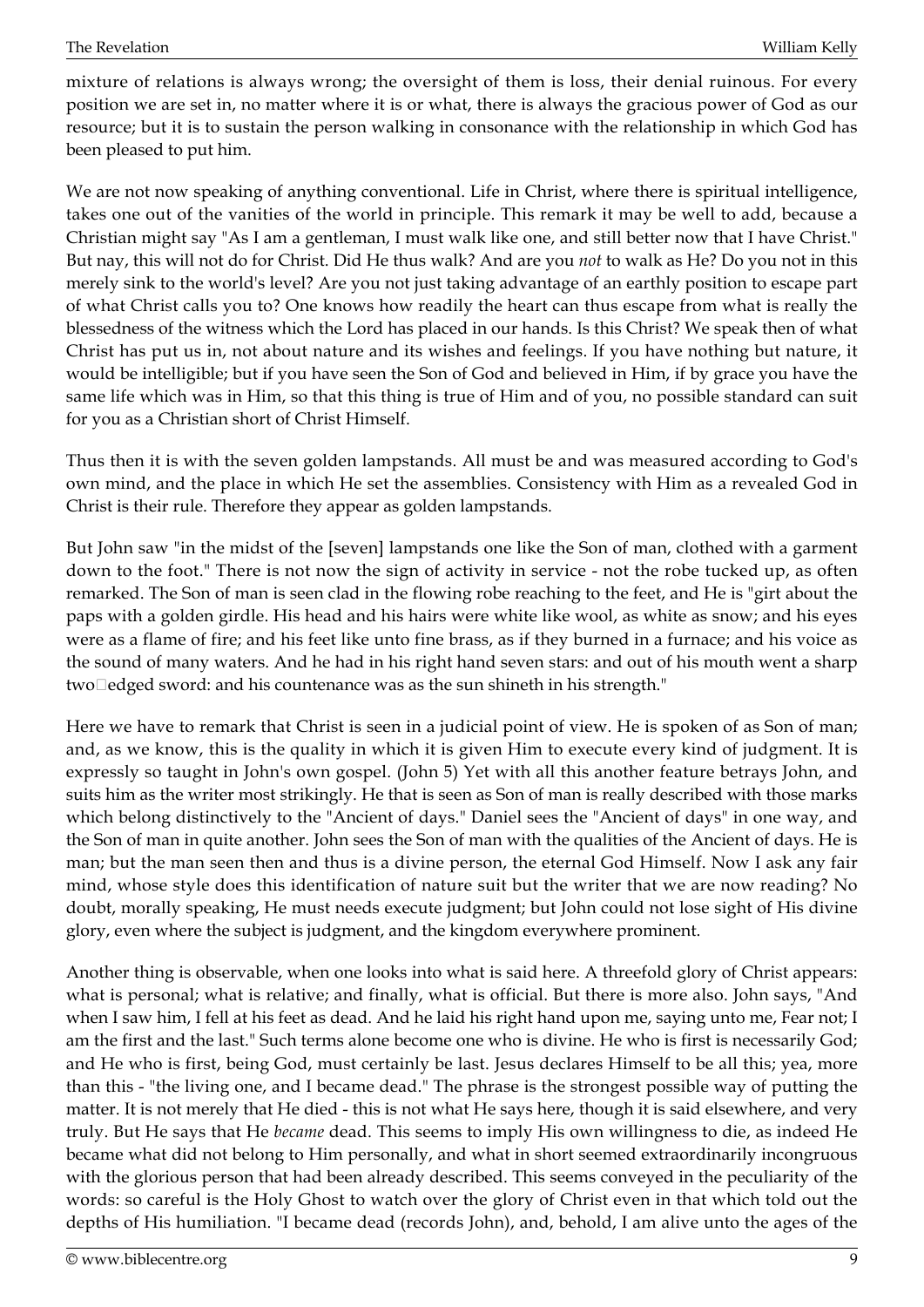ages." We must leave out the word "Amen" - it is spurious, and only mars the sense.

Let it suffice once for all to hope you will understand me always to speak of the text on the basis of the ancient and best authorities. There is positive evidence of the most convincing and satisfactory kind for the insertions, omissions, or changes, which may be mentioned from time to time. Do not imagine that there is anything like arbitrary innovation in this. The real innovators were those who departed by slip or by will from the very words of the Spirit; and the arbitrariness now would be in maintaining what has not sufficient authority, against that which is as certain as can be. The error then is not in seeking the best supported text, but in allowing tradition to tie us to comparatively modern and certainly to corrupted readings. We are bound in everything to yield to the best authorities. So in the next words our Lord really says, "And I have the keys of death and of hades." Not the common text, but this is the true order. No one goes to hades before he dies - death being in relation to the body, hades to the separate spirit.

"Write therefore [which is undoubtedly genuine] the things which thou hast seen, and the things which are, and what shall be hereafter." This gives us, as is obvious and familiar to almost every reader, the threefold division of the book of Revelation. The things that he saw were the glory of Christ in relation to this book, as described in the first chapter, on which we have already touched. "The things which are" present the prolonged condition set forth in the addresses to the seven churches. The expression is very striking, because it not unnaturally implies that the churches were somehow to exist continuously. We can see now why it was. It is very possible, when the epistles were sent out in the days of John, that no particular emphasis would be laid on "the things that are;" but inasmuch as these things have been going on from that day to the present, we can see the immense force such a phrase thereby acquires.

At the same time another way of looking at the book is by taking "the things that are" as already past and gone. I do not doubt that God intended this, and that we are thus given a double aspect of the book. I have no intention to enter at any length on this way of looking at the churches as quite by $\Box$ gone, and the prophecy as at once flowing on; but I mention it because it seems due to truth to name this as well as the other, according to which "what shall be after these" is when the church condition is no longer applicable at all.

"What shall be *after these"* must be owned as the true translation of the words. *"Hereafter"* gives vagueness: *"after these"* makes it precise, and is the plain literal meaning. "The mystery of the seven stars which thou sawest on my right hand, and the seven golden lampstands. The seven stars are angels of the seven churches: and the seven lampstands are seven churches."

In each letter the Lord addresses "the angel." Who and what is he? We never hear of angel as an official title in the ordinary arrangements of the New Testament. But it is not at all wonderful as occurring here, where we do find what is extraordinary. The angel is a term that suits such a prophetic book as the Revelation. Does it mean what we commonly call an angelic being? Not so, I apprehend, where angels of the churches are spoken of. If we hear of the Apocalyptic angel of fire, we readily understand this; and if we hear of the angel of Jesus Christ as of Jehovah elsewhere, we find no insuperable difficulty. But it is another thing when we hear of the angel of this or that assembly. Again, we can understand an angel employed - a real angelic being - as the means of communication between the Lord and His servant John; but it would be harsh to suppose that His servant John writes a letter from Christ to a literal angelic being. This is the difficulty in which those are involved who suppose that angelic beings are here meant. I do not believe it. The meaning appears to be that, as "angel" is used in the sense of representative, whether an angelic being or not, so in reference to the assemblies the Lord here avails Himself of this general truth. An angel setting forth representation (human or not), an ideal representative of each assembly is meant. In certain cases we know that it might be a literal representative; for instance, when John the Baptist sends some of his disciples, there was a representation of his mind by men. The disciples go and give the message of him that they followed. But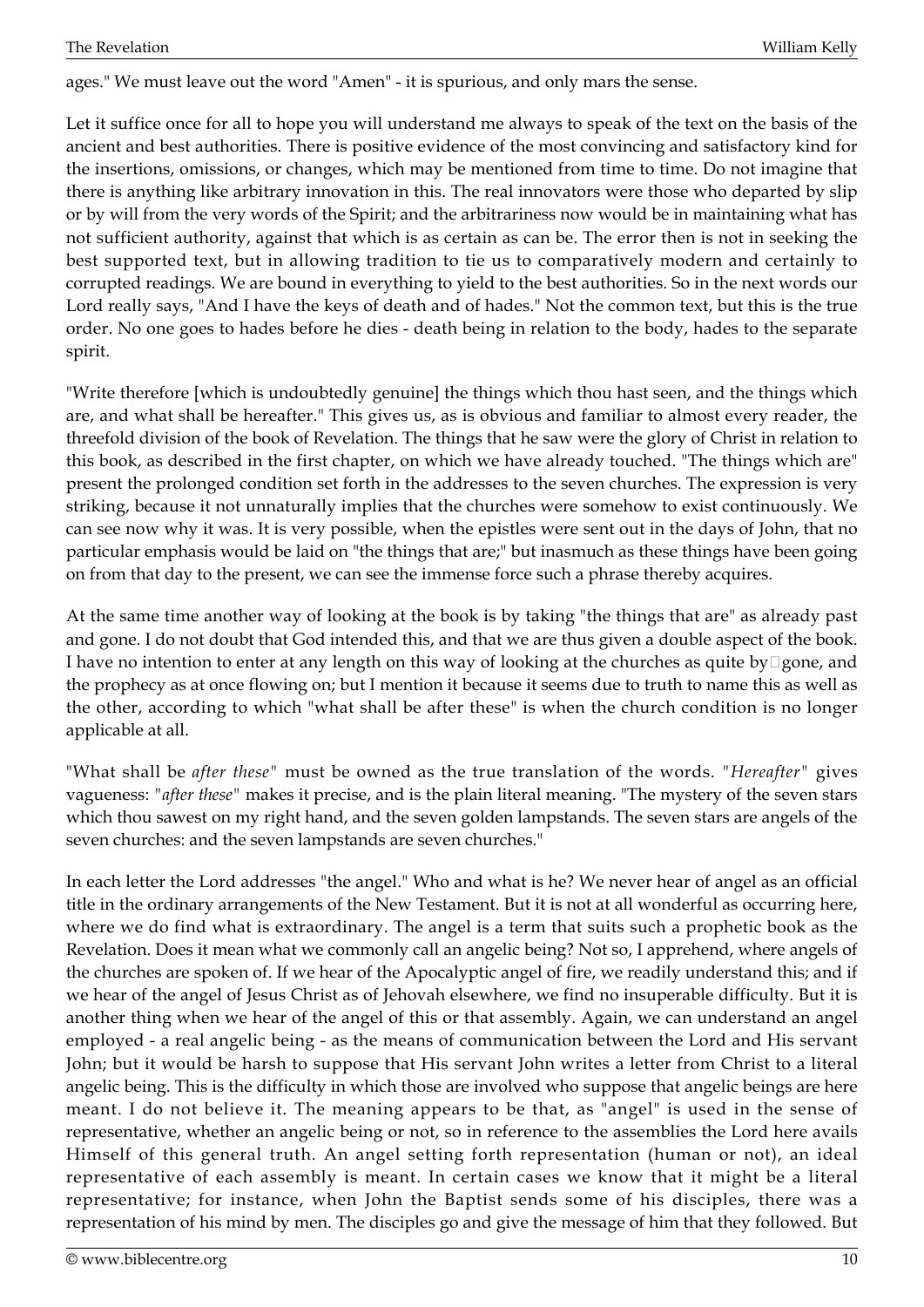it assumes a somewhat different shape when it becomes a question of assemblies which had not been, so far as we know, sending messengers at all.

If therefore we look at the abstract nature of the angel of the church, what is implied by the term? I take it to be this: that the Lord had in view not necessarily an elder, nor a teacher, but one who might be either or both, and before His mind truly represented, and was in a special way bound up with the responsibility of the state of the assembly. Whoever that might be (one, or perhaps more,) was meant by the angel.

#### <span id="page-10-0"></span>**Revelation 2**

"To the angel of the church in Ephesus write; These things saith he that holdeth the seven stars in his right land, who walketh in the midst of the seven golden lampstands."

Here we are evidently on broad ground. The characteristics are general. The first epistle, the message to the angel of the church in Ephesus, looks at the state of the Christian testimony on the earth in its most comprehensive form, and, as I suppose, from the days of the apostle John himself. The Lord accordingly presents Himself with similar latitude. "He that holdeth the seven stars in his right hand." It is His position both ministerial and ecclesiastical - His relationship to the angels, or those that morally represented the assemblies to His eye, as well as to the churches themselves. The star is that which acted on the assembly; it professedly was the vessel of light from the Lord for bearing on the condition of the saints of God. If that light was ineffectual, if there was evil mixed with it, the state of the assembly would partake of it. If it was bright, the assembly would be elevated morally thereby. This, I think, is meant. Then, in Him that held them all in His right hand, and walked in the midst of the seven golden lampstands, we have Christ not merely as holding fast those ideal representatives, but as also taking interest in the assemblies themselves. In short, it is Christ in His fullest but most general ministerial and ecclesiastical aspect, viewed, of course, according to the tenor of the book.

The state of the church in Ephesus has the same generality. "I know thy works, and thy labour, and patience, and that thou canst not bear evil [men]; and thou didst try them which say they are apostles and are not, and didst find them liars." There was faithfulness, and this very particularly in dealing with the wickedness which Satan sought to bring in at that time. The apostles were disappearing, and perhaps had all disappeared save John. I do not of course affirm this; but naturally as the apostles were departing to be with the Lord, Satan would endeavour to furnish instruments nothing loth to claim succession. The church in Ephesus tried these pretended apostles, specially the angel, as one that helped them much by grace from the Lord. The star, as we are told here, so far acted upon the church for good. When thus tried, they tried and found wanting those who set up to be apostles.

But there is much more here. Persistent faithfulness and devotedness still characterised them at Ephesus. "Thou hast patience, and didst bear for my name, and hast not wearied. But I have against thee, that thou hast left thy first love." This is the Lord's complaint against them. It is plain that it is here as ever the first departure - the most general symptom of declension. What injures, and finally ruins, is invariably from within, not from without. In vain does Satan seek to cast down those who resting on Christ's love have Him as the loved object of their life and soul. Was it not thus when the epistle to the Ephesians was written by Paul? Had they not left their first love? It was not as once. There was failure in this respect. They had here relaxed, but not in their works. These went on diligently, as we learn here. There were works, and labour, and endurance. But where was the work of faith? Where was the labour of love? Where was the endurance of hope? That which had produced the mighty results was no longer active, nor could be. The effect went on; the spring was gone. They had abated in their first love. It was all over with them, unless they judged themselves, and in the power of the Holy Ghost Christ regained His place. "Remember therefore whence thou art fallen, and repent, and do the first works; or else I am coming to thee quickly, and will remove thy lampstand out of its place, except thou shalt repent."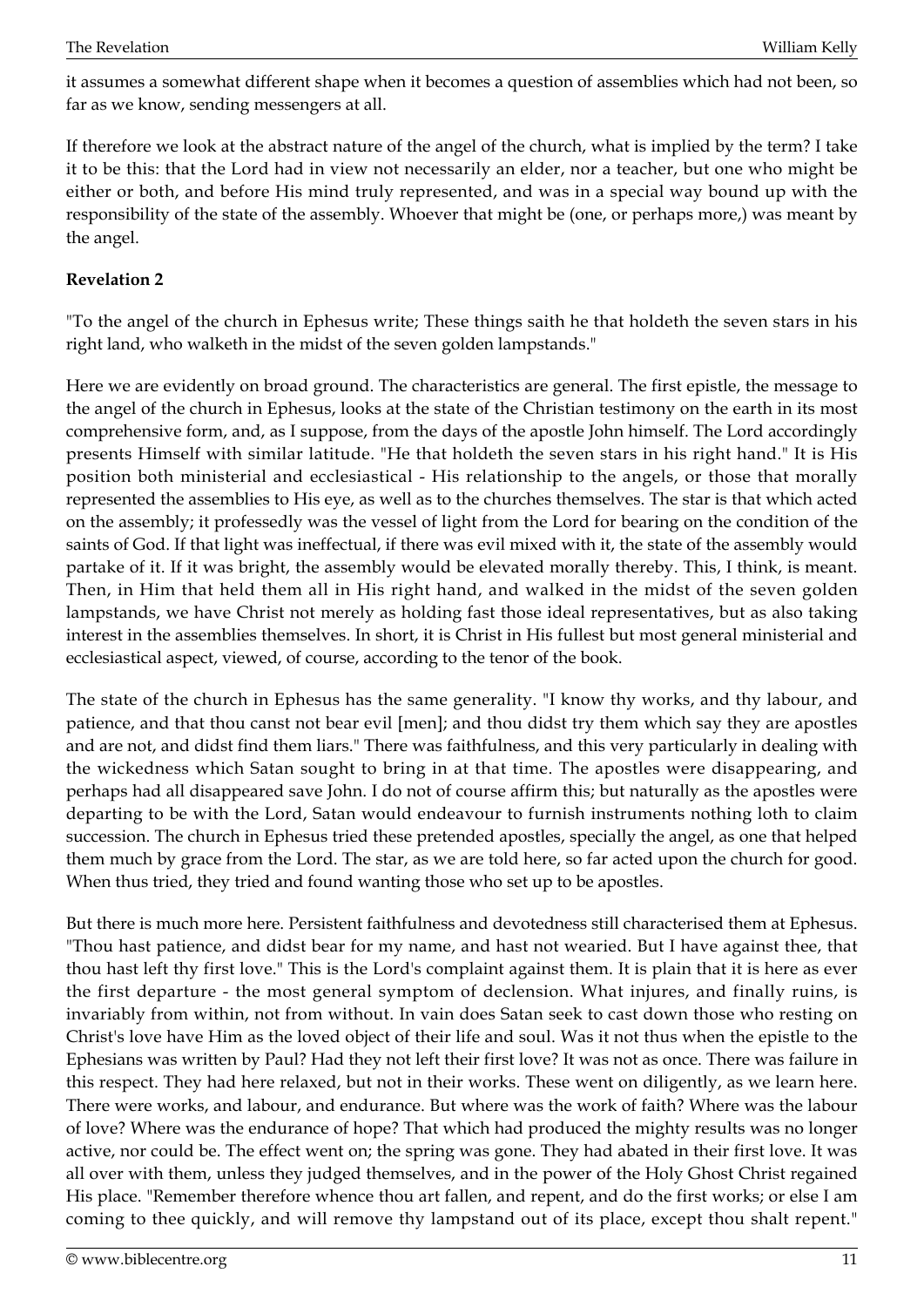Whether it be Christ that is represented or the description of the state of the church, whether it be the fault that is charged home, or the remedy that is proposed, whether it be the judgment that is threatened or the promise that is held out, - all is of the most general description. So thoroughly does the Lord adhere to topics of the largest and most common import in the letter to the angel of the assembly in Ephesus. "But this thou hast, that thou hatest the deeds of the Nicolaitans, which I also hate. He that hath an ear, let him hear what the Spirit saith to the churches. To him that overcometh will I give to eat of the tree of life, which is in the paradise of [my] God." Here again it is all comprehensive. What can be wider than to eat of the tree of life which is in the paradise of God?

In the writing to the angel of the church in Smyrna, a totally different state of things meets us. It is essentially a special case instead of the general one we have seen. The Lord was pleased to afflict after the declension from apostolic purity, and above all from first love. He allowed all sorts of trial to befall His people by letting loose the power of Satan, working by Gentile persecutors. And this is seen to be the occasion of the letter to the angel of the church in Smyrna. "And these things saith the First and the Last, who became dead and lived; I know [thy works, and] thy tribulation, and thy poverty, (but thou art rich!) and the blasphemy of them which say they are Jews and are not, but a synagogue of Satan." Here observe it is not now a trial by false apostles. A new evil appears. As long as true apostles were on earth, Satan was never able to have Judaism recognized in the church of God. The council in Jerusalem expressly exempted the Gentiles from being put under the yoke of law. And the apostle Paul showed that it was really to annul Christ - to fall from grace - if the law, introduced either for justification or for a rule of life, were imposed on the Christian. For justification this is manifest; for a rule of life it is not so apparent, but it is just as real a denial of the gospel. if Christ be the rule of life for the Christian, and the law be the rule of death for a Jew, it is evident that for a Christian to abandon that for this tends to apostacy. The early fathers thus Judaized; and the leaven has gone on working ever since. To take the position of a Jew thus is to be one of those that say they are such and are not, but are alas! Satan's synagogue.

The Lord here contemplates these evil workers (which is what the criers of works come to) forming a distinct party. It is not merely Satan struggling to get in Judaism, but, as He says here, "the blasphemy" (railing, calumny) "from them which say they are Jews, and are not, but a synagogue of Satan." They have now a compact character, and can be spoken of as a synagogue. It was not merely the tendency of individuals. Individuals there were before, but this is much more. It is a formed and known party of the highest possible pretensions. They set up to be more righteous and holy than the rest, whom they denounced as Antinomian because they stood in the true grace of God. They were themselves corrupters and destroyers of true Christianity without knowing it. Deceived by Satan, they were his zealous instruments, so much the more actively deceiving others, because earnest and honest after the flesh.

The patristic party - those commonly called "the Fathers" - seem to be the leaders of the party here referred to. They have the awful ignominy of Judaizing the church of God. They have exercised this influence in all ages, and this is where, as I judge, their formation as a system is stigmatized by the Lord Jesus Christ. Offensive against Himself, they were wholly opposed in principle to grace. Their character is plain. They dragged down the Christian from his own heavenly associations to that of a spurious Jew. What is still more in John the significant point, they lost all the truth of a real life given to us in Christ. Thus whether it be the depraving of souls or the forming sects after an earthly mould among those who were heavenly according to Paul, or whether it be the taking them away from the life of Christ, and from walking as He walked and simply putting them under Jewish ordinances, the Fathers, I fear, as a class, fully earned the awful distinction here assigned by the Lord.

When man thus regulated after the Jewish pattern, the whole beauty and aim of the church of God was ruined in principle. But the point of interest here is, that succession and ordinances became defined as a system about this very time. It is the great fact, in contrast with the inspired epistle, that you find even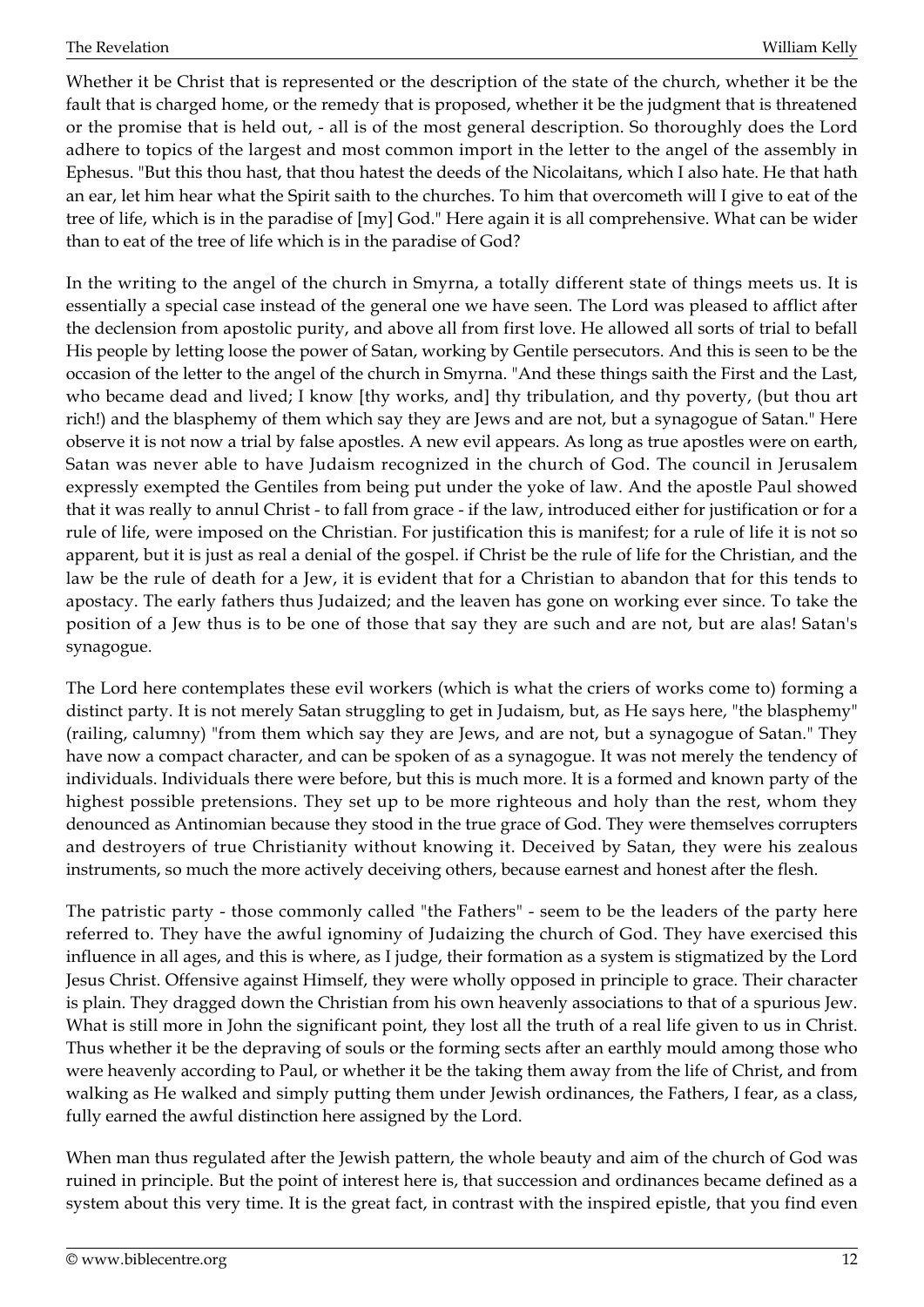among the ante⊡Nicene Fathers. Here the Lord seems to me to notice its working at the same time that God was in a measure using for good those that were faithful in the heathen persecutions. Even then Satan was not idle in forming his synagogue "of those that said they were Jews, and are not." On the other hand Christ said in view of the sufferer, "Fear none of those things which thou shalt suffer: behold, the devil shall cast some of you into prison, that ye may be tried; and ye shall have tribulation ten days." The trial was not unlimited: the Lord defined the term of their endurance. "Be thou faithful unto death, and I will give thee the crown of life." "He that overcometh shall not be hurt of the second death." They might be hurt by the first, they would not be by that which follows and is final. It is a question of faith in God. Through much tribulation we must enter the kingdom.

"And to the angel of the church in Pergamos" comes a very different message. This too is special. "These things saith he which hath the sharp sword with two edges; I know thy works, and where thou dwellest." It is a serious thing where and how we dwell. "Thou dwellest even where Satan's throne is." How came this? One can understand their passing through the scene of his power, but to be dwelling there is significant. Did they like to be near a throne, although it were the throne of Satan - to dwell there? Did they love the shadow or the glitter of human power?

Yet the Lord owns whatever is good. "Thou holdest fast my name, and hast not denied my faith." It is remarkable that after the greatest persecutions, when Christendom and even Christians had been seduced into accepting the patronage of the world, up to that point there remained real faithfulness in refusing all efforts to deny the deity of Christ Under the same Constantine, who was the instrument of thus casting the world's shield over Christianity, was the battle fought and won against the Arian foe. It was under his authority, and indeed by his call, that the famous council sat at Nicea, and the faith of the Trinity was publicly established. I do not mean of course for Christians, who needed no such bulwark as this, but for Christendom. Thus the creed commonly called Nicene, which had for its object the assertion of Christ's consubstantial deity, was published at this same time. I cannot but think that this state of things is referred to here: "Thou holdest fast my name, and hast not denied my faith, even in those days wherein Antipas was my faithful martyr, who was slain among you, where Satan dwelleth." What a solemn conjunction, that there should be this close proximity between Satan's throne without, but withal the mercy of God still maintaining that fundamental faith of Christ's own personal glory!

"But I have a few things against thee, because thou hast there them that hold the doctrine of Balaam." Clericalism came in rapidly after this. The world's authority brought in worldly objects, and now the ministry became a clergy, a more or less profitable profession. The framers of this were those that held the doctrine of Balaam. Simultaneously with this of course there was the introduction of all kinds of compromise with the world. The clergy encouraged by a misuse of scripture every sort of commerce with the world's evil ways; as it is said here, "who taught Balak to cast a stumbling-block before the children of Israel, to eat things sacrificed to idols, and to commit fornication." I do not doubt that all this is symbolically expressed. But the drift is plain enough where the conscience is not blunted. Where the same evils exist, and all that which would keep the church as a chaste virgin espoused to Christ is gone, no wonder that these warnings are misunderstood. The world had got in, as it still remains, and alas! palliated most by those who owe their professional status to this frightfully corrupt and corrupting influence. And the same spirit of unbelief which let in the mischief keeps it in, decrying the true application of the two $\square$ edged sword now as then. The Christians were dazzled by the world's power and glory, which was put forth doubtless in protecting, not themselves only, but the public faith of Christendom in that day. At the same time they fatally compromised Christ by alliance with the world, and there followed the practical return to the world out of which grace had taken the church in order to union with Christ in glory.

"So hast thou also them that hold the doctrine of the Nicolaitans, which thing I hate." The first of these epistles to the angel of the church in Ephesus denounced "the deeds of the Nicolaitans;" but now the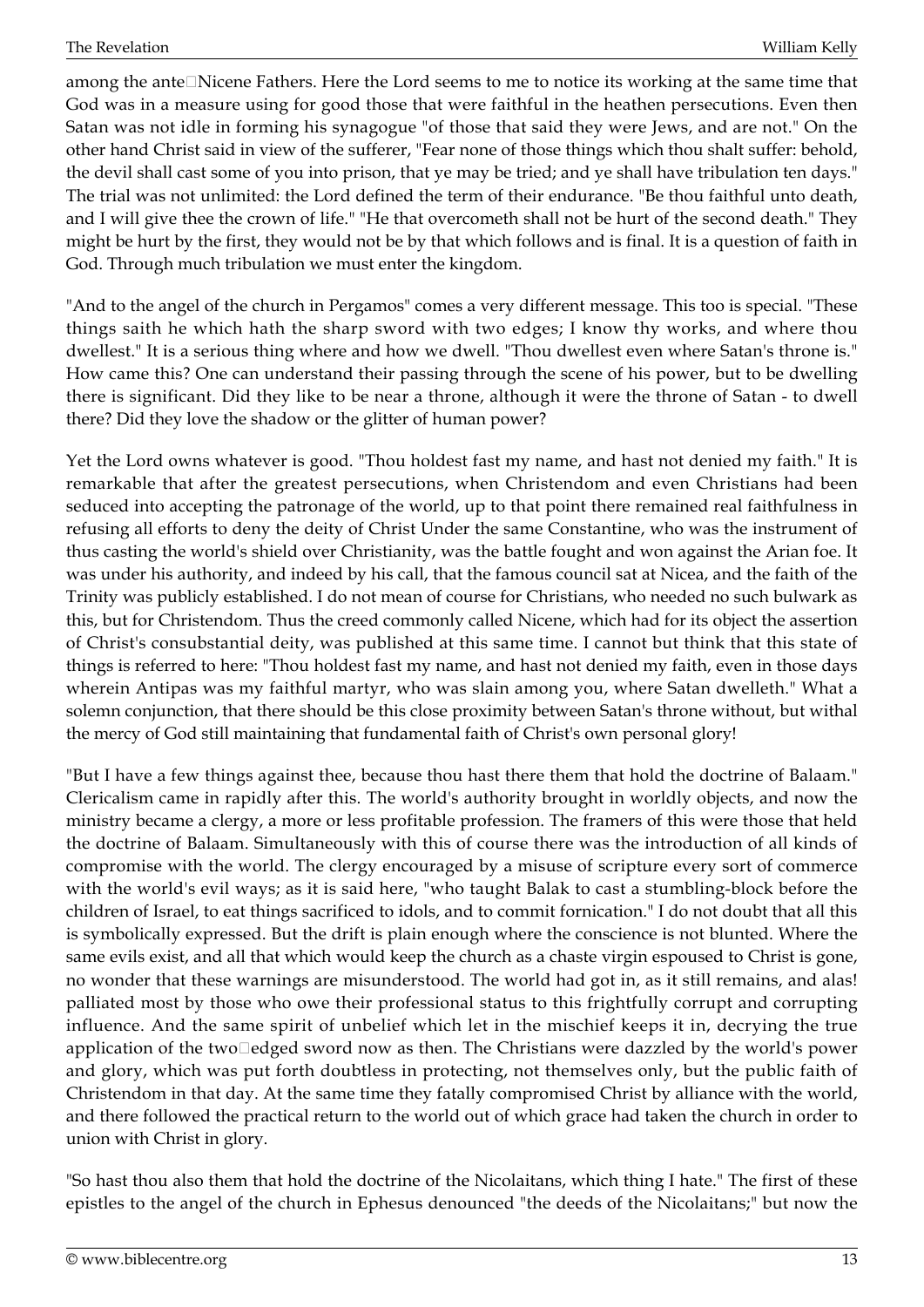iniquity in question (Antinomianism it would seem) had become a doctrine. "Repent; or else I am coming to thee quickly, and will war against them with the sword of my mouth." Thus the Lord was no longer fighting in defence of His own people, nor was He employing the enemy's hatred and persecution to nip in the bud or prune evil excrescences. We have seen this just before. A greater trial appears now. Yet, alas! the state of those that bore His own name was such that He was obliged to deal thus sternly with them.

"He that hath an ear, let him hear what the Spirit saith to the churches. To him that overcometh will I give to eat of the hidden manna." When the church was seeking the place of public glory, the encouragement to faith was the hidden manna. Let there be at least individual even if unvalued faithfulness to the Lord Jesus. There were, I doubt not, some saints true to His name, though it was not the time when they were led or forced into the position of a remnant. It was not yet a question of coming out from the public body. There might not be energy of faith for this, but at any rate fidelity to Christ was not lacking, and where this was - "To him that overcometh," says the Lord, "I will give to eat of the hidden manna, and will give him a white stone, and on the stone a new name written, which none knoweth save he that receiveth it." To the true heart His approval is enough, and sweeter than triumph before the universe.

Then follows the last of these four churches. "And to the angel of the church in Thyatira write." I cannot doubt that this letter contains an apt adumbration, as far as could be there in present facts, of what was found in mediaeval times. "These things saith the Son of God, who hath his eyes as a flame of fire, and his feet like fine brass." Christ is revealed now, not only in the all□discerning power of moral judgment, but also judicially prepared to act against evil - "His feet like fine brass." "I know thy works, and thy love, and faith, and service, and patience, and thy last works (to be) more than the first." There was considerable devotedness in the middle ages, spite of the darkness and ignorance that prevailed in point of doctrine. But those who loved the Lord showed their love then not so much by intelligence in His ways, as by unsparing and habitual self□denial. I am not now speaking of what was done out of superstition, either to Mary or the church, when each was made a sort of *bona Dea,* but of the fruit of looking to Christ however simply.

"Notwithstanding I have a few things against thee, because thou sufferest that woman (perhaps 'thy wife') Jezebel." This was a new kind of evil altogether. It is not simply clericalism now, nor persons holding the doctrine of Balaam; but a formal state of things, as the symbol of a woman regularly represents. Examine the use of woman symbolically, and you will find, I believe, that this is true. The man is the agent that goes forward; the woman is the state of things that is produced. Jezebel therefore is the appropriate symbol now, as Balaam was just before. The activity was in the clergy, who brought in the basest compromise with the world, and sold the honour of Christ for silver and gold, for ease and dignity. Here we find Jezebel later. This was the public state of things produced in the middle ages, and tolerated where the Lord was named.

As it is said here, "Because thou sufferest that woman Jezebel, which calleth herself a prophetess." It is precisely the claim of the so $\Box$ called church, - the assumption of permanent infallibility - the setting up to be a sort of inspired authority to enunciate doctrine, and to direct everything in the name of God. Is not this exactly what Romanism does? Does it not then stand in the place of Jezebel? - "Who calleth herself a prophetess, and teachest and seducest my servants to commit fornication, and to eat things sacrificed to idols." All was the fruit, doubtless, of what had been works before, but in far greater maturity now. "And I gave her space that she should repent; and she will not repent of her fornication. Behold, I will cast her into a bed, and those that commit adultery with her into great tribulation, except they repent of their deeds. And I will kill her children with death." Jezebel was a mother indeed - a holy mother, said the deceivers and deceived. What said the Lord? what said those who preferred "great tribulation," rather than commit adultery with her? This flagrant church□world corruption was now a settled institution. It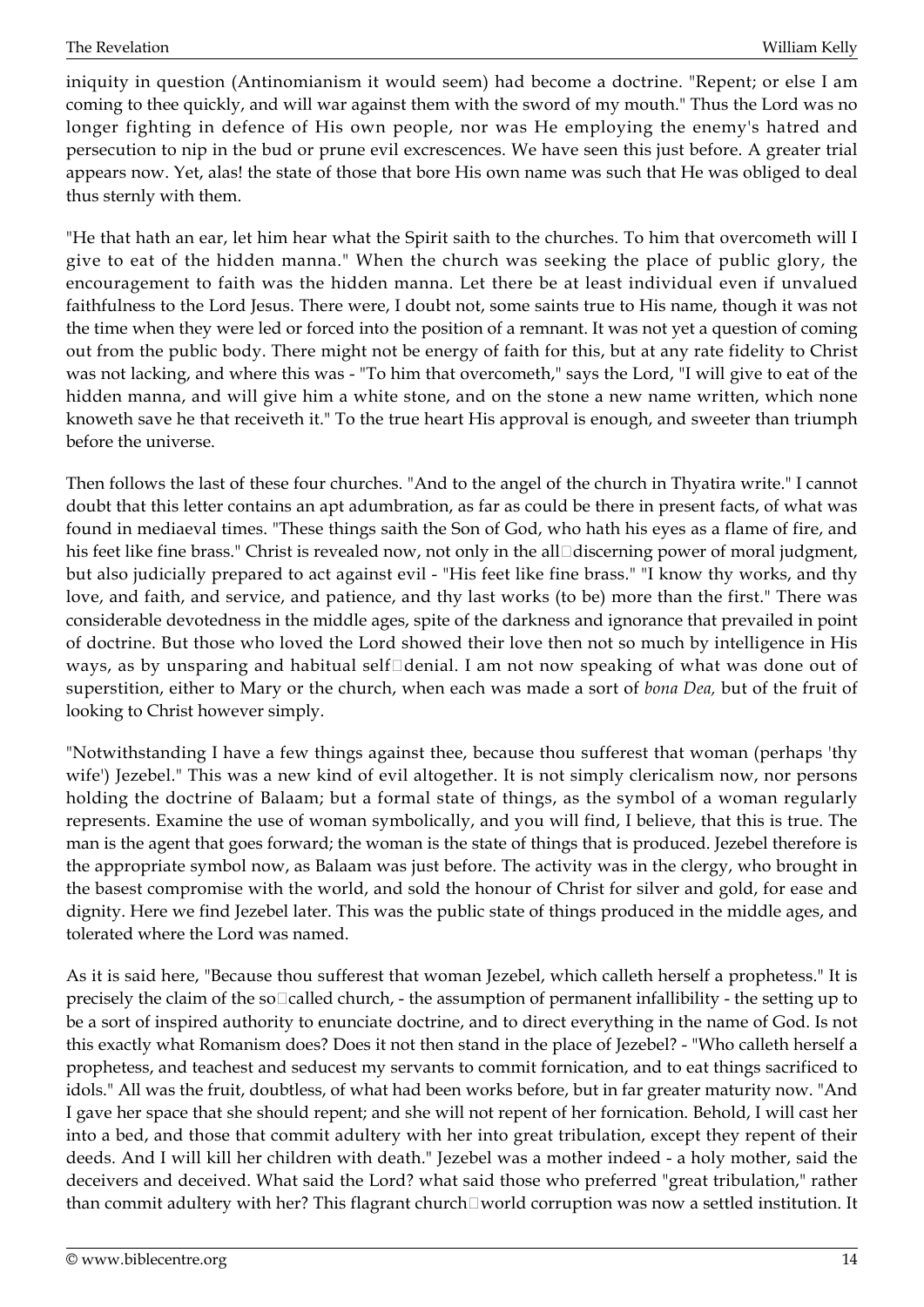is no mere transient cloud of error; it is a body in the highest worldly position - a queen, but also pretending to the highest spiritual power - a prophetess so<sup>[1]</sup>called, that was now permanently settled in Christendom, giving birth to a distinct progeny of iniquity - "her children." But says He who has eyes like a flame of fire, "I will kill her children with death; and all the churches shall know that I am he which searcheth the reins and hearts: and I will give to each according to your works."

"But to you I say, the rest (or remnant) in Thyatira." The remnant is here plain. Thus we must read the text and translate it. We must leave out "and unto." The common text which gives rise to the current versions spoils the sense completely. It is to the rest, or the remnant in Thyatira, "as many as have not this doctrine," that the Lord turns.

Let us weigh a little more these remarkable words. Here we have for the first time the formal recognition of saints not included in the public state of the assembly, yet not so openly separate as was found at a later day. Still they become a witnessing body more or less in spirit, apart from that which set up the highest pretension but in profoundly wicked communion with Jezebel, as the Lord judged and stigmatized what man called "our mother, the holy Catholic, church." "To you I say, the rest in Thyatira, as many as have not known this doctrine, and which have not known the depths of Satan, as they speak; I will put upon you none other burden. But that which ye have already hold fast till I come." Thus the Lord speaks with exceeding tenderness of those that were true to His name. He did not expect great things from them. I do not the least doubt that those who are commonly called the Waldenses and Albigenses, and others perhaps of similar character, are referred to here. They were true and ardent, but with no considerable light of knowledge if measured by a fuller and richer testimony which the Lord was afterwards to raise up, as foreshown in the next chapter.

The Lord at the close gives a promise suited to the condition. "He that overcometh, and he that keepeth my works unto the end, to him will I give power over the nations." This wicked Jezebel not only persecuted the true saints of the Lord, but sought universal supremacy - a world□wide dominion over souls. The Lord bids them in effect to have nothing to do with her, and He will give the true power when He takes it Himself. Let them abide in the place of patience, even though there be tribulation, as there must be if they are content to endure for Christ's sake now. 'But he that overcometh, and he that keepeth my works unto the end, to him will I give power over the nations: and he shall rule them with a rod of iron; as a vessel of the potter shall they be broken to shivers: even as I received of my Father." The faithful will share Christ's power at His coming, and be associated with Himself in His kingdom. But even this is not enough for grace. "And I will give him the morning star." This is not association with Christ in His public reign, but in that which is proper to Him above the world altogether. The heavenly hope of being with Christ is promised as well as part in the kingdom.

And here, it has been well observed, a notable change takes place. The call to hear begins to follow the promise, instead of being before it. The reason is that a remnant is now formed. This does not go along with the public state of the church now. The Lord thenceforth puts the promise first, and this apparently because there is no use longer to expect the church as a whole to receive it. The address is to the overcomer, who is accordingly put before the call to hear. In the three previous churches it may be noticed, the call to hear is first, because the Lord is still dealing with the general conscience of the church. This is given up now. There is a remnant only that overcome, and the promise is for them. The Lord simply takes notice of these in His call. As for others it is all over with them.

Accordingly the division of the next chapter (Rev. 3) seems to be happy at this point. There is an immense change in turning to the last three churches. The ground of such a thought lies in the fact that the introduction to Sardis indicates the Lord beginning again a new state of things. The ancient ecclesiastical or catholic phase of the church terminates with Thyatira: nevertheless Thyatira in this has the peculiar trait that it is the close of the public state of the church, and the beginning of those conditions which go on till the Lord's coming. Thyatira, I have no doubt, contains within it the mystic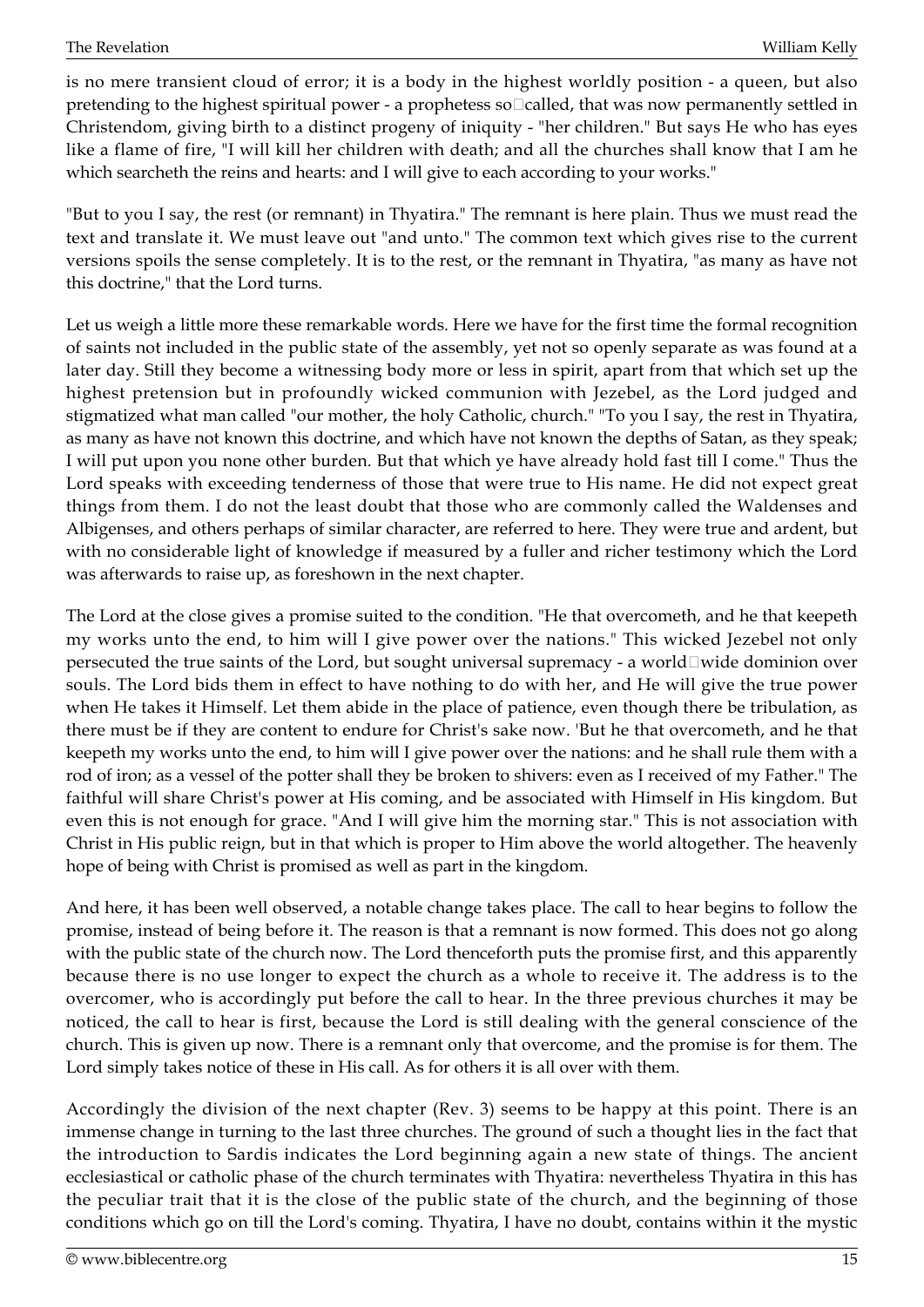representative of Romanism. This can hardly be denied to Jezebel at least; whilst "the remnant" represents those who, without being Protestants, form a witnessing company apart from popery, yet before the rise of Protestantism. The beginning of the third chapter introduces the protestant state of things.

Thus we have had the general condition falling into decline; we have had the early persecution from the heathen; we have had the power of the world patronizing the church; and we have had finally Romanism, which alone (from the allusion to Christ's coming) is supposed to go on to the end.

#### <span id="page-15-0"></span>**Revelation 3**

"And to the angel of the church in Sardis write; These things saith he that hath the seven Spirits of God, and the seven stars." There is an evident allusion to the manner in which the Lord presented Himself to the church in Ephesus. Ephesus was the first presentation of the general public state. Sardis gives the rise of the new state of things, not strictly ecclesiastical - the Lord acting in the way of testimony, and not so much in ecclesiastical order. Hence it is not said here that He walks in the midst of the seven lampstands: that was ecclesiastical strictly. But here He has the seven Spirits of God. He is God. All power, all governing might, is in His hands, and the seven stars, that is to say, all the instrumental means by which He acts upon the church. "I know thy works, that thou hast a name that thou livest, and art dead." Such is Protestantism.

"Be watchful, and strengthen the things which remain. that are ready to die: for I have not found thy works perfect before God." Hence what judges Protestantism is this, that they have the testimony of God's word much more fully than those who had sunk into the mere ecclesiastical formalism of the middle ages. There the word of God had been kept away, because the clergy and the word of God can never go together thoroughly. It is, and always must be, the effect of the clerical principle to substitute the authority of man, more or less, for that of the Lord, and to weaken and hinder the immediate action of the Spirit by the word of God on the conscience. I am speaking not of individual clergymen at all, but of clericalism wherever found, Catholic or denominational, nationalist or dissenting.

But the Protestant principle is a very different one. People may not be true to their principles, and often are not. Still, after all, one of the grand points fought for at the Reformation, and gained for Protestantism, whatever might be its defects, was this; - that man was put fairly, freely, and openly in presence of the Bible. God's word was there to deal with human conscience. I do not speak of justification by faith; for even Luther, as I think, never got thoroughly clear as to the truth of it. And though Catholics are miserably deluded, Protestants do not understand justification to this day. They have the truth in a measure, but not so as to clear souls from bondage, or bring them distinctly into liberty, peace, and the power of the Spirit. Even Luther never had peace in his soul, as the settled state in which he walked. We have most of us heard what conflicts he had, and not merely at the beginning of his career but to the end. I do not mean conflicts about the church, but about his soul, It is needless here to cite passages from his extant writings, which prove how sorely he was tried by inward conflicts of unbelief, which amply prove how far he was from the calm enjoyment of the peace of the gospel; but it is an error to impute them in themselves to any other cause than a lack of clear knowledge of grace. In such a state, all sorts of things may trouble the man who cannot rest without a question on the Lord, no matter how able and honoured he may be. I am sure Luther is one from whom we may all learn much; whose courage, faithfulness, self<sup>[</sup>renunciation, and endurance are edifying and instructive. At the same time it is useless to blink the fact: energetic as he was and used of God largely, he was far behind in the understanding both of the church and of the gospel.

Yet, spite of drawbacks, an open Bible was won for God's children in particular, and for man also. This very thing condemned the state of Protestantism that resulted; because, while it was freely read, there was scarce any thought of forming all upon the Bible, and regulating all by it. Nothing is more common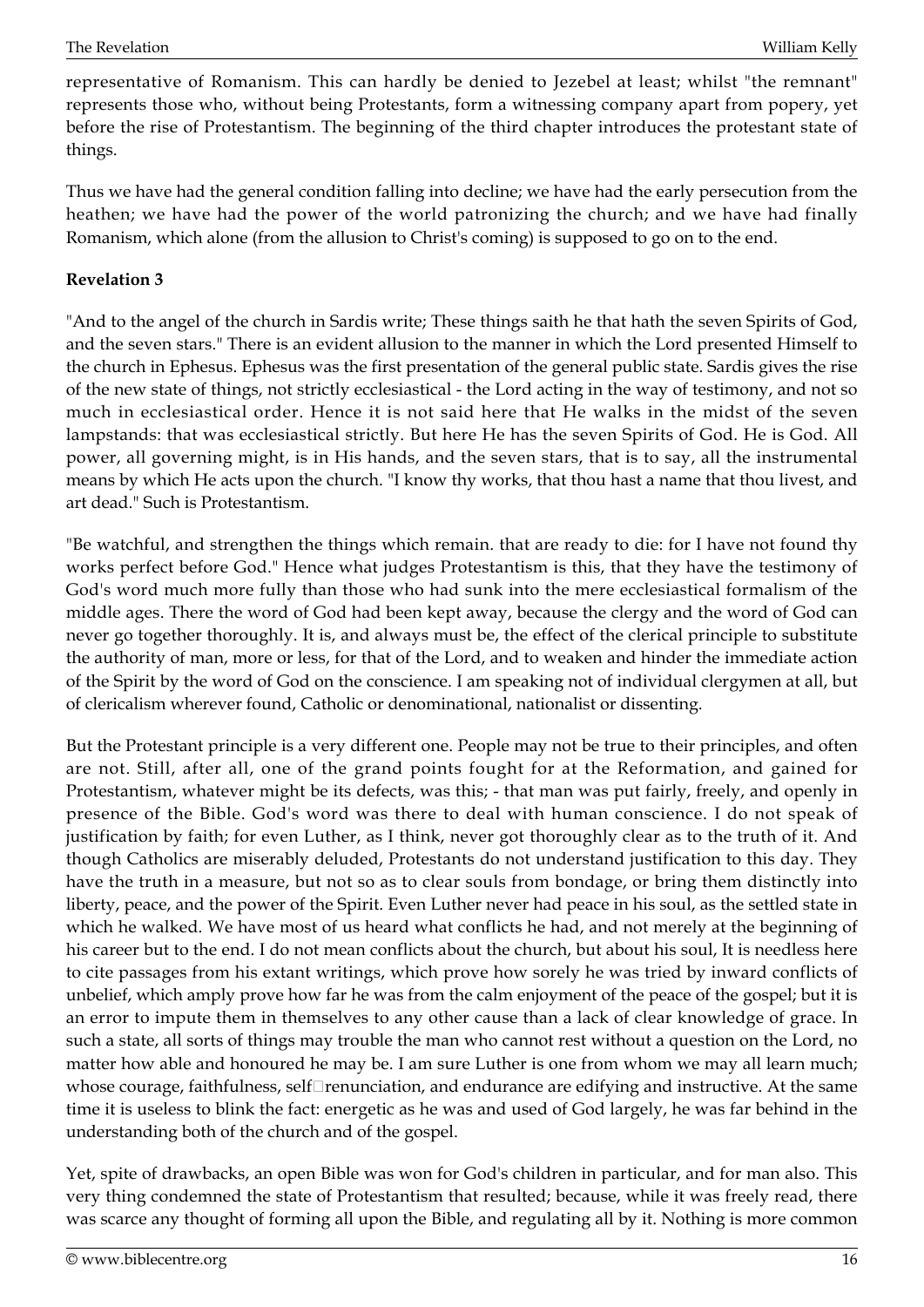among Protestants, than to admit a thing to be perfectly true because it is in the word of God, without the smallest intention or thought of acting upon it. Is not this a very serious fact? The Romanists are in general too ignorant to know what is or is not in the Bible. Except the common  $\Box$  places of controversy with Protestants, they know little of Scripture. Tell them that this or that is to be found in the Bible, and they look amazed. They may not know it as a whole, having never read it save (?) under the eye of the directing priest, their confessor. The Protestant reads the Bible more at liberty, which is a real good and precious boon; but for this very reason, the Protestant incurs no light responsibility.

"I have not found thy works perfect before my God. Remember therefore how thou hast received and heard, and hold fast, and repent. If therefore thou shalt not watch, I will come on thee as a thief." It is a sweeping intimation of the very same way in which the Lord threatens to come on the world. Now if there be in the state of Protestantism one thing more marked than another, it is that they always fall back on the world to deliver themselves from the power of the priest or the church. This has ever been the chief snare, as it is now. If even what belongs to the world be touched, they are in no small agitation about it. I am far from saying this because I do not feel for them much. Nor is it that I have any doubt that it is a great sin to wipe off all public recognition of God in the world. Impossible to believe that *e.g.* the unblushing worldliness one sees in the combination of Dissenters with Papists and infidels springs from just, pure, holy, and unselfish motives. It is rather to be imputed to the encroaching spirit of infidelity, where there is not also a truckling to superstition. Doubtless the infidels hope to gain the day, as the superstitious are very confident on their part; but the truth of it is that the devil will get the upper hand to the destruction of them both, and then find that the Lord will appear in His day for His own judgment of all the adversaries.

The Lord then warns the angel at Sardis, that if he should not watch, He Himself will come on him as a thief, and he shall not know what hour Christ will come on him. This is not at all the way in which His coming is spoken of for His own. They are waiting for Him - expectantly without such an idea as His thief $\Box$ like surprise. How can it surprise those who are ever awaiting Him? His coming is their joy, and for this they watch more than watchman for the dawn. The figure of the thief can be employed only for the world or the worldly-minded. So solemnly then does this language suppose that the assembly at Sardis have passed out of the practical attitude of waiting for the Lord as a loved object. All intimates that they are in great, and no doubt just, dread of Him as a judge. They have slipped into the world, and share its fears and anxieties. They have lost the sense of Christ's peace left with them They have not the joy of His coming for them in perfect love, to receive to Himself those whom He loves. The unwelcome visitation of a thief would be utterly incongruous if they were enjoying the sweet hope according to His own word, that He is coming for them quickly.

He that overcomes should be clothed in white, for there were a few in Sardis who had not defiled their garments, and who should thus walk with Him in white; because they are worthy. This has been always the case. Precious souls are there, and our happy service is to help these then, if we can, to a better knowledge of His grace, - not, of course, to make light of their being where they are, or of their doing what they do, yet in the fullest love to feel about them as the Lord does. "He that overcometh, - he shall be clothed in white raiment; and I will not blot his name out of the book of life, and will confess his name before my Father, and before his angels."

In the next place comes Philadelphia. "And to the angel of the church in Philadelphia write; These things saith he that is holy, he that is true, he that hath the key of David, he that openeth, and no man shall shut; and shutteth, and no man shall open." Every word of Christ's presentation of Himself differs from the view of Him given in Rev. 1. This marks particularly the change in the chapter, and especially in the part before us. The address to Sardis also, although allusive to that of Ephesus, is nevertheless no less clearly meant to stand contrasted with it. It is a recommencement, and so far is analogous with that to Ephesus: still, the manner in which the Lord is presented is quite new. His having the seven Spirits of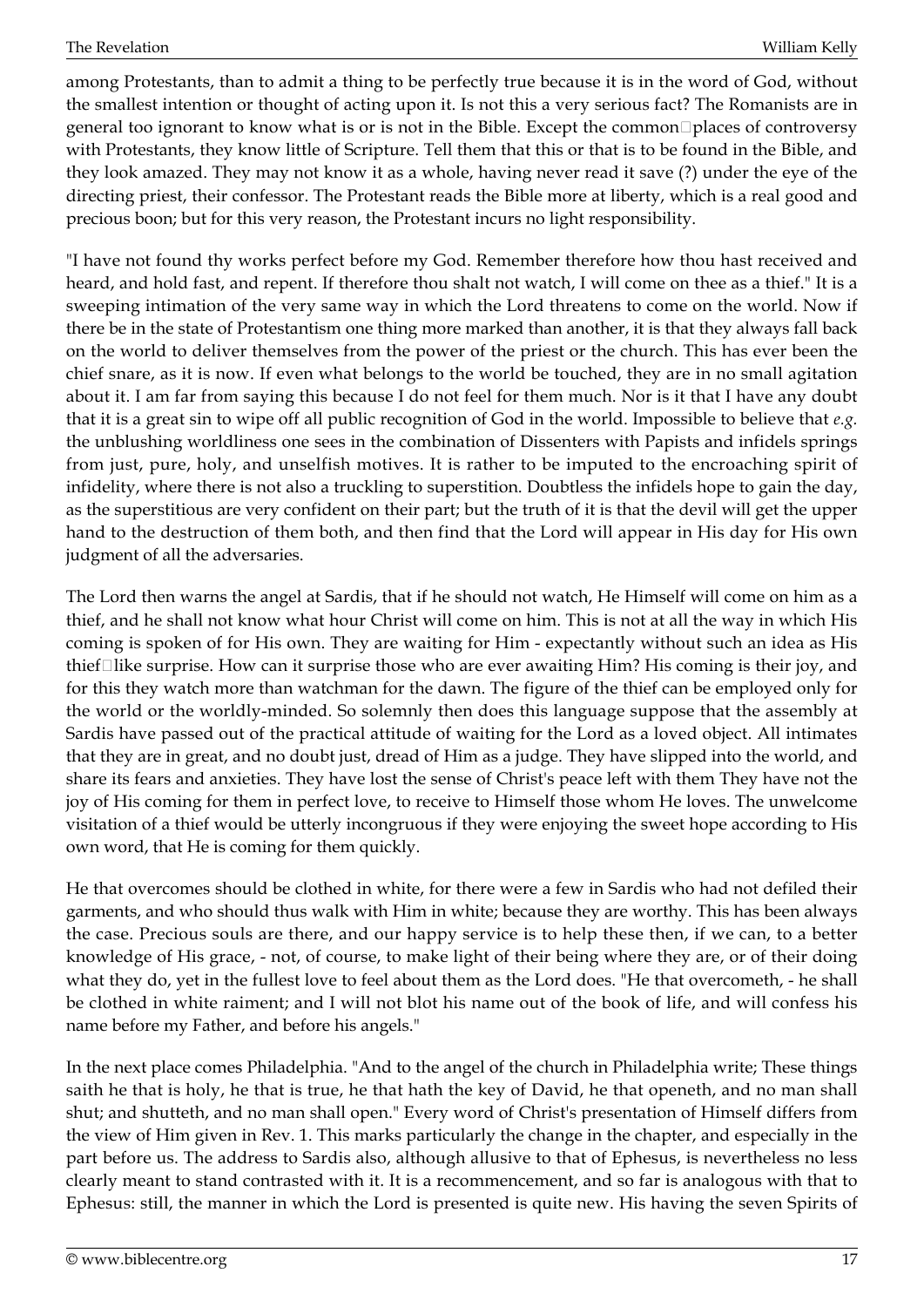God was distinct from the Ephesian picture; nor is anything at all similar in the description of the Lord Jesus given before. It is a new state of things; but when we come to Philadelphia there is far more evidence of all things new. "These things saith he that is holy, he that is true." When the Lord is seen in the vision of chapter 1, these are not the ways in which He is described at all - "He that hath the key of David."

In the descriptions of the second chapter what was said about the Lord is a repetition of what was found in the vision John had just seen. The only exception is in Thyatira, where He is described as the Son of God; and, as already remarked, Thyatira is exactly transitional. It is the beginning of the changed condition. It is a church state in responsibility though not in real power, being an ecclesiastical body which presents horrors in the Lord's eyes, but not without a remnant dear to Him. This at the same time goes on down to the end, and brings in the Lord's coming; for, it will be observed, the coming of the Lord is not introduced in any of the first three, but from Thyatira it is, because the condition intended goes on to the coming of the Lord. Ephesus does not, nor Smyrna, nor Pergamos: the only semblance of it is in threats of present judgment. Thyatira does, and so Sardis, and also Philadelphia.

But Philadelphia also prominently brings out the Lord in person as also in His moral glory. It is now Christ Himself, and this as One that faith discovers in new beauty, not dependent merely on visions of glory which had been seen before, but Christ as He really is in Himself - "He that is holy, he that is true." But more than this, it is Christ seen according to the largeness of His glory. Faith sees that the blessed One, the holy and the true, is the same that has the key of David. Old Testament prophecy [dispensational truth](http://biblecentre.org/content.php?mode=7&item=613) - is introduced now. It is "he that openeth, and no man shall shut." There is perfect liberty now - liberty for service, liberty for every one that belongs to the Lord. "I have set before thee an open door, and none can shut it: for thou hast a little strength." They are supposed to be not marked by such mighty doings, as Sardis was, Sardis did great exploits, Philadelphia nothing of the sort. Are we content to be little, my friends? to be of no esteem in the world? never to be marked by anything that men can wonder at or admire? I am supposing now a scale which attracts the world's attention.

This is exactly what is not true of Philadelphia, which is rather formed after a rejected Christ. We all know of what small account He was on earth; and so it is with Philadelphia. Has it no price in His eyes? "Thou hast kept my word, and hast not denied my name." Just as Jesus was marked by valuing the word of God, and loving it - being the only One that could truly say to Satan as true of Himself, "Man shall not live by bread alone, but by every word that proceedeth out of the mouth of God," so here Philadelphia is distinguished by the same living by faith. To some it might appear a small thing not to deny Christ's name, but nothing is more precious to the Lord. Once it was a question of not denying His faith, as was found in Pergamos; but here it is Himself personally. What He *is* is the main point. Mere orthodoxy does not suffice, but His person, though absent, and the glory due to Him.

"Behold, I will make them of the synagogue of Satan, which say they are Jews, and are not." Is not this the revival of that dreadful scourge that had afflicted the early church (even Smyrna)? Have we not heard of it? And have we not seen it ourselves? How comes it, that for so many hundreds of years only a part of what the Fathers had laboured at sunk into the minds of men, a certain portion being rejected, as we know, by Protestantism; but now, when God brings out this fresh testimony, there rises a counter□testimony? Satan revives the old Judaizing spirit, at the very time that God re□asserts the true principle of Christian brotherhood, and, above all, makes Christ Himself to be all to His people. And here we have for our instruction the fact, that the synagogue of Satan - of those who say they are Jews, and are not - revives. How stand the facts? How are they even in this country? What is commonly called Puseyism tends to this; and that system is not confined to this country. You must not think it is merely a question of England; it holds equally abroad, as in Germany and elsewhere - in fact, wherever Protestantism is found, and, above all, wherever this is provoked, either by scepticism on the one hand, or on the other by truth that condemns both with the brightness of heavenly light. In order to defend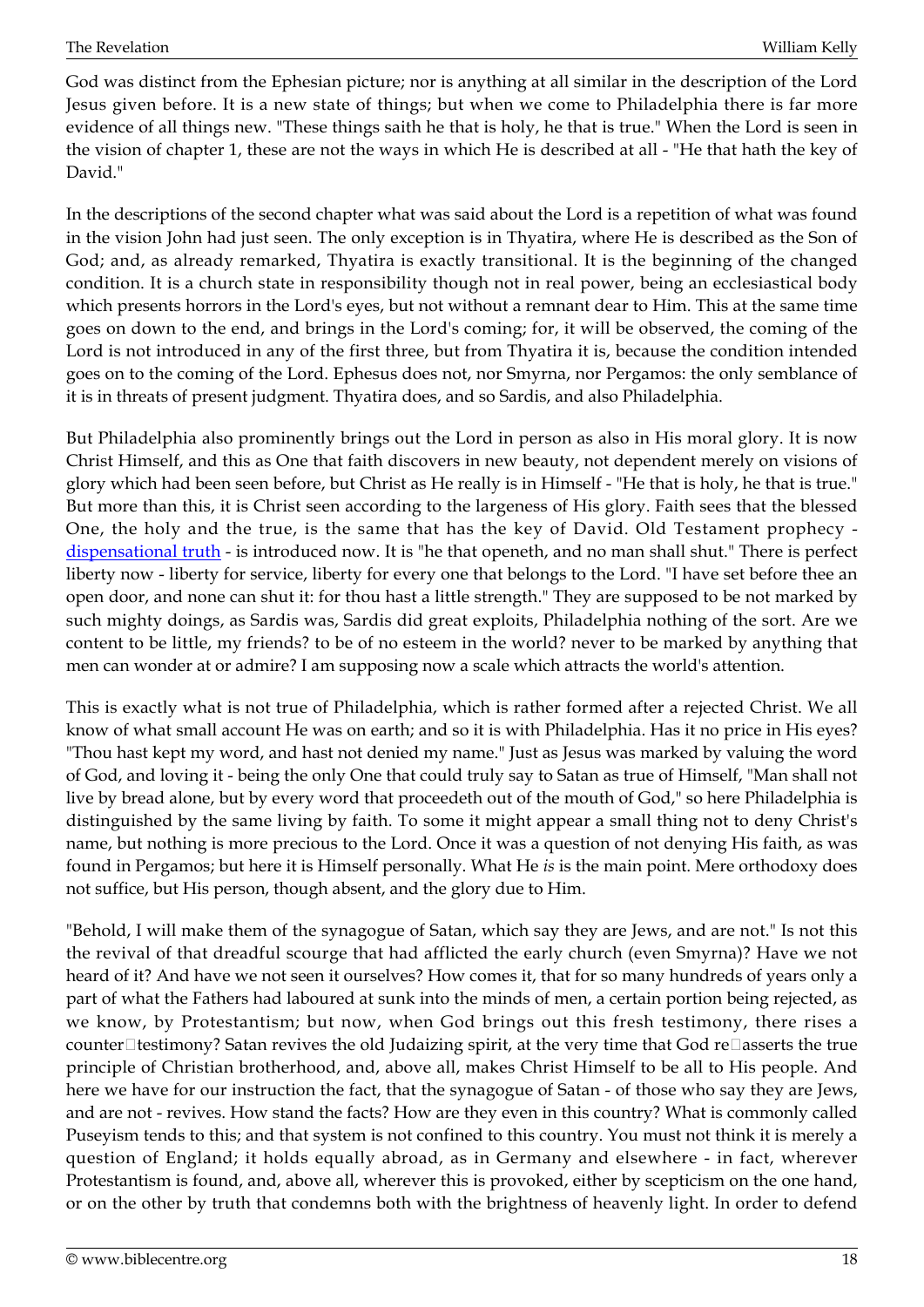themselves on a religions footing, men fall back on a system of ordinances and of the law. This is, I think, what is meant by the synagogue of Satan here.

But the Lord will compel the recognition of His own testimony. I do not say when, where, or how; but as surely as He lives, will the Lord vindicate the truth He has given, and the testimony He has raised up for His name. "I will make them to come and worship before thy feet, and to know that I have loved thee."

Nor is this all. Not only will the Lord thus vindicate what is of Himself, but, as we know, there is an awful time coming on this world - an hour, as it is said here, not simply of tribulation, but of temptation or trial. I am inclined to think that the hour of trial embraces the whole Apocalyptic period; that is, not merely the awful time when Satan in a rage is expelled from on high, and when the beast, energised by him, rises to his full head of power, but the previous period of trouble, seduction, and judgment. In short, "the hour of temptation" is, I conceive, a larger term altogether than the "great tribulation" of Rev. 7, and still more than the unparalleled tribulation which is to befall the land of Israel. (Dan. 12, Matt, 24, Mark 13) If so, how rich and full is the promise: "Because thou hast kept the word of my patience, I also will keep thee from the hour of temptation, which shall come upon all the world, to try them that dwell upon the earth." In vain men try to escape! The hour of temptation must come upon all. I dare say that some of us remember when people used to fly to Canada in order to escape "the great tribulation" which they expected to fall on the empire of the beast. Men's scheme was a mistake, their flight foolish. The hour of temptation will catch them, no matter where they may hide. The hour of temptation shall come upon all the habitable world, "to try them that dwell upon the earth," be they where they may.

Who then can escape? Those who at Christ's call are caught up to heaven. They will not be in that hour. It is not only, be it observed, that they will not be in the place, but they will be kept out of the hour, of that coming temptation. What a full exemption! Such is the strength of the promise and the blessedness of it, that the Lord promises His own to be kept from the time. The only possible way I can understand of exempting any from the time is by taking them out of the scene. The Irvingites used to talk about the Lord having a little Zoar. It is not at all however a question of a place of shelter, but of complete removal from the period that is filled by the great trouble or trial that will come upon the habitable world. How can this be secured but by removing them out of the scene before the time arrives? Such I believe the promise here to import. The godly remnant of Jews, having to do with a special and most fierce but circumscribed tribulation, have only to flee to the mountains in order to escape till Jesus appears in glory, to the confusion of their foes. It is quite another thing for Christians.

"Behold, I come quickly!" There is not a word about His coming as a thief now, but with joy. The Lord has revived the true hope of His return; there are those who are thus waiting for Christ, and this epistle seems emphatically to apply to such. "Behold, I come quickly!" In principle it is true of all that are really faithful, but there may be Christians, as we know there are, involved in one or other of the various states which have been described, and which apparently go on to the close. It is in vain therefore to look for a formal obliteration of these co $\Box$ ordinate conditions, which cannot be till the Lord comes. "Hold that fast which thou hast, that no man take thy crown. Him that overcometh will I make a pillar in the temple of my God, and he shall go no more out: and I will write upon him the name of my God, and the name of the city of my God, which is new Jerusalem, which cometh down out of heaven from my God: and I will write upon him my new name." He will be as much marked by power in the day of glory, as by contented weakness in the present scene of grace.

We have yet the last epistle to the angel of the church in Laodicea. But of this I would say but a few words, considering the late hour. The Laodicean picture is, in my judgment, the result of dislike and contempt for the testimony that the Lord had previously raised up. If people despise the truth possessed by those who are waiting for the Lord, they are in danger of falling into the awful condition that is here set forth. Christ is no longer the loved and only object of the heart; nor is there the sense of the blessedness of His coming, which leads into waiting for Him; still less is there a glorying in weakness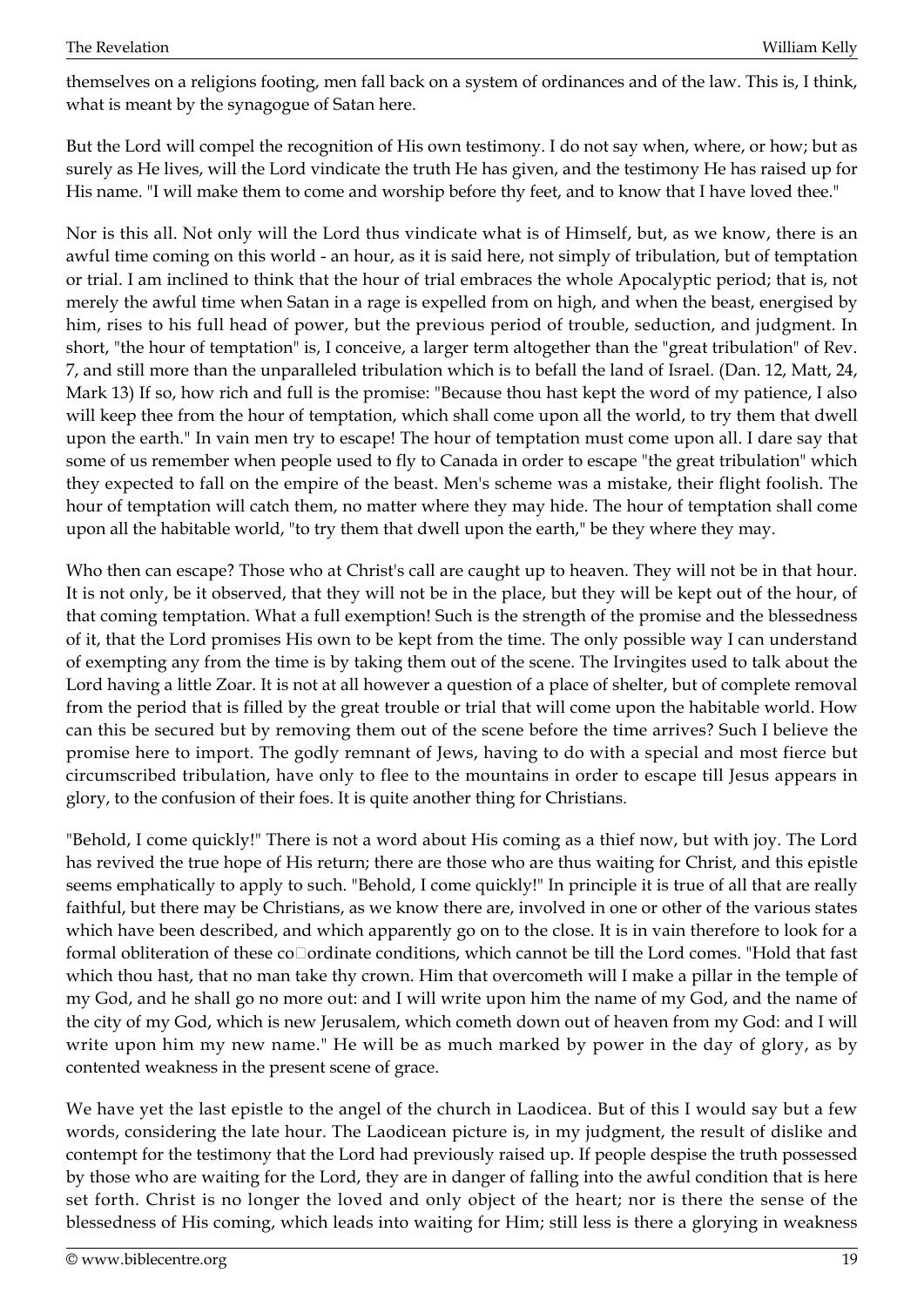that the power of Christ may rest on them. There is the desire to be great, to be esteemed of men, "rich, and increased in goods, and in need of nothing." You find here a scope, therefore, that leaves ample room for man. Hence it is that the Lord introduces Himself to them as the Amen, - the end of every thing human, - where all the security is in the faithfulness of God. He only is "the faithful and true witness." That is exactly what the church ought to have been and was not; and therefore He has to take that place Himself. It was so before when He was here below in grace, and now He must resume its power and glory and judgment, than which one can hardly conceive a greater and more solemn rebuke on the condition of those who ought to have been His witnesses. Besides He is "the beginning of the creation of God." It is a setting aside of man altogether; and the reason is that Laodicea is the glorification of man and of man's resources in the church. "I know thy works, that thou art neither cold nor hot: I would that. thou wert cold or hot. So then because thou art lukewarm, and neither cold nor hot, I will spue thee out of my mouth." They are neutral in principle and practice, being half□hearted about Christ. And I am persuaded there is no place which is more likely to generate neutrality than a sound and true position, if there be not self $\Box$ judgment maintained and godly sincerity. The more you stand in the forefront of the battle, with the responsible testimony of God, the more you have the grace and truth of God brought out before and by you, if the heart and conscience be not governed and animated by the power of the Spirit of God, through that truth and grace that is in Christ, sooner or later, there will be, beyond a question, a lapse back into a position of neutrality, if not of active enmity. There will be indifference to all that is good; and the only kind of zeal, if there be zeal, will be for what is bad.

This is exactly Laodiceanism. "So then because thou art neither cold nor hot, I will spue thee out of my mouth. Because thou sayest, I am rich, and increased in goods, and have need of nothing; and knowest not that thou art wretched, and miserable, and poor, and blind, and naked: I counsel thee to buy of me gold tried in the fire." They wanted everything that was precious: - "gold" or divine righteousness in Christ "white raiment," that is to say, the righteousnesses of saints; "that the shame of thy nakedness do not appear; and anoint thine eyes with eye-salve, that thou mayest see." They had lost the very perception of what was for God. All was dark as to truth, and uncertain as to moral judgment. Holy separateness and savour were gone. "As many as I love, I rebuke and chasten: be zealous therefore, and repent. Behold, I stand at the door, and knock: if any man hear my voice, and open the door, I will come in to him, and will sup with him, and he with me." The Lord presents Himself even there in the most gracious way to meet their need. But the utmost promised in the word that closes the epistle goes not beyond reigning with Him. It is nothing special. For every one that is in the first resurrection is destined to reign with Christ, as even will the Jewish sufferers, earlier or later, under the antichrist. It is all a mistake, therefore, to suppose that this is a singular distinction, It amounts to this - that the Lord will hold, after all, to His own truth, spite of unfaithfulness. There may be individual reality even where the associations are miserably untoward.

#### **Rev. 4 - 11: 18**

#### <span id="page-19-0"></span>**Revelation 4**

We have already seen the bearing of the seven churches to which the Lord was pleased to send the letters contained in the second and third chapters. We have found, I trust, substantial reason and ample evidence in their own contents, as well as in the character of the book itself, to look for a meaning far more comprehensive than a literal historical notice of the condition of the Asiatic churches which were then primarily addressed. It is, of course, ground well known to all that John wrote to seven churches; but that no more was meant than the existing assemblies is more than ought to be assumed. The septenary number is significant, and the division of the seven into two parts. Again, the order of their contents, as well as their nature severally, points to the same conclusion. Further, it is plain that certain phases do not necessarily abide, while at a given point in their course the language implies the state of things meant by them to continue up to Christ's return. That point is Thyatira, and thenceforward the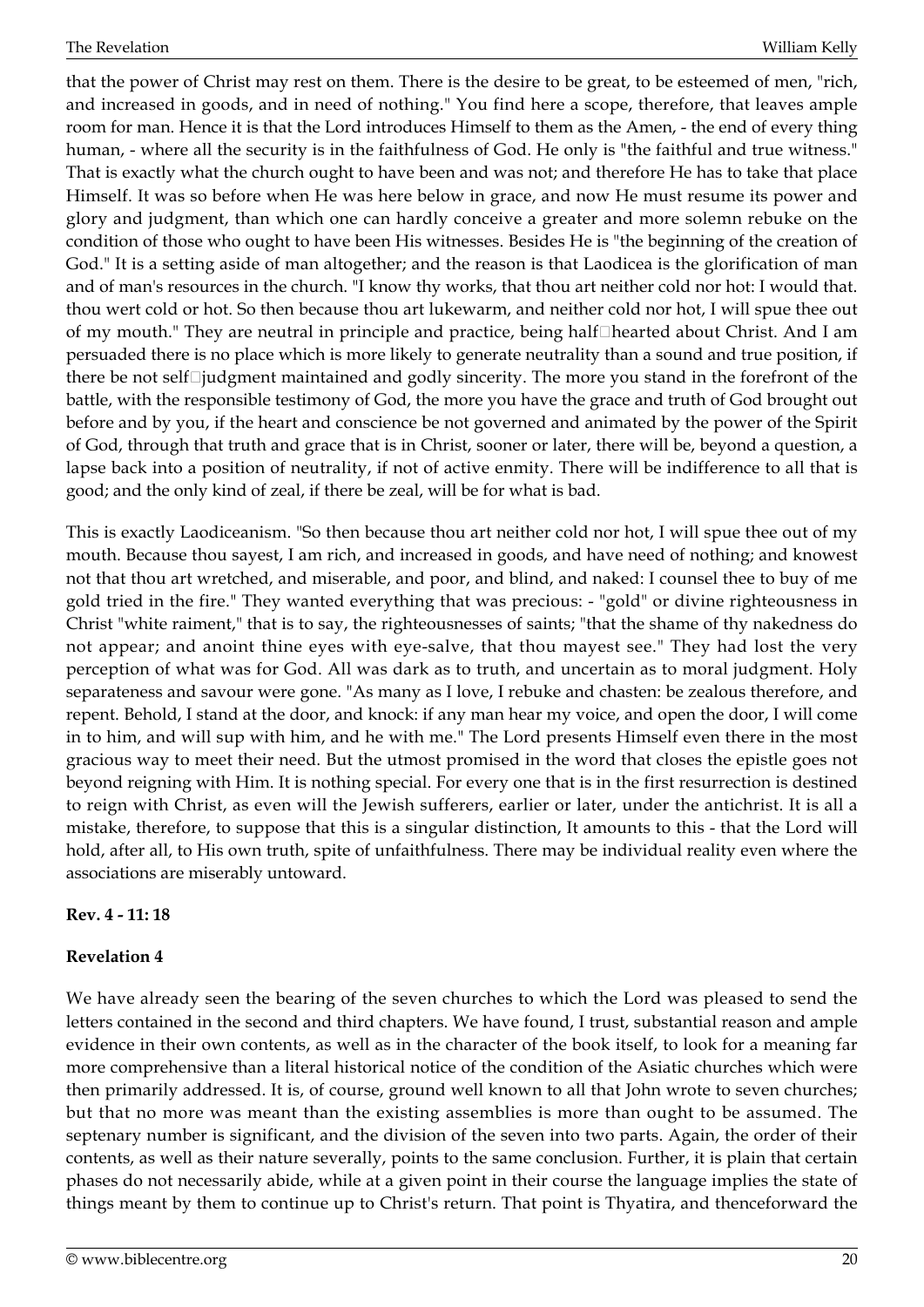same feature is in Sardis, Philadelphia, and of course Laodicea. Beginning successively, these go on together. But it is equally remarkable that the first three churches do not. What I gather from it is, that the three earlier churches are severed in character from the rest; for though all are alike typical, only the last four are used as fore $\Box$ shadows of successive states of things about to ensue, and then be concurrent up to the Second Advent. We can easily understand two things: first, the succession of seven different states represented by those seven churches; and, secondly, that of the seven, three passed away, only retaining a moral bearing; whereas the last four have not this only, but a prophetic and successional bearing, and from the epoch of their appearance, run along side of each other till the coming of the Lord Jesus.

But the remarkable fact which meets us from chapter 4 and onward is, that we no longer find any church condition on the earth. This confirms the same fact. Had these churches not been meant to have an application beyond the literal one, how could it be accounted for? If, on the other hand, besides that historical application, they were meant to be prophetical, we can easily comprehend that the Lord did address assemblies then existing, but meant by them to give views of successional states that should be found up to the close, when four of these states go on together. Thyatira brings before us the public character of corrupted Christendom - that which is notoriously found in Popery. Then, again, Sardis is that which is well known as Protestantism: there might be orthodoxy, but withal a manifest want of real life and power. This is followed by the revival of the truth of Christian brotherhood, with an open door for the work as well as word of the Lord, and His coming acting powerfully, not merely on the mind as a conviction, but on the affections as attaching to the Lord Jesus. This is found in Philadelphia. Then Laodicea shows us the final state of indifference that would be produced by the rejection of these warnings and encouragements of the Lord.

From the fourth chapter we have the Spirit of God leading the prophet into the understanding of not the church□state, but that which will follow when churches are no longer before the mind of the Lord when it becomes a question of the world, not without testimonies from God in the midst of gradually swelling troubles; but His witnesses henceforward of Jewish or Gentile character, never more after that of the church on earth. Believers we do see, of course, - some of them of the chosen people, others of the nations; but we hear of no such church condition as was found in the second and third chapters. One of the most striking proofs of the way in which the patent facts of the word of God are habitually passed over is, that this has been so constantly overlooked. There have been hundreds, perhaps thousands, of books written on the Revelation, yet it is only of comparatively recent date that so plain, sure, and grave a feature seems to have been seen. I speak now from some acquaintance with that which has been written on the book from the Fathers down to our own days. As far as I remember, there does not occur in hundreds of the ablest books about it which have passed through my hands, the slightest reference even to this undeniable and important fact which lies on the surface of the prophecy.

I draw from this nothing complimentary to man's mind, but the contrary. It loudly confirms those who are convinced of the necessity of the teaching of the Holy Ghost, to profit even by what is plain, certain, and obvious. There is no book so remarkable as the Bible in this respect: no learning nor acquirement, no brightness of mind or imagination, will ever, without His power, enable any soul to seize, enjoy, and use aright its communications. They may, no doubt, perceive one fact here and another there; but how to employ even these for good will never be known unless the Spirit of God give us to look straight to Christ. He that has Christ before him is soon sensible of a difference of relationship and its results. Christ has special ways of dealing with the church that are suitable to none else. This closes with the end of the third chapter.

The inference is obvious. New things come before the Lord, as well as the reader. Now, as notoriously the great mass of persons who bear the name of the Lord have assumed, without the smallest proof from scripture, that the church has always been and always will be while the work of converting souls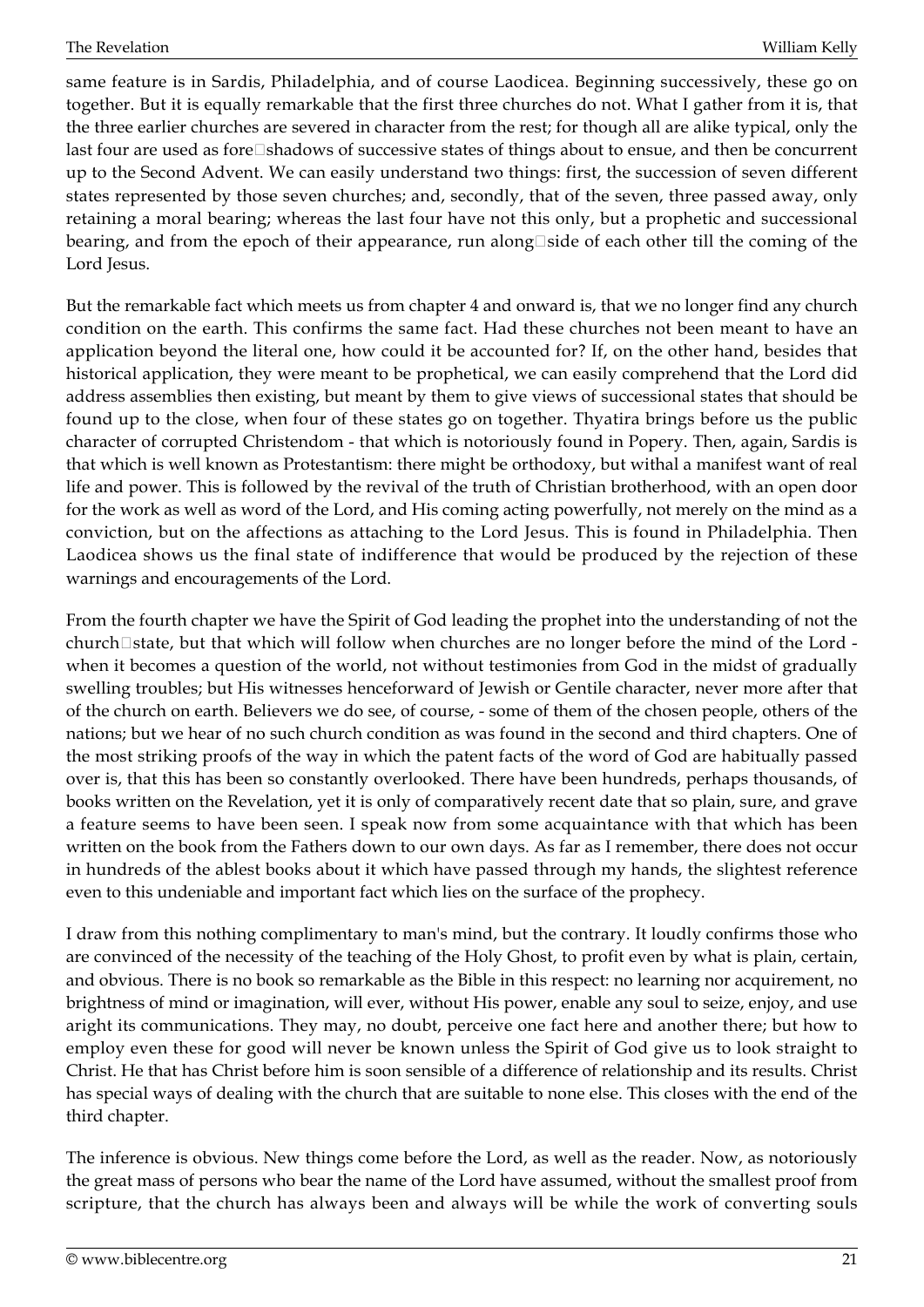proceeds on earth, it is clear that this assumption erects an impassable barrier against the truth. No wonder people fail to understand the Bible when they enter on its study with a principle which opposes at all points the revealed truth of God. There is no such notion in the Bible. It is found in no part either of the Old or of the New Testament; as little as anywhere else is it tolerated by the book now before us. Thus we see churches existing when the book begins; but they are found no more, when the introductory portion closes and the proper prophecy is entered on. A church condition is not, strictly speaking, the subject of prophecy, which deals with the world, and shows us divine judgments coming on its evil, when God is about to make room for good according to His own mind. Such is the great theme of the book of Revelation. But inasmuch as there were Christian assemblies then, the Spirit of God is pleased to preface it with a most remarkable panoramic view of the church condition as long as it should subsist before the Lord on the earth. And we have seen this given with the most striking wisdom, so as to suit at the time of John, yet also as long as the church goes on always to apply, and increasingly, not every part at once, but with sufficient light to give children of God full satisfaction as to the mind of the Lord. In fact, it is the same here as in every other part of scripture: none can really profit by the word, whether in Genesis or in the Revelation, without the Spirit, and this can only be to the glory of Christ.

If this be so, we can understand the vast importance of the change that is here observable. The prophet enters by the door into heaven. Of course this was simply a vision. The power of the Holy Ghost gave him thus to enter and behold; it was not a question of sensible facts. He was immediately in the Spirit, it is said; and in heaven he beholds a throne set, and this, from its effects and surroundings, a judicial throne. It is not at all the same character of the throne of God as we know and approach now. We come boldly to the throne and find grace and mercy to help in time of need. But we find nothing of the sort here, either in the throne or in what issues from it. Even a child might read better the force of the symbols employed for our instruction. What is meant by lightnings and voices and thunderings? Is it too much to say that he who could confound the aspect of the throne in Hebrews 4 with that of Revelation 4 must have a singularly constituted mind? I cannot understand how any attentive reader could fail to see the difference, not to speak of one spiritually taught. Indeed, the amazing thing is, how any person in his sober senses could conclude that the two descriptions characterize the same state of things. They stand really in the strongest possible contrast.

Here we have the throne, not of divine mercy, but invested with what was proper to Sinai: it discerns, denounces, and destroys the evil of the earth. Thus it is the seat and source of judgment on the ungodly. I admit that it is not yet the throne of the Son of man reigning over the world. The time is not come at this point for the church to reign with Christ over the earth. In Rev. 5 the reigning over the earth is spoken of as a future thing ("shall *reign* over the earth"), and not yet a fact. Clearly, therefore, we see here a transitional state of things after the church condition ends, and before the millennial reign begins. Such is the manifest truth necessary to understand the Revelation. As long as you do not admit this, you will never, in my judgment, understand the Apocalypse as a whole

Then we are told that the likeness of Him that sat on the throne is compared to a jasper and a sardine stone. This obviously does not refer to the divine essence, which no creature can approach to or look upon. It is God's glory so far as He was pleased to allow it to be made visible to the creature. Consequently it is compared to those precious stones of which we hear in the city afterwards.

But there are other notable features of the throne. We are told that round about it "there was a rainbow in sight like an emerald." God marks here His remembrance of creation. The rainbow is the familiar sign of the covenant with creation, and it was presented prominently to the prophet's mind. The various points noticed are as in God's mind, not merely as in man's eyes. Thus the rainbow is not seen in a shower of rain upon the earth. It is a question of the simple truth that was set forth by it, and nothing more. So it is with all the other objects seen in this vision.

Next, "round about the throne were four and twenty elders." The allusion is evident to the four and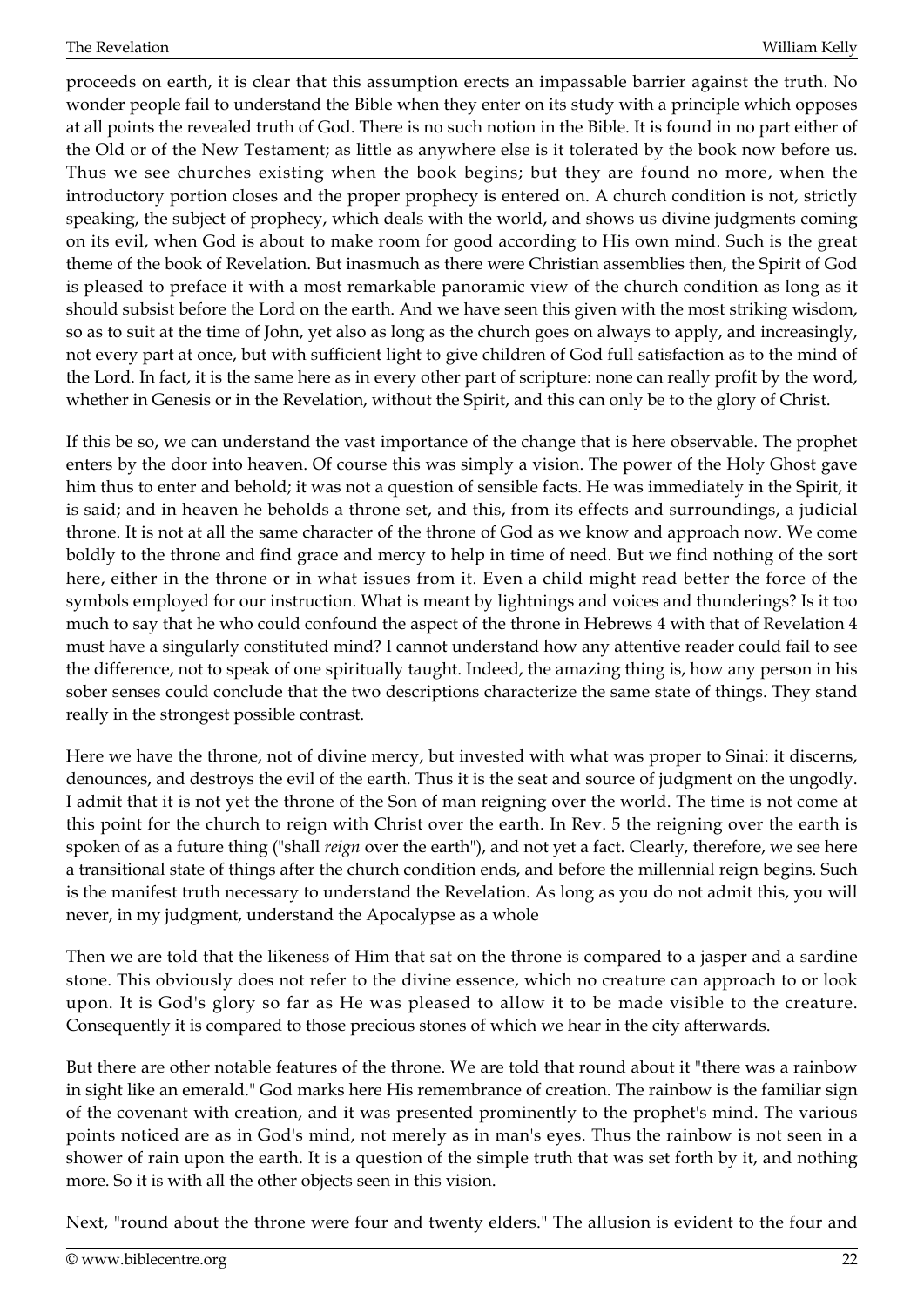twenty courses of priesthood. Only it will be observed that it is not the whole number the twenty□four classes of men), but simply the chief priests of these courses. The twenty□four elders, in my opinion, refer to the heads of the priesthood. Therefore this is of some importance to bear in mind, because we find subsequently others that are recognized as priests who were not yet in heaven, who indeed were only called out on the earth after this. Unquestionably these others became priests, but no more elders are recognized. No addition is ever made to the company of elders; they are a fixed number. Priests there are afterwards, but no heads of priesthood save these elders.

These heads of priesthood, I have no doubt then, are the glorified saints above; and in that glorified body, as I apprehend, are the Old Testament saints as well as the New. You will see from this, that I am as far as possible from wishing to undervalue the grace of God to those of old. It seems to me that there are good grounds to infer from the prophecy itself that the twenty□four elders are not merely the church, but all those saints that rise up at the presence of the Lord Jesus (as it is written, they that are Christ's at His coming or His presence). This is unquestionable to my mind. The rising from the dead includes all saints up to that time, and of course, at the same time, the change that is described in the latter part of the same chapter. (1 Cor. 15) All saints deceased or then alive appear to me meant. Thus the Old Testament saints and those of the New are changed; for the "dead in Christ" ought scarcely to be limited merely to the body of Christ. But the phrase "the dead in Christ" means all that have their relationship in Christ, and not merely in Adam; they did not die in the flesh, but died in Christ. It is not a question of Adam the first, but of the Second; but as the one embraces all the Adam family, it seems to me the other should be equally broad. Thus we must leave room in the twenty $\Box$  four elders for the glorified, whether in the Old Testament times or in the New. This does not in the smallest degree compromise the special character of the church. It will be shown how remarkably this is preserved and manifested in a later point of the visions. At present I merely wish to state briefly what I believe to be the force of the symbol here.

These twenty $\square$  four elders, again, are clothed in white raiment, as also they have crowns of gold. They are seated on thrones. It is impossible to apply this to angelic beings. Angels are never so crowned or enthroned. Nowhere do we hear of an angel called to any such dignity. Power no doubt they might wield, but never do they reign; they have the execution of the will of God in outward things, but never do they administer it after this royal pattern. This is destined for the glorified saints - for the redeemed, and not for angels; and this because Christ has given them the title of grace by His blood. As it was said in a previous chapter, He has made us a kingdom,-priests to His God and Father. In chapter 4 we have symbols which answer rather to the kingly title, as in chapter 5 the same persons appear, discharging functions after a priestly type. In Revelation 4 the elders are crowned and enthroned; in Revelation 5 they have golden vials (or bowls) of odours (*i.e.,* incense), which are the prayers of the saints. In the one, therefore, their kingly place is more involved, - in the other their priestly occupation. This is never applied to ordinary angels as such. The only angel ever seen in priestly action is when the Lord Jesus assumes the character of an angel $\Box$ priest (Rev. 8); not of course that He becomes a literal angel, but God was pleased, for reasons of sufficient weight, thus to represent Him at the altar under the trumpets.

Next we find that attention was directed both to what characterized the throne judicially, and also to the Holy Ghost as having a symbolic description suitable to the scene - seven lamps or torches of fire burning before the throne, which are the seven Spirits of God. Thus it is not the Holy Ghost in the gracious power which characterizes His relationship to the church, but in governmental judgment, because it is a question of a sinful guilty world - of the creature, and not the new creation.

So too we see that the four living creatures are brought before us. "Before the throne," it is written, "there was a sea of glass like unto crystal." Instead of its being a laver of water to purify the unclean, it is a sea, not liquid, but of glass. It is fixed purity now. Hence it is no question of meeting what was contracted in this defiling world. Those that are here in relation to it have passed out of their failure and need; they are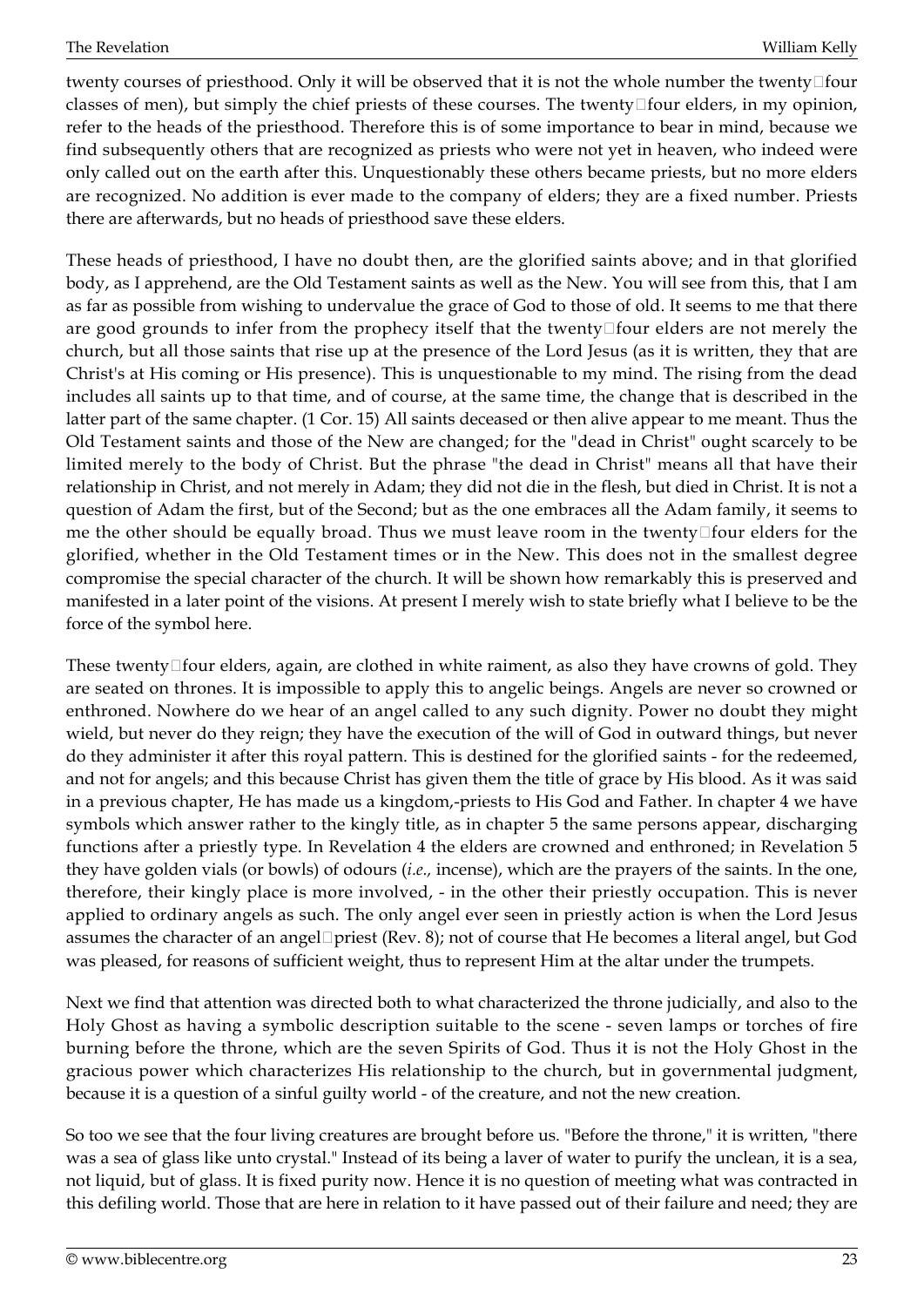in heaven and already glorified. And I may just repeat what has been often said before, that all scripture testifies to glorified bodies, without a word about glorified spirits. The twenty□four elders do not mean those members of Christ who have gone by death into His presence. The numerical symbol in fact is inconsistent with such an idea - for this simple reason, that, interpret the twenty-four as you please, it must mean a complete company. Now the saints cannot be said to be complete in any sense whatsoever till Christ have come, who will translate all the Christians alive then on earth, with all the saints who had previously fallen asleep in Him, to be glorified with Himself above.

There is no time that you can look at the departed spirits, but there are some on earth who require to be added in order to exhibit the number complete. In point of fact, so far is scripture from ever representing the separate condition of the spirits as a complete state, that its testimony is distinctly adverse. The church is viewed as in a certain sense complete at any given moment on the earth, not because of the greater importance of those who are on the earth compared with such as are in heaven, but because the Holy Ghost was sent down from heaven, and is on earth. This is the reason why, (He being the one bond of the church,) where He is, the church must be. Accordingly there never can be any complete state of the church at any given moment in heaven, but on earth rather till Jesus come. But when we speak of absolute completeness, it is clear that this cannot be till the Lord come and has taken all the heavenly saints out of the world, and they go up into His presence above. Then there is completeness; and this is the state that is represented by the twenty $\square$  four elders. So that we have here, therefore, still more confirmation of what has been already pressed,  $\overline{\ }$  that the entire description pre $\Box$ supposes the church condition done with, and a new state entered on. Such is the unforced meaning of this vision of the blessedness and glory of those who had been on earth, but are now glorified in heaven. It is a complete company in the fullest sense; the heads of the heavenly priesthood. They have passed, therefore, out of the need of the washing of water by the word. It is a sea, not of water, but of glass, like crystal. This stamps the fact in a most evident manner.

Further, we have to notice the cherubic symbol. "And in the midst of the throne, and around the throne, were four beasts full of eyes before and behind." Thus there was perfect discernment conferred on them by God. The living creatures I understand to be symbolic of the agency - whatever may be the agents that God employs in the execution of His judicial power. Consequently the qualities of power are those fitting and necessary for that execution. "The first was like a lion; the second like a calf (a young bull or steer); the third had the face as of a man; and the fourth was like a flying eagle." We have thus majestic power, patient endurance, intelligence, and rapidity, all which enter into the judicial dealings that follow.

The question arises, and a very interesting one it is, not what, but who, are these living creatures? We have seen the qualities in their agency; but who are the agents? This is a delicate point. At the same time I think that scripture gives adequate light, as to those who wait on God, for everything which it is important for us to know.

It will be observed that in Rev. 4 (and it is a remarkable fact) there are no angels mentioned. You have the throne of God; you have the elders, and also the four living creatures, but not a word about angels. The living creatures celebrate God, not yet as the Most High, but as the "Holy, holy, holy, Lord God Almighty, which was, and is, and is to come." And when they do thus "give glory and honour and thanks to him that sat on the throne, who liveth unto the ages of the ages, the twenty $\Box$  four elders fall down before him that sat on the throne, and worship him that liveth unto the ages of the ages, and cast their crowns before the throne, saying, Thou art worthy, O Lord and our God, to receive glory and honour and power: for thou createst all things, and because of thy will they were and were created." I give it in its exact form. There is this particular stamped on the elders, that they always speak with understanding. It will be true in its measure even of the, Jewish remnant that are to be called after the rapture. They are designated as "the wise that shall understand:" so we know from Daniel and others.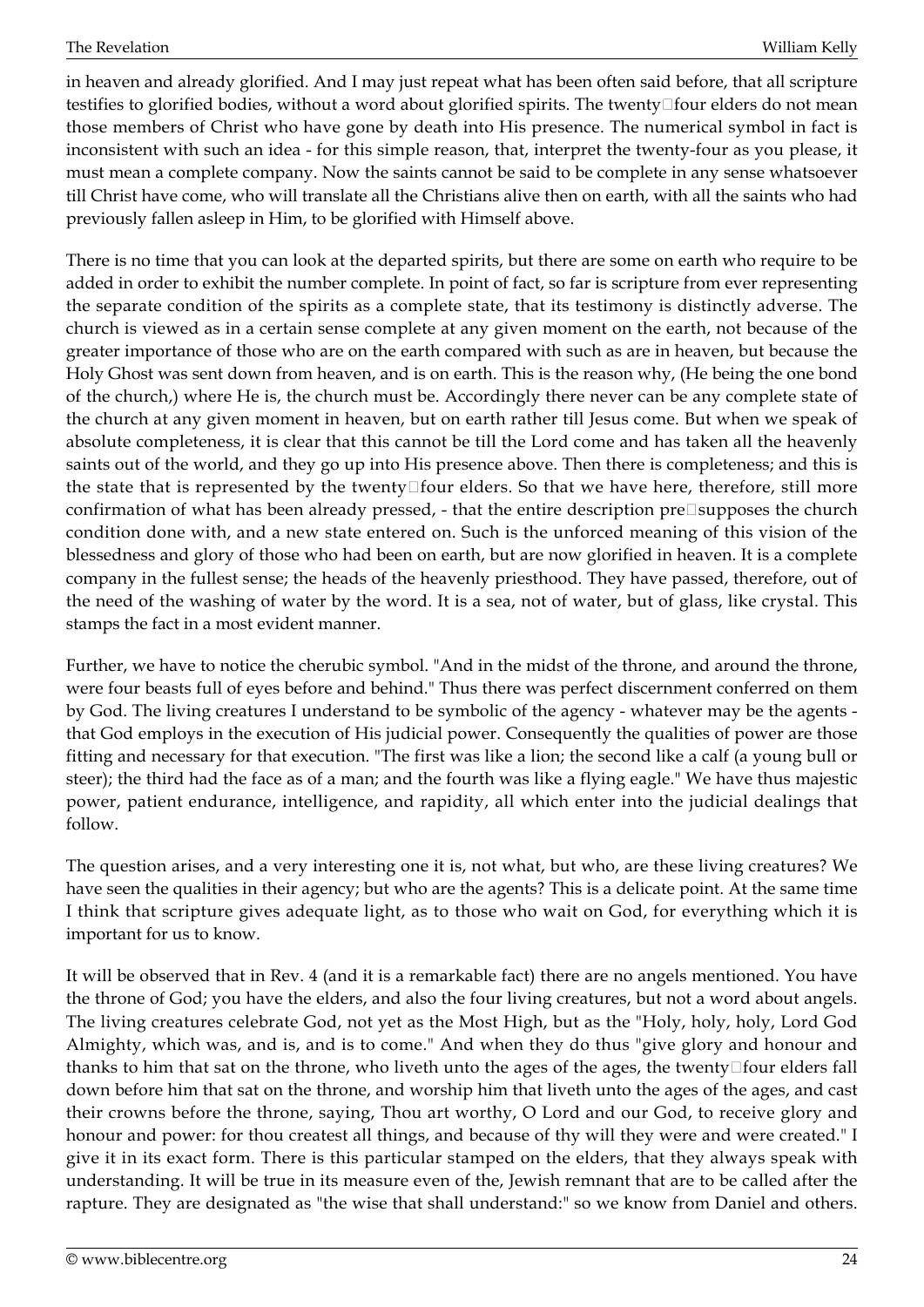But the elders have a higher character, because they invariably enter into the reason of the thing. This is an exceedingly beautiful feature, which I suppose also to be connected with the fact that they are called elders. They are those who have the mind of Christ. They apprehend the counsels and ways of God.

In Rev. 4 we see that the living creatures and the elders are closely connected, but no more. We shall find in Rev. 5 that they join together. Not merely are they connected there but they positively combine. This is shown us in the case where the Lamb "takes the book, the four living creatures and four and twenty elders fell down before the Lamb, having every one of them harps, and golden vials full of odours, which are the prayers of saints. And they sing a new song." The remarkable fact that it is important to heed here is this. Chapter 5 shows us for the first time the Lamb presented distinctly and definitely in the scene. It was not so even in chapter 4 where we have seen the display of the judicial glory of God in His various earthly or dispensational characters, save His millennial one, and of course not His special revelation to us now as Father. In itself we know that Jehovah God embraces equally the Father, the Son, and the Holy Ghost. But here the Holy Ghost is distinctively seen as the seven Spirits of God under a symbolic guise; here the Lord Jesus is not yet discriminated. The glorious vision of Him who sits on the throne may include therefore both the Father and the Son; it is rather God as such, than the revelation of personality - the general or generic idea, not personal distinction formally. But in Rev. 5, a challenge is made which at once displays the worth, victory, and peace of the Lamb, that holy earth $\Box$ rejected Sufferer, whose blood has bought for God those who were under the ruin of sin and misery. There is to he then the full blessing of man and the creature on God's part, yea, man not only delivered, but even before the deliverance is displayed led into the understanding of the mind and will of God. Christ is just as necessarily the wisdom of God as He is the power of God. Without Him no creature can apprehend, any more than a sinner knows salvation without Him. We need, and how blessed that we have, Christ for everything! Thus, whatever the glory of the scene before the prophet in chapter 4 that which follows shows us the wondrous person and way in which man is brought into the consciousness of the blessing, and the appreciation of the divine ways and glory.

#### <span id="page-24-0"></span>**Revelation 5**

"And I saw on the right hand of him that sat on the throne a roll written within and on the back, sealed with seven seals" (Rev. 5: 1). The creature could not open these seals, - none anywhere. But the strong angel proclaims, and the Lord Jesus at length comes forward to answer the proclamation. He takes up the challenge, appearing after a sufficient space had proved the impotence of all others. The comfort assured to John by the elder is thus justified; for the elders always understand. And he sees the Lion of the tribe of Judah to be the Lamb, despised on earth, exalted in heaven, who advances and takes the roll out of the right hand of Him that sat on the throne. And then they all - living creatures and elders together - fell down before the Lamb with a new song.

It is striking that after this, as we are told, "I saw, and I heard the voice of many angels round about the throne and the living creatures and the elders: and the number of them was ten thousand times ten thousand, and thousands of thousands;" who said with a loud voice, "Worthy is the Lamb that was slain to receive power." Here we have the angels, who are now distinctly and prominently brought forward. Why is this? How comes it that no angels appear in chap. 4? And why is it that we have them in chap. 5? There is always the wisest reason in the ways of God of which scripture speaks, and we are encouraged by the Spirit to enquire humbly but trustfully. What is marked by it seems to be this: that the assumption of the book into the hands of the Lamb, and His preparing to open the seals, marks a chance of administration. Up to that point of time, angels have held a sort of executory ministry of power from God. Where judgments were in question, or other extraordinary intervention on His part, angels were the instruments; whereas from this point of time, it appears to me that the Spirit of God marks the fact of a vast change, however they way still be employed during the interval of the last of Daniel's seventy weeks. It is providence yet, not manifested glory.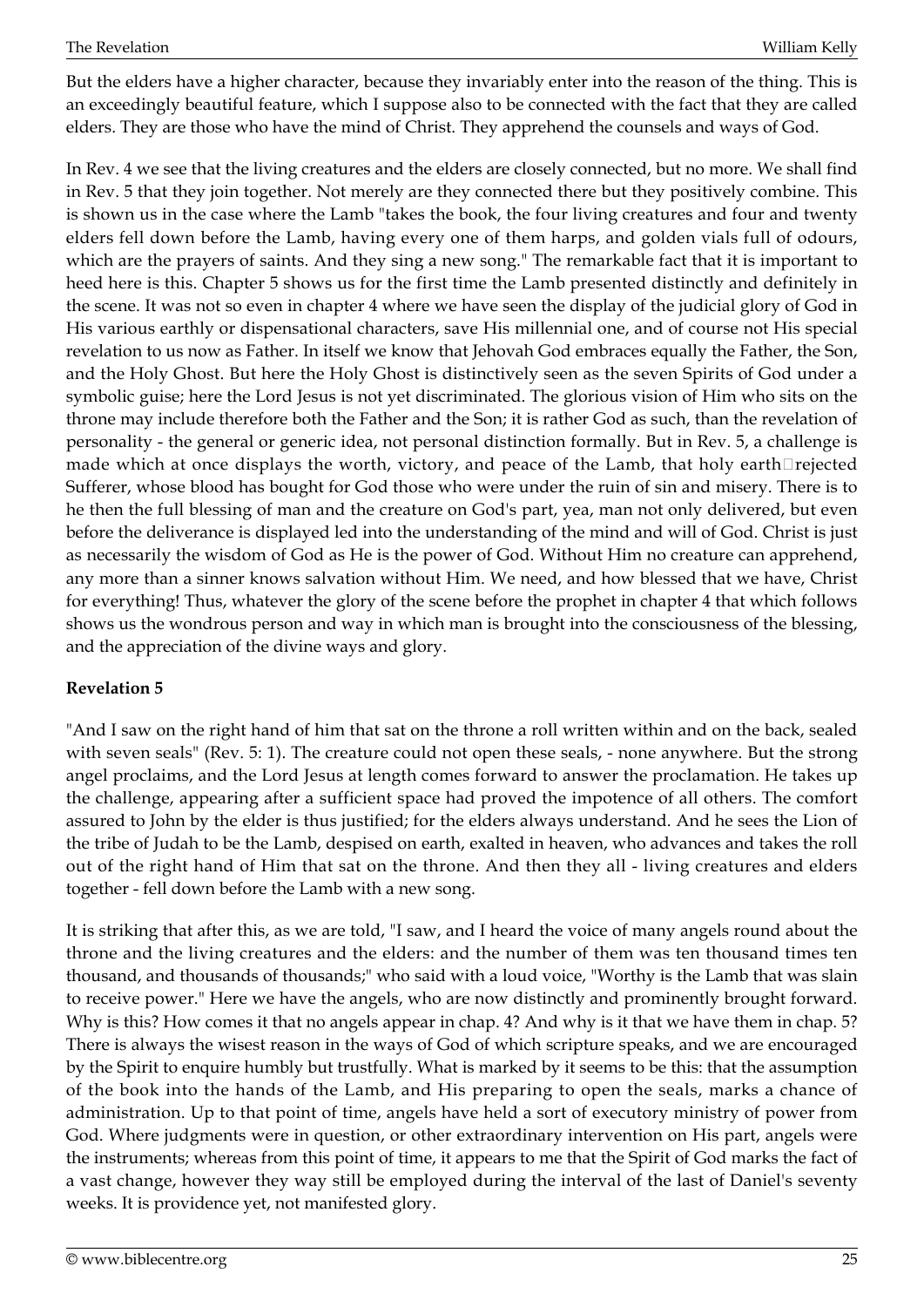The title of the glorified saints is thus asserted. We know for certain, as a matter of doctrine in Heb. 2, that the world to come is to be put not under angels but the redeemed. Here it appears to me that the seer is admitted to a prophetic glimpse that falls in with the doctrine of St. Paul. In other words, when the Lamb is brought definitely into the scene, then, and not before, we see the elders and the living creatures united in the new song. As one company, they join in praising the Lamb. They sing, "Thou art worthy, for thou hast redeemed," and so on. Thus we have them combined in a new fashion; and, what is more, the angels are now seen and definitely distinguished. Supposing, for instance, that previously, the administration of judgment was in the hand of angels, it is easily understood that they would not be distinguished from the living creatures in chap. 4 because, in point, of fact, the living creatures set forth she agencies of God's executory judgment; whereas in chap. 5, if there be a change in administration, and the angels that used to be the executors are no longer so recognised as such in view of the kingdom, but the power is entrusted to the hands of the glorified saints, it is simple enough that the angels fall back, being eclipsed by the heirs, and no longer in the same position. If previously they might be understood to be included under the living creatures, they are henceforward to take their place simply as angels, and are therefore no longer comprehended under that symbol. This, the suggestion of another, appears to commend itself as a true explanation of the matter.

From this, if correct, as I believe it to be, it follows that the four living creatures might be at one time angels, and at another saints. What the symbol sets forth is not so much the persons that are entrusted with these judgments, as the character of the agencies employed. Scripture, however, affords elements to solve the question, first by the marked absence of angels, who, as we know, are the beings that God employed in His providential dealings with the world, and this both in Old Testament times, and still in the days of the New Testament. The church is only in course of formation; but when it shall be complete, when the glorified saints are caught up, and the First<sup>n</sup>begotten is owned in His title, they too will be owned in theirs. For as the Lord is coming to take visibly the kingdom, we can readily understand that the change of administration is first made manifest in heaven before it is displayed upon earth. If this be correct, then the change is marked in chapter 5. The general fact is in chapter 4 the approaching change is anticipated in chapter 5. This appears to be the most satisfactory way of accounting for that which is here brought before us.

All the results are celebrated for every creature when once the note is struck (ver. 13).

#### <span id="page-25-0"></span>**Revelation 6**

Next we come to the opening of the seals. Revelation 6 has a character of completeness about it, with this only exception, - that the seventh seal is the introduction to the trumpets in the beginning of Rev. 8. This does not call for many words on the present occasion.

"And I saw when the Lamb opened one of the seven seals, and I heard one of the four living creatures saying as with a voice of thunder, Come."

Ought we to have here, and after the other three horses, the words "and see"? It appears that they are wanting in the best text\* in all these passages. In every one of the cases the sentence ought to be "come." The difference comes to this, that "come and see" would be addressed to John; whereas according to the better MSS. the "come" is addressed by the living creature to the rider on the horse. Clearly this makes a considerable difference. One of the living creatures steps forward when the first seal is opened, and says, Come; and at once comes forth a rider on a white horse.

\* Yet in every instance the Sinai MS. supports the inferior copies against the Alexandrian, and the Rescript of Paris with the better cursives, etc.

Let us inquire into, the force of each severally. "I saw, and behold a white horse: and he that sat on it had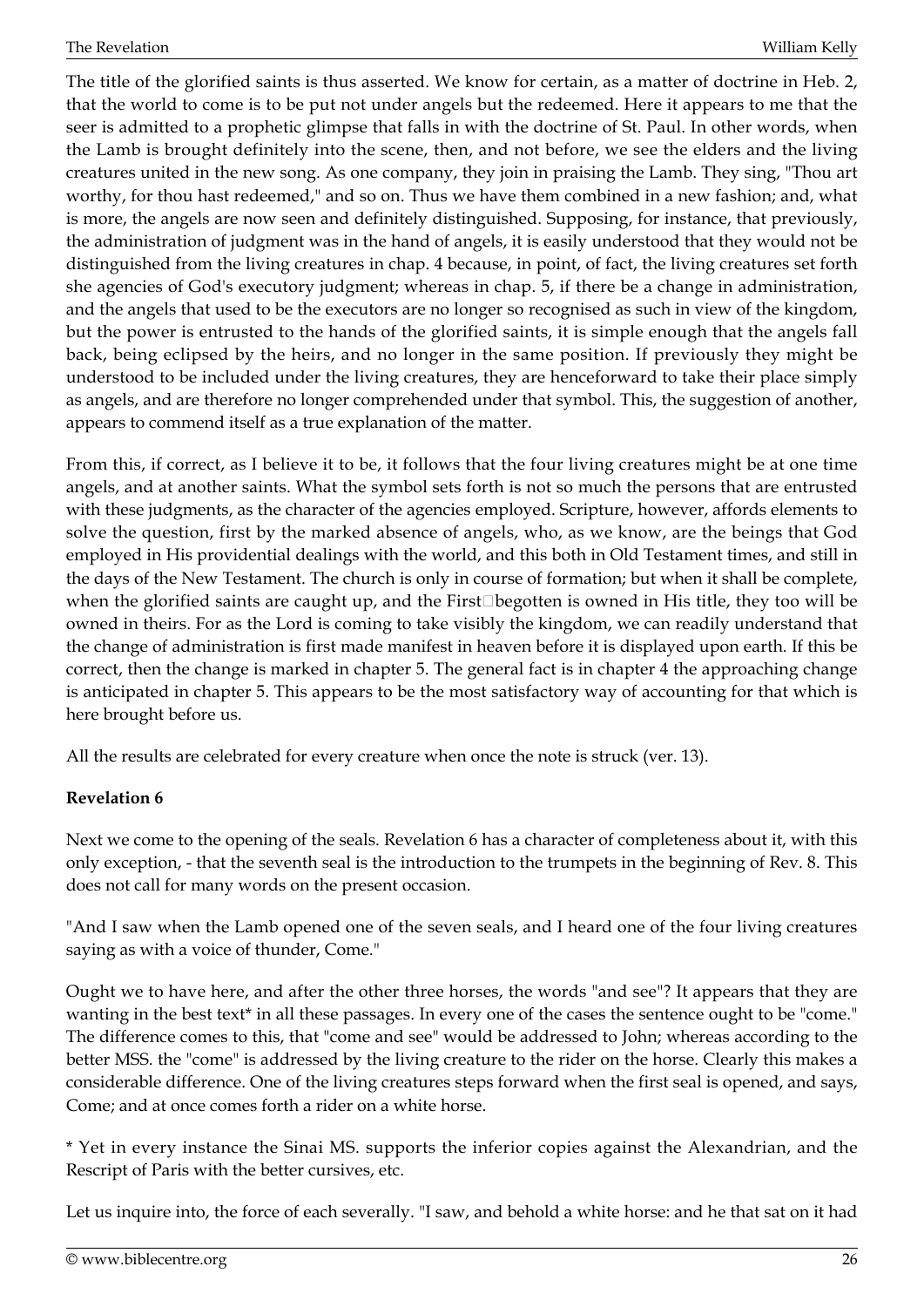a bow; and a crown was given to him: and he went (or came) forth conquering and that he might conquer." It is the answer to the call. The first then comes forth, and the character of his action is prosperity and conquest. Everything shows this. It is the earliest state that the Spirit of God notices as brought about in the world. After the mighty change we have already seen to have taken place in heaven, there is a mighty conqueror that will appear here below. We are all aware that this has been applied to a great variety of things and persons. Sometimes it has been supposed to mean the triumphs of the gospel, sometimes Christ's coming again, and as often antichrist, and I know not what. But what I think we may safely gather from it is this, that God employs a conqueror who will carry everything before him.

It is not necessarily by bloodshed, as in the second seal, which gives us carnage if not civil war. Hence the rider is not on a white horse, the symbol of victory; but remounted on another, a red horse, with a commission to kill, and a great sword. Imperial power which subjugates is meant by the horse in every state; but in the first case imperial power seems to subject men bloodlessly. The measures are so successful - the name itself carries such weight with it - that, in point of fact, it is one onward career of conquest without necessarily involving slaughter. But in the second seal the great point is "that they should slay one another." It was possibly even civil warfare. There the horse was red.

In the third seal it is a black horse, the colour of mourning. Accordingly we read now of a choenix of wheat for a denarius, and three choenixes of barley for a denarius. That is, the price was the rate of scarcity. The ordinary price a little while before we know to have been incomparably less; for notoriously a denarius would have procured as much as fifteen choenixes. Now it is needless to say that fifteen times the ordinary price of wheat would make a serious difference; but however this may have been, certainly the rate current in St. John's day is not a question that is easily settled. Naturally rates differ. The increase of civilization and other causes tend to make it a little uncertain. That there is a difficulty in ascertaining with nicety the prices at this particular epoch is plain from the fact that men of ability and conscience have supported every possible variety of opinion plenty, scarcity, and a fair supply at a just price; but I do not think it is worth while to spend more time on the point. The colour of the horse, to my mind, decisively proves what the nature of the case is. Mourning would be strange if it were either a time of plenty or one governed by a just price; black suits a time of scarcity. Some will be surprised to hear that each of these views has had defenders. There are only three possible ways of taking it; and each one of these has had staunch support. Every one of these different interpretations has been insisted on by learned men, who are as liable as others to waver sometimes to one side, sometimes to another. There is no certainty about them. The word of God makes the matter plain to a simple mind. The unlettered in this country or any other cannot know much details about the price of barley or wheat at the time of St. John, or later; but he does see at once that the black colour is significant, especially as contrasted with white and red, and not at all indicative of joy or justice, but very naturally of distress; and therefore he feels bound to take this in company with the other points of the third horse and its rider.

The fourth seal was a pale or livid horse, the hue of death. Accordingly the name of its rider is Death, and Hades followed with him. To make the force still plainer, it is said that authority was given to him over the fourth of the earth, to slay with the sword, and with hunger, and with death (pestilence perhaps), and by the beasts of the earth.

The fifth seal shows us souls under the altar, who had been slain for the word of God, and for their testimony, who cried aloud for vengeance to the Sovereign Ruler. They are vindicated before God, but must wait: others, both their fellow $\square$ servants and their brethren, must be killed as they were ere that day comes.

The sixth seal marks a vast convulsion, a partial answer to the cry as I suppose. Many a person thinks that those in question are Christians. But if we look more clearly into the passage, we may learn that this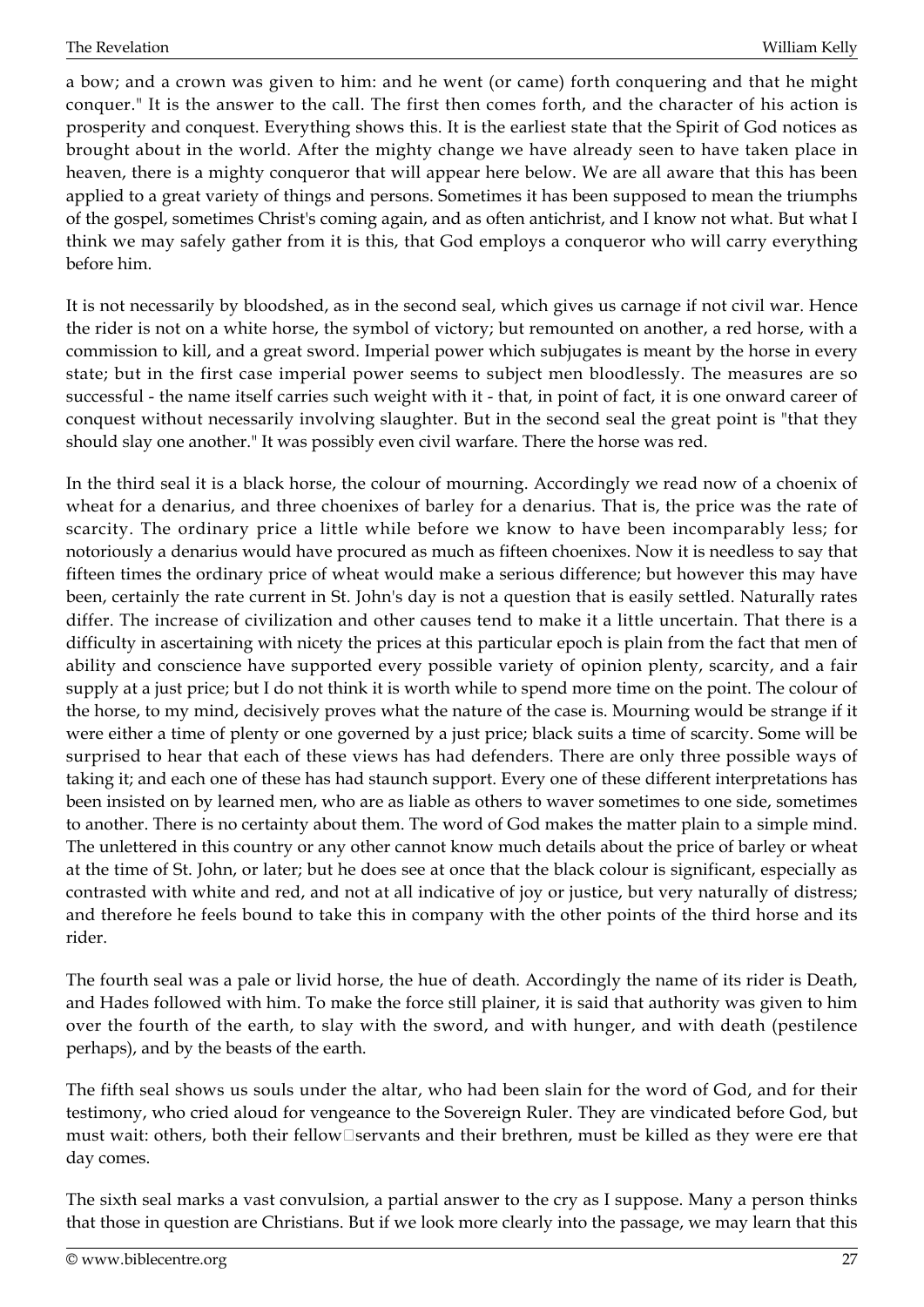again confirms the removal of the church to heaven before this. "How long, O Sovereign, holy and true, dost thou not judge and avenge our blood on them that dwell on the earth?" Is this a prayer, or desire according to the grace of the gospel? Reasoning is hardly needful on a point so manifest. I think that any one who understands the general drift of the New Testament, and the special prayers there recorded by the Holy Ghost for our instruction, would be satisfied but for a false bias otherwise. Take Stephen's prayer, and our blessed Lord, the pattern of all that is perfect. On the other hand we have similar language elsewhere: but where? In the Psalms. Thus we have all the evidence that can be required. The evidence of the New Testament shows that these are not the sanctioned prayers of the Christian; the evidence of the Old Testament, that just such were the prayers of persons whose feelings and experience and desires were founded on Israelitish hopes.

Does not this exactly fall in with what we have already proved - that the heavenly glorified saints will have passed out of the scene, and that God will be at work in the formation of a new testimony, which will of course have its own peculiarities, - not of course obliterating the facts of the New Testament, but at the same time leading the souls of the saints more particularly into what was revealed of old, because God is going to accomplish what was predicted then? The time is approaching for God to take the earth. The great subject of the Old Testament is the earth blessed under the rule of the heavens, and Christ the head of both. The earth, and the earthly people Israel, and the nations, will then enjoy the days of heaven here below. Accordingly these souls show us their condition and hopes. They pray for earthly judgments. They desire not that their enemies should be converted, but that God should avenge their blood on them. Nothing can be simpler, or more sure than the inference. "And it was said unto them, that they should rest yet for a little season, until both their fellow□servants and their brethren, that were to be killed as they were, should be fulfilled."

This is an important intimation, as we shall see from what follows in the Apocalypse. They are told that they are not the only band of the faithful who are given up to a violent end: others must follow later. Till then, God is not going to appear for the accomplishment of that judgment for which they cried. They must wait therefore for that further, and, as we know, more furious outburst of persecution. After that, God will deal with the earth. Thus we have here the latest persecution, as well as the earlier one, of the Apocalyptic period distinctly given. The apostle Paul had spoken of himself as ready to be offered up: so these were and are seen therefore under the altar in the vision. They were renewed indeed, and understood what Israel ought to do; but they were clearly not on the ground of Christian faith and intelligence as we are. Of course it is a vision, but still a vision with weighty and plain intimations to us. They had the spirit of prophecy to form the testimony of Jesus. Judgment yet lingers till there was the predicted final outpouring of man's apostate rage, and then the Lord will appear and put down all enemies.

At the same time, as we have already seen passingly, the next seal shows that God was not indifferent meanwhile. The sixth seal may be regarded as a kind of immediate consequence of the foregoing cry. When opened, a vast shaking ensues, - a thorough concussion of everything above and below, set forth mystically, as in the previous seals. "The sun became black as sack-cloth of hair, and the whole moon became as blood; and the stars of heaven fell on the earth, even as a fig tree, shaken by a mighty wind, casteth its untimely figs. And the heaven was removed as a scroll rolled up; and every mountain and island were moved out of their places." This is merely the appearance before the seer in the vision. We are not to suppose that heaven and earth will be physically confounded when the prediction is fulfilled. He saw all this before his eyes as signs, of which we have to consider the meaning. We have to find out by their symbolic use elsewhere what is intended here by the changes that passed over sun, moon, stars, and the earth in the vision. And the result of course depends on our just application of scripture by the teaching of the Holy Spirit.

Then we are told in plain language, not in figures, that "the kings of the earth, and the great and the rich,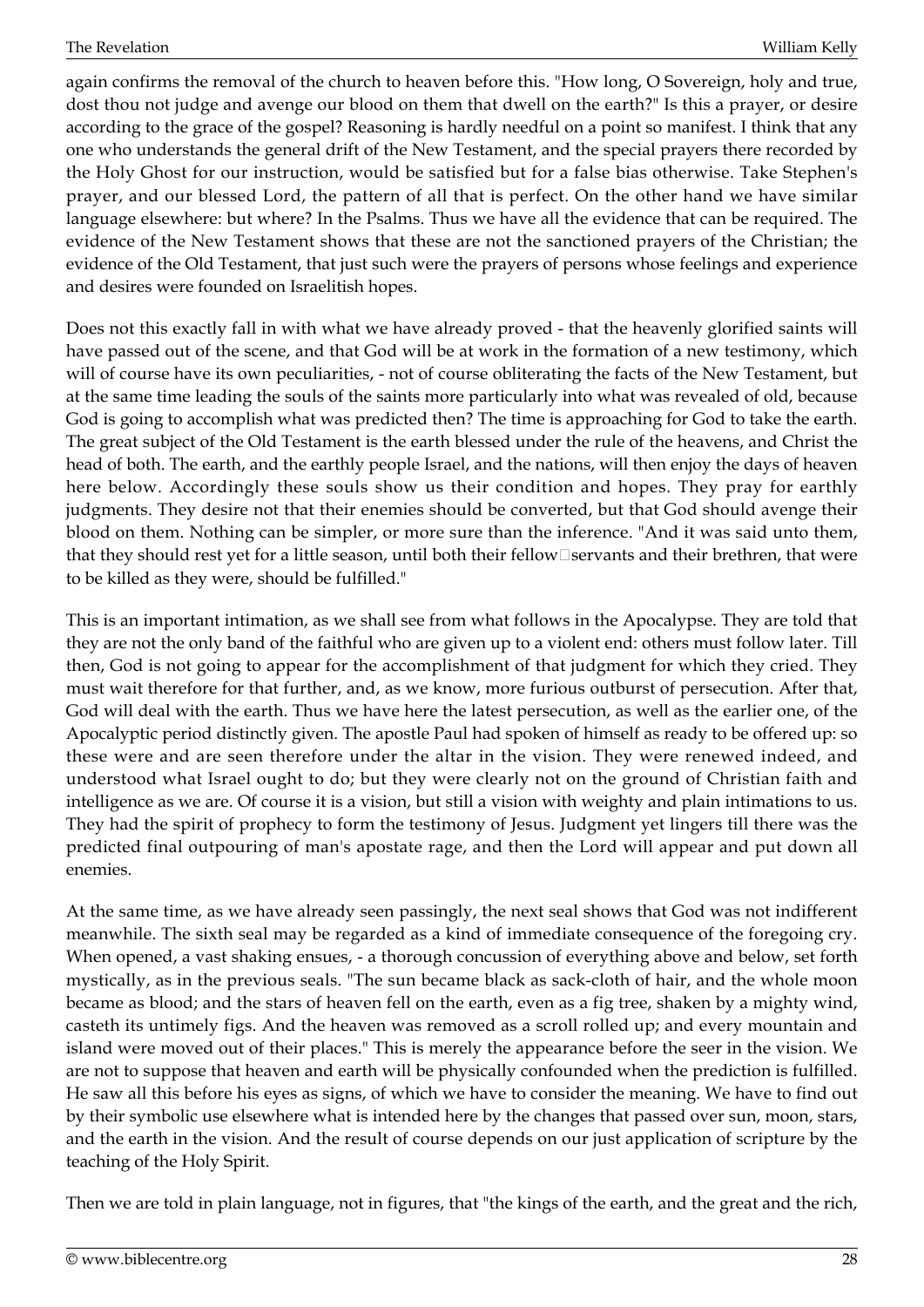and the chiliarchs, and the mighty, and every bondman, and every free man, hid themselves in the dens and in the rocks of the mountains." This it is well to heed, because it would be evident that if it meant that the heaven literally was removed as a scroll, and every mountain and island was moved out of its place, there could be no place to hide in. Thus to take it as other than symbolic representation would be to contradict the end by the beginning. This, then, is not the true force. Supposing heaven really to disappear, and the earth to be moved according to the import of these terms in a pseudo $\Box$ literal way, how could the various classes of terrified men be saying to the mountains, "Fall on us and hide us?" It is plain, therefore, that the vision, like its predecessor, is symbolical; that the prophet indeed beheld these objects heavenly and earthly thus darkened and in confusion; but that the meaning must be sought out on the ordinary principles of interpretation. To my mind, it represents a complete dislocation of all authority, high and low - an unexampled convulsion of all classes of mankind within its own sphere, the effect of which is to overturn all the foundations of power and authority in the world, and to fill men's minds with the apprehension that the day of judgment is come.

It is not the first time indeed that people have so dreaded, but it will be again worse than it has ever been. Such is the effect of the sixth seal when its judgment is accomplished, after the church is taken away to heaven, and indeed subsequent to a murderous persecution of the saints who follow us on earth. The persecuting powers and those subject to them will be visited judicially, and there will ensue a complete disruption of authority on the earth. The rulers will have misused their power, and now a revolution on a vast scale takes place. Such seems to rue the meaning of the vision. The effect on men when they see the total overturning of all that is established in authority here below will be that they will think the day of the Lord is come. They will say to the mountains and rocks, "Fall on us, and hide us from the face of him that sitteth on the throne, and from the wrath of the Lamb: for the great day of his wrath is come; and who is able to stand?" It is an error to confound their saying so with God's declaration. It is not He but they who cry that the great day of the wrath is come. There is no excuse for so mistaken an interpretation. It is what these frightened multitudes exclaim; but the fact is that the great day does not arrive for a considerable space afterwards, as the Revelation itself clearly proves. The whole matter here is that men are so alarmed by all this visitation, that they think it must be His coming day, and they say so. It is very evident that the great day of His wrath is not yet come, because a considerable time after this epoch our prophecy describes the day of His coming. It is described in Rev. 14, Rev. 17, and especially Rev. 19. When it really arrives, so infatuated are the men of the world that they will fight against the Lamb, but the Lamb will overcome them. Satan will have destroyed their dread when there is most ground for it.

#### <span id="page-28-0"></span>**Revelation 7**

After this, so far is the great day of His wrath from being come, that we find in the parenthesis of Rev. 7 God accomplishing mighty works of saving mercy. The first is the sealing of 144,000 out of the tribes of Israel by an angel that comes from the sun $\Box$ rising. Next there is vouchsafed to the prophet the sight of a crowd of Gentiles that none could number, "out of every nation, and tribes, and peoples, and Tongues, standing before the throne, and before the Lamb, clothed with white robes, and palms in their hands; and they cry with a loud voice, saying, Salvation to our God that sitteth on the throne, and to the Lamb."

Here it is not simply "salvation," but "salvation to God," in the quality of sitting upon the throne (we have seen in this book, His judicial throne). In other words, the ascription could not have been made before Rev. 4. Its tenor supposes a vast change to have taken place. It is not the fruit of a testimony during all or many ages. All this is merely men's imagination, without the smallest foundation in scripture. So far from its being a picture of the redeemed of all times, it is expressly said to be a countless throng out of Gentiles contrasted with Israel, and this in relation to God governing judicially. It is not universal therefore. These Gentiles stand in manifest contrast with the sealed out of Israel. One of the elders talked about them, and explained to the prophet, who evidently without this would have been at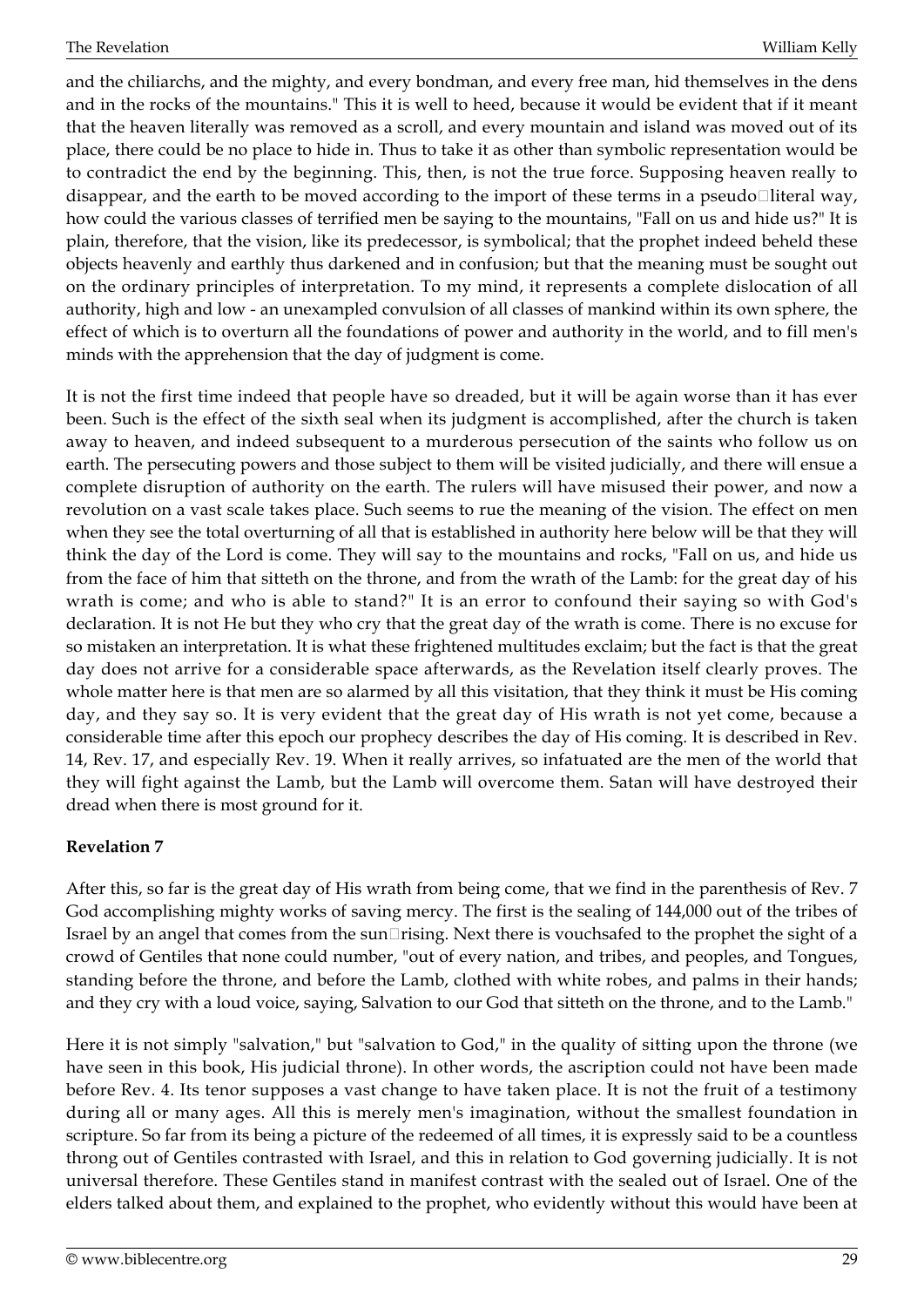fault. If the elders mean the glorified saints, these Gentiles are not. Most assuredly they cannot be all saints, because the hundred and forty□four thousand of Israel we have seen expressly distinguished from them. Who are they and what? They are a multitude of Gentiles to be preserved by gracious power in these last days. They are not said to be glorified; nor is there reason to doubt that they are still in their natural bodies. When they are said to be before the throne, it proves nothing inconsistent with this; because the woman, for instance, in Rev. 12, is also described as seen in heaven; but, you must remember, this is only where the prophet saw them in the vision. We are not necessarily to gather that they were to be in heaven; John saw them there, but whether it might mean that they were, or were not to be, in heaven, is another question. This depends on other considerations that have to be taken into account, and it is for want of due waiting on God, and of adequately weighing the surrounding circumstances, that such serious mistakes are made in these matters.

In this case it is perfectly plain to my mind that they are not heavenly as such. There are weighty objections. First of all, we find them definitely contra□distinguished from Israel, who clearly are on earth, and thus naturally this company would be on earth too,-the one Jewish, and the other Gentile. Next they come out of the great tribulation. Far from its being a general body in respect to all time, this proves that it is a very peculiar though countless group, - that it is only persons who can be preserved and blessed of God during the epoch of the great tribulation.

In the millennial time there will be a great ingathering of the Gentiles; but these are not millennial saints. They are saints from among the Gentiles, who will be called to the knowledge of God by the preaching of the "everlasting gospel," or the "gospel of the kingdom," of which we hear both in the gospels and in the Revelation. We all know that the Lord Himself tells the disciples that this "gospel of the kingdom" shall be "preached in all the world for a witness unto all nations" (or all the Gentiles); "and then shall the end come." Now this is just the very time spoken of here. It is clearly not a general summary of what is going on now, but a description of what is yet to be, specially just before the end when the great tribulation bursts out. And there is the fruit of divine grace even then in this vast crowd from the Gentiles, the details of whose description fall in with and confirm what has been remarked already.

I have already drawn attention to the fact that they are distinguished from the elders. If these mean the church, those do not; and as all admit that the elders represent the glorified saints, the inference seems to me quite plain and certain. Undoubtedly we might have the same body represented at different times by a different symbol, but hardly by two symbols at the same time. We may have, for instance, Christians set forth by a train of virgins at one time, and by the bride at another; but in the same parable there is a careful avoidance of confusion; and no such incongruous mixture occurs in scripture. It is not even found amongst sensible men, not to speak of the word of God. So here the prophet tells us that one of the elders answers his own enquiry) "What are these arrayed in white robes? and whence come they?" "These are they who come out of the great tribulation, and have washed their robes, and made them white in the blood of the Lamb." Clearly therefore they are believers or saints. "Therefore are they before the throne of God," which I take to be not a description of their local place but of their character, - that it is in view of, and in connection with, the throne. This, we have seen, makes it to be limited to the particular time, and not vague or general; because the throne here differs from what it is now, and the millennial throne will be different from both. It is that very aspect of the throne which may be called its Apocalyptic character, to distinguish it from what was before or will be afterwards.

Again, not merely are they there themselves, but it is said, "He that sitteth on the throne shall" - not exactly "dwell among them," but - "tabernacle over them." It is the gracious shelter of the Lord's care and goodness that is set forth by it. This is of importance: because, though God now dwells by the Holy Ghost in the church as His habitation through the Spirit, it will not be so when these Gentiles will be called to the knowledge of Himself. There will be - what is more suited to their character - His protection. Of old God had His pillar of cloud, which was a defence and a canopy over the camp of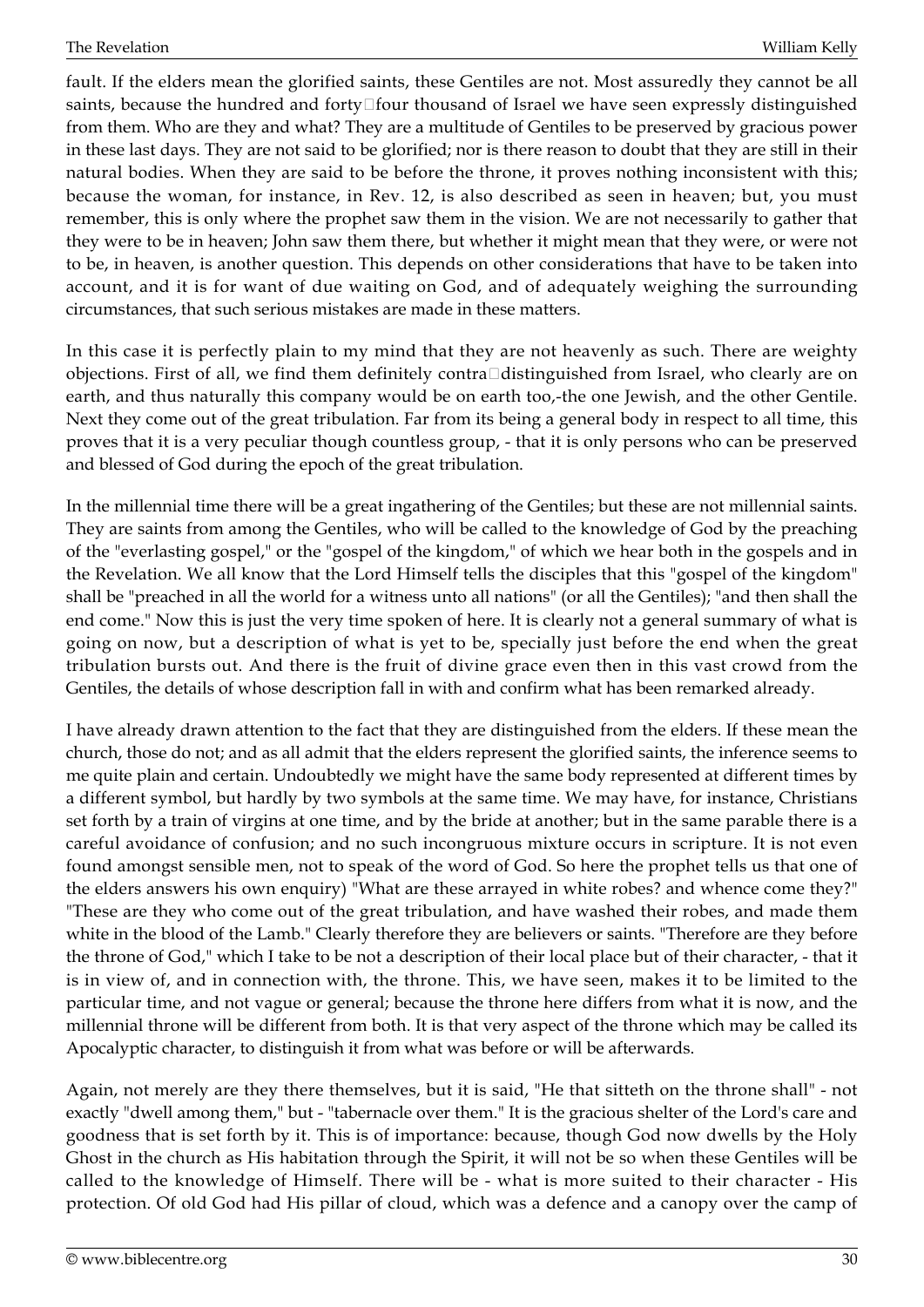Israel (though He also dwelt in their midst); here, too, He graciously shows it is not alone the sealed of Israel that enjoy His care, but these poor Gentiles. It is added that "they shall not hunger any more, neither thirst any more; nor in any wise shall the sun fall on them, nor any heat." I confess to you that I think such a promise is much more exactly adapted to a people about to be on the earth, than to men in a glorified state above. Where would be the propriety of a promise to glorified people not to hunger or thirst any more? If to a people on earth, we can all understand the comfort of its assurance. "For the Lamb that is in the midst of the throne shall tend them, and shall lead them unto fountains of waters of life: and God shall wipe away every tear from their eyes."

Then comes at length the seventh seal. This is important, because it guards us effectually against the idea that the sixth seal goes down to the end, as many excellent men have imagined in ancient and modern times. It is clearly incorrect. The seventh seal is necessarily after the sixth. If there is an order in the others, we must allow that the seventh seal introduces seven trumpets which follow each other in succession like the seals. These are described from Rev. 8 and onward.

#### <span id="page-30-0"></span>**Revelation 8**

"I saw the seven angels who stand before God; and to them were given seven trumpets." Then we see a remarkable fact, already alluded to - an angel of peculiarly august character found before the altar. "And another angel came and stood at the altar, having a golden censer; and there was given him much incense, that he might give [efficacy] to the prayers of all the saints at the golden altar which was before the throne." Hence it follows that, while there are glorified saints above, saints are not wanting on earth who are sustained by the great High Priest, however little their light, or great their trial. Thus we have here the clear intimation that while the glorified are above, there will be others in their natural bodies yet accredited as saints here below.

But there is another trait which demands our attention. Under the trumpets the Lord Jesus assumes the angelic character. Everything is angelic under the trumpets. We no longer hear of Him as the Lamb. As such He had opened the seals; but here as the trumpets were blown by angels, so the angel of the covenant (who is the second person in the Trinity, as He is commonly called) falls back on that which was so familiar in the Old Testament presentation of Himself. Not of course that He divests Himself of His humanity: this could not be; or if it could be imagined, it would be contrary to all truth. The Son of God since the incarnation always abides the man Christ Jesus. From the time that He took manhood into union with His glorious person, never will He cut it off. But this evidently does not prevent His assuming whatever appearance is suited to the prophetic necessity of the case - and this I conceive is just what we find here under the trumpets. We may observe that an increasingly figurative style of language is employed. All other objects become more distant in this series of visions than before; and even Christ Himself is seen more vaguely, *i.e.,* not in His distinct human reality, but in an angelic appearance.

Here then it is written that "the angel took the censer, and filled it with fire of the altar, and cast it unto the earth." The effect was "voices, and thunders, and lightnings, and an earthquake." Further, in this new septenary we must prepare ourselves for even greater visitations of God's judgments. There were lightnings and voices and thunders in Rev. 4 but there is more now. We find, besides these, an earthquake added. The effect among men becomes more intense.

"And the first sounded his trumpet, and there was hail and fire mingled with blood, and they were cast upon the earth." This I take as a violent down $\Box$ pouring of displeasure from God. Hail implies this. Fire, we know, is the constant symbol of God's consuming judgment, and it is mingled with blood. It is destruction to life in the point of view that is intended here. We have to consider whether it is simple physical decease or dissolution in some special respect.

It will be noticed in these divine visitations that the third part is particularly introduced. What is the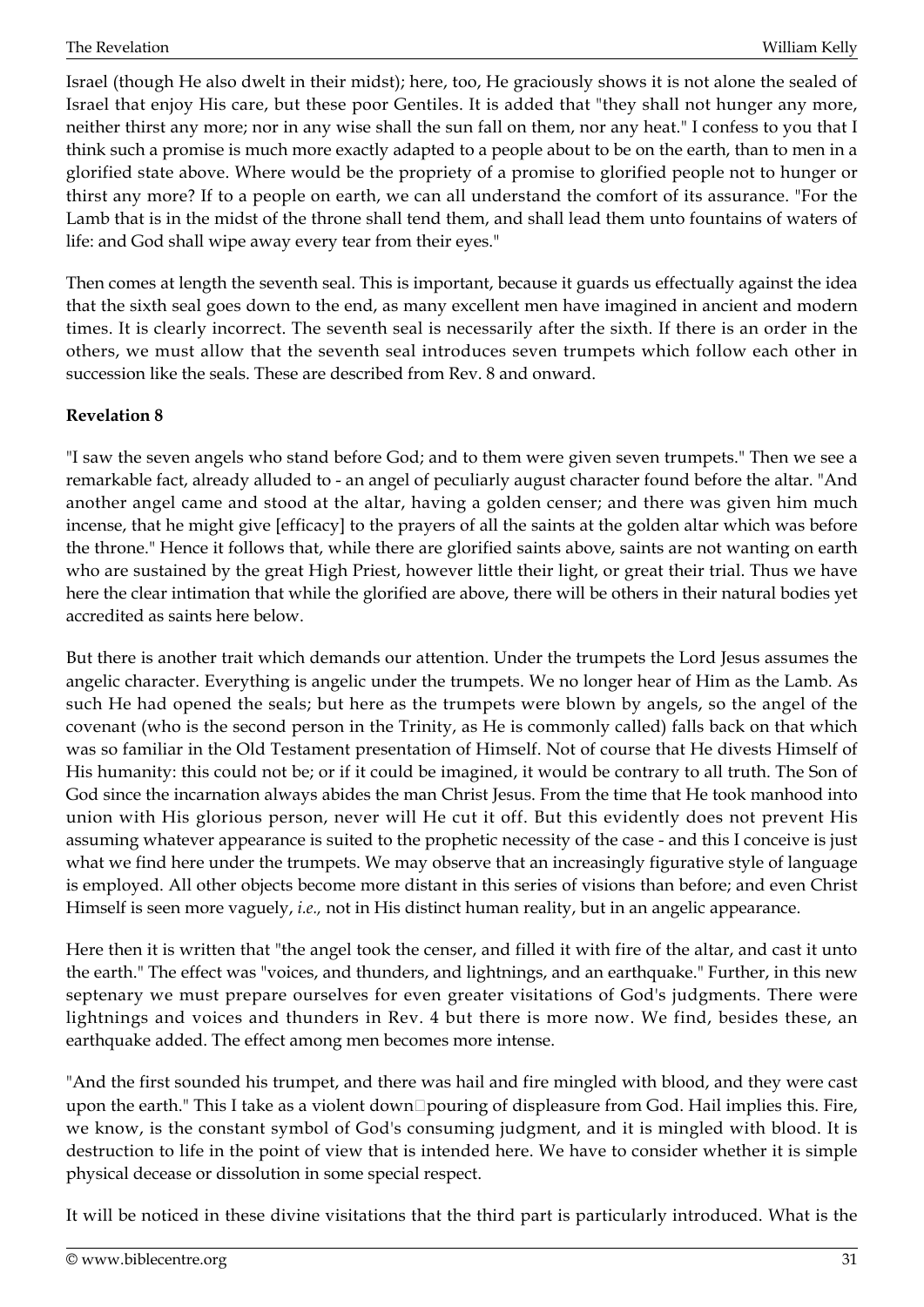prophetic meaning of "the third"? It appears to answer to what we have given us in Rev. 12 (*i.e.,* the properly Roman or western empire). I believe that it would thus convey the consumption of the Roman empire in the west. Of course one cannot be expected in a general sketch to enter on a discussion of the grounds for this view. It is enough now to state what one believes to be the fact. If this be so, at least the earlier trumpets (though not these only) are a specific visitation of judgment on the western empire of Rome. Not only was this visited, but "the third of the trees were burnt up, and all green grass was burnt up." This is a contrast. The dignitaries within that sphere were visited, but there was also a universal interference with the prosperity of men here below,

"And the second angel sounded, and as it were a great mountain burning with fire was cast into the sea: and the third of the sea became blood; and the third of the creatures which were in the sea, which had life, died; and the third of the ships were destroyed." It was in this case a great earthly power, which as a divine judgment dealt with the masses in a revolutionary state to their destruction. Thus not merely the world under stable government, but that which is or when it is in a state of agitation and disorder; and we find the same deadly effects here also, putting an end, it would seem, to their trade and commerce.

"The third angel sounded, and there fell from heaven a great star, burning as it were a lamp, and it fell upon the third of the rivers, and upon the fountains of the waters." Here the fall of a great dignitary or ruler, whose influence was judicially turned to embitter all the springs and channels of popular influence, is before us. The sources and means of intercourse among men are here visited by God's judgment.

The fourth angel sounded, and the third of the sun and moon and stars was smitten; that is to say, the governing powers - supreme, derivative, and subordinate - all come under God's judgment - all within the west.

"And I saw, and I heard an eagle flying in mid-heaven, saying with a loud voice, Woe, woe, woe, to those that dwell on the earth, by reason of the remaining voices of the trumpet of the three angels that are about to sound." It is a vivid image of rapidly approaching judgments, "angel" being substituted for the better reading "eagle" by scribes who did not appreciate the symbolic style of the prophecy here.

#### <span id="page-31-0"></span>**Revelation 9**

In Rev. 9 the two next, or fifth and sixth trumpets, are described with minute care, as indeed these are two of the woe trumpets. There remains the third woe trumpet, the last of the seven, which is set forth at the end of Rev. 11, where we close.

The first of the woe trumpets consists of the symbolic locusts. For that they are not to be understood in a merely literal way is clear, if only for this reason, that they are expressly said not to feed on that which is the natural food of locusts. This creature is simply the descriptive sign of these marauders.

To another remark I would call your attention: that the first woe trumpet answers in the way of contrast to the hundred and forty $\square$  four thousand that were sealed of Israel; as the second woe trumpet, namely, that of the Euphratean horsemen, answers by a similar contrast to the countless multitude of the Gentiles. As some perhaps may think that this contrast must be vague and indefinite, I shall therefore endeavour to make my meaning plainer. It is expressly said that the locusts of the vision were to carry on their devastations, except on those that were sealed. Here then is an allusion clearly to those whom God set apart from Israel in Rev. 7.

On the other hand, in the Euphratean horsemen we see far more of aggressive power, though there is also torment. But torment is the main characteristic of the locust woe; the horsemen woe is more distinctively the onward progress of imperial power, described in most energetic colours. They fall on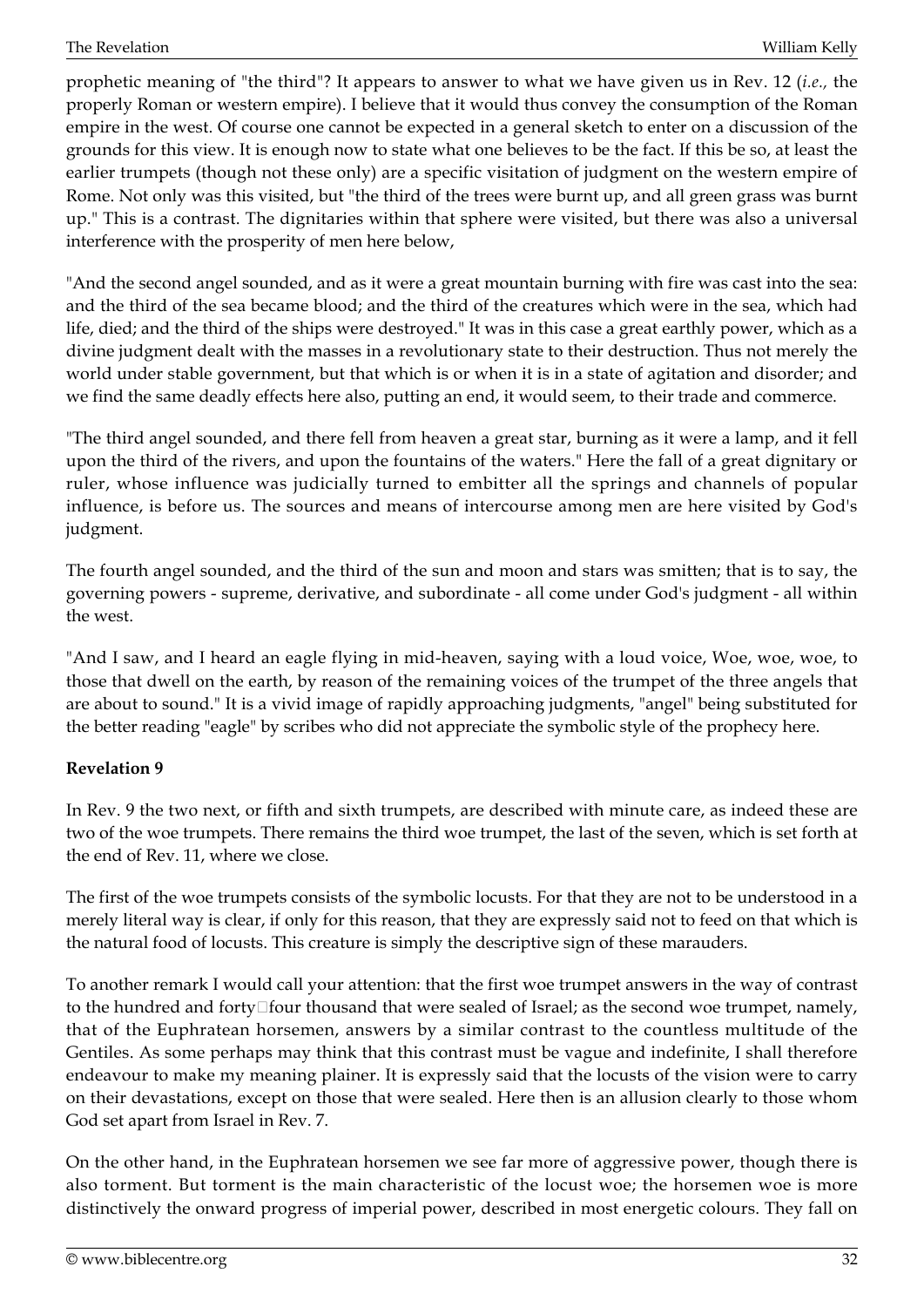men and destroy them; but here "the third" re□appears. According to the force given already, this would imply that the woe falls on the Gentiles indeed, and more particularly on the western Roman empire.

It seems also plain that these two woes represent what will be verified in the early doings of the antichrist in Judea. The first or the locust raid consists of a tormenting infliction. Here accordingly we have Abaddon, the destroyer, who is set forth in a very peculiar fashion as the prince of the bottomless pit, their leader. It is not of course the beast yet fairly formed; but we can quite comprehend that there will be an early manifestation of evil, just as grace will effect the beginning of that which is good in the remnant. Here then we have these initiatory woes. First of all a tormenting woe that falls on the land of Israel, but not upon those that were sealed out of the twelve tribes of Israel. On the other hand, we find the Euphratean horsemen let loose on the Roman empire, overwhelming the Gentiles, and in particular that empire, as the object of the judgment of God.

Such is the general scope of Rev. 9. As to entering into particulars, it would be quite out of the question tonight. Other opportunities do not fail for learning more minute details, and their application.

#### <span id="page-32-0"></span>**Revelation 10**

Revelation 10, in the trumpets, answers to Revelation 7 in the seals. It forms an important parenthesis, that comes in between the sixth and seventh trumpets, just as the sealing chapter (7) came in between the sixth and seventh seals: so orderly is the Apocalypse. Accordingly we have here again the Lord, as it seems to me, in angelic garb. As before in high $\Box$ priestly function, He is the angel with royal claim here. A mighty angel comes down from heaven, clothed with a cloud - the special sign of Jehovah's majesty: none but He has a title to come thus clothed. And, further, the rainbow is on His head; it is not now a question of round the throne: here there is a step in advance. He is approaching the earth; He is about to lay speedy claim to that which is His right. "The rainbow was on his head, and his face was as the sun" supreme authority; "and his feet as pillars of fire" - with firmness of divine judgment. "And he had in his hand a little book open: and he set his right foot on the sea, and his left on the earth, and cried with a loud voice, as a lion roareth."

John was going to write, but is forbidden. The disclosures were to be scaled for the present. "And the angel whom I saw stand upon the sea and upon the earth lifted up his right hand to heaven, and sware by him that liveth for the ages of the ages, who created heaven, and the things that therein are, and the earth, and the things that therein are, and the sea, and the things that are therein, that there should be no longer delay." There was no more to be any lapse of time allowed; but God would terminate the mystery of His present seeming inaction as to government. He is now allowing the world, with slight check, to go on its own way. Men may sin, and, as far as direct intervention is concerned, God appears not, though there may be interferences exceptionally. But the time is coming when God will surely visit sin, and this immediately, when there will be no toleration for a moment of anything which is contrary to Himself. This is the blessed age to which all the prophets look onward; and the angel here swears that the time is approaching. There is going to be no more delay; 'but in the days of the voice of the seventh angel, when he is about to sound, the mystery of God also shall be finished." The mystery here is, not Christ and the church, but God's allowing evil to go on in its present course with apparent impunity.

And then John is told at the end of the chapter that he must "prophesy again before peoples, and nations, and tongues, and many kings." The meaning of this more clearly appears soon. There is a kind of appendix of prophecy where he renews his course for especial reasons.

Meanwhile, I would just call your attention to the contrast between the little book which the prophet here takes and cats, and the great book we have seen already sealed with seven seals. Why a little book? and why open? A little book, because it treats of a comparatively contracted sphere; and open, because things are no longer to be described in the mysterious guise in which the seals and yet more the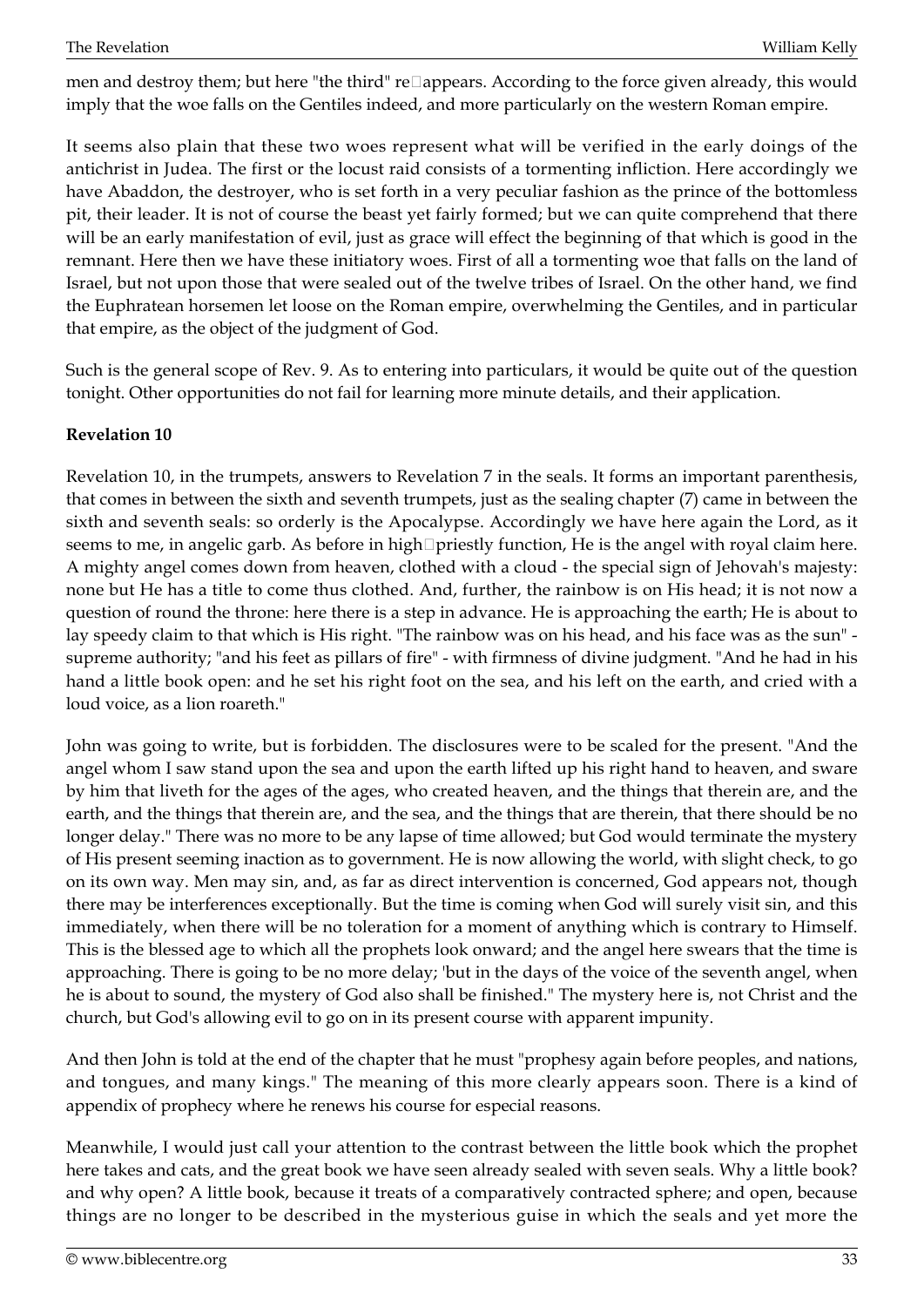trumpets. set them out. All is going to be made perfectly plain in what falls under it here. This is the case accordingly in Rev. 11.

#### <span id="page-33-0"></span>**Revelation 11**

The angel proceeds to say, "Rise, and measure the temple of God, and the altar, and them that worship therein. But the court which is without the temple leave out, and measure it not; for it is given to the Gentiles." Jerusalem appears in the foreground. This is the centre now, though the beast may ravage there. "And I will give\* to my two witnesses, and they shall prophesy a thousand two hundred and threescore days, clothed in sackcloth." Their task is for a time comparatively short - for three years and a half. "These are the two olive trees, and the two candlesticks standing before the Lord of the earth." The witnesses are two, not because in point of fact they are historically to be limited to only two individuals, but as meaning the least adequate testimony according to the law. To make it two literally seems to me a mistaken way of interpreting prophecy, and the Apocalypse in particular, as being eminently symbolical, which Daniel also is in measure. To forget this practically is to involve oneself in clouds of error and inconsistency.

\* Probably here, as in Rev. 8: 3, the word implies "efficacy" or "power," as the translators saw in one text if not in the other.

Thus, for instance, one hears occasionally, for the purpose of illustrating the Revelation, a reference to Isaiah, Jeremiah, or the like; but we must remember that these prophecies are not in their structure symbolical, and therefore the reasoning that is founded on the books and style of Jeremiah or Isaiah (Ezekiel being partly symbolical, partly figurative) cannot decide for Daniel or the Apocalypse. Here then are symbols which have a language of their own. Thus the regular meaning of two," symbolically, is competent testimony - enough and not more than enough. "In the mouth of two or three witnesses shall every word be established." According to Jewish law a case could not be decided by one witness; there must be at least two for valid proof and judgment.

The Lord shows us that He will raise up an adequate testimony in these days. Of how many the testimony will consist is another matter, on which I have little or nothing to say. One can no more reason on this than on the twenty $\square$  four glorified elders. Who would thence infer that there will be only so many glorified ones? and why should one think that there will be only two to testify? However this may be, those who are raised to witness are to prophesy for a limited time. "And if any man desire to hurt them, fire proceedeth out of their mouth, and devoureth their enemies: and if any man desire to hurt them, he must in this manner be killed."

Is this then, I ask, the testimony of the gospel? Is it thus the Lord protects those that are the preachers of the gospel of His own grace? Did fire ever proceed out of the mouths of evangelists? Did a teacher ever devour his enemies? Was it on this principle Ananias and Sapphira fell dead? Are these the ways of the gospel? It is evident then that we are here in a new atmosphere - that an altogether different state of things is before us from that which reigned during the church condition, though even then sin might be unto death in peculiar cases. I refer to no more proofs now, thinking that enough has been given.

"These have authority to shut heaven, that it rain not in the days of their prophecy." That is, they are something like Elijah; and they have "authority over the waters to turn them to blood." In this respect they resemble Moses also. This does not mean that they are Moses and Elias personally; but that the character of their testimony is similar, and the sanctions of it are such as God gave in the days of those two honoured servants of old. "And when they shall have finished their testimony, the beast that ascendeth out of the bottomless pit shall make war against them, and shall overcome them, and kill them." They are preserved in spite of the beast, till their work is done; but directly their testimony is concluded, the beast is allowed to overcome them. It is just as it was with the Lord. The utmost pressure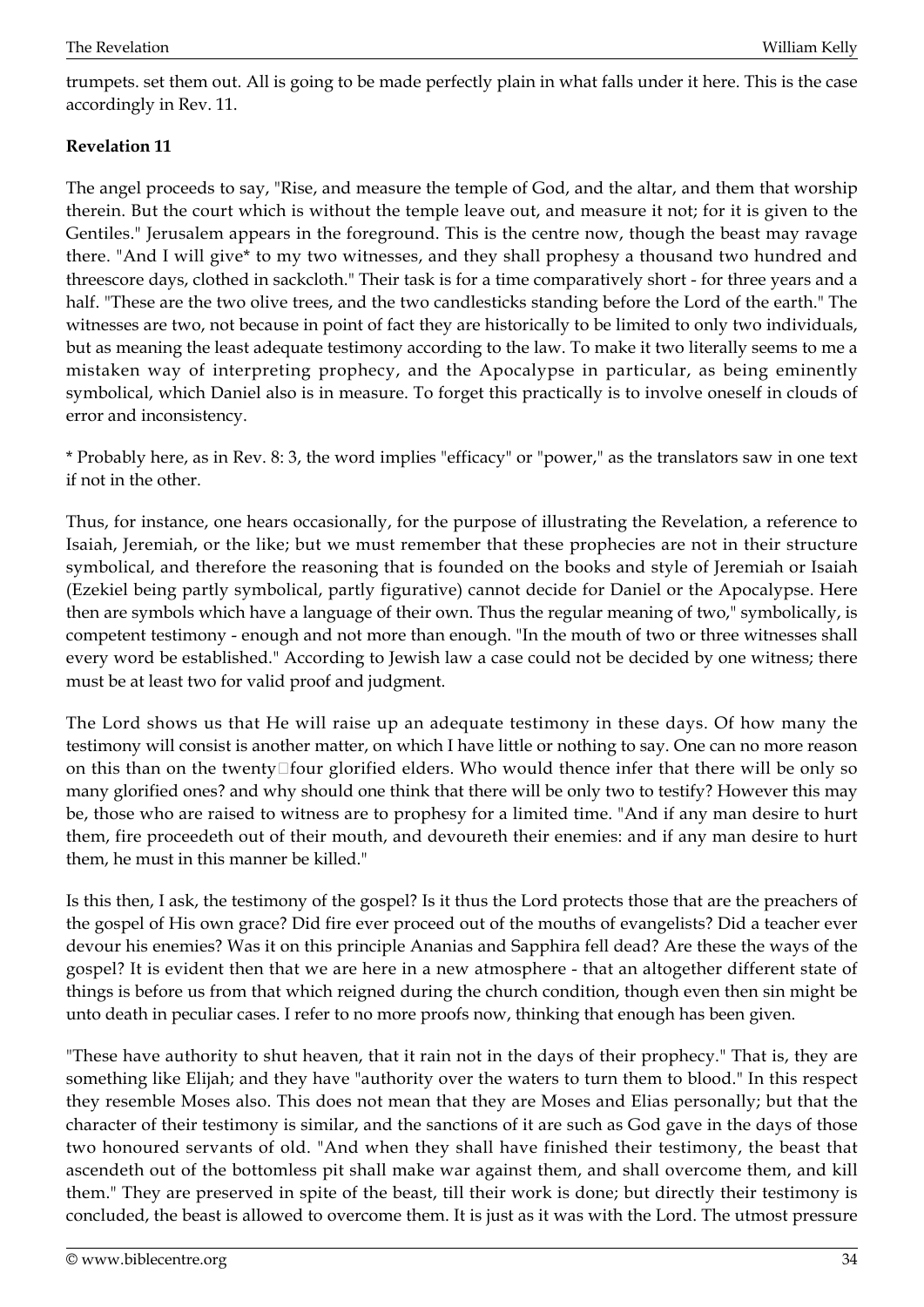was brought against Him in His service. So their hour, we may say, has not yet come, just as He said of Himself before them. There was all possible willingness to destroy them long before, but somehow it could not be done; for the Lord protected them till they had done their mission. We see this in the character of grace which filled the Lord Jesus - which essentially belonged to Him. Here we meet with the earthly retributive dealing of the Old Testament. The Spirit will form them thus; and no wonder, because in fact God is recurring to that which He promised then, but has never yet performed. He is going to perform it now. He does not merely purpose to gather people for heavenly glory; He will govern on earth the Jews and the Gentiles in their Several places - Israel nearest to Himself. He must have an earthly people as well as a family on high. When the heavenly saints are changed, then He begins with the earthly. He will never mix them all up together. This would make nothing but the greatest confusion.

"And their corpse shall lie on the broadway of the great city, which spiritually is called Sodom and Egypt, where also their Lord was crucified."

It was Jerusalem, but spiritually called Sodom and Egypt, because of the wickedness of the people and their prince. It had no less abominations than Sodom; it had all the darkness and the moral bondage of Egypt, but it was really the place where their Lord had been crucified, *i.e.,* Jerusalem. So the witnesses fell, and men in various measures showed their satisfaction.

"And [some] from among the peoples and tribes and tongues and nations see their corpse three days and a half, and do not suffer their corpses to be put into a tomb. And they that dwell on the earth rejoice over them, or make merry, and shall send gifts to one another, because these two prophets tormented those that dwell on the earth."

But after the three days and a half God's power raises up these slain witnesses, and they ascend to heaven in the cloud, and their enemies behold them.

"And in that hour was there a great earthquake, and the tenth of the city fell, and in the earthquake were slain seven thousand names of men: and the remnant were affrighted, and gave glory to the God of heaven. The second woe is past; behold, the third woe cometh quickly."

Lastly we have the seventh trumpet. This is important for understanding the structure of the book. The seventh trumpet brings us down to the close in a general way. This is quite plain, though often overlooked. "And the seventh angel, sounded; and there were great voices in heaven, saying, The kingdom of the world of our Lord and of his Christ is come." You must translate it a little more exactly, and with a better text too. The true meaning is this: "The kingdom of the world" (or the world□kingdom," if our tongue would admit of such a phrase) "of our Lord and of his Christ is come." It is not merely power in general conferred in heaven, but

"the world $\Box$ kingdom of our Lord and of his Christ is come, and he shall reign for ever and ever. And the four and twenty elders, that sit before God on their thrones, fell on their faces, and worshipped God, saying, We give thee thanks, O Lord God the Almighty, that art, and that wast; because thou hast taken thy great power, and hast reigned. And the nations were angry, and thy wrath is come."

Here, it will be observed, the end of the age is supposed to be now arrived. It is not merely frightened kings and peoples who say so, but now it is the voice of those who know in heaven. Further, it is "the time of the dead that they should be judged." It is not a question here of the saints caught up to heaven, but a later hour, "that thou shouldest give reward to thy servants the prophets, and to the saints, and to those that fear thy name." Not a word is said here about taking them to heaven, but of recompensing them. There will be no such thing as the conferring of reward till the public manifestation of the Lord Jesus Christ. The taking of those changed out of the scene is another association of truth. The reward will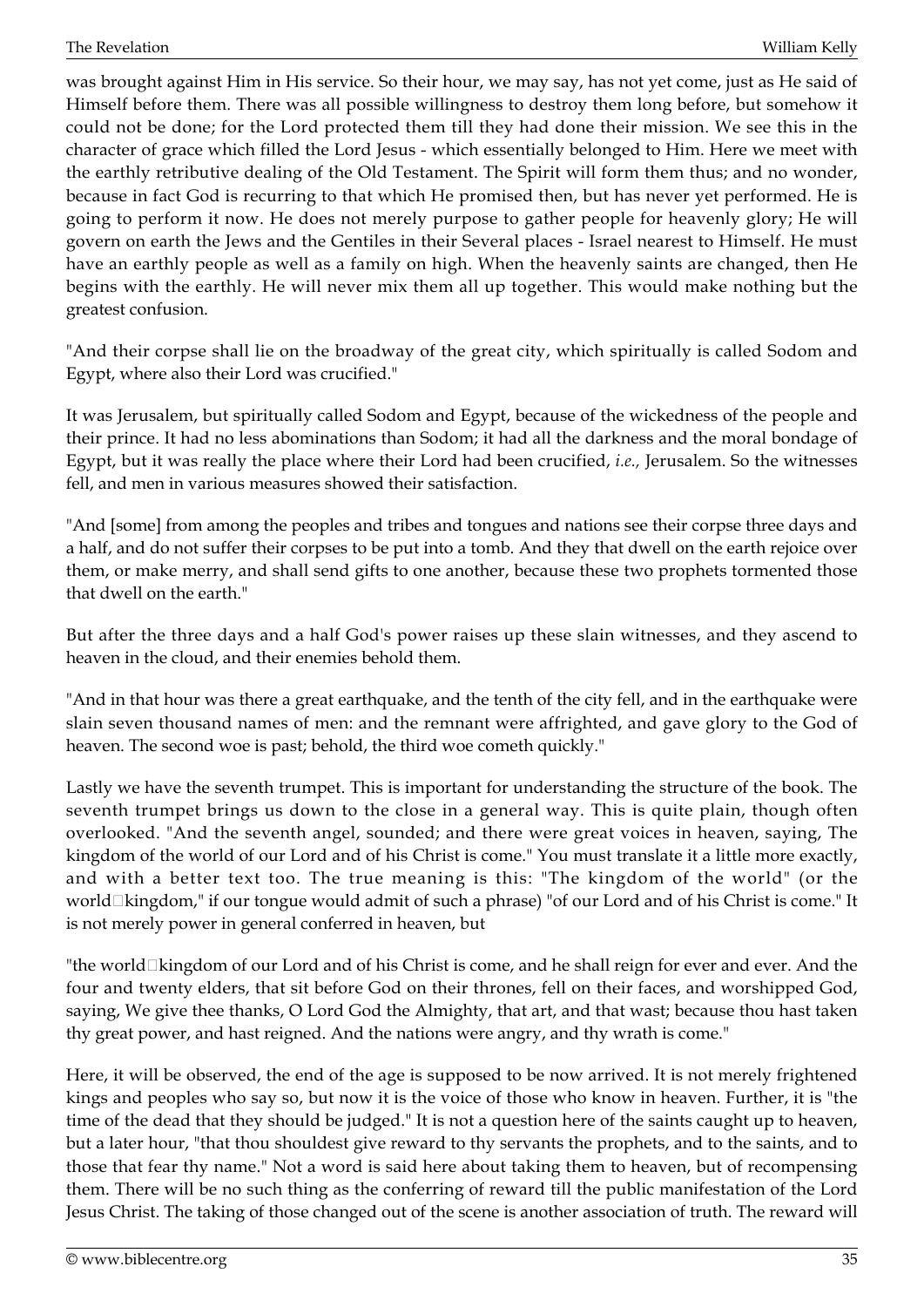fail to none that fear the Lord's name, small and great. He will also "destroy those that destroy the earth."

This is the true conclusion of Revelation 11. The next verse (19), beyond a question to my mind, though arranged in our Bibles as the end of this chapter, is properly the beginning of a new series. I shall therefore not treat of it tonight.

#### **Rev. 11: 19‑16**

#### <span id="page-35-0"></span>**Revelation 12**

We begin now what may be called the second volume of the Revelation. The prophetic part of the book divides into two portions at this point. This is another land□mark that cannot be despised, if we would acquaint ourselves with its structure and the bearing of its contents. And it is absolutely requisite to have, at any rate, a generally correct understanding of its outline; else we are in imminent risk of making confusion, the moment we venture to put the parts together, or to form anything like a connected view of that which it conveys to us. The meaning will be made plainer, if I repeat that the seventh trumpet, which was the closing scene before us, brings us down to the end in a general way.

This is constantly the habit of prophecy: take, for instance, our Lord's prophecy in Matthew 24, where, first of all, we are given the broad outline as far as verse 14 - the "gospel of the kingdom" preached in all the world for a testimony to all nations; and then the end comes. Having thus brought us down to the close in a comprehensive manner, the Lord turns back, and specifies a particular part of that history in a confined sphere, namely, from the time that the abomination of desolation is set up in the holy place. This clearly is some time before the end. It does not indeed go back absolutely to the beginning, but it returns a certain way, in order to set forth a far closer and more precise view of the appalling state of things that will be found in Jerusalem before the end comes.

Just so is it in the Revelation. The seals and the trumpets which follow one another conduct us from the time that the church is seen in heaven glorified till judgment closes, *i.e.* "the time of the dead, even that they should be judged," and the day of wrath upon the earth. Evidently this is the end. Then, in the portion which begins with the last verse of Rev. 11, we return for a special prophecy. The prophet had been told that he must prophesy again before many people and kings; and I suppose that this is the prophesying again.

So the temple of God is now seen to be open. It is not a door opened in heaven to give us the general view of what was to take place on the earth as regarded in the mind of God. This John did see, the general view being now closed; and we enter on a narrower line of things. The temple of God was opened in heaven, and there was seen in His temple the ark of His covenant. It is the resumption therefore of the old links with His ancient people Israel. At the same time it is not yet the day of blessedness for the Jew. Nor is heaven itself opened for Jesus, attended by risen saints, to appear for the judgment of the beast and the false prophet with their train. It is a transition state of things. When God deigns to look upon and gives us to see the ark of His covenant, He is going to assert His fidelity to the people. Of old He gave promises, and will shortly accomplish all which had been assured to their fathers. The ark of His covenant is the sign of the unfailing certainty of that to which He bound Himself.

"And there were lightnings, and voices, and thunderings," and besides not "an earthquake" only, but "great hail." In the first scene in the fourth chapter, when the door was seen open in heaven, there were "lightnings, and voices, and thunderings," but there was not even an earthquake. In Rev. 8 this addition appears. Now besides there is hail. Clearly, therefore, we are coming to far greater detail in the way of judgments from heaven on the earth.

Then the first sign was beheld above. "There appeared a great sign in heaven." We are not to suppose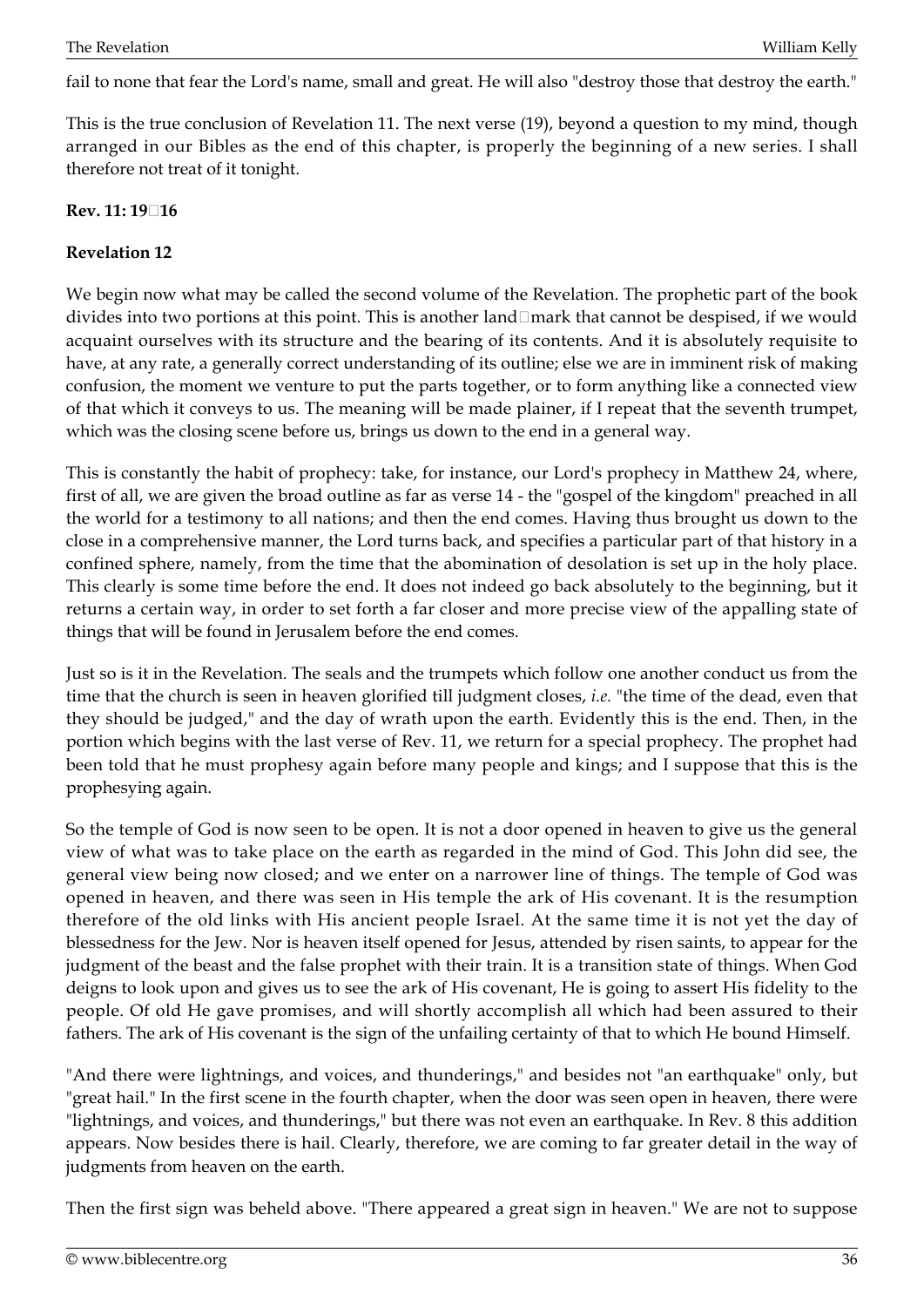that when the prophecy is fulfilled, any woman will be seen either in heaven or elsewhere as its accomplishment. This is a fertile source of mistake in the interpretation of these visions. Her being seen in heaven shows that it is not a mere history of what is taking place on earth, but that it is all viewed in God's mind. Consequently it is seen above. In point of fact, what the woman represents will be Israel on the earth. The woman is a symbol of the chosen people viewed as a whole, for a future state of things that God means to establish here below. She was "clothed with the sun." Supreme authority is to be seen now connected with Israel, instead of her being in a state of desolation, down□trodden by the Gentiles. "And the moon under her feet" is an allusion, I suppose, to her old condition of legal ordinances, which, instead of governing her, are now subject to her - under her feet. How aptly the moon sets forth the reflected light of the Mosaic system is evident to any thoughtful mind. In the millennium this will not be wholly out of sight as now under Christianity, but reappear only it will be in manifest subordination, as we may see in Ezekiel's prophecy. "And upon her head a crown of twelve stars." There is the evidence of human authority in the way of administration here below. In short, whether it be supreme, derivative, or subordinate authority, she is seen with all attached to her. Israel is therefore the manifest vessel of the mighty purposes of God for the earth; and God so looks at her and presents her to us. Thus it is as complete a chance as can be conceived for Israel. But this is not all. "She was with child, and crieth, travailing in birth, in pain to be delivered." It is not yet the day for joyous and triumphant accomplishment of the divine purpose, when before Zion travails she is to bring forth, and before her pain come she is to be delivered of a man□child. There is weakness and suffering yet, but all is secured, and the end is pledged.

Then there is another sign; namely, "a great red dragon, having seven heads and ten horns, and seven diadems upon his heads." It is Satan, but here invested with the form of the most determined and successful enemy that Israel ever had; for bad as was the tyranny of Nebuchadnezzar, it is evident that the Roman power trod down Jerusalem with a far more tremendous and permanent tyranny. This therefore makes the unfolding of this double sign so much the more striking. It is not that she is delivered yet; but she is seen by the prophet according to the mind of God. This is to be her place, - a mighty encouragement, considering what she must pass through before it is all realized. Before this is effected, the enemy is shown in his character of rebellious apostate power. The dragon has seven heads *i.e.*, the completeness of ruling authority; and ten horns, - not exactly completeness, but at any rate a very large distribution approaching it, in the instruments of the power wielded in the west. Man is never thus complete. What God gave the woman we saw - twelve stars. The dragon has only ten horns. There was a full succession of all the various forms of government, which I suppose to be referred to in the seven heads; but God would not give it that completeness of administrative power even in form which belonged to the woman. All will be in due order when the Lord Jesus takes the government of the earth into His hands in the age to come. "Verily I say unto you, That ye who have followed me, in the regeneration when the Son of man shall sit on the throne of his glory, ye also shall sit on twelve thrones, judging the twelve tribes of Israel." The twelve apostles of the Lamb are destined to this special place of honourable trust.

"His tail drew the third part of the stars of heaven." Here is what seems to show that the third part has a distinct connection with the Roman empire. We saw the third part for the first time in the trumpets, both in the four earlier trumpets and also in the sixth. I have no doubt the Roman empire is particularly in view; and, by the Roman empire we are to understand what was properly Roman - the western portion, not what the Romans actually possessed, because they conquered a great deal that belonged to Greece for instance, and Babylon, and Medo<sup>[]</sup>Persia. This was far east; but the properly Roman part was western Europe. There the dragon's power was particularly felt. It "drew the third part of the stars of heaven, and cast them unto the earth; and the dragon stands before the woman that was about to bring forth, that he might devour her child as soon as she should bring forth. And she brought forth a male son, who is about to shepherd all the nations with a rod of iron: and her child was caught up unto God, and unto his throne."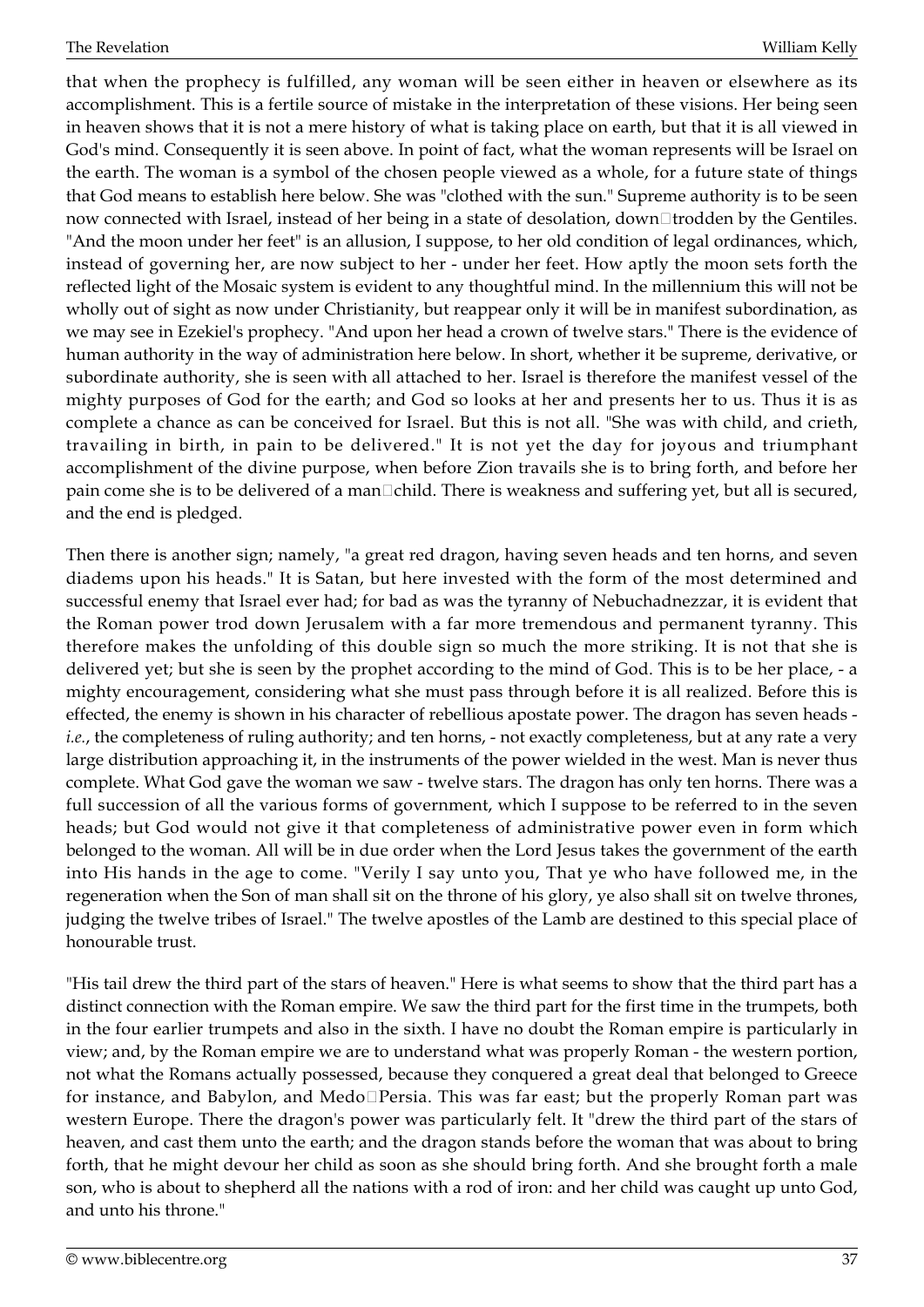There are some things that require explanation here. First of all, a notion prevails that the woman is the church. There may be some Christians now present who have been so taught. A few words, I think, are quite sufficient to dispel the illusion. The church is never represented as a mother in scripture: still less could it be the mother of Christ. Viewed as a woman, the church is the bride of Christ, not His mother; whereas the Jewish body may be truly represented as His mother in symbol. Christ, as man, came of the Jews after the flesh. Accordingly, it is very plain that He is the one here described as the male. The same truth is most evident from the scriptures, whether we take the psalms or the prophets. "Unto us," Isaiah says, "a child is born, a son is given." Again, in the second psalm, we find that the one who is not merely the child of Israel, but acknowledged and honoured by God Himself as the Son, was to rule the nations with a rod of iron. There can be no doubt, therefore, that the Lord Jesus is the one here prominent as the male child.

This, then, furnishes an unquestionable and important key to the meaning of the scene we are now entering upon. The woman represents Israel in the mind of God, - Israel in its full corporate character.

Another remark seems to me just. Although Christ, I have no doubt, is referred to as the man $\Box$ child born of Israel, it may be no small difficulty at first sight to, some minds how to bring in the birth of Christ in this chapter. Indeed, it is a very fair question, and ought to be met. Let it then be observed, that here the Spirit of God is not proceeding with the course of the prophecy. I have already explained that He goes back. Consequently, so far all is perfectly open as to the point of time to which He returns. And another thing should be taken into account - that in this portion there is no date serving to fix the time when the birth of the man-child takes place. But then it may be asked, why should the birth of the man $\Box$ child be introduced here, seeing that it was a patent fact that the Lord had been born, had lived, and died, and gone to heaven long before? There was nothing new to tell. All this was long and well known through the gospel, as well as in oral teaching to the Christians; why then should it be set forth so strangely in this prophecy? The reason I believe to be, that God desired in this very striking manner to rehearse it mystically, and not at all in full open statement, so as to combine it with His translation to heaven and to His own throne. There was a further link - with the re<sup>[1]</sup> opening of God's dealings with the Jews, and the eventual restoration of the nation. All are introduced here together.

Thus it is plain that God is not at all disposing these matters now as a question of time, but of connection with Christ their centre. John is going to enter into the final scenes after this; but before this is done, we have God's counsel shown about Israel. This brings forward the devil in his evil opposition to that counsel; for it was surely what the adversary most of all feared. Satan invariably opposes Christ with greater tenacity of purpose and hatred and pride than any other. Recognizing in Him the bruiser of himself and the deliverer of man and creation, there is a constant antagonism between Satan and the Son of God that is familiar to us all. But there is more than this: Satan sets himself against His connection with the poor and despised people of Israel. Nevertheless, before God openly espouses the part of Israel, there is the remarkable fact that Christ is caught up to Him and to His throne. Not a word is said of His life; not a word even about His death and resurrection. As far as this passage goes, one might suppose the Lord caught up on high as soon as He was born. This shows us how remarkably mystical the statement is. It is history neither anticipated nor in fact. Had it been an historical summary, we must have had His life noticed with those mighty events on which all hopes for the universe depend. All this is entirely passed over. The reason, I think, is just this, that it intimates to us, as in Old Testament prophecy, how the Lord and His people are wrapped up, as it were, in the very same symbol; even as, in a yet more intimate way, what is said about Christ applies to the Christian.

On this principle then I cannot but consider that the rapture of the man $\Box$ child to God and His throne involves the rapture of the church in itself. The explanation why it is thus introduced here depends on the truth that Christ and the church are one, and have a common destiny. Inasmuch as He went up to heaven, so also the church is to be caught up. "So also is Christ," says the apostle Paul, when speaking of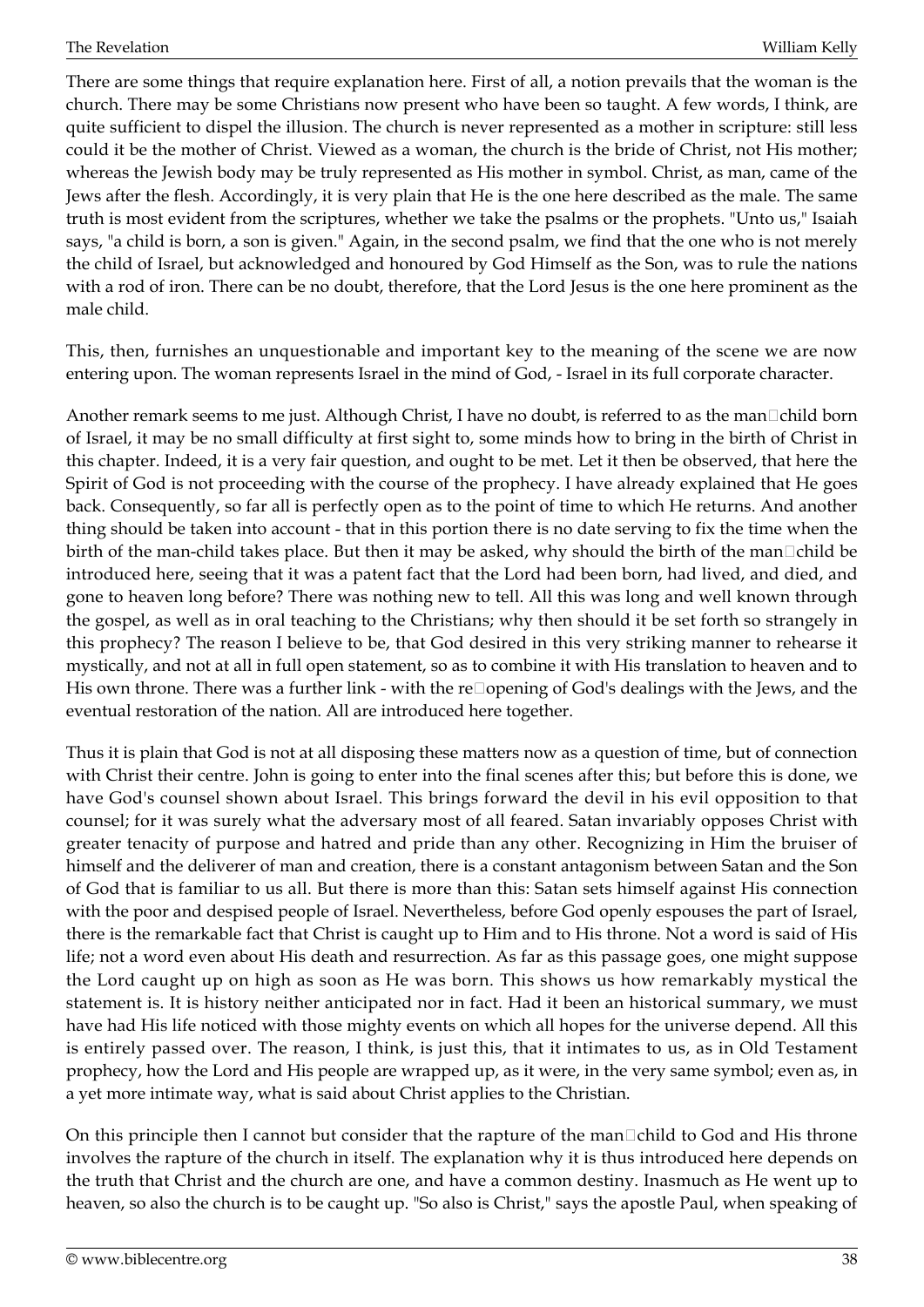the church; for we must naturally suppose the allusion is to the body rather than to the head. He does not say, so also is the church, but "so also is Christ." In a similar spirit St. John, in this prophecy, shows us first of all the male child taken to a place in heaven entirely outside the reach of Satan's malice. If this be so, and granted it has a remarkable bearing on what has been already asserted as to the book: we here begin over again, with a particular point of view as the object of the Holy Ghost in this latter portion. Before doing so, John gives us first the general purpose of God about the Jews.

This is strictly in order. We might have thought that the more natural way would be first of all to state the rapture of the man<sup>[1</sup>child; but not so, God always does and describes things in the wisest and best method. The fact is that Christ being born of Israel, there is and ought to be first set forth the tracing of His connection with Israel. The next fact is the devil's opposition to the counsels of God, and hindrance for the time being, which gives occasion to the Lord Himself taking His place in heaven, and eventually to the church following Him into heaven, After this comes back on the scene the Lord's intention to make way for the effectuating of His counsels as to Israel and the earth. In short, therefore, the first portion of the chapter is distinctly a mystical representation of the Lord's relationship with Israel and of His removal out of the scene - the effect of the antagonism of Satan; but it also gives room for God's binding up, as it were, with Christ's disappearance in heaven the church's following Him there in due time. For the church is united to Christ. In this way the rapture of the man<sup>[1</sup>child is not a mere historical] fact. Christ's ascension to heaven is brought in here because it contains as a consequence the church's subsequent removal to be with Him where He is, His body forming one and the same mystic man before God, "the fulness of him that filleth all in all."

If this then be borne in mind, the whole subject is considerably cleared. "She brought forth a male son, to rule all nations with a rod of iron." There is not the slightest difficulty in applying this to the man $\Box$ child, viewed not personally and alone but mystically; and the less, because this very promise is made to the church in Thyatira, or rather to the faithful there. It will be remembered that at the end of Rev. 2 it was expressly said that the Lord would give to him that overcame power over the nations, and he should rule them with a rod of iron, just as He Himself received of His Father. Does not this most strongly confirm the same view? "And the woman fled into the wilderness, where she hath a place prepared of God, that they should nourish her there a thousand two hundred [and] threescore days."

In verse 7 we have a new scene; and here we come much more to facts, - not to counsels of God or to principles viewed in His mind, but to positive facts; and first of all from above, as later on we shall find effects and chancres on the earth. "And there was war in heaven: Michael and his angels to war with the dragon; and the dragon warred and his angels, and prevailed not; neither was their place found any more in heaven. And the great dragon was cast [down], the ancient serpent, called the Devil, and Satan, who deceiveth the whole world, was cast unto the earth, and his angels were cast with him. And I heard a loud voice saying in heaven, Now is come the salvation, and the power, and the kingdom of our God, and the authority of his Christ; for the accuser of our brethren is cast [down], who accused them before our God day and night. And they overcame him by reason of the blood of the Lamb, and by reason of the word of their testimony, and loved not their life unto death. Therefore rejoice, ye heavens, and ye that dwell in them." It is evident that at this time persons are spoken of as dwelling in heaven who sympathise deeply with their suffering brethren on earth. Such is the incontestable fact; and soon after Satan will have lost that access to the presence of God in the quality of accuser of the brethren that he had previously possessed; nor will he ever regain the highest seat of his power which is then lost. He is no longer able to fill heaven with his bitter taunts and accusations of the saints of God.

"Woe", however, it is added at this time, "to the earth and to the sea, for the devil has, come down unto you, having great wrath, knowing that he hath a short season." This clearly connects the dispossession of Satan from his heavenly seat with the last crisis of Jews and Gentiles at the end of the present age. We find here the hidden reason. Why should there be such an unwonted storm of persecution? why such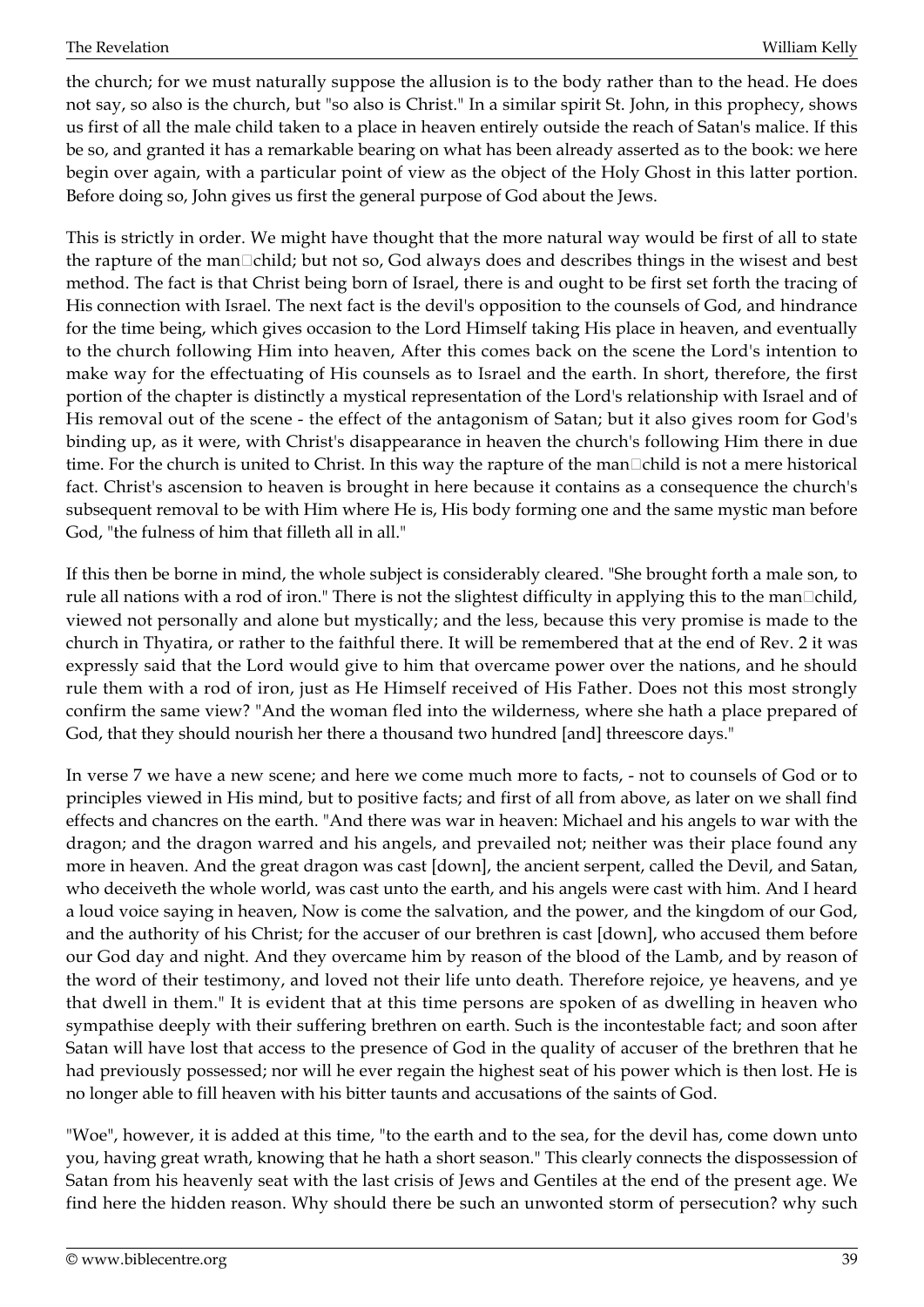tremendous doings of Satan here below for a short time, for three years and a half, before the close? The reason is here explained. Satan cannot longer accuse above; accordingly he does his worst below. He is cast down to earth, and never regains the heavens. Again, he will be banished from the earth, as we shall find, into the bottomless pit by and by; and then, although let loose thence for a short time, it is only for his irremediable ruin; for he is cast then (not merely into the pit or abyss, but) into the lake of fire, whence none ever comes back.

Such is the revealed course of the dealings of God with the great enemy of men from first to last.

From verse 13 the history is pursued not from the heavens, but on the earth. "And when the dragon saw that he was cast unto the earth, he persecuted the woman which brought forth the male [child]. And to the woman were given two wings of the great eagle, that she might fly into the wilderness, into her place, where she is nourished there a time, and times, and half a time, from the face of the serpent." Thus power is given to escape, rapid means of flight from Satan's persecution. It is not power to withstand Satan, and fight the battle out with him, but the facility given to flee from his violence. This seems to be what is meant by the two wings of the great eagle - a figure of vigorous means of escape. That which is in nature the most energetic image of flight is vividly applied to the case before us.

Then we find the enemy, baffled by God's provision, using other efforts. "And the serpent cast out of his mouth water as a flood after the woman, that he might cause her to be carried away by the flood." That is, he here endeavours to stir up the nations (such as are, I suppose, in a state of disorganisation) to overwhelm the Jews. In vain; for "the earth" - what was under settled government at this time - "helped the woman, and the earth opened her mouth, and swallowed up the flood which the dragon cast out of his mouth. And the dragon was wroth with the woman, and went to make war with the remnant of her seed, that keep the commandments of God, and have the testimony of Jesus." By these are meant such of the Jews as will be remarkable for their power of testimony. The woman represents the more general idea of that people. The remnant of her seed are the witnessing portion. You must bear in mind that all the Jews of that day will by no means have the same spiritual power. There will be differences. Some will be much more energetic and intelligent than others. Satan hastens therefore, and endeavours to put down those that seem most useful as the vessels of the testimony of Jesus.

This accordingly leads to the plans that Satan sets up for the purpose of accomplishing his long $\Box$ cherished design of supplanting not only gospel and law, but the testimony to the kingdom of God in the world. And there are two especial methods which Satan will adopt, suited to catch a twofold class of men who are never wanting in this world - natural men, some of Whom like power, as others like religion. I am not now speaking of any who are born of God; but it is clear that man's heart runs either after intellect and power, or into religious formality. The devil will therefore put forward two main instruments as leaders of systems that express human nature on either side, exactly suiting what the heart of man seeks and will have. Thus Satan has designed from the beginning to set up himself in man as God. For he too will work by man, as God Himself is pleased to develop all His wondrous ways and counsels in man. As the Lord Jesus is not only a divine person but the expression of the divine glory no less than of His grace; and as the church is the object of His love in heavenly blessedness, and Israel for the earth; so the enemy (who cannot originate but only corrupt the truth, and lie by a sort of profane imitation of the counsels of God) will have his beasts no less certainly than God has His Lamb.

In Rev. 13 this is made plain. There are these two beasts; the first civil power, the second religion, and both apostate.

## **Revelation 13**

"And I stood upon the sand of the sea, and saw a beast rise up out of the sea, having seven heads and ten horns."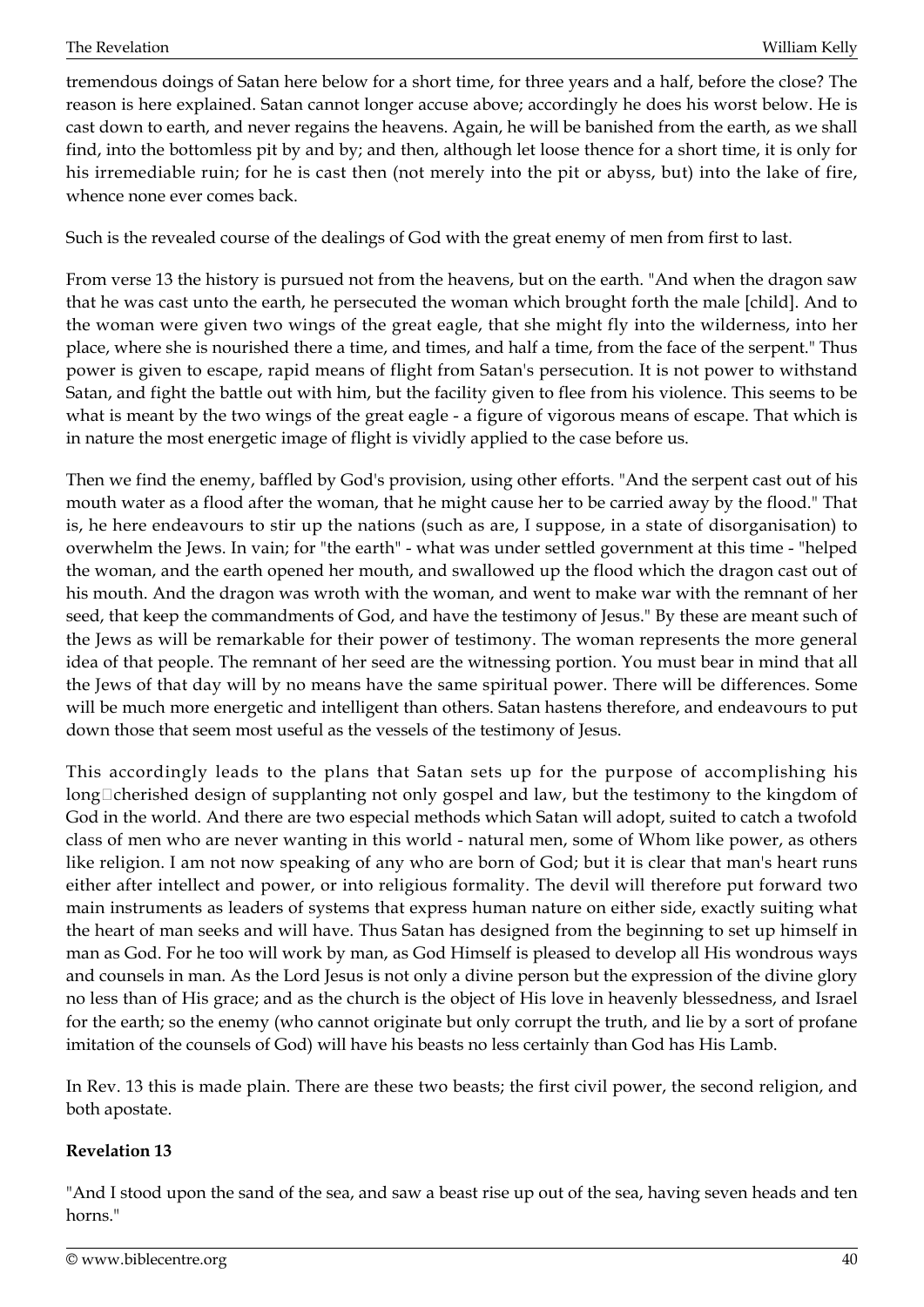The beast that emerges from the revolutionary Roman world is just adapted for the dragon to fill with opposition to the purposes of God. In Rev. 12 the dragon was seen similarly characterized as the beast. Both have the forms of power peculiar to the Roman empire. But there is a difference also: "And upon his horns ten diadems, and upon his beads names of blasphemy." The dragon has the diadems on his heads; the beast shows us more the actual facts - the horns crowned. The dragon represents the enemy of Christ in his political employment of the Roman empire, and this from first to last; so that the heads or successive forms of power are said to be crowned, not the horns, which were only as a fact to be developed before the close of its history - at the earliest not before the Gothic barbarians broke up the empire of the west. On the other hand, in the beast of Rev. 13 we see, not merely the hidden spirit of evil making use of the power of Rome in its various changes, but the empire in its final state when the deadly wound done to the imperial head was healed, and Satan shall have given to it thus revived his power, his throne, and great authority. Now this is the very time when the ten horns receive authority as kings; it is simultaneously and continuously with the beast, as Rev. 17 informs us; and hence the horns of the beast are seen crowned (not merely the heads, as in the dragon's case previously).

Further, the beast is described afterwards in remarkable terms, which allude to the beasts so well known in Daniel 7. "And the beast which I saw was like a leopardess, and its feet were as of a bear, and its mouth as a lion's." Here we have certain qualities that resemble the three first□named beasts of the prophet Daniel. Though Satan does not originate, he adopts whatever will suit of that which has been, and endeavours by this most singular combination to bring out the beast or fourth empire (for there is none to succeed) so as to surpass for the last days everything known of old.

 What is meant by a beast? An imperial system or empire, but withal refusing to recognize God above. Man was made to own Him, and alone does, as taught of God. Man alone of all beings in the earth was made to look up to One above, and is responsible to do the will of God. The beast does not look up but down; it has no sense of an unseen superior. "The fool hath said in his heart that there is no God." In principle this is true of every unrenewed man; but here it is the more tremendous, because an empire ought to be the reflection of the authority that God in His providence has conferred on it. No empire has avoided the moral sentence implied in the symbols, but this beast will go beyond all that have ever arisen. At the time that the prophecy was given the fourth beast was in existence; but the prophet was given to see that out of a state of political convulsion, just before the last three years and a half, and connected with Satan's expulsion from heaven by the power of God, this beast rises up out of the sea. That is, there will be a state of total confusion in the west, and an imperial power will rise up. This is the one here described: "And I saw one of its heads as it were wounded to death; and its deadly wound was healed: and all the world wondered after the beast." It is not hard to see sufficient grounds for gathering that the wounded head was the imperial form of power. The empire of the west will have been long extinct, when, strange to say, it reappears in the latter day. But there is a great deal more than simply the revival of imperialism, which draws out the astonishment of the world. They had thought it all over with the Roman empire. They could easily understand a new empire; they could readily conceive a Teutonic kingdom, or a Muscovite dominion, or any other of large space and population; but the revival of the Roman empire will take the world by surprise. This is a part of what is here referred to. The grounds of this assertion, however, depend on Rev. 17, so that I cannot now enter into minute evidence, nor do I wish to anticipate what will come before us in the next lecture. Let it suffice to give what I believe to be the truth revealed about it as we pass onward.

But then it is not simply that this empire had qualities of power that belonged to more than one of the previous empires, and that it had its own peculiarity in that it was marked by the revival of imperialism at the close. We are told that "they worshipped the dragon, because he gave authority to the beast: and they worshipped the beast, saying, Who is like the beast? and who is able to make war with him?" It is evident, therefore, that we have here an apostate and idolatrous state of the world. The dragon is worshipped, as is the beast; and 2 Thess. 2 is plain that worship is paid to another personage connected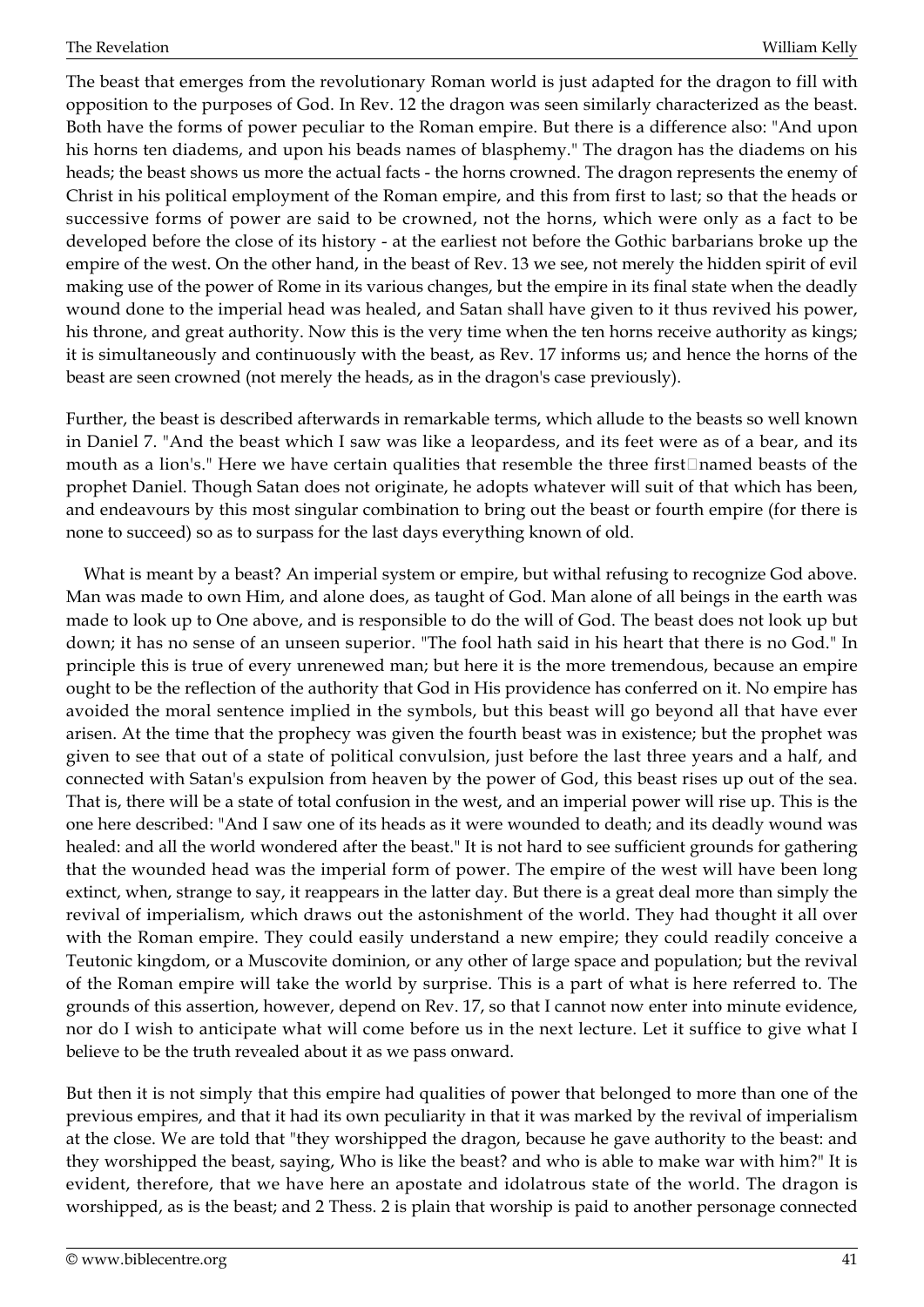with, but distinct from, these both, called "the man of sin," which is much more a religious power. The first beast is a political body; the religious chief will not be in the west at all, but in Jerusalem, and a very special object of worship in the temple of God there at the close.

This is a difficulty to some, because it is distinctly said that this man of sin will not tolerate any other object of worship. But then you must remember that they are all the same firm. Therefore to worship the one is pretty much to worship the other; just as in regard to the true God, there is no worship of one person in the Godhead without the same homage to the others. It is in vain for any to pretend to worship the Father without worshipping the Son, and he that worships the Father and the Son can only worship in the power of the Holy Ghost. When we worship God as such, - when we say "God," we do not mean Father only, but Father, Son, and Holy Ghost. So precisely in this awful counterpart, the fruit of the energy of satanic craft and power at the close. The worshipping of the dragon and of the beast seems therefore quite consistent with divine worship paid to the man of sin. The fact is, they are, as often remarked with justice, the great counter $\Box$ trinity - the trinity of evil as opposed to the Trinity of the Godhead. The devil is clearly the source of it all; but then the public leader of his power politically is the beast; and the grand religious agent, who works out all plans and even miracles in its support, is the second beast or man of sin.

This appears to be the true and mutual bearing of all, if we bow to all these scriptures. I am aware that differences of thought exist here as in almost everything else. But this objection has no force at all. The only question is, what best satisfies the word of God, - what most faithfully answers not merely to the letter of it, but to its grand principles? I am persuaded, therefore, that far from any real obstacle in the fact of these three different objects being combined in worship, on the contrary the force and nature of the case cannot well be understood unless this is seen.

Let us pursue the other points which the scriptures set before us. "And there was given him a mouth speaking great things and blasphemies; and power was given him to continue [or act] forty $\square$ two months. And he opened his mouth in blasphemy against God, to blaspheme his name, and his tabernacle, and them that tabernacle in heaven." Here again it seems evident that there is a people in heaven removed from exposure to the power either of Satan or of the public instruments of his malice in the world. There are also saints here below. The tabernacle above may be blasphemed, and those that dwell there Satan may revile, but he cannot touch - cannot even accuse longer before God. He turns therefore all his power to deal with man on the earth.

"And it was given him to make war with the saints" (clearly those that are not in heaven), "and to overcome them: and authority was liven him over every tribe, and people, and tongue, and nation. And all that dwell upon the earth shall worship him." It will be seen that there is an invariable distinction between the crowd of the Gentiles scattered over the world, and "those that dwell on the earth." The difference is that the former class is a larger term, embracing the world at large; whereas by the latter is meant a considerably narrower sphere, whose character of earthliness is the more decided, because it had known the heavenly testimony of Christ and the church. The name might be still held; but apostate hearts deliberately preferred earth to heaven, and would surely have their portion in neither, but in the lake of fire.

It is solemn to see that this is what Christendom hastens to become: infidelity and superstition are rapidly forming it now. All that is at work is bringing about this earthly and godless state of things. Never since the gospel was preached were men more thoroughly settling down in the endeavour to improve the earth, and consequently to forget heaven day by day, only thinking of it as a dismal necessity when they die, and cannot avoid leaving the world. But as to turning to heaven, both as a hope full of joy and as a home for the affections, whenever was it more thoroughly kept out of the minds of men? All this then prepares us for the designation given to the people that did hear of heaven but deliberately gave up all the hopes connected with it to settle down on the earth. They were dwellers on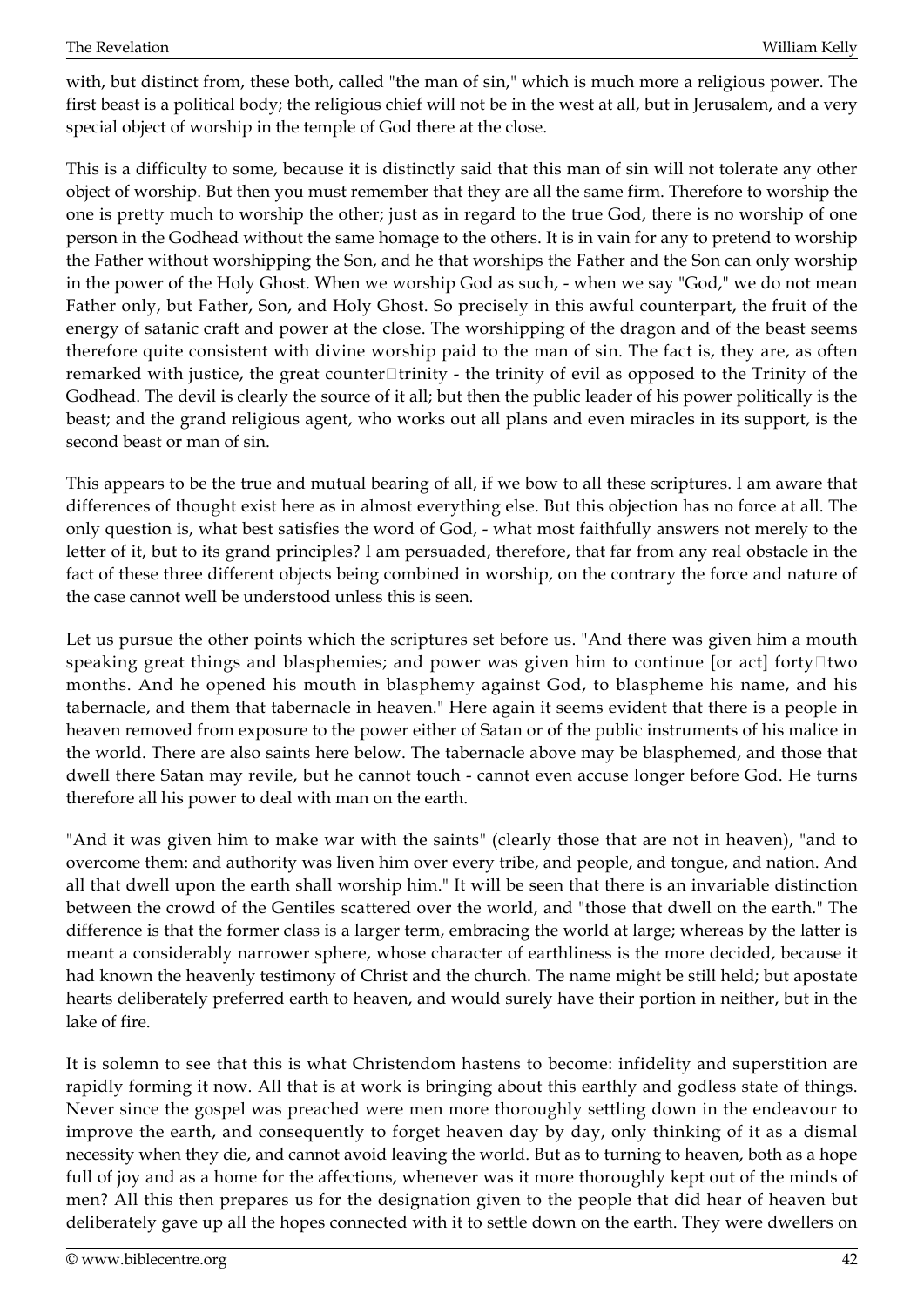the earth. The others are "every tribe, and people, and tongue, and nation," that have heard comparatively little about the gospel. But he will endeavour to deal with both; and more particularly "all that dwell upon the earth shall worship him, whose name is not written in the book of life of the slain Lamb from the foundation of the world."

Carefully bear in mind that "from the foundation of the world" belongs not to "slain," but to the writing of the name. John does not mean that the Lamb was slain from the foundation of the world, but that the name was not written from the foundation of the world in the book of life of the Lamb that was slain. Compare Rev. 17: 8.

"If any man have an ear, let him hear. He that leadeth into captivity shall go into captivity." The importance of this statement was to guard the saints themselves from taking power peremptorily into their own hands. They might cry to God, they might ask Him to arise and judge the earth, but they were not to fight themselves. As the beast would take power, so should he suffer the consequence. He might lead into captivity, but into captivity he must go. He might kill with the sword, but he must be killed himself: indeed, his would be a still more awful doom. At the same time patience, with this retributive sanction annexed, is put in as a general principle, and stated in such a form as to apply to any one. It was surely and particularly meant to guard the saints from mistake and wrong. I do not think the direct application is to the beast, but rather warning to the saints of God. "Here is the patience and faith of the saints." This gives the application.

In the latter part of the chapter we have a second beast. This calls for more attention, because there has been and there is a danger of some confusion and difficulty on this subject. Let it be observed that the second beast it is which more particularly resembles in wickedness what the Lord Jesus was in goodness. It is indeed a "beast;" that is, it has a kind of imperial power, though very likely on a far smaller scale than the first beast. Still it has the character of empire attached to it. It is a beast, and not merely a horn. Then the horns that it has have a peculiar character. "He had two horns like a lamb." There was the pretence of resembling the Messiah. But "he spake as a dragon." It was really the expression of Satan. "And he exercises all the authority of the first beast in his presence." It is, therefore, plain that the second beast is really the more energetic of the two, and the active instrument of evil.

And this is always the case in every form of wickedness that has ever been forged for this world. The promoters of it - the persons that exercise the influence, sometimes unseen, sometimes publicly - are as a rule those that put religion forward. The religion of the earth is the prolific source of all the worst evil that is done under the sun. The devil could not accomplish his plans if there was not such a thing as earthly religion. Is not this an awful thing to think of, and a solemn thing, too, for those that have the smallest connection with it?

Accordingly in this case, observe, the second beast which resembles Christ, and takes that place, does not come out of the sea, or the turbulent state of the nations, but out of the earth. It is a more settled state of things when this beast appears, who exercises all the authority of the first beast before him (that is, in his presence, with his full sanction: it is not usurpation; it is not in any sense something done without him; but it is done in his presence, as is here said); "and causeth the earth and them which dwell therein to worship the first beast" (there is an understanding between them), "whose deadly wound was healed." It is remarkable that in 2 Thess. 2 we do not hear of his causing the world to worship the first beast; but that he compels or at any rate claims worship, and is himself worshipped as God. For he arrogates divine worship to himself.

It makes the whole matter plain, if we remember that the first beast means the Roman empire, and, consequently, its seat is the west. The second beast, on the contrary, is in the land of Palestine, and has a Jewish form. Any one who looks at 2 Thess. 2 can see that we are in view of what will be in the land of Judea, and not in Rome. It is the temple of God that is particularly seen, where the man of sin sets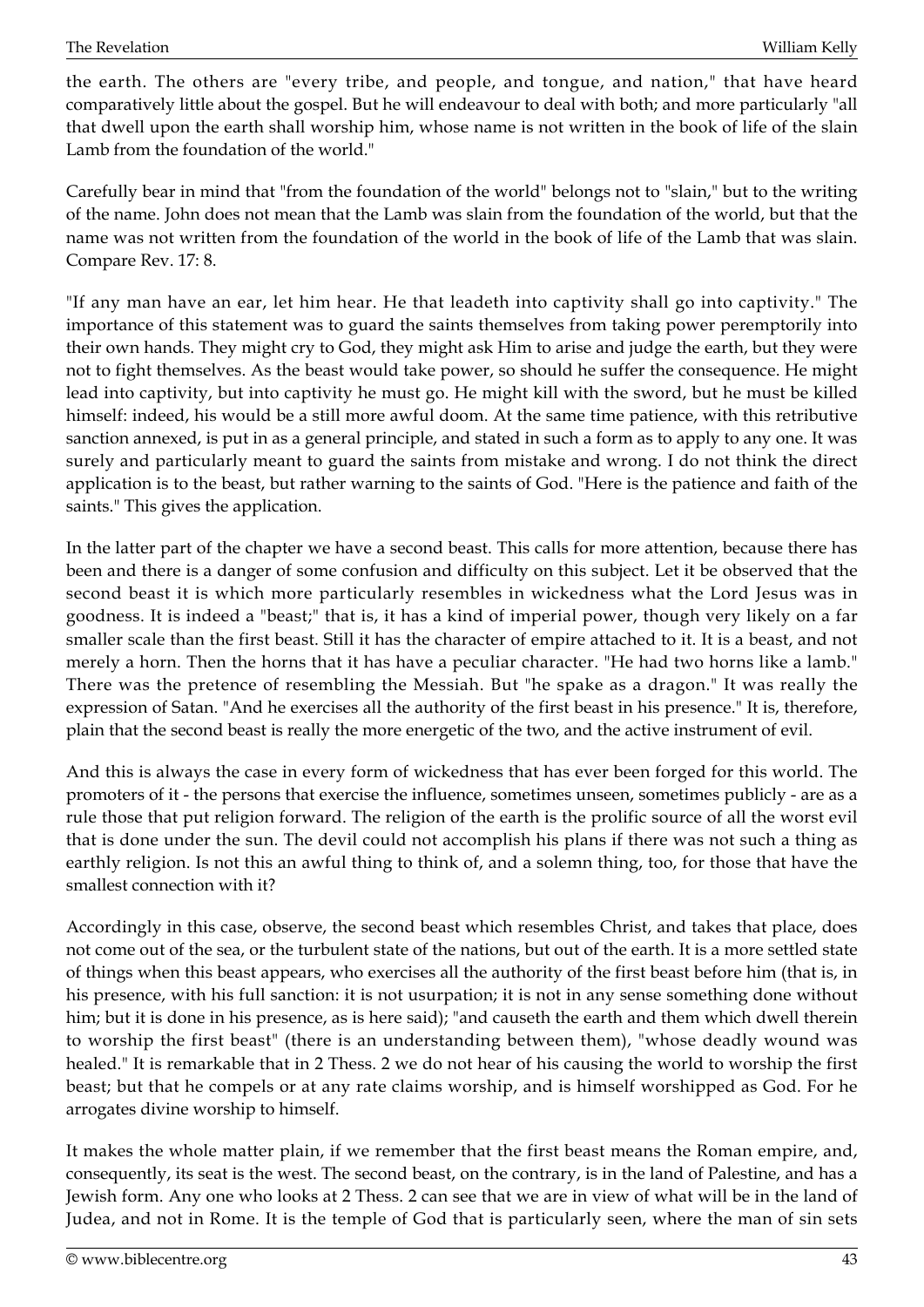himself up as an object of worship. Only we must remember that we must read scripture with scripture. Supposing I treat the second chapter of 2 Thessalonians as giving me all that the Bible tells about the man of sin, I foreclose scripture, and must have an imperfect account. On the other hand, if we take only what we have in Revelation 13, we shall want certain elements necessary for completing the sketch. I believe that all this is arranged with consummate wisdom by God, because He does not want us to read only one part of His word; He wishes us thoroughly to search into all His word. He will not give a proper understanding of holy writ, unless there be a real confidence in and value for all that He has given us. Consequently it is only by putting together these scriptures, as to which there is ample light to show what is referred to, that we can really understand the subject.

Now it is quite plain in the first part of the chapter that we have before us a mighty political power. It is equally certain that 2 Thessalonians 2 describes not a vast imperial system so much as a religious power. An utterly lawless personage is the man of sin, but still essentially a religious power. It claims to itself what belongs to God; and this is precisely what we find connected with the second beast.

We may remark another feature in the symbol here. It had two horns. The reason, as I suppose, is connected with the whole testimony of John. Any one who has looked into it will see that even as to our blessed Lord Himself, the general bent is to show what He was on earth - not what He is in heaven. I admit there are exceptional passages in John; but while Paul's object is to direct us to Christ in heaven, as the characteristic point of his witness, John on the contrary draws particular attention to what He was on earth.

This seems to me of importance for the meaning of these two horns. The Lord Jesus, as all are aware, was a prophet on earth; and assuredly, as we know, He will reign as king over the earth. But what lies between? He is priest; but He is priest in heaven. Accordingly it is not the place of John but of Paul to bring out the heavenly priesthood of Christ. John never, as far as I know, develops the offices of Christ above. Not but that he points out what connects itself with them, as for instance, in John 13, and again in John 14, as well as in John 17 and John 20. But these are quite exceptions. The general strain of John is to dwell on Christ manifesting God here below. Paul's doctrine is man glorified in heaven.

Accordingly this I believe to be the key to the two horns of the beast. When the Antichrist appears, he will not take the place of being a priest; far higher will be his assumption. He will set up to be a prophet, and a king, yea, a king imitating what Christ will be to Israel. We have two horns, not seven; - it is an imitation, but not of the full power of Christ. In the Lord we see perfection of power, just as could be said of the Holy Ghost in His fulness of power for government. In the Antichrist there is the pretension to what belonged to Christ connected with the earth, and with the most marked absence of what pertains to Him in heaven.

This is no mean evidence by the way, that the idea of applying all this to the papacy as its full meaning is a mistake; for the essential feature of the papacy lies in its assumption to be a living earthly representative of Christ's priesthood. It is precisely the corruption of what is heavenly and not Messianic. Popery is much more *antichurch than* antichrist. Such is the difference.

But when Rev. 13 is fulfilled, there is no question of the church any longer. The Christian body will be no more seen on earth. the saints of the high places are on high. Accordingly it is not a mere sham clothing with the priestly power of Christ which the antichrist makes, but a false assumption of His prophetical place which was on the earth, and of His kingly sphere which will be on the earth. This personage claims both powers. He has two horns like a lamb, and is active in the performance of great signs and wonders. He has a double activity. First of all, he borrows the controlling influence of the Roman empire, - he exercises all the authority of the first beast. Besides this, he does a vast deal on his own account which the Roman emperor could not do. "And he worketh great signs, that he should even make fire to come down from heaven on the earth in the sight of men." That is, he imitates the power not only of Christ but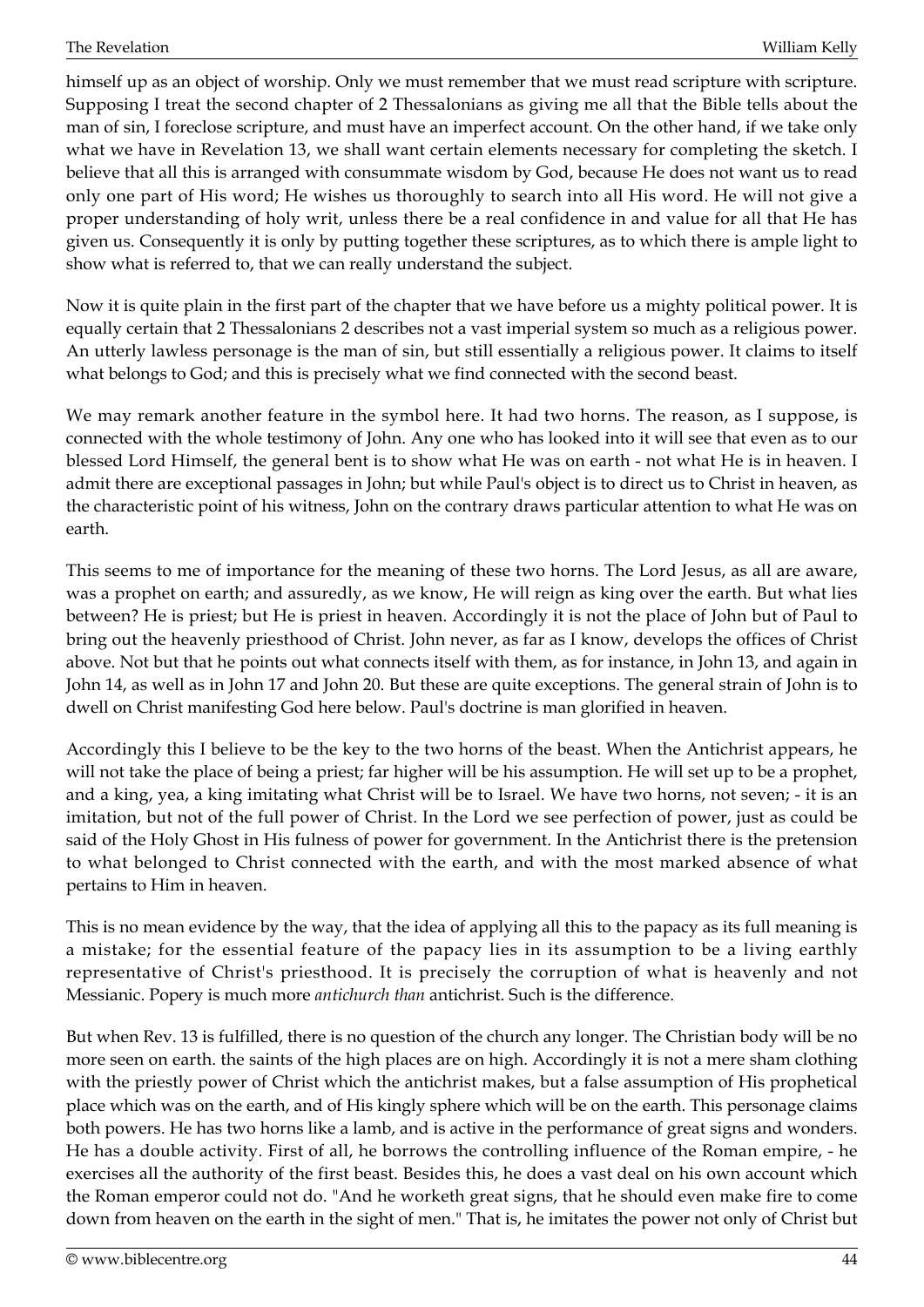of God. He claims to be the Jehovah God of Israel. Just as Jesus is Jehovah as well as Messiah, so this vessel of Satan's power in Jerusalem will emulate what God did by Elijah to disprove the claims of Baal. Fire, we know, came down and consumed the sacrifice of old, and God demonstrated as clearly that Baal was not God, as that Jehovah was. So the second beast will do wonders, not really, but in appearance. "He worketh great signs that he should even make fire to come down from heaven on the earth in the sight of men, and deceiveth them that dwell on the earth by reason of those signs which it was given him to work in the sight of the beast."

All shows that this is the antichrist. The first beast does not work any miracles whatever. He astonishes the world by reviving imperialism; but this is a very different thing and cannot properly be called a sign. It may and will amaze men, but is not a miracle. But the beast out of the earth or land, which is incomparably more active and energetic than the first, does work great signs (no doubt by Satan's energy, but still he works them); and the consequence is that he "deceiveth them that dwell on the earth," saying to them especially "to make an image to the beast, which had the stroke of the sword, and lived." I am not prepared to say whether this is or is not the abomination of desolation set up in the holy place. It seems to resemble that idol, and may probably be the same thing.

"And it was given him to give life to the image of the beast, that the image of the beast should both speak, and cause that as many as would not worship the image of the beast should be killed. And he causeth all, both small and great, rich and poor, free and bond, to receive a mark on their right hand, or on their foreheads: and that no man might buy or sell, save he that had the mark, the name of the beast, or the number of his name. Here is wisdom. Let him that hath understanding count the number of the beast. for it is a man's number; and his number [is] six hundred threescore [and] six."

The various guesses that have been made respecting this number are most inadequate. It may be that it is one of those secrets that cannot be unravelled until the person appears, when we may be sure that at least the wise will understand it. That we are to understand it now is, I think, more than we ought to assume. To what moral profit could it possibly serve? Assuredly everything that can edify and refresh the soul, and that can be used by the Holy Ghost for real blessing in separating us from the world and attaching us to heaven, and, above all, to Christ, we may gather from the Revelation rightly understood now. Indeed, I believe we can gather a great deal more than those who are to be in the circumstances will be able to reap in their day. But there may be points of minute application kept back by the wise reserve of God, who does not indulge mere curiosity, as this would be. Such knowledge will be of practical importance only when the time comes; and therefore I do not doubt that this is just one of those points in which the Lord does not gratify men's minds now. I have heard no explanation that carries any force along with it. Many of those which have been offered entirely and obviously fail - for instance, "apostacy" and such like explanations. "Apostacy" is not the number of a man; nor for similar reasons can "apostate" stand, nor, perhaps, "the Latin man" or kingdom, though certainly entitled to attention. Further, it does not seem, as generally thought, to be the number of antichrist, the second beast, but of the Roman empire, or rather Emperor, in final antagonism to Jehovah and His anointed.

## **Revelation 14**

Next we come to Revelation 14, where we have neither the counsels of God as opposed by Satan, first in heaven and then in earth; nor the plan and instruments by which Satan gives battle to those counsels. All this we have had in chapters 12 and 13. But now we enter on another line of things. What is God doing with His own? Nothing? Impossible! All must be active and good. God, therefore, is pleased to reveal to us a variety of ways in which He will put forth His power, and send both testimony and warning suited to the crisis; and this is given with remarkable completeness throughout the seven divisions into which this chapter naturally divides itself.

The first is a certain numbered multitude separated to the Lamb on mount Zion. The Lord Jesus is about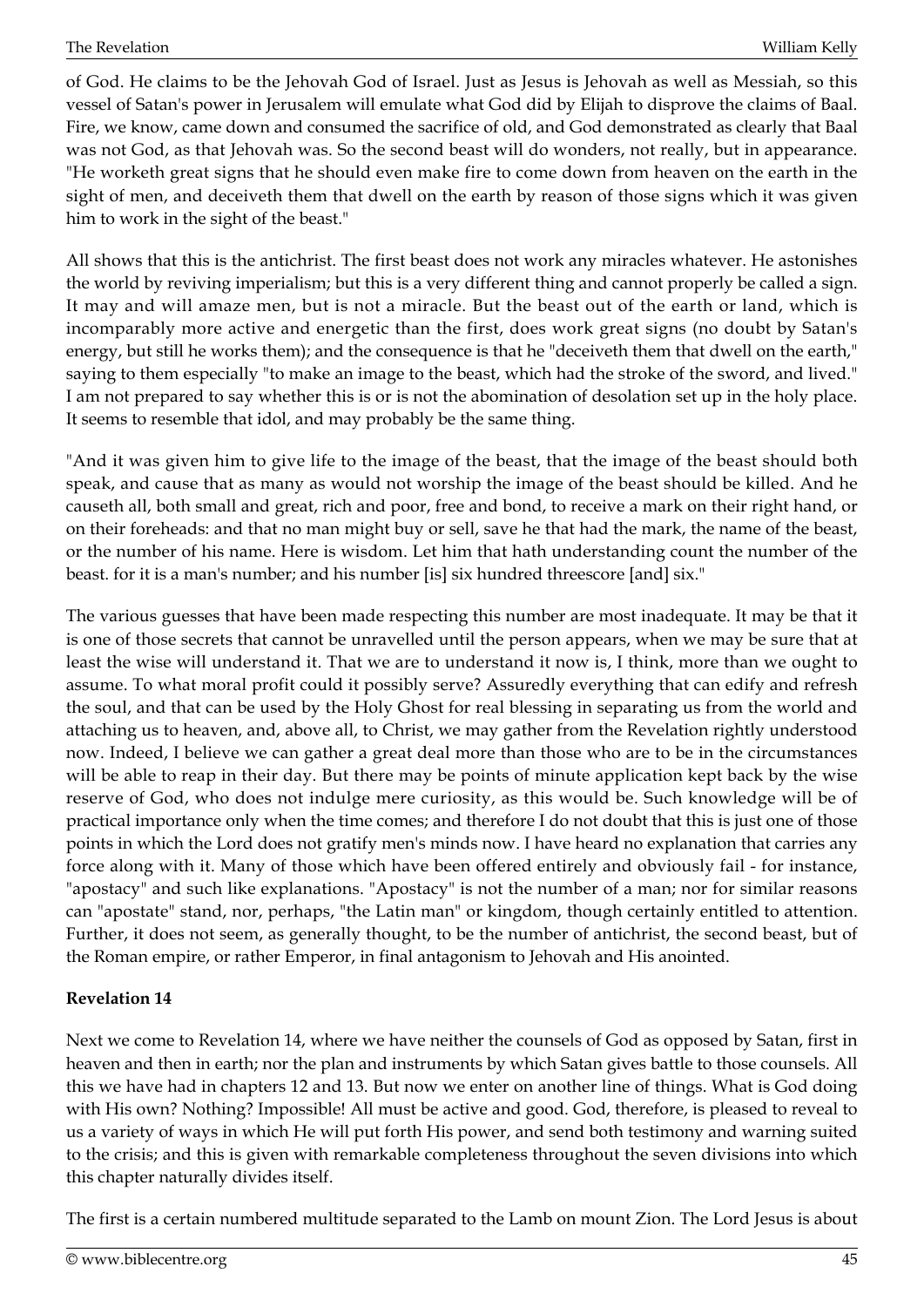to insist on His rights in the midst of Israel; and Zion is the known centre of royal grace. Royal, I say, because it is Christ asserting His title as Son of David; but it is also royal grace., because it supposes the total ruin of Israel, and that the Lord in pure favour begins there to gather round Himself once more. This accordingly is the first form in which God displays His action for the last days. The devil may have his beasts and horns; God has His Lamb; and the Lamb now is not seen on the throne in heaven, or taking a book. He stands on mount Zion. It is a notable point of progress toward the kingdom that is clearly brought before us before the close.

"And I looked, and, lo, the Lamb stood on the mount Sion, and with him an hundred and forty $\Box$ four thousand, having his name and his Father's name written on their foreheads." They are not spoken of as conscious of any such relationship, as it is not a question of their Father, not of His Father and their Father. Nothing of the kind is ever found in the Apocalypse but "his Father's name on their foreheads." "And I heard a voice from heaven, as a voice of many waters, and as a voice of great thunder: and I heard the voice of harpers harping with their harps: and they sing [as it were] a new song in presence of the throne, and in presence of the four living creatures and the elders: and no man could learn that song but the hundred and forty□four thousand, which were bought from the earth. These are they who were not defiled with women; for they are virgins."

These saints had not corrupted themselves; and the name of the Lamb is coupled with them. With Babylonish wickedness here below they had nothing to do; they were pure, and are associated with the holy Sufferer. "These are they that follow the Lamb whithersoever he goeth. These were bought from among men, first□fruits to God and to the Lamb. And in their mouth was found no guile: for they are without fault" ["before the throne of God" is spurious]. Such is the first action of God. It is a complete remnant, not said to be from the twelve tribes of Israel, such as we saw in Rev. 7; but this is particularly of the Jews. They were gathered out from those guilty of rejecting the Lamb. And now. God answers all that and other wickedness by this merciful and honourable separation to the Lamb, who is now about to be installed in His royal seat on mount Zion.

The next scene gives us an angel flying. "And I saw," it is said, "another angel fly in the midst of heaven, having [the] everlasting gospel to preach unto those that sit on the earth, and unto every nation, and tribe, and tongue, and people." Why is it called "everlasting"? We must remember that the gospel which is being preached now is a very special gospel, and in no way an everlasting gospel. Nobody ever heard the gospel that is preached now till Jesus died and rose and even went to heaven. That is to say, the gospel as it should be preached in and out of Christendom depends on the most stupendous facts ever accomplished here below, for which God waited more than four thousand years even of man's dwelling on the earth before He would or could righteously send it forth. Consequently the gospel of the grace of God, as we know, is not properly (never in scripture) called the "everlasting gospel." I suspect that most use these terms without thinking what is really meant. When they call the gospel now the "everlasting gospel," they have probably some vague notion that it connects us with eternity. They think it a fine□sounding epithet, conveying I really do not know what; but at any rate it is to be supposed that there is some idea in the mind of those that so characterize "the gospel of God." It is certainly a mistake, if scripture is to decide.

"Everlasting gospel" means what it says. It means those glad tidings that always have been and always will be true: whatever else God has made known to man, this has always abode unchanging. What is it then? The glad tidings of God always were that He purposes to bless man by the promised seed Christ Jesus, to set him up over the rest of creation, to have dominion as His image and glory. At the very beginning the first chapter of Genesis proves that this is God's mind for man here below. The end of all things will proclaim the selfsame thing. The millennium will be a grand demonstrative testimony to it. In the new heavens and the new earth man will be thoroughly and for ever blest.

The declaration of this I believe to be the everlasting gospel. In the latter day it will act as the setting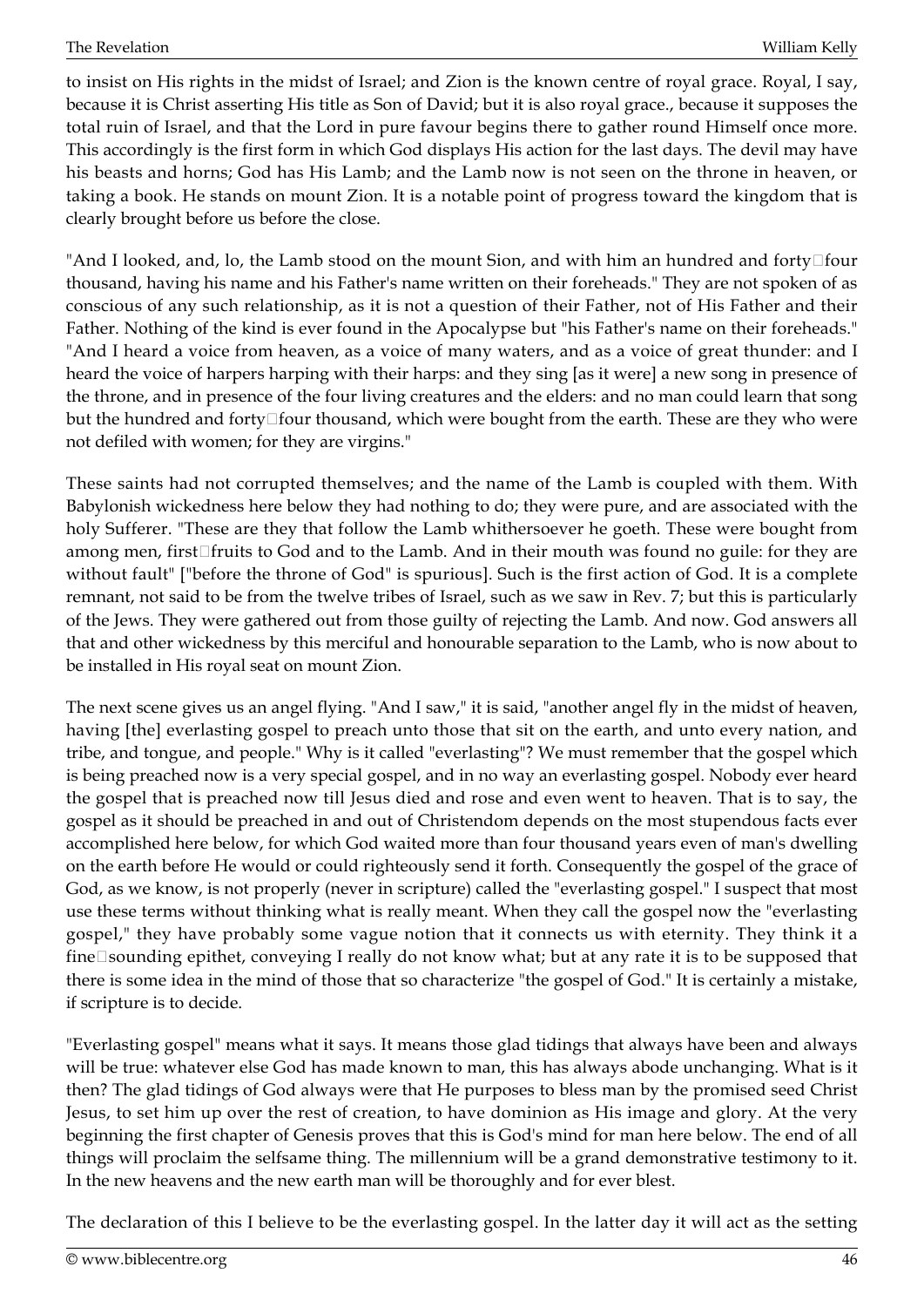aside of the lie of Satan, who puts and would fain keep man in a position of estrangement from God, who is morally forced to be the judge of man instead of being the blesser of all upon the earth, and consequently to cast him into hell. All this, it is plain, is the fruit of Satan's wiles; but the everlasting gospel presents God as the blesser of man and creation, as it always was in His mind, and as He will certainly bring it to pass; not, of course, for every individual man, because those who despise His mercy in Christ, and those especially who having heard despise the gospel of His grace, must be lost for ever. I am speaking now of what always was before Him, and always kept before man in His word.

The way in which the subject is spoken of here confirms this. "Fear God," is the message, "and give glory to him" (there is thus the evident contradiction of idolatry); "for the hour of his judgment is come." Then will be the downfall of all those that oppose God, not only of all the vanities of the nations, but of all those that heed or sustain them against God. "Worship him that made heaven and earth, and the sea, and the fountains of waters." Clearly therefore it is the universal message of God to man, and connected with His creation glory. The solemn threat of His speedy judgments is a ground of pressing on the blinded consciences of man the claim of the honour solely due to Him.

There are no doubt many who think it an extraordinary circumstance that God should send out such a message as this in days rapidly approaching. Let me say why such a difficulty is felt. It is because men conjecture and judge out of their own position and their own relationships. But never earl we understand anything aright as long as we reason and conclude thus. It is not the way to understand any part of the Bible, least of all perhaps prophecy. If it be a question of our conduct or duty, it is indispensable to stand on our proper relationship; we must abide carefully in the place that God has given us, while bowing to the word of God that applies to us there. How can we act intelligently or rightly as Christians unless we, knowing what it means, believe we are Christians? We only glorify our God and Father just so far as we look up as children to Him as our Father, and as saints own Him as our God. This is surely true. But here no Christians are said to be on earth: we have elect Jews; we have nations, along with "those that sit upon the earth." That is, there are men, apparently apostates, under the latter designation, as well as the general mass of mere nations, tribes, tongues, and peoples. It seems then that God comes down, as it were, to meet them on the lowest possible ground of His own truth. And what is that? They are called to fear God and give glory to Him; and this is on the ground that He is Judge, just about to deal with His own world. He calls upon them to abandon all that idolatry into which they will have fallen, particularly in those days.

And I have not the slightest question myself that at this present moment there is the working of a leaven that will end in idolatry, especially (if there be in this a difference) for the higher orders of this country, who will drag in the lower also. In the humbler classes there is in another way that grossness of love for sensible objects and show that will prepare them for idolatry. But I repeat that there is the active instilling of a spirit, no doubt more subtle and refined in the educated classes, which, in my judgment, will infallibly school them into naturalistic idolatry before many years are over. There is, on the one hand, the material tendency of modern science and literature; there is, on the other, the condescending patronage of times that are past. On these dangerous tracks all that is now energetically leavening the world tends to bring man back to heathenism again; *i.e.,* the apostacy.

However this may be judged by those who hear it, we must remember that there will be also another cause of a most solemn nature, which is plainly revealed: God is going to pour out a judicial delusion on Christendom. It is certain that He will not only inflict severe blows of judgment, but give men up to believe a lie - the great lie of the devil. Here is the great truth of all times: - that God, the God who has now revealed Himself in Christ and by redemption, alone is the due object of worship. So far then is this message, to my mind, from being a strange thing that it appears exactly suitable to man as then situated, and no less to God's wisdom and goodness.

Another consideration perhaps may help some as connected with this, and confirmatory of it, founded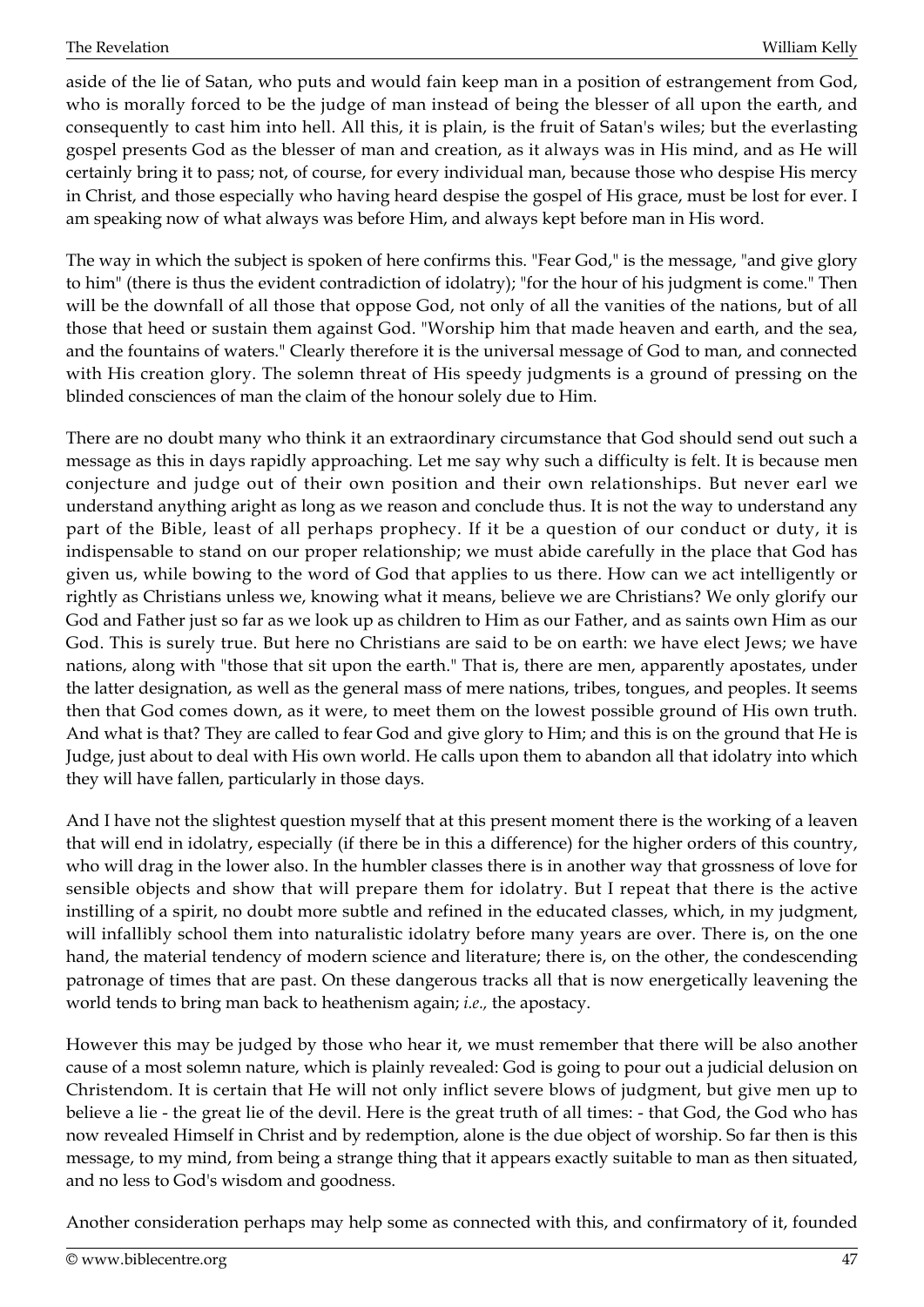on Matthew 25, where the nations are called up before the Son of man when He sits as King upon the throne. It will be remembered that he tells those whom He designates as the sheep that, inasmuch as they did what they had done to His brethren, it was really to Him; as, on the other hand, the insults fell on Him which were aimed at them. These acts of kindness, or the contrary, will be owned by the Lord here. It is no use for people to call it the general judgment, or the judgment of our works. It is not. The one principle before us in this scripture is His dealing with the living Gentiles, or the nations according to their ways with His brethren; and it will require real power of God to act aright then. The pressure against His messengers will be enormous. If any receive them well, it will be from faith. I grant that the measure of their faith is small. That to honour His brethren is virtually to honour Himself, they do not themselves know. When they stand in presence of the King, how astonished they are that He should regard what was done to the messengers of His gospel in the last days as if done to His own.

Certainly these Gentiles were wrought in by divine grace, yet very evidently they will not be what you would call "intelligent." But then how often must we beware of making too much of this! What a constant snare it is to slip into an unconscious criticism! Men are apt to give themselves an exaggerated importance on the score of their knowledge. God, I am sure, always attaches a far higher value to the heed paid to the Lord Himself, and this too in those that He sends out. It is always a crucial test. It will be so then most of all, because these messages will go forth to the nations on the earth when, growingly lifted up and self<sup>[</sup>satisfied, they are summoned by messengers, poor and contemptible in their eyes, who will solemnly proclaim the kingdom just coming - the King who is coming in person to judge the quick apart from and before the judgment of the dead. But some souls here and there will receive them, not only treating them kindly, but this because they receive the message. The power of the Spirit of God alone will give them this faith. None less than God Himself will incline their heart. Accordingly the Lord will refer to this reception, or the kindness that accompanied it, as an evidence of their heeding Himself in the persons of His messengers.

This I consider to be similar, if not the same, as the everlasting gospel; indeed it is called by Matthew the "gospel of the kingdom." I am inclined to infer that the "gospel of the kingdom" and the "everlasting gospel" are substantially identical; and that it was thus described because it was always in the purpose of God to establish this kingdom over the world, and to bless man himself here below. This Matthew, in accordance with his design, calls rather the "gospel of the kingdom," because Christ is going to be King. John, it would seem, calls it the "everlasting gospel," because it is in contrast with special messages from time to time, as well as with all that bad to do with man as he is here below. At this most corrupt time, then, the message will be sent forth, and certain souls will receive it by God's grace.

Thus the second scene in the chapter is the proclamation of the everlasting gospel unto those settled down on the earth, and to the nations, etc., as the first section was the separation of a remnant of Jews to the Lamb on mount Zion.

The third section, which may be passed over with comparatively few words, is a warning respecting the fall of Babylon. An angel comes forth, saying, "Babylon is fallen, is fallen, the great city, which made all the nations drink of the wine of the wrath of her fornication."

The fourth is a warning about the beast. "And the third angel followed them, saying with a loud voice, If any man worship the beast and his image, and receive his mark on his forehead, or on his hand, he also shall drink of the wine of the wrath of God, which is mingled without mixture in the cup of his anger; and he shall be tormented with fire and brimstone in the presence of the holy angels, and in the presence of the Lamb. And the smoke of their torment ascendeth up unto ages of ages: and they. have no rest day and night, who worship the beast and his image, and if any one receiveth the mark of his name." So far these divine dealings all go in pairs: as the work among the Jews, and then a final testimony to the Gentiles; then the warning about Babylon, and another about the beast. "Here is the endurance of the saints, that keep the commandments of God and the faith of Jesus."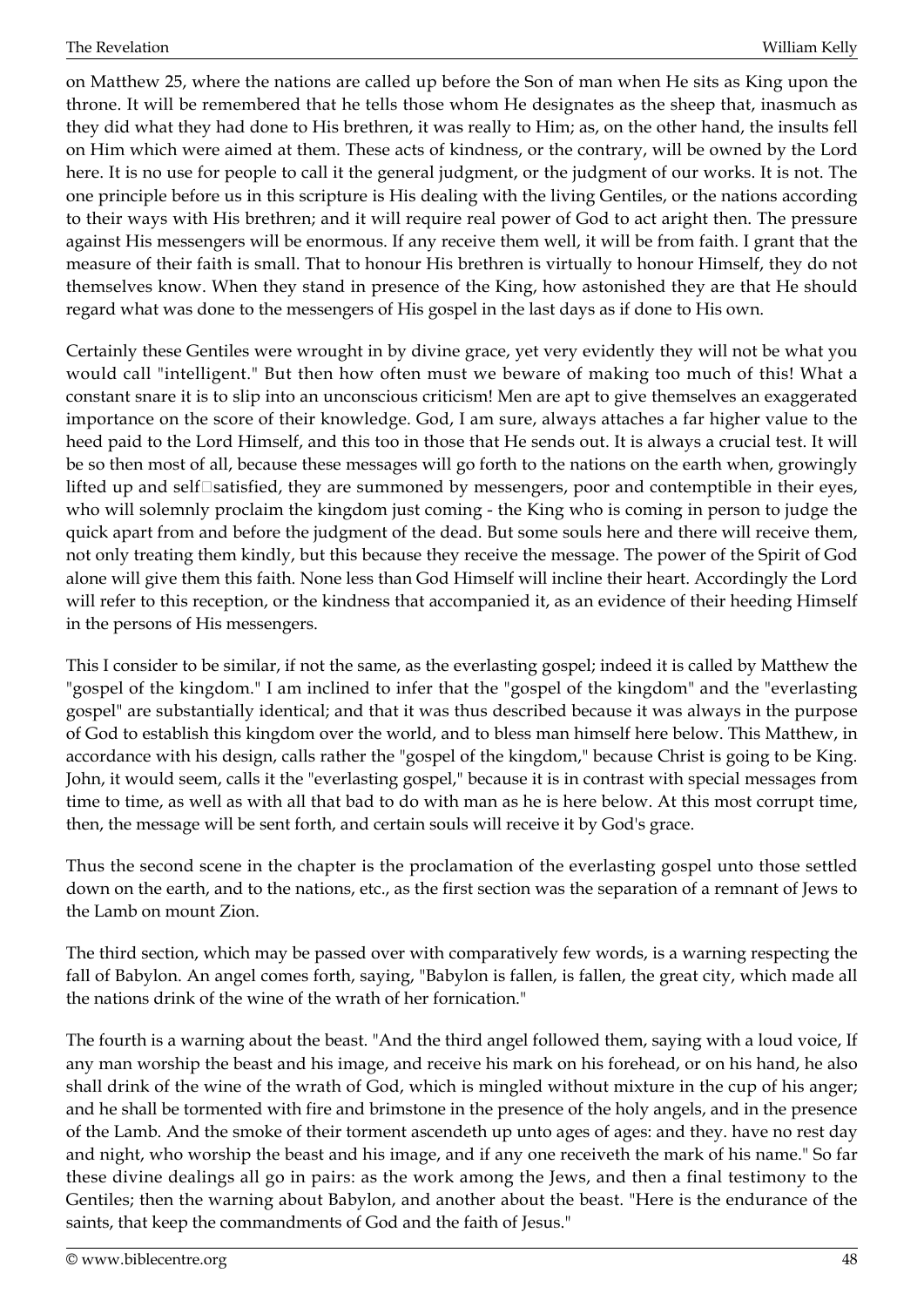Then we come to the fifth, which is rather different. It is a declaration, that "Blessed are the dead that die in the Lord from henceforth." From this time nobody that belongs to the Lord is going to die, and those that die in the Lord (*i.e.* in fact all who have thus died) are just on the point of blessedness, not by personal exemption but by the first resurrection and the reign with the Lord, which will terminate all further persecution and death for His name. The wicked must pay the wages of sin, and be destroyed by the judgments of God; but there shall be no more dying in the Lord after this. As a class these are to be blessed (not to die) henceforth. "And I heard a voice out of heaven saying unto me, Write, Blessed [are] the dead which die in the Lord from henceforth. Yea, saith the Spirit, that they shall rest from their labours; for their works do follow with them." There is an end of such sorrow and labour: the Lord is going to take the world and all things in hand.

Accordingly in the next scene "I saw, and, behold, a white cloud, and upon the cloud one sitting like unto [the] Son of man, having on his head a golden crown, and in his hand a sharp sickle. And another angel came out of the temple, crying with a loud voice to him that sat on the cloud, Send thy sickle, and reap; for the hour is come to reap; for the harvest of the earth is dried. And he that sat on the cloud thrust his sickle on the earth; and the earth was reaped." It is not here a question of gathering in. The Son of man is seen with the crown of gold, King of righteousness, not yet manifested as King of peace.

And then the close of all the scenes comes. "And another angel came out of the temple that is in heaven, having himself also a sharp sickle. And another angel came out from the altar, that had authority over the fire; and called with a loud cry to him that had the sharp sickle, saying, Send thy sharp sickle, and gather the clusters of the vine of the earth; for her grapes are fully ripened." This goes farther. For the harvest the call was out of the temple; here it is out of the temple that is in heaven. It is not only wrath on earth but from heaven. And another angel comes out from the altar (*i.e.,* the place of human responsibility, where God manifests Himself to sinners in the sacrifice of Christ, judging sins but in grace). So much the more tremendous His vengeance on the earthly religionists who despise Christ and the cross in deed if not in word. This angel has authority over the fire, the sign of detective and consuming judgment. In short, we have here the harvest and the vintage, - the two great forms of the judgment at the close; the harvest being that judgment that discerns between the just and the unjust, and the vintage being the infliction of unmingled wrath on apostate religion, "the vine of the earth," which is the object of God's special abhorrence.

It is plain, therefore, that here we have seven distinct acts in which God will interfere in the way of forming a testimony, of warnings to the world and comfort to His people, and finally of judging the results as far as the quick are concerned.

# **Revelation 15**

But a very peculiar scene is described in Rev. 15, and Rev. 16. On this one need not now bestow more than a few words. "I saw another sign in heaven." It is clearly connected with what we have had in Rev. 12. "And I saw another sign in heaven, great and marvellous, seven angels having seven plagues, the last; for in them is filled up the wrath of God." You will observe that it is not yet the coming of Christ. This is of importance to show the structure of this portion of the book. We must carefully beware of supposing that the seven bowls are after the Son of man is come for the harvest and the vintage of the earth. We shall find, so far from this being the case, that the vision must go back, - I do not say to the beginning of Rev. 14, but before the end of it. The very last of the bowls, the seventh, is the fall of Babylon. Now that act of judgment would correspond to the third dealing of God in chapter 14. The first was the separation of the Jews; the second the everlasting gospel to the Gentiles; and the third the fall of Babylon. Thus the last bowl only brings us up to the same point. Hence the bowls must not in any way be supposed to follow after chapter 14, but only after its earlier part at the utmost. This is important, because it may help some to gather a juster idea how to place chronologically the various portions of the book. The last bowl is also the last outpouring of God's wrath before the Lord Jesus Christ comes.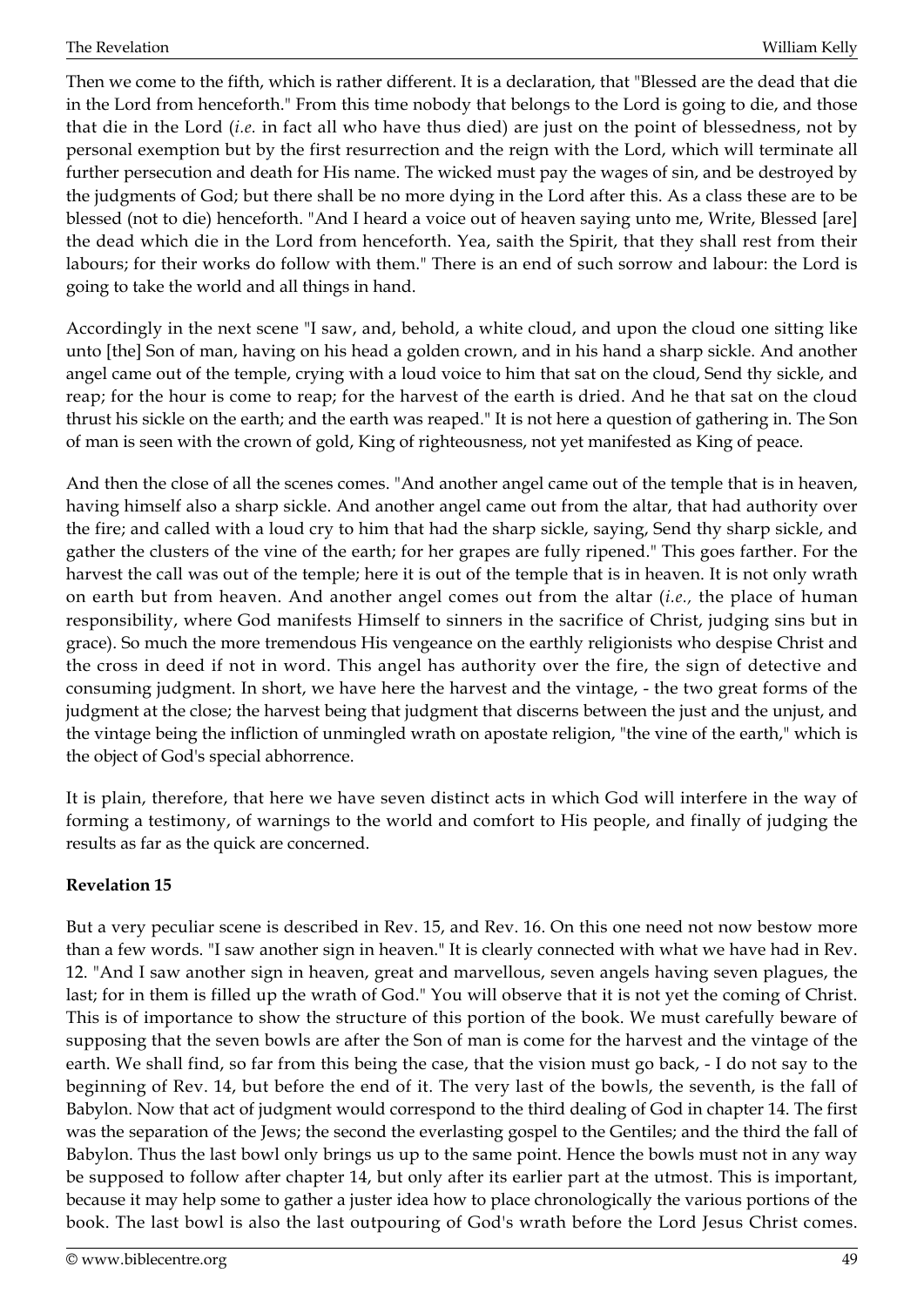Consequently it must precede the latter part of that chapter. It synchronizes, we have seen, with the third out of its seven consecutive sections. The end of chapter 16 does not in point of time fall lower than the third step in those of chapter 14. The fourth probably, but certainly the fifth, sixth, and seventh are events necessarily subsequent to all the bowls.

Let us look then a little into the subject. "I saw as it were a sea of glass." but here it is distinguished in its accompaniments from the description in Rev. 4. There the elders were seen on thrones, with the sea of glass bearing its silent but strong testimony that these saints had done with earthly need and danger, that those who required the washing of water by the word are not contemplated in this scene. This is all intelligible and even plain. When the glorified saints are caught up to heaven, they no longer require what was set forth by the laver and its water to purify; for the sea of glass attests that the purity was fixed. The fact is, that they were beyond the scene where water was needed to cleanse their daily defilements.

Here it is not merely a sea of glass, but mingled with fire. What does this teach? It declares, in my opinion, that these saints passed through a time of fearful fiery tribulation, as did not the elders. The absence of the fire in connection with the elders is just as significant as the presence of fire in connection with the saints in collision with the beast and the false prophet, of whom we are now speaking. If people ask you, "Are the saints to pass through the time of tribulation? The right answer is, What saints do you mean? If you mean those that are presented by the elders caught up at Christ's coming, clearly they will not. Scripture is positive. If you only mean that some saints are to pass through that tremendous time, it is unquestionable. In short, we have only to distinguish, and all becomes perfectly plain: by confounding the two classes all is made a mass of obscurity. But scripture cannot be broken.

Here then we find a sea of glass mingled with fire. "And I saw as it were a sea of glass mingled with fire: and those that have gained the victory over the beast, and over his image, and over the number of his name, standing on the sea of glass, having harps of God." The victory over the beast is never predicated of the elders in any sort; nor is there any connection with the elders here. It is a closing scene of fearful trial. This is important. The victories here are confined to the time when Satan's last plans become consummated. These were delivered from them probably before the beast falls. At any rate, the time does not seem of prime importance, but the fact is undeniable that these conquerors belong exclusively to the time of the last efforts of the devil through the beast and the false prophet. They are strictly speaking therefore Apocalyptic saints, and the final company of them. It will be recollected that in our last lecture we saw the first sufferers. Although these may have fallen under the hand of the Roman Empire, they really got the victory over it, and are here seen standing on the sea of glass having harps of God. Their melody in praise of the Lord was none the worse for the sea of tribulation through which they had passed into His presence.

"And they sing the song of Moses, servant of God, and the song of the Lamb." Thus it is plain that they are not Christians in the strict sense of the word. Assuredly they are saints in the most real sense, but not standing in the relations which now subsist; they are not to have that sort of bond which is made good by the indwelling of the Holy Ghost in those who are now in association with Christ. So exclusive is it that those who may have been under Moses are under him no more; they own no master or head save Christ, Whereas the souls of whom we read here still retain their link with Jewish things, though beyond a doubt they serve God and the Lamb. Hence we hear of them "saying, Great and marvellous are thy works, Lord God Almighty; just and true are thy ways, O King" - not "of saints," but "of nations." There is no such thing in scripture as "King of saints." This is one of the worst readings of the vicious received text of the Revelation. I do not hesitate to say, both that it is against the best witnesses, and that it conveys a heterodox meaning, and is consequently mischievous. For what can go more practically to destroy the proper relationship of the saints of the Lord? Elsewhere we never hear of such a thing as "King of saints," nor has it any just sense. To the saints the Lord Jesus stands undoubtedly as their Lord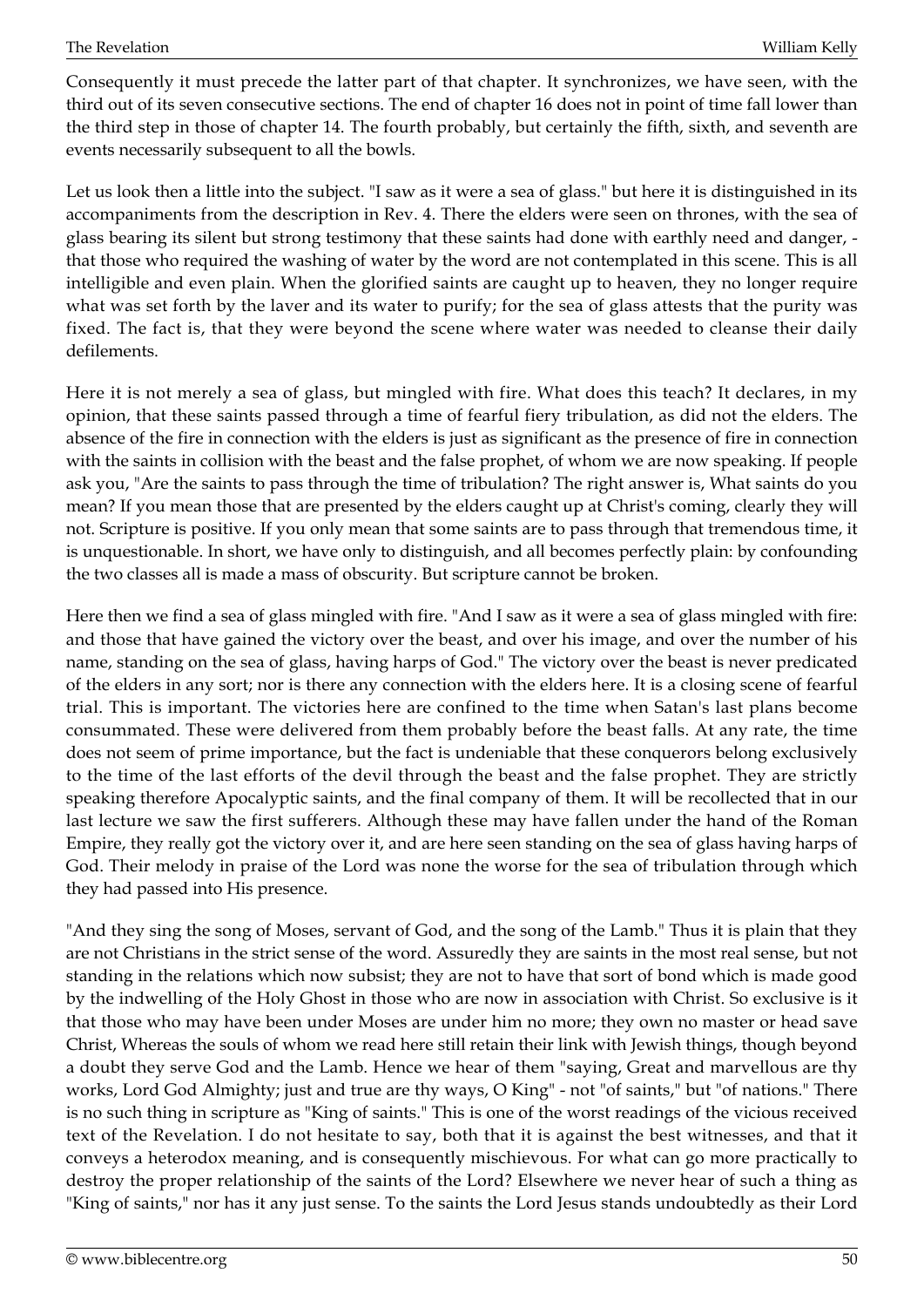and master; but *king* is a relationship with a nation living on the earth. It is not at all a connection that pertains to the new man. Besides, these if martyred belong actually to heaven, where such a relationship would be strange indeed. Thus it is strange doctrine as well as a fictitious reading. The allusion is to Jeremiah 10: 7. There you will find "king of nations," with other words which are cited here. If these saints were not exclusively Gentiles, at least they comprehended such; and this has to be borne in mind in reading the passage. The true title then is "king of Gentiles" or of "nations." No doubt King of the Jews He is; but those in particular who were Gentiles themselves would and ought to rejoice in being able to praise Him as the King of nations.

"Who shall not fear thee, O Lord, and glorify thy name? for thou only art holy: for all nations shall come and worship before thee" (here again it is not Israel, but *all nations* shall come); "for thy judgments are made manifest." They are anticipating the triumph that is reserved for God in the day of the glory of Christ's coming.

"And after that I saw, and there was opened the temple of the tabernacle of the testimony in heaven: and the seven angels came out of the temple, that had the seven plagues, clothed in pure and white linen, and having their breasts girded with golden girdles. And one of the four living creatures gave the seven angels seven golden bowls full of the wrath of God, who liveth unto the ages of the ages. And the temple was filled with smoke from the glory of God, and from his power; and no one was able to enter into the temple, till the seven plagues of the seven angels were fulfilled." It is not now the ark of God's covenant seen in the opened temple. It is characterised as the tabernacle of the testimony, and judgments follow on apostate Gentiles, not the revelation of the divine counsels touching Israel.

## **Revelation 16**

Then (Rev. 16) we have these seven bowls poured out. It is not now "the third" as under the trumpets, with which the analogy is close; there is no restriction to the western empire of Rome. The whole apostate sphere is smitten, and with yet more severity. The first, as we know, was on the earth; the second on the sea; the third on the rivers and fountains of waters; and the fourth on the sun. Thus all the different departments of nature, whatever may be symbolized by them (and their meaning seems to me neither indeterminate 'nor obscure), were visited by the bowls of God's wrath.

The three later bowls, like the three woe - trumpets, come to closer quarters with men.

The fifth angel poured out his bowl on the throne of the beast. It is clear therefore that we have here a Gentile sphere before us, which fits in with the prefatory scene. "The fifth angel poured out his bowl upon the seat of the beast; and his kingdom was full of darkness; and they gnawed their tongues for pain, and blasphemed the God of heaven because of their pains and their sores, and repented not of their deeds. And the sixth angel poured out his bowl upon the great river Euphrates; and the water thereof was dried up, that the way of the kings that are from the sun $\Box$ rising might be prepared." The Euphrates was the boundary that separated the empire on its oriental frontiers from the vast hordes of uncivilized north□eastern nations destined to come into conflict with the powers of the west in the latter day. Thus the way is made plain for them to come forward and enter into the final struggle. This seems the meaning of the drying up of the great river. "And I saw three unclean spirits like frogs out of the mouth of the dragon, and out of the mouth of the beast, and out of the mouth of the false prophet. For they are the spirits of demons, working signs, which go forth unto the kings of the whole habitable earth, to gather them to the battle of that great day of God the Almighty." This gives proof of what I have just now referred to. There is about to be a universal uprising and fight to the death between the east and the west. But the Lord has designs which neither side knows nor regards, and He is no indifferent spectator. "Behold, I come as a thief. Blessed is he that watcheth, and keepeth his garments, lest he walk naked, and they see his shame. And they" (for I take it so) "gathered them together unto the place called in the Hebrew tongue Armagedon."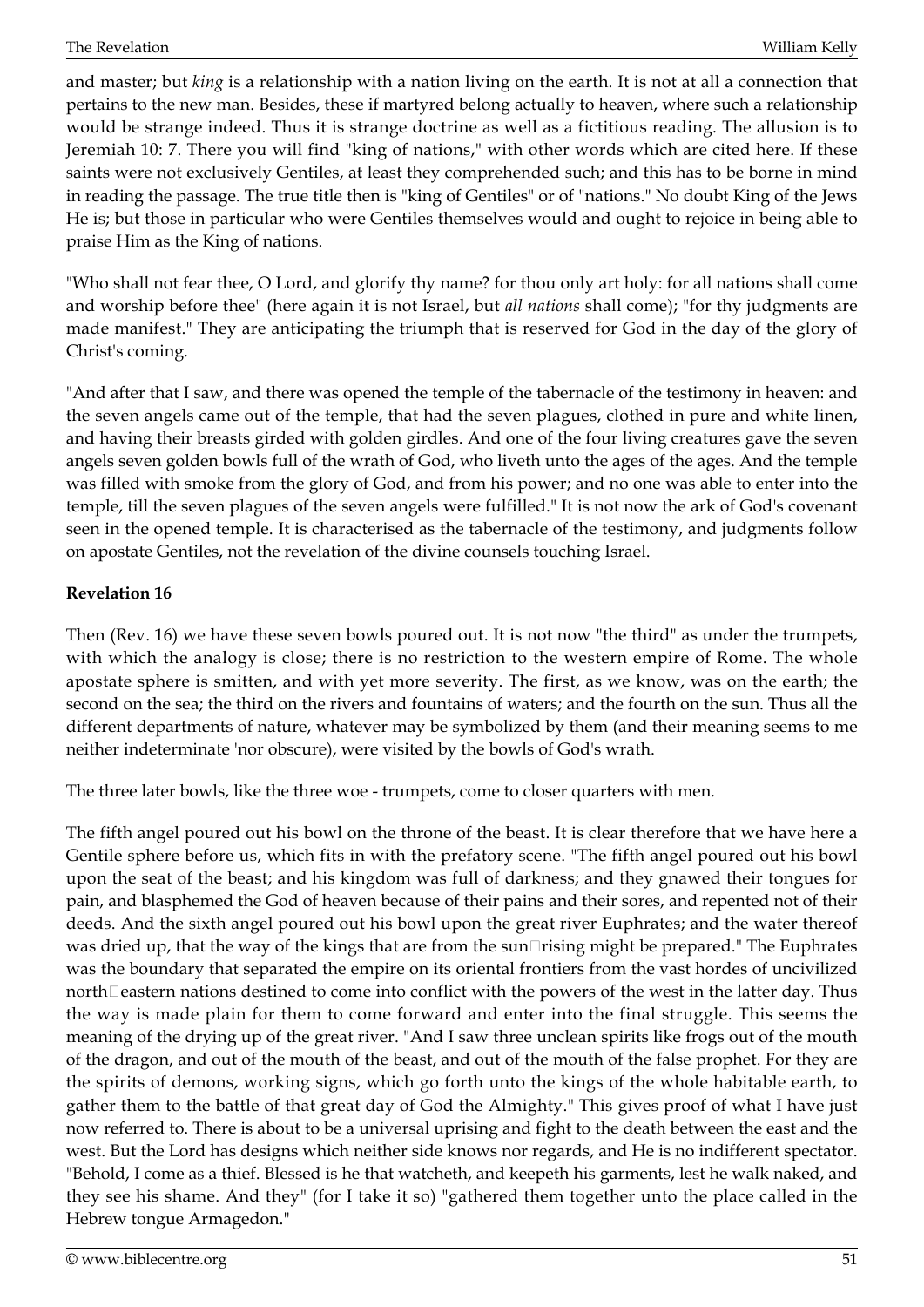Lastly comes the seventh angel, who deals with the world still more decidedly and universally by pouring on the air. "And the seventh angel poured out his bowl into the air; and there came a great voice out of the temple of heaven, from the throne, saying, It is done. And there were lightnings, and voices, and thunders; and there was a great earthquake" - and not only great but unexampled - "such as was not since men were upon the earth, such an earthquake, so great." Clearly, therefore, judgment from heaven becomes yet more unsparing in its blows on man here below. "And the great city came (ejgevneto) into three parts, and the cities of the nations fell: and great Babylon was remembered before God." This accounts for the warning of the fall of Babylon referred to in the complete series of God's dealings in Rev. 14. To that Rev. 16 now brings us up in point of time.

This must suffice for tonight, though no more than a sketch of the general bearing of this part of the prophecy.

## **Rev. 17 - 22**

## **Revelation 17**

It is necessary that we should all bear in mind, if we have not observed it before, that Rev. 17 does not pursue the chronological course of the prophecy. It is a description, and not one of the visions that carry us onward. The seventh bowl contained under it the fall of Babylon, which "was remembered before God, to give to her the cup of the wine of the fierceness of his wrath."

This chapter explains how it was that Babylon was so offensive to God, and wherefore He judged her thus sternly. But, in point of fact, in giving the description of Babylon, the Holy Ghost enters even more into an account of her relations with the beast, the imperial power of which we saw not a little last night. Accordingly these are the two main objects of judgment brought before us in the chapter. It is true, the beast's judgment is only referred to as a defeat under the hand of the Lamb. The particulars are reserved for a later point in this prophecy. We must therefore look a little into the two objects - Babylon and the beast.

The principle is very clear. Man has always sinned in one or other of these two ways, looking now at sin in its broadest forms. The woman - the strange woman - sets forth corruption, human nature indulging itself in its own evil desires, irrespective of God's will. The beast is the expression of the will of man setting itself up in direct antagonism to God. In short, one may be described as corruption, and the other as violence.

There is, however, a great deal more than this on the subject, and given with great precision in scripture, because this is merely the principle of sin in one or other form from the beginning. It will be observed that in this case it is one of the angels that had the seven bowls who comes forward and says to John, "Come hither; I will show unto thee the judgment of the great whore (or harlot) that sitteth upon [the] many waters." There were two particular effects of her evil: the one, illicit commerce with the kings of the earth; the other, intoxicating the inhabitants of the earth with the wine of her fornication.

"So he carried me away in the Spirit into a wilderness" - a thorough waste as to the knowledge or enjoyment of God. The woman was there seen sitting on a scarlet $\Box$ coloured beast, i.e., the well $\Box$ known imperial power of the Roman Empire, - "full of [the] names of blasphemy" in its wicked opposition to God, and clothed with the forms we have already seen - "seven heads and ten horns." The Spirit of God regards it in its final shape and completeness, as far as it was permitted to attain it, "The woman was arrayed in purple and scarlet colour, and decked with gold and precious stone and pearls." Everything that could attract the natural man was there; and all that which to him looks fair enough on the side of religion. But she has a golden cup in her hand full of abominations and the impurities of her fornication.\* Idolatry is the awful stamp that she bears, and this too both in what she gives to man, and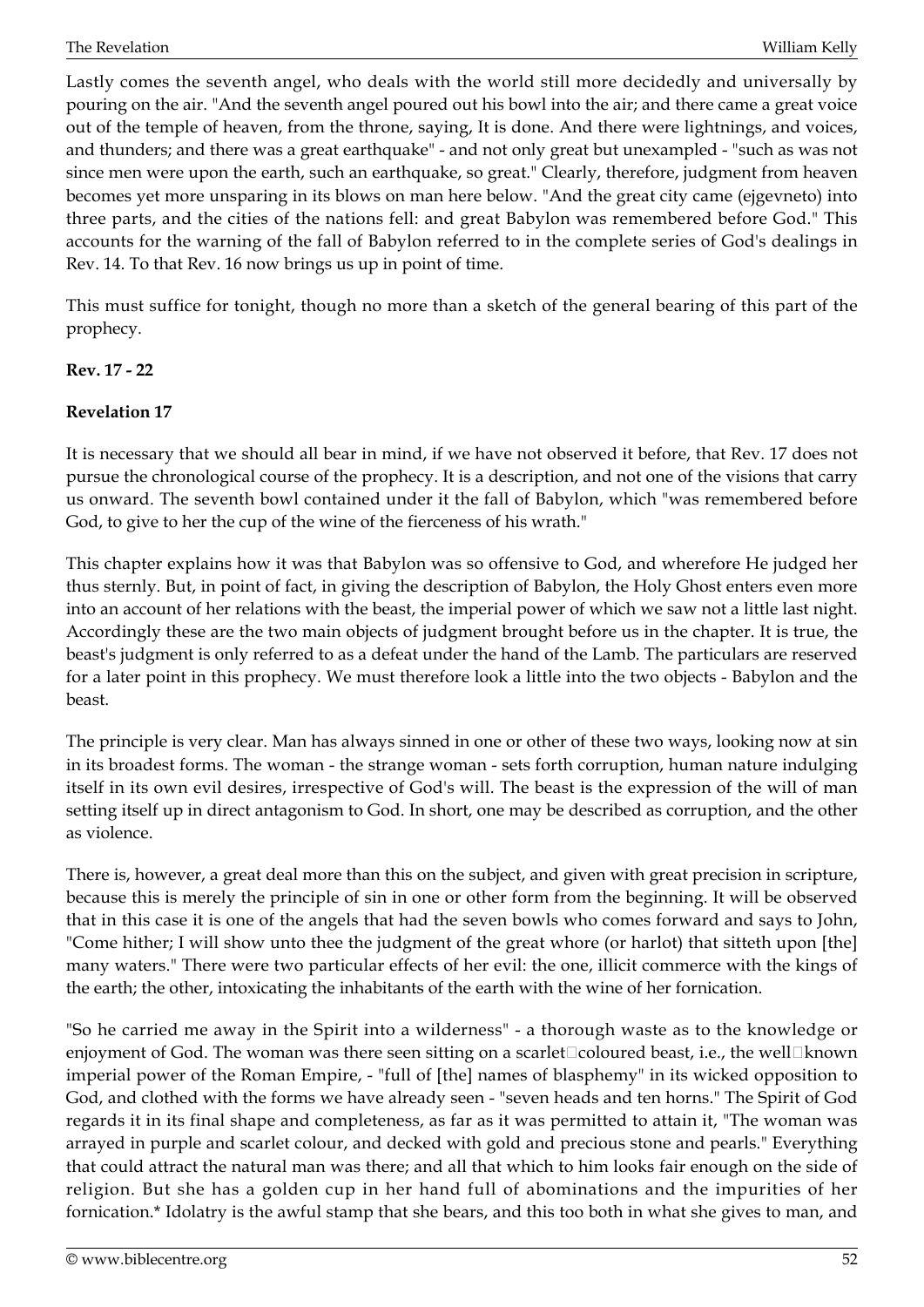in what is written on her forehead before God. "Upon her forehead was a name written, Mystery, Babylon the great, the mother of the harlots and of the abominations of the earth."

\*Most copies, it would seem, read th'" gh'", "of the earth;" the Alex. and others give aujth'", "of her." The Sinai MS. has both.

Men have been beguiled here and there, and from an early date, to set aside the true bearing of this chapter. Sometimes they have contended for its application to pagan Rome. Sometimes, again, they have sought to turn it aside toward Jerusalem in her corrupt state. But a grave consideration soon disposes of both views by the relation to the beast, and more particularly by what will be shown a little farther on. The application to old pagan Rome is harsh and purposeless enough; but the attempt to refer it to Jerusalem is of all schemes the most absurd; for, far from being borne up by the imperial power, Jerusalem was trodden down by it. If there was any Gentile power since John's day, which did not sustain but persecute and suppress Jerusalem, it was Rome, instead of being a gaudy harlot mounted on that vast empire.

At the same time the attempt to apply Babylon to ancient Rome is almost as unhappy; and for a plain reason. As long as Rome was pagan, there was neither the full bearing of the seven heads, nor did so much as one of the ten horns exist. The decem<sup> $\Box$ </sup>regal division of the broken empire in the West, as all know, was long after Rome had ceased to be heathen. Nobody can dispute that this remarkable cluster of kingdoms in Europe was the fruit providentially of the destroyed unity of the Roman empire when the barbarians invaded it. With that love of freedom which they carried from their German forests, they would not allow the one iron rule of the ancient empire to subsist longer, but set up each their own kingdom in the different fragments of the dismembered empire. Thus the attempt to apply it during the pagan period is altogether futile on the face of the matter. We shall find that the scripture affords much light to decide the true bearing of the prophecy, and that no application to the past can possibly satisfy the conditions satisfactorily. If ancient times failed fully to meet the requirements of the chapter, it is evident that the middle ages are passed without its fulfilment as a whole. When we come to the full application of the prophecy, we must look onward to the latter day.

This falls in with what we have seen of the book in general; but I do not deny that certain elements which figure in the Apocalypse then existed and still exist. No one can soberly deny that Babylon in some sort had a place then; but that the special, and above all, the full character of Babylon was manifested as here portrayed is another matter. We may surely say *her* cup was not yet full. There was not yet fairly out before men what God foresaw as that which must finally provoke His judgment. Again, to my mind it seems demonstrably true that the relation to the beast here brought before us must in all fairness be allowed to look onward to a later stage of Babylon. Thus there is no question that some of the actors in the final scenes of the great drama were already there, as the reigning city, and the Roman empire. Moral elements too were not wanting: the mystery of lawlessness had long been at work, though the enemy had not yet brought in the apostacy, and still less the manifestation of the lawless one. But whatever subsisted then, that which the Spirit here presents as a whole cannot be found realized at any point of time in the past. We must perforce therefore look for a still more complete development before the Lamb judges the beast after the ten horns along with it shall have destroyed Babylon.

There is another remark to make. It is hard to see how Roman city, or anything civil connected with it, could be called "mystery." It is partly because of this that many excellent men have endeavoured to apply the vision to Romanism; and I admit that there is found a measure of analogy. That religious system has an incomparably nearer connection with this mysterious harlot than anything we have yet spoken of. There is no doubt that Rome in some form is the woman described in the chapter: the seven heads or hills clearly point to that city, which of all cities might best and indeed alone be known as ruling over the kings of the earth. There is therefore much to be said for the ]Protestant application of the chapter as compared with the Praetorist theory of pagan Rome. Yet it will be found imperfect, for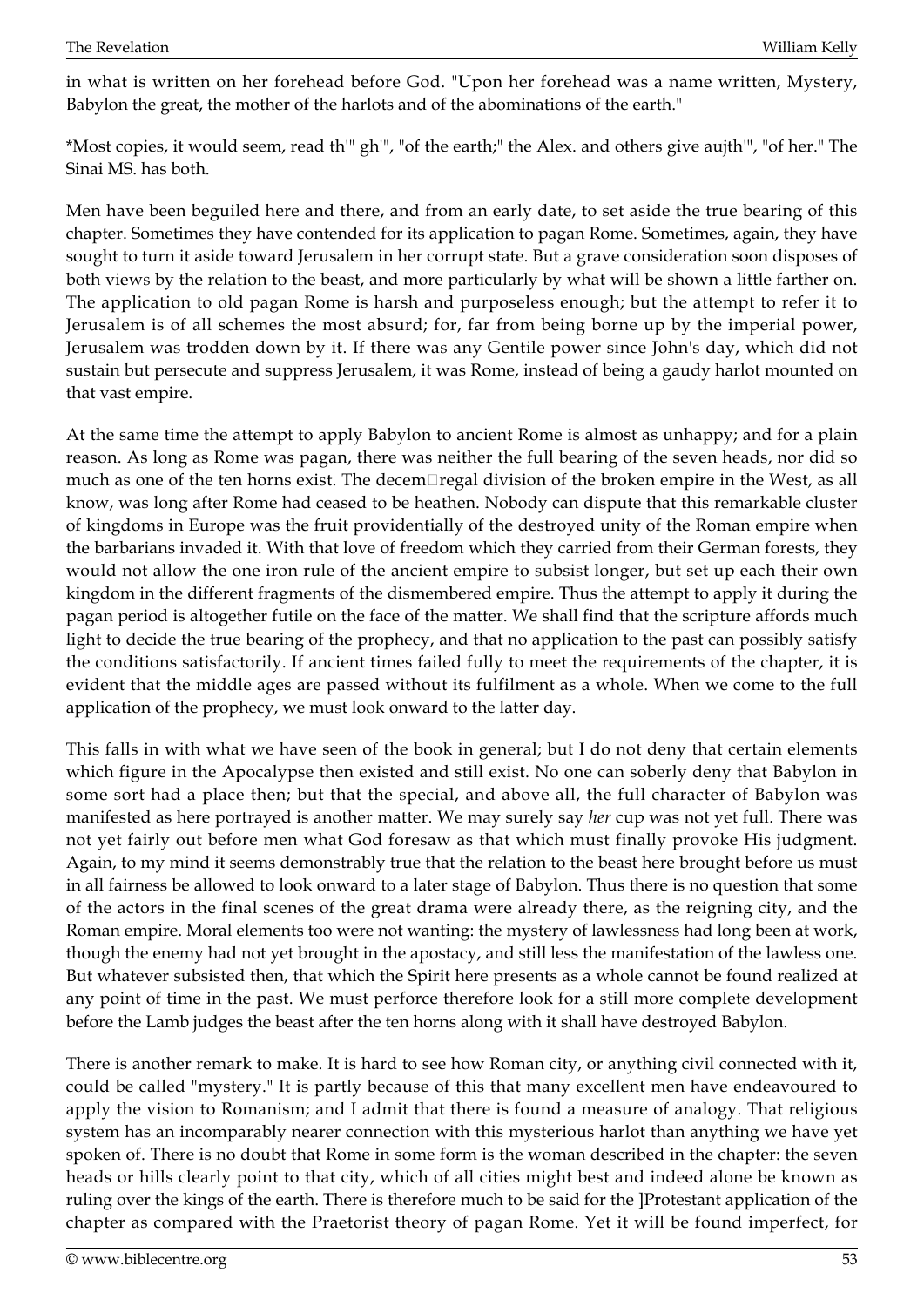reasons which, I think, will be clear to any unbiassed mind.

There stands the solemn brand graven, not on the blasphemous beast, but on the forehead of its rider, "Mystery, Babylon the great." The question is, why is she thus designated? If only an imperial city, what has this to do with mystery? The simple fact of conquering far and wide, and of exercising vast political power in the earth, does not constitute any title to such a name. A mystery clearly points to something undiscoverable by the natural mind of man - a secret that requires the distinct and fresh light of God to unravel, but which when revealed thus is plain enough. And so it is with this very Babylon that comes before us here. Justly does she gather her title from the old fountain of idols and of combined power without God: confusion being here the characteristic element, the designation is taken from the renowned city of the Chaldeans, the first spot notorious in both respects.

But the attempt, again, to apply what is said here to a future city of Babylon in Chaldea seems to me no less vain. There is a distinct contrast between the city John describes and the ancient Babylon, in that the latter was built on the plain of Shinar, while the former is expressly said to have seven heads, and these explained to mean seven mountains. I admit that there may be something more in the symbol than the literal hills of Rome, because they are said to be also seven kings. At the same time we are not at liberty to eliminate such a feature out of the description. It is written to be believed, not to be ignored or explained away.

In short, it would seem that God has hedged round His own draft of Babylon so as to make it quite plain that Rome, city and system, figures in the scene; and this too necessarily involving a medieval description, though the full result will not be till the end of the age; for she rides the beast or empire characterized so as naturally to involve the past barbarian irruption and the resulting ten $\square$ kingdomed state. Again, that it supposes Rome after it had professed the name of Christ I think is not to be doubted, if only from the expression "mystery" attached to Babylon. It clearly contrasts this mystery with another. We have not to learn what the other mystery means; we know well that it is according to God and godliness. But here is a mystery altogether different: - "Mystery, Babylon the great, the mother of the harlots and of the abominations of the earth."

Here were joined good and evil in godless union, for the worse, not for the better, - this alliance, unholy in principle, irremediable therefore in practice, between God and the natural man, who substitutes rites for the grace and word of God, for the blood of Christ, and the power of the Spirit, and employs the name of the Lord as a cover for grosser covetousness and ambition, yet more aspiring than the vulgar world. All these things have their place in Babylon the great. She is, the mother of the harlots, but also (and with still deeper guilt) of the abominations of the earth. This brings in idolatry, real shameless idolatry too, not merely that subtle working of the idolatrous spirit that every Christian has to guard against. Here it is the positive worship of the creature besides the Creator, yea, and notoriously more than He. For who knows not the horrors of Mariolatry? Babylon is the parent of the "abominations of the earth." It is not therefore a question of virtual idols suitable to ensnare the children of God, but of that which is adapted to the earth itself, - thorough□going palpable idolatry.

Such is God's account of Babylon the great. Take notice of this (which confirms the application just now contended for), that when John saw the woman drunken with the blood of the saints, and with the blood of the martyrs of Jesus, he wondered with great wonder. Had it been simply a persecution from pagans, what was there to wonder at in their deadly hatred of the truth and of those who confess it? That an openly heathen metropolis, devoted to the worship of Mars, and Jupiter, and Venus, and other wicked monstrosities of pagan mythology should be irritated with the gospel which exposes it all, and should consequently seek to injure the faithful, was to be expected, and a necessary result, directly that the uncompromising spirit of Christ was known. Had those who preached said nothing about heathen vanities, had they merely presented the gospel as a better thing than anything the pagans could boast, I do not doubt that the pagans themselves would have acknowledged thus much. And it is pretty well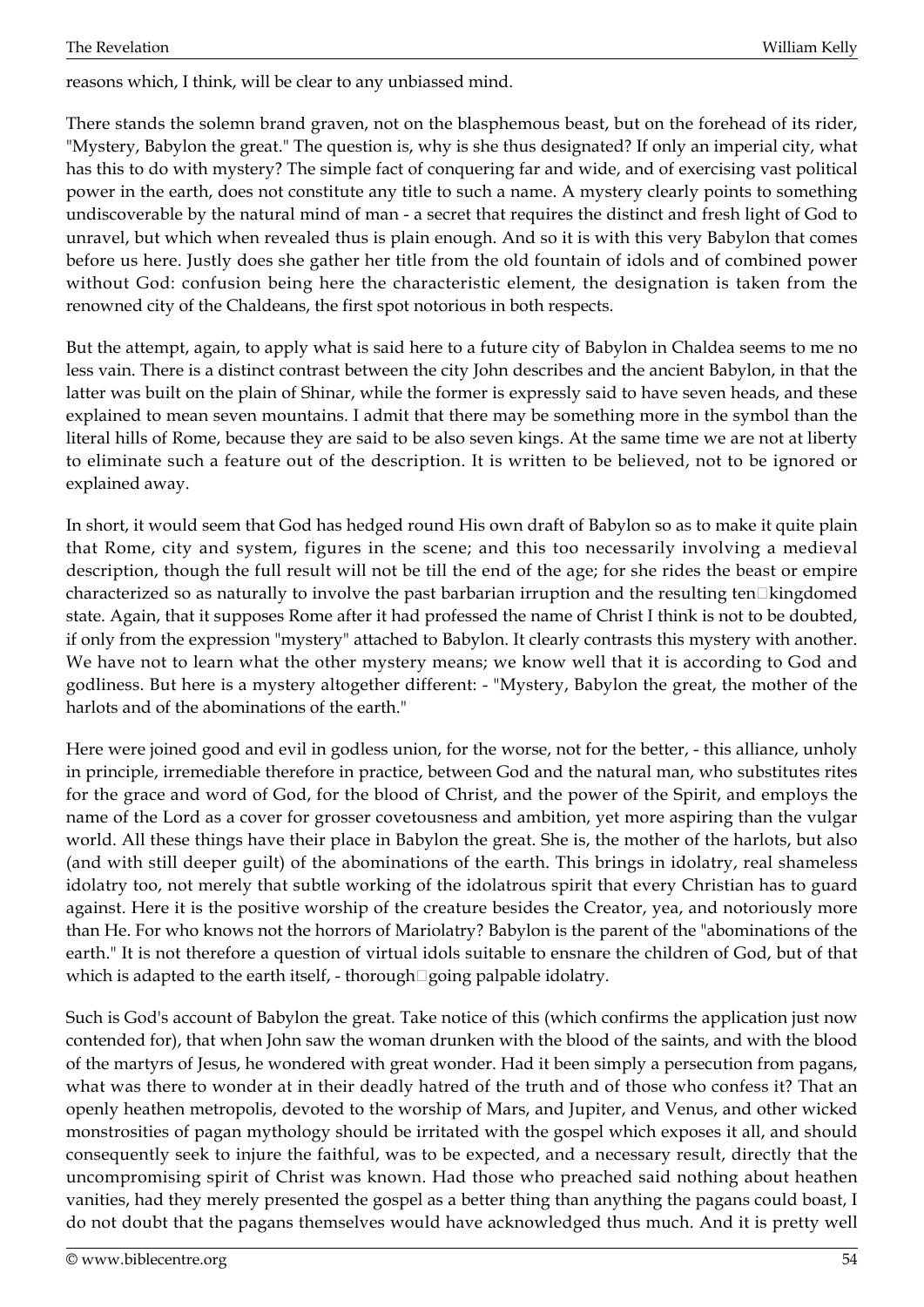ascertained that there was a discussion among them, even to the suggestion by one of the most wicked of their emperors, whether Christ should not be owned and worshipped in the Pantheon, hundreds of years before Constantine, indeed from the earliest epoch of the gospel. But there never was the thought of giving Christ the only place He could take. For Christ has not only a supreme but an exclusive place. Now there was nothing more repulsive and fatal to paganism in every form than the truth revealed in Christ, which exposed every thing that was not itself - not the truth, definite and exclusive. Consequently Christianity, as being directly aggressive on the falsehood of heathenism, was of all things the most offensive to Rome. That pagan Rome, therefore, should set itself against Christianity was to be expected, and so the fact proved.

But it was no such evil which astounded the prophet. He was filled with astonishment that this mysterious form of evil, this counter□testimony of the enemy (not antichrist, but antichurch), should seem and be largely accepted as the holy catholic church of God, that Christendom, if not Christianity, should at the same time become the bitterest of persecutors, more murderously incensed against the witnesses of Jesus and the saints of God than ever paganism had been in any country or all ages. This very naturally filled him with intense wonder.

"And the angel said unto him, Wherefore didst thou wonder? I will tell thee the mystery of the woman." Had he really penetrated under the surface, and seen that beneath the fair guise of Christendom the woman was, of all things under the sun, the most corrupt and hateful to God, it would not be so much to be surprised at. Therefore says the angel, "I will tell thee the mystery of the woman, and of the beast that carrieth her, that hath\* the seven heads and the ten horns. The beast that thou sawest was, and is not; and shall ascend out of the bottomless pit, and go into perdition: and they that dwell on the earth shall wonder, whose names were not written in the book of life from the foundation of the world, beholding the beast that he was, and is not, and shall be present." The closing phrase here is the description of the beast in its last state, in which it will come into collision with Babylon. Let us bear this in mind. It will help to show us that, whatever may have been the past conditions of Babylon, there is a future one; and it is in that future one that Babylon is to perish. For remark, the beast or Roman empire is described here as that which once existed, which then ceased to exist, and which assumes a final shape when it reappears from the bottomless pit. Bad as pagan Rome was, it would be false to affirm that it ever had come out of the bottomless pit. When the apostle Paul wrote to the, saints at Rome, he particularly specified at that very time the duty of absolute subjection on the part of Christians to the powers which then were. Of course the application to the Roman empire would be immediately in the mind of any Christian at Rome. There was no doubt at all of the character of the emperor; there never had been a worse than he; yet God took that very opportunity to lay this on the Christians as their duty to the worldly authority outside and over them. It was ruled in general that the worldly powers were ordained of God. But this is not to emerge from the bottomless pit.

\*The description here is simply character, not dates. If a person drew from this, for instance, that the boast was to carry the woman, Babylon, *when* it had as a fact all that is meant by the seven heads and the ten horns, it would be an error. The angel implies nothing of the sort. It is a question here of distinctive character, apart from that of time, for which we must search other scriptures.

But there is a time coming when power will cease to be ordained of God; and this is the point to which the last condition of the beast refers. God in His providence did sanction the great empires of old; and the principle continues as long as the church is here below. Hence we have to own the divine source of government even when its holders abandon all such thoughts themselves, and maintain their rule in the world as a thing flowing from the people irrespective of God. But the day is coming when Satan will be allowed to have things his own way. For a short time (what a mercy that it must be only for a short time!) Satan will bring forth an empire suited to his purposes, as it springs from Satanic principles which deny God; and this is part of what appears to be meant by the beast ascending out of the bottomless pit.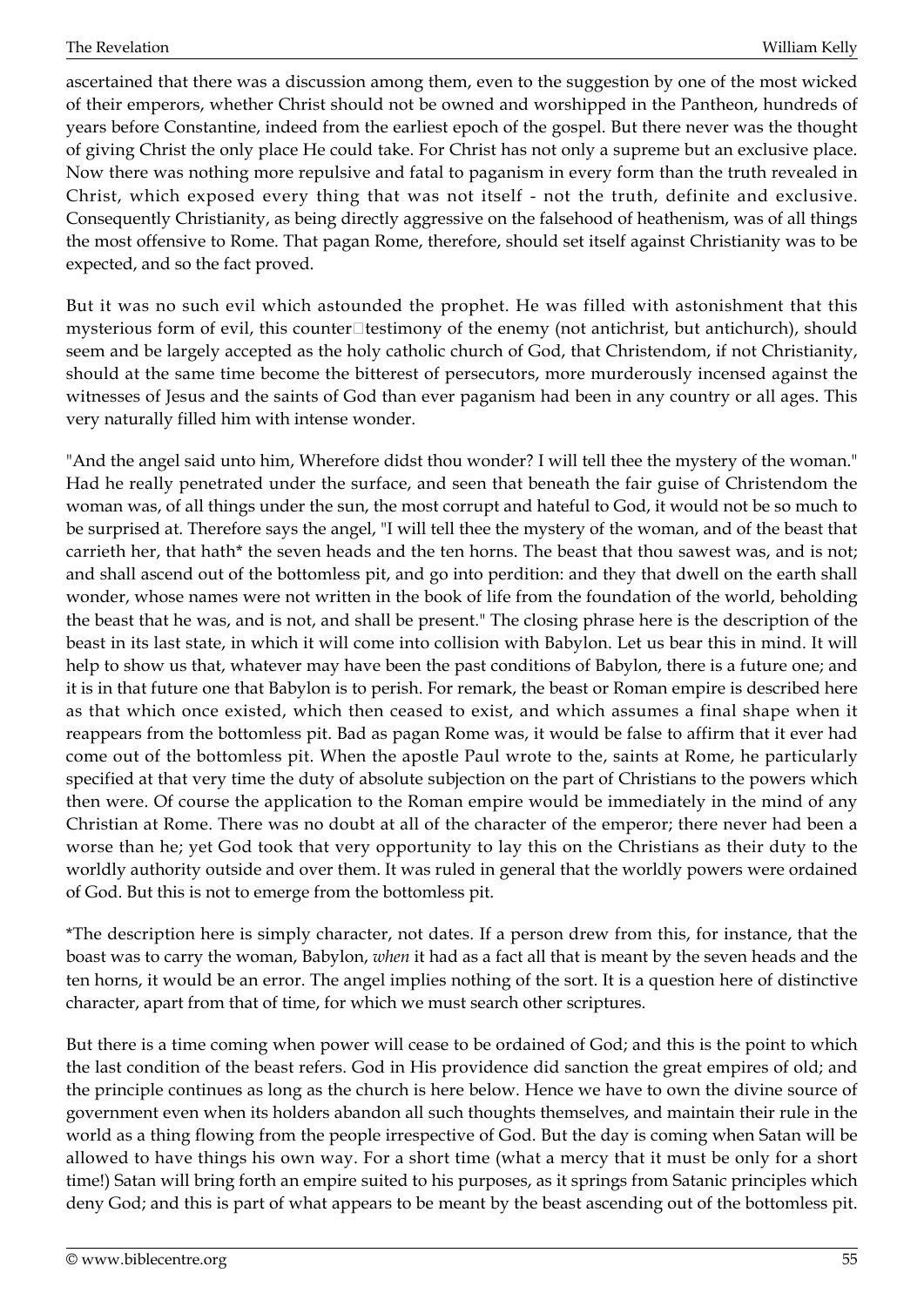It "shall go into perdition," it is therefore added, "and they that dwell on the earth shall wonder, whose names are not written in the book of life from the foundation of the world, when they behold the beast that was, and is not, and shall be present." "Yet is" is a most unfortunate expression. It is the fault, however, of the bad Greek text of Erasmus, Stephens, etc. It should be, "and shall be present."\* There is no thought of making such a paradox to perplex the mind. The true reading here is neither hard nor doubtful save to unbelief. There is no paradox in the message whatever. It is all plain and simple - "the beast that was, and is not, and shall be present."

\* Even the Complutensian editors give the right text here; and it would seem that Erasmus failed to use his MS. aright. For according to unquestionable testimony the Reuchlinian copy has kai pavresti like some half□dozen cursives, which was probably a mistake for pavrestai.

But all this will be a great reversal of man's history and political maxims. There never has been a like experience. What empire has existed, then sunk, and finally reappeared, with higher pretensions and power, only to perish horribly? It is altogether foreign to history. One of the most approved axioms is, that kingdoms are just like men in this respect, that they begin, rise, and fall. As man does not believe in the resurrection of man, it is no wonder that he does not believe in the resurrection of an empire. The chief difference is that in man's case it is God who raises him, whereas in the empire's not God but the devil will raise it again. Beyond controversy, however, it is a most unusual and abnormal reappearance, which is altogether exceptional in the history of the world. Accordingly the resuscitated Roman empire will carry men away by a storm of wonder at its revival. Little do they know, because they believe not what is here written, that it is about to come out of the abyss or bottomless pit. That is, Satan will be the spring of its final rise and power; he, and not God in any way whatever, will give it its character.

"And here is the mind which hath wisdom. The seven heads are seven mountains, on which the woman sitteth. And there (or they) are seven kings." I have already touched on the double force of the symbol mountains. "Five are fallen, one is, the other hath not yet come." That is, the sixth head (reigning then in John's day) was the imperial form of government. Nothing of the sort can be plainer. We have here a note of time of signal value. A seventh should follow; and what is more, the seventh was in one aspect to be an eighth. "And the beast that was, and is not, even he is an eighth, and is of the seven, and goeth unto destruction." In one sense it would be an eighth, and in another sense it would be of the seven; the eighth perhaps because of its extraordinary resurrection character, yet one of the seven because it is outwardly old imperialism again. This explains, it seems to me, the wounded head that was afterwards healed. It is of the seven in that point of view, because it is imperialism; but it is an eighth, because it has a diabolical source when raised up again. In this way there never has been anything of the kind before.

"And the ten horns which thou sawest are ten kings, which have not yet received a kingdom; but they receive authority as kings (not at but for) one hour with the beast." They are all to reign concurrently with the beast. This also is a no less important element for understanding the chapter. All who have looked back on the history know, that when the ten kings appeared, there was no beast or imperial power. It was the destruction of the imperial unity of Rome that gave occasion for the well  $\Box$ known ten kingdoms which the barbarians set up afterwards. I am not raising any question about the ten. We know that sometimes there were nine, sometimes eleven or more; but supposing this all perfectly certain, I affirm that, according to history, they did not receive their power as kings for one and the same time with the beast. This is the meaning of "one hour with the beast."

The very reverse is the undeniable fact. They received their power as kings when the beast ceased to exist. Thus the difference is complete between past history (if we look at the extinction of the empire and the rise of the ten kingdoms) and the certain fulfilment of the prophecy in the future, when we look at what God has really told us. I do not acknowledge the language to be either difficult or ambiguous. Man alone is to blame who has misapplied it. Yet one allows freely a partial application already. We can quite understand that God would comfort His people in the dark ages by this book; and a very imperfect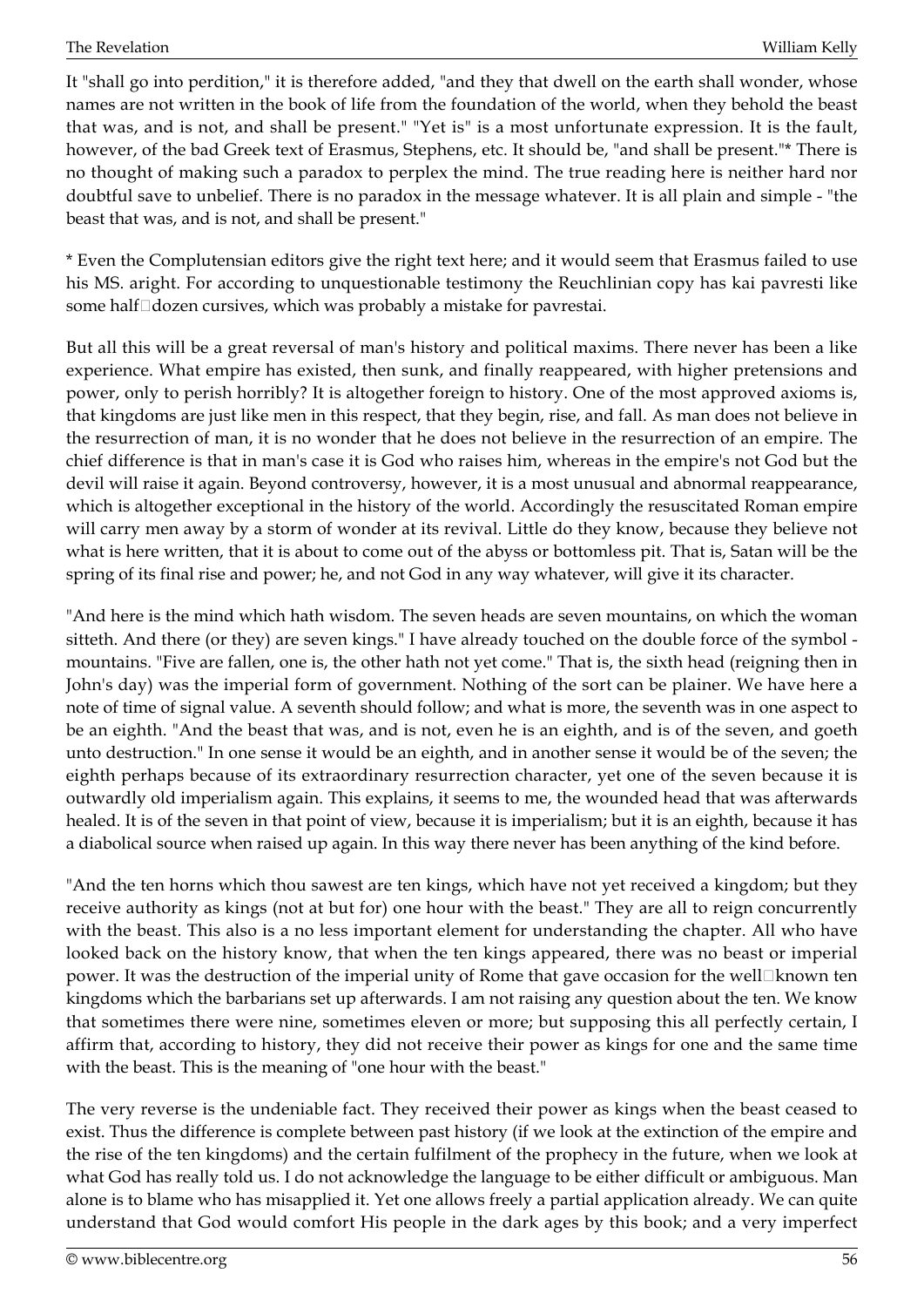glimpse at its real meaning might in His grace serve to cheer them on in their trials as far as it went. From Rome saints had suffered; and it was easy to see that the revealed persecutress is called Babylon, and identified with the governing city of Rome. So far they were right. Nor is there any real reason to wonder at their deriving help from partial light. It was but an imperfect view they got even of justification; a far scantier perception, if they could be said to have had any, about Christ's Headship of the church, His priesthood, or almost anything else. And thus it was but a little glimpse they had of prophecy. But we can understand that the Lord could and did make that little go far, and do no little good.

But is there any reason why we should content ourselves with the measure enjoyed of old? Such is the hard bondage which mere historical tradition imposes on its votaries. Holding on to what others knew before them, or little more, they reduce themselves to a minimum of the truth. When God is so gracious, His word rich, full, and deep, it does seem sad to see His children content with just enough to save their souls, or keep them from positive starvation. In presence of grace I do not think this is for His glory, any more than for their own blessing. The only right principle in everything is to go to the source of divine truth, and to seek there refreshment and strength and fitness for whatever our God calls us to. And unquestionably God has been awakening the attention of His people in a remarkable manner to the value of His word, and not least of all to the portion we are now examining.

It is plain that what the verse contemplates is neither the Roman power when there was one head of the empire, nor the eastern or Byzantine part of it after that partition, nor the western state of division under the kings who succeeded the deposition of Augustulus; for in the medieval state there may have been ten kings (in contrast with the ancient state of the beast without them but no beast or imperial system with its chiefs. This is what drove men to the idea of making the pope to be the beast. But that idea is wholly insufficient to cover or meet the word of God, which gives clear and strong reasons that prove the mistake of applying this to the pope as its complete fulfilment. For that which comes distinctly before us in this one verse is the twofold fact, that the ten horns here contemplated receive their kingly power for the same hour or time as the beast, and not subsequently, when his rule was extinguished. He gets his power and they get theirs for one and the same time.

This disposes of many a web of comments; for we find at once what is perfectly simple, what any child of God who believes this to be the word of God must own. Bringing in history here embroiled the subject; and those who appeal most to its evidence are the very men who seem in this to ignore its facts. But the most ordinary knowledge suffices; for who does not know from the Bible that there was a Roman empire when Christ was born, one emperor, and no such state as that empire divided into ten kingdoms? We find a decree going forth that all the world shall be enrolled. Of course there must needs be a consultation with the kings, when the kings exist and become an accredited part of that empire, as rulers subordinate to the beast. But no; it was an absolute decree that went forth, and this indisputably, from a single head of the undivided empire. Centuries after came in, not only the division into east and west, but the broken up state of the west, when there ceased to be an imperial chief. But the prophecy shows us the beast revived and the separate kings reigning for the same time, before divine judgment destroys them at the coming of Christ and His saints. Hence this certainly must be future.

How this precisely fits in, let me say, with the state of feeling in these modern times; for "constitutionalism," as men call it, is the fruit of the Teutonic system supervening on that of the broken up Roman empire. It was the barbarians who brought in the prevalent ideas of liberty as well as feudalism, and accordingly it is they that have firmly stood for freedom; so that all the efforts to reconstitute the empire which have been tried over and over again have hitherto issued in total failure. The reason is manifest there is a hinderer - "one that letteth." It cannot be done till the moment comes. When its own season arrives, as it surely will, the divine hindrance is to be removed, and the devil then is allowed to do his worst. The political side of this is described here with surprising brightness and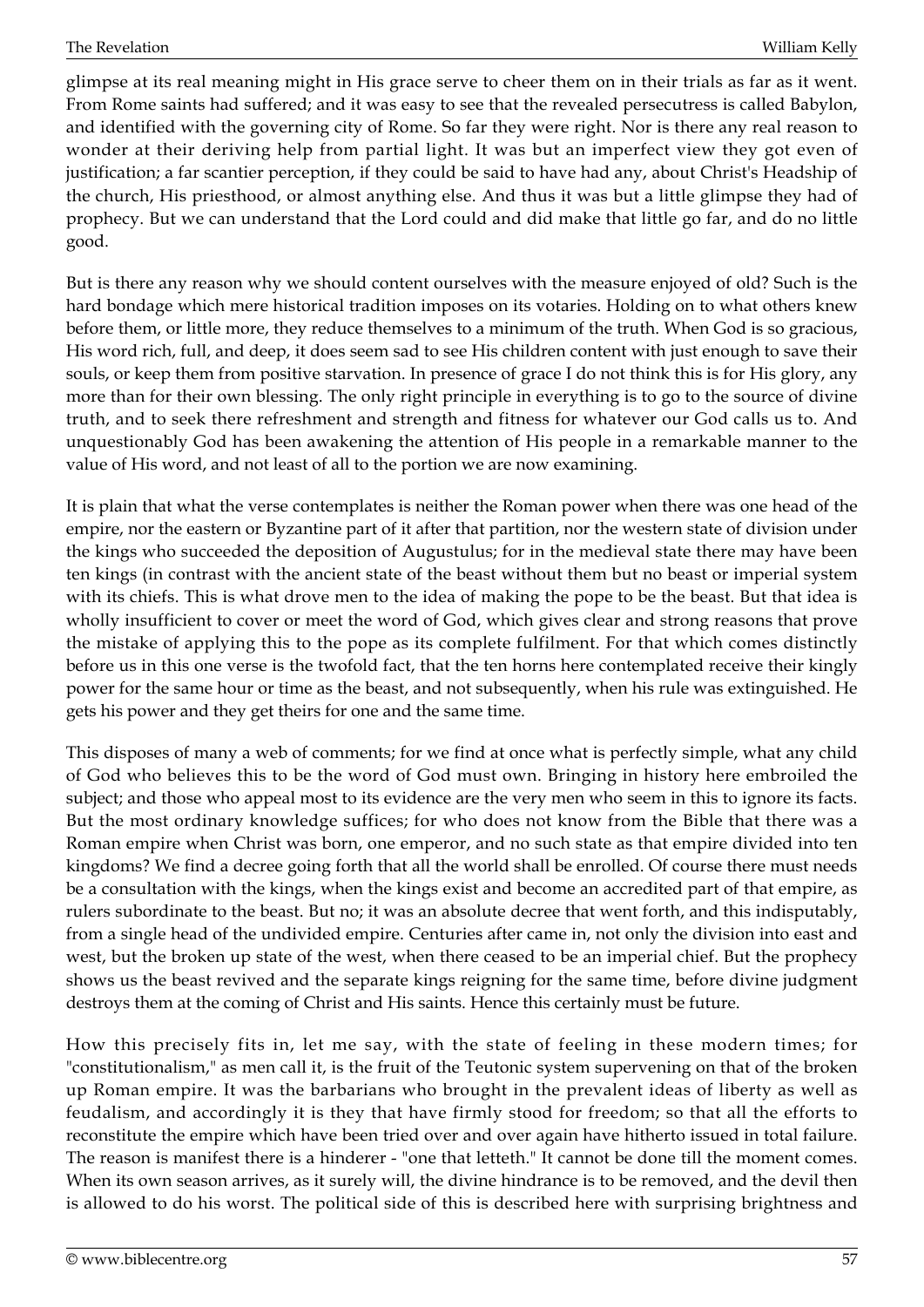brevity. The ten horns with the beast are all to receive authority - the beast of course wielding the imperial power, they as kings, all during one and the same time before the end comes. Clearly, therefore, it is future. It is impossible to refer it to the past with any show even of reasonable probability, I will not say of reality or truth. Scripture and facts refute all such theories.

"They have one mind, and give their own power and authority to the beast." Hitherto the reverse of this has been true in history. The horns have constantly opposed each other, and even sometimes the pope. Since then the world has not seen the imperial power to which all bow. Have we not all heard of the balance of power? This is what nations have been constantly occupied with, lest any one power should become the beast. If some few have joined on one side, some are sure to help the other, because they are jealous of any one acquiring such a preponderant authority: and power as to govern the rest. But in the time really contemplated here all this political shuffling will be over. "These have one mind, and give their own power and authority to the beast," or their imperial leader. "These shall make war with the Lamb, and the Lamb shall overcome them (for he is Lord of lords and King of kings), and they that are with him, called, and chosen, and faithful."

But still we have not the end of Babylon yet. Her part in the corruption of the high and the intoxication of the low - her idolatrous character - has come before us. We have seen her connection with the beast; but there is a conflict coming. The woman was allowed to ride the beast - to influence and govern the empire first, but at last to be the object of hatred to the ten horns and the beast, who expose, rob, and destroy her. "And he saith to me, The waters which thou sawest, where the harlot sitteth, are peoples, and multitudes, and nations, and tongues." Such was her influence stretching out far beyond the beast.

The Gothic hordes were not yet incorporated with the empire, still less were they horns of the beast, nor did they give their power to it, but destroyed it rather. They broke up the beast yet more than Babylon. Past history therefore in no way suits the prophecy. "And the ten horns which thou sawest upon the beast." Here I am obliged to say that our authorized version, and not merely it, but our common Greek Testaments, are altogether wrong. This is known so well, and on such decided grounds, that it would be unbecoming to withhold the fact. There is no uncertainty whatever in the case. It is certain that we ought to read (not "upon" but) *"and\** the beast." This is of great importance. The horns and the beast join in hating the whore. Not only are they supposed to be coexistent, but united in their change of feeling against Babylon. The friendships of the evil are not lasting. "These shall hate the whore, and shall make her desolate and naked, and shall eat her flesh, and burn her with fire." It is not the gospel, nor the Holy Spirit, but the lawless revived Latin empire with its vassal kingdoms of the west, that combine and destroy Babylon. Unhallowed love will end in hatred. They will then treat her with contempt and shameful exposure. Next they will seize her resources. Finally they will destroy her. Can anything be less reasonable (even taking that ground, low as it is) than that the various rulers of the western powers, Catholic kings, join the Pope in destroying his own city, or his own church, whichever Babylon may be made? Some evade the difficulty by referring the desolation to the Gothic powers; and these Protestants, as if they were mere Praeterists! What confusion! Is not this reason enough for saying that not even the shadow of solid ground appears for the system?

\*It now appears that the Cod. Reuchlin. Capnionis, which was used by Erasmus, and lately discovered after a long obscurity by Dr. Delitzsch, reads kai; (not ejpi;) to; q. as the Complut. Polyglot, and all editions of the least critical value. Scholz's note ("rec. cum cdd. pl.") is a myth. I am not aware of any MS. in its favour, though some versions represent it.

Hence the effort of some to prop up a manifestly false reading. It is due to the exigency of a notion which fears and is irreconcilable with the truth in this place. "The ten horns which thou sawest AND the beast" would give unquestionably the right form of the verse.

Thus everything implies their simultaneous presence for the same time and common action with the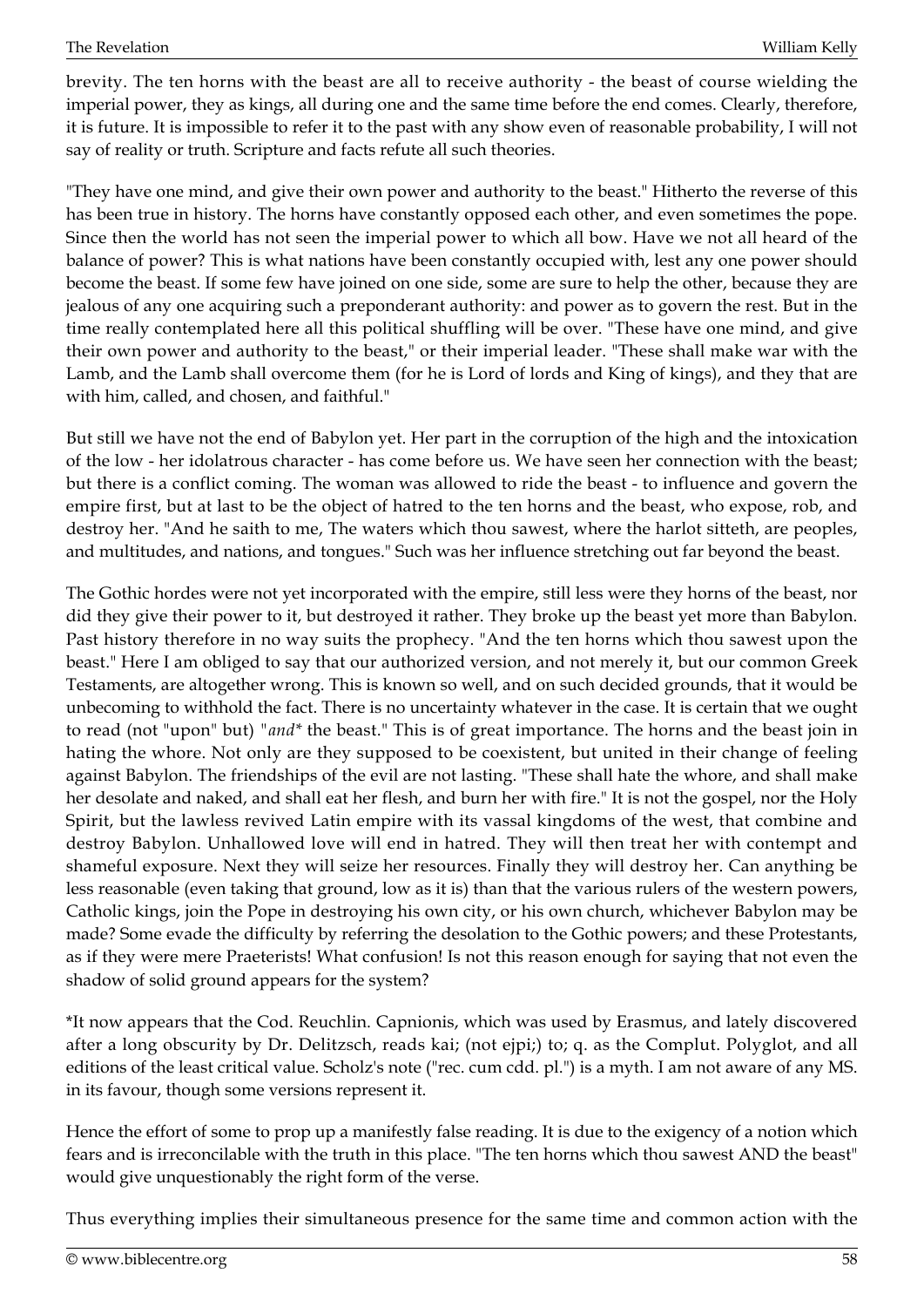beast, in plundering and then destroying Babylon. God uses them for this object,-the setting aside of her, the great religious corruptress, whose centre is found at Rome. We can easily understand that the overthrow of the ecclesiastical power is necessary to leave a full field unimpeded for the imperial power to develop itself in its final form of violence and rebellion and apostacy against the Lord. Yet religion, be it ever so corrupt, acts as a restraint on human will, as a government does, however evil. Even the worst of governments is better than none. That a corrupt religion is better than none I will not say: at any rate it troubles men; it is a thorn in the side of those who want no religion at all. Hence the horns and the beast join together and desolate the harlot. That kings had dallied with her, that the beast had once borne her up, will only turn to gall the more bitter to her, who, faithless to God, had staked the usurped and abused name of Christ to win what was now lost for ever. "For God put [it] into their hearts to do his mind, and to do one mind, and to give their kingdom to the beast, until the words of God shall be fulfilled." It is a time of strong delusion, be it remembered.

"And the woman whom thou sawest is the great city, that hath kingship over the kings of the earth." None but Rome corresponds. "The woman" is the more general symbol designating her as the great imperial city; "the harlot" is her corrupt religious character, embracing papal Rome, but not ending with Popery as it is.

## **Revelation 18**

Revelation 18 need not delay us long. It is a description, not of Babylon's relation to the beast, but of the city's fall, with certain dirges put into the mouth of the different classes that groan because of her extinction here below. But along with that God warns of her ruin, and calls on His people (verse 4) to come out of her. "Come out of her, my people, that ye be not partakers of her sins, and that ye receive not of her plagues. For her sin., have reached unto heaven, and God hath remembered her iniquities." Then the word is, "Award her even as she awarded you, and double unto her double according to her works: in the cup which she mixed, mix to her double. In as many things as she glorified herself, and lived luxuriously, so much torment and sorrow give to her: for she saith in her heart, I sit a queen, and am not a widow, and I shall in no wise see sorrow."

That is, Babylon is viewed in this chapter not so much in her mysterious and religious form, giving currency to every kind of confusion of truth and error, of good and evil, intoxicating, corrupting, and seducing, as all can see, through her wickedly religious influence; but she is viewed here as the most conspicuous aider and abettor of the world in its luxuries and delights and the pride of life, - of what men call "civilization." This is accordingly traced in our chapter with considerable detail, and with the sorrow and vexation of all the different classes who on the fall of Babylon groaned over her destruction, and the loss of their wealth and enjoyment.

But the graphic account does not end until the Spirit of God shows us another view of Babylon altogether. A mighty angel takes a stone and says, when he cast it into the sea, "Thus with violence shall be thrown down Babylon the great city, and shall be found no more at all." The reason is given at the close; not only "by thy sorcery were all the nations deceived," but above all "in her was found [the] blood of prophets and saints, and of all the slain upon the earth."

What a solemn and weighty fact in the government of God! How can it be said that this vile, corrupt, idolatrous system of the last days was guilty of the blood of all martyrs? She followed and had inherited the spirit of all, from the days of Cain, who had lifted up their hands against their righteous brethren. Instead of taking warning from the wickedness of those before her, who had seduced on the one hand, and persecuted. on the other, she had, when she could, gone on increasing in both, until at last the blow of divine judgment came. It is thus that God is wont to deal as a rule in His judgments, - not necessarily on the one that first introduces an evil, but on those that inherit the guilt, and perhaps aggravate it, instead of taking warning by it. And when God does judge, it is not merely for the evil of those then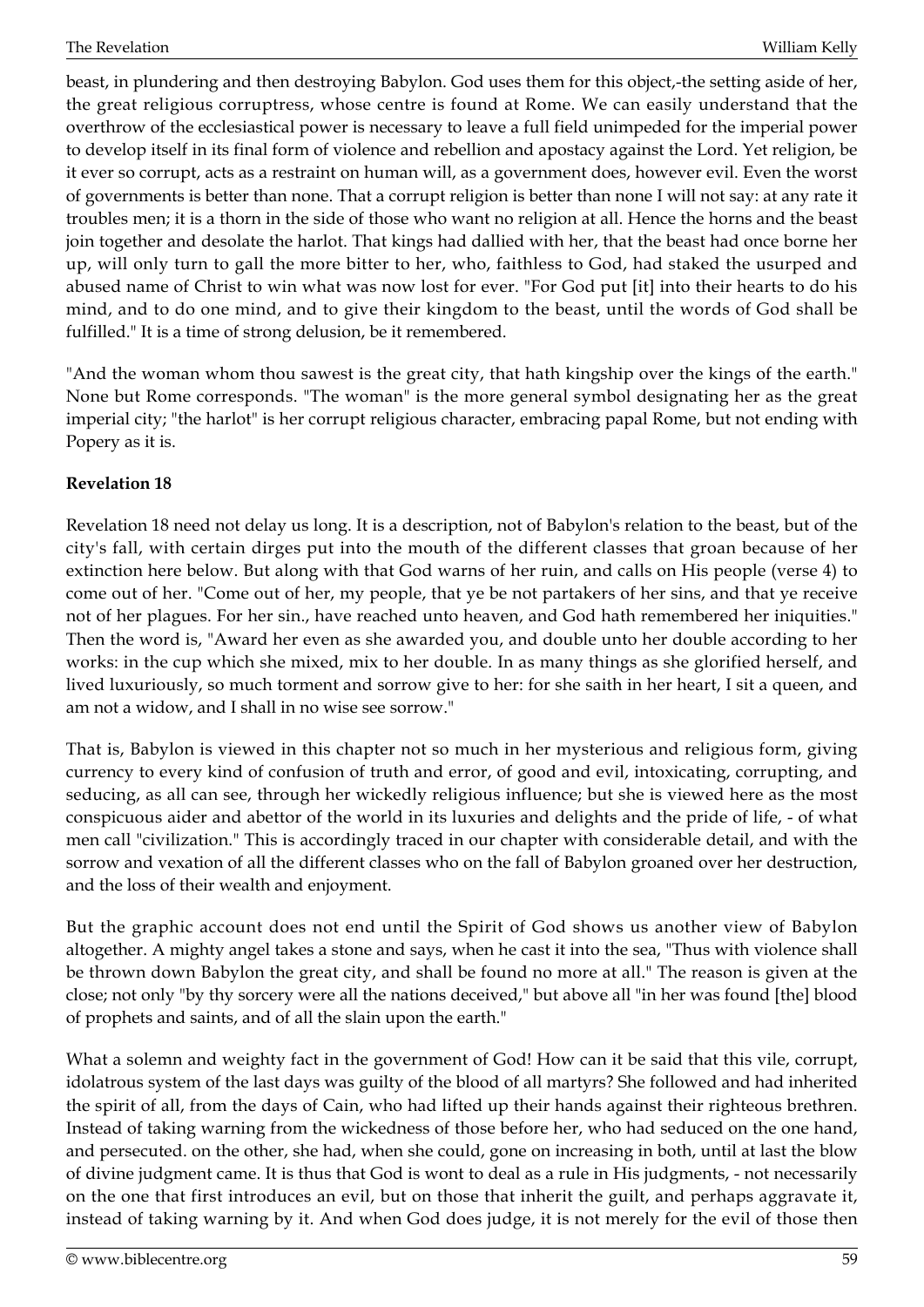judged, but of all from the first budding of it till that day. This is not unrighteous, but, on the contrary, the highest justice from a divine point of view.

We may illustrate it by the members of a family. Supposing, for instance, a drunken father: if the sons had one spark of right feeling, not only must they feel the utmost shame and pain on account of their parent, but they would endeavour (like the sons of Noah who had a due sense of what was proper to their father) to cast some mantle of love over that which they could not deny, yet would not look at, but surely above all things they would watch against that shameful sin. But alas! there is a son in the family, who, instead of being admonished by his father's wickedness, takes license from it to indulge the same. On him the blow comes, not on the wretched parent. The son is doubly guilty, because he saw his father's nakedness and felt it enough to hide. But he ought to have withstood it - I do not mean in vengeance (for that belongs to the Lord), but as holily hating the sin itself, yet withal in the deepest compassion for his parent. But far from that he has, on the contrary, persevered in the same evil course, as badly or worse than his father. Then and thus is aggravated guilt in the case of this wicked son.

It is a precisely similar case here. Babylon had once heard the varied testimony of God; for what had she not heard of truth? The gospel had been preached there, as she of Chaldea was not without law and prophet. Babylon must hear, I do not doubt, the final testimony of God - the gospel of the kingdom that is to go forth in the last days; but she loves her pleasure and power, and refuses truth. She will despise everything really divine; she will only use whatever of God's word she can pervert for increasing her own importance, and gaining a greater ascendancy over the consciences of men, and enjoying herself more luxuriously in this world; for she will go far to obliterate all remembrance of heaven, and to make this world a kind of paradise which she embellishes, not with pure and undefiled religion, but with the arts of men and the idolatries of the world.

This it is precisely which will bring out the indignant judgment of God upon the last phase of Babylon, so that the guilt of all the blood shed on the earth shall be imputed to her, and she may be judged accordingly. It does not hinder, of course, that in the judgment of the dead each man is judged for his own sin. This remains true. The day of the Lord on the world in no way sets aside His dealing with individual souls. The judgment of the *dead is* strictly individual, judgments in this world are not. His blows on this world come more nationally as on Israel; incomparably more severe, as in possession of greater privileges, is the judgment of corrupt Christendom, or Babylon as it is called here. But according to His principle of government it is not merely personal guilt, but that which, from despising the testimony of God, is thus morally accumulating from age to age in the ratio of the testimony of God and the wickedness that has been indulged by men in spite of it. This may suffice for Rev. 18.

## **Revelation 19**

"After these things I heard as it were a great voice of a great crowd in heaven, saying, Alleluia, the salvation, and the glory, and the power of our God: for true and righteous [are] his judgments: because he judged the great harlot, which did corrupt the earth with her fornication, and avenged the blood of his servants at her hand. And they said Alleluia a second time; and her smoke goeth up unto the ages of the ages." The Spirit of God contrasts with the fall of Babylon the marriage. of the bride, the Lamb's wife. Babylon was the spurious church as long as it was a question of the church, and the final corrupter when it could be no question of this longer, and there went forth the closing testimony of God. I do not doubt that there was a corrupt form in connection with Israel in times past. That is, there was first the literal Babylon, of course; but here it is symbolical. A mysterious lawlessness inherits the well-known name of Babylon when Rome is brought forward; and it does not merely embrace Christian times, but the end of the age after the church has gone, when the course of divine judgment comes. Bear this in mind: to leave the last part out is fatal to any accurate understanding of the Revelation.

We find, accordingly, the four and twenty elders and four living creatures here brought before us for the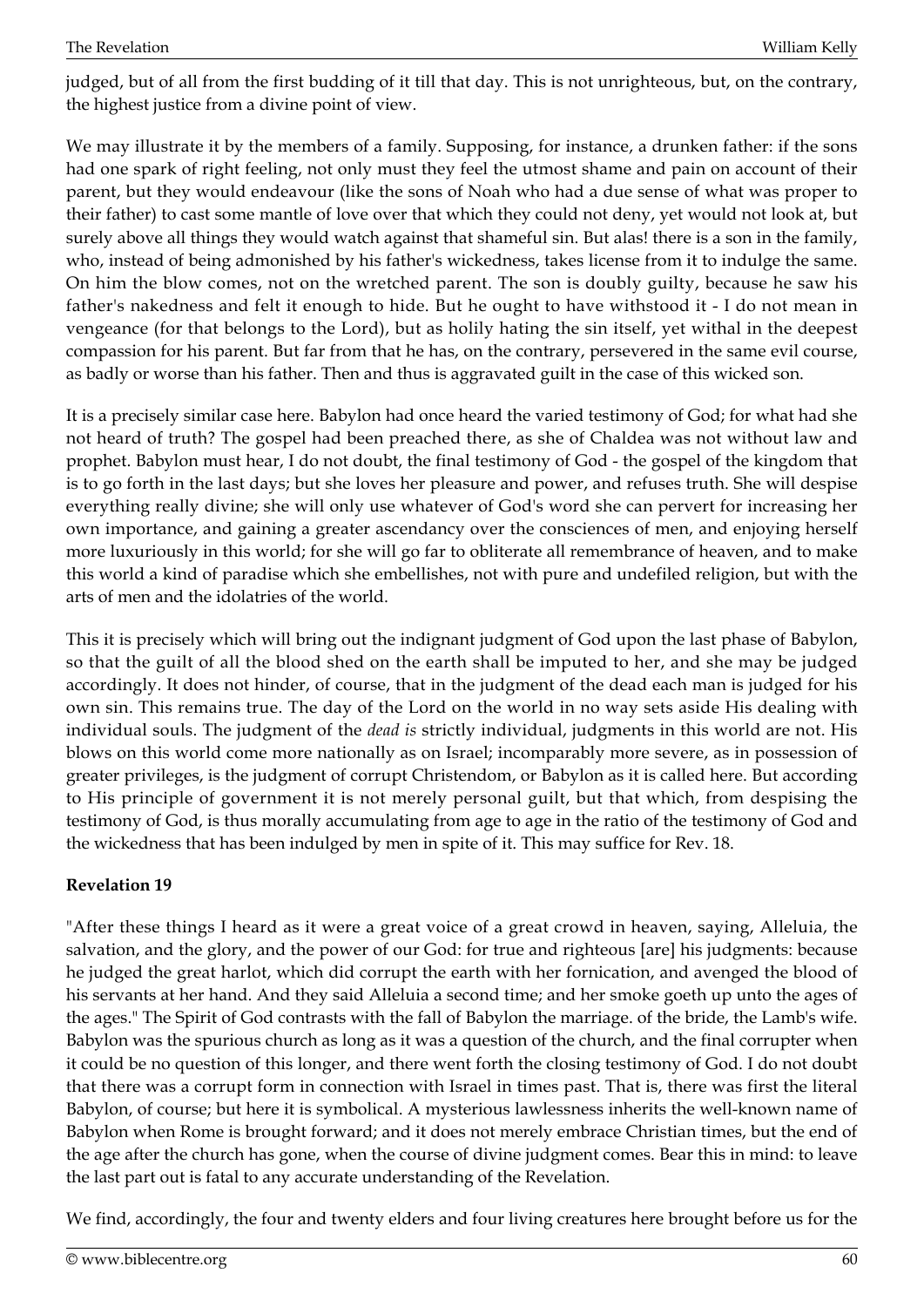last time. That is to say, the heavenly saints are viewed still as the heads of the glorified priesthood, and also the executive in the administration of God's judgments. But a voice issues from the throne, saying, "Praise our God, all ye his servants, and ye that fear him, both small and great. And I heard as it were a voice of a great multitude, and as a voice of many waters, and as a voice of mighty thunders, saying, Alleluia, for the Lord God the Almighty reigneth.\* Let us be glad and exult, and give the glory to him: for the marriage of the Lamb is come, and his wife hath made herself ready." Now we find the symbol of the bride brought before us, and the elders and the living creatures disappear. The bride is in view.

\*It is the aorist in Greek, which in such a case as this it is difficult correctly to represent in English; for neither "reigned" nor "hath reigned" could convey that God had entered on His kingdom, but rather that it was past.

 Are we then to understand that the elders and the living creatures are together taken absolutely as the bride now? that those who were meant under the figures of the elders and of the living creatures assume the name and figure of the bride? In my opinion it is not absolutely so. The elders do show us the heavenly heads of priesthood (embracing, as I believe, the Old Testament saints and those of the New); *i.e.,* they are not limited to the church, Christ's body. Then, when the Lamb and His purchase by blood are celebrated in heaven, the four living creatures join the elders, though each is distinct. The glorified saints are to administer power in a way far beyond angels. The living creatures are, from Rev. 5 coupled with the elders, as we find them in the beginning of Revelation 19.

But now, when those symbols disappear, because of a new action of God (namely, the consummation of the church's joy), the elders and the living creatures disappear, and we have not the bride alone, but another class of saints, who at once come forward. "And to the bride was granted that she should be arrayed in fine linen, clean and white: for the fine linen is the righteousnesses of saints." I say "righteousnesses," not "righteousness." It is not what Christ puts on them, but a recognition even at this time of whatever has been of God - the working I do not deny of the Spirit of Christ. But it is what each saint has, though the blessed thought here is that the church has it not merely in the way of each person possessing his own; the bride has the whole of it (that is, the church in glory). The individual has his own fruit too. This remains true also in its own place, as we shall find; and when it is a question of reward, this is precisely the grand point; but when it is a question of the bride above, that is the way in which it is presented here, as we may see clearly from verse 8. The Spirit of God implies that it is decidedly not the righteousness here which is by another, and we thereby imputed righteous, but righteousnesses personal and actual. Of course the other is true. Before God we have that which is found only by and in Christ, which is another and a higher character altogether as compared with the righteousnesses of the saints.

Besides the bride thus arrayed, "He saith unto me, Write, Blessed are they which are called unto the marriage□supper of the Lamb." Here you may see the reason for saying that the four and twenty elders and the four living creatures are not absolutely the church, because when that symbol applies, and the one of the bride comes forward, we have got others too. What I judge, then, is that the guests, or those that were called to the marriage $\square$ supper of the Lamb, refer clearly to the Old Testament saints. If so, they are there in the quality not of the bride, but of those invited to the marriage of the Lamb; but I do not think them the Apocalyptic saints for the simple reason that, as shown in the next chapter, the Apocalyptic saints are not raised from the dead yet. These remain as yet in the condition of separate spirits. That is not at all the way in which the guests are spoken of. I think, therefore, that the elders and the living creatures comprehend both the Old Testament saints and the church, the bride of Christ, - that consequently, when the bride is mentioned, there were these others who had been included in the elders and the living creatures, but who are now seen as a separate body. No doubt all this may seem to some a little difficult, but it is no use evading what is hard. We must face difficulties; we must bow to the word; we must seek to learn through all. We do not mend matters by hasty conclusions, we only complicate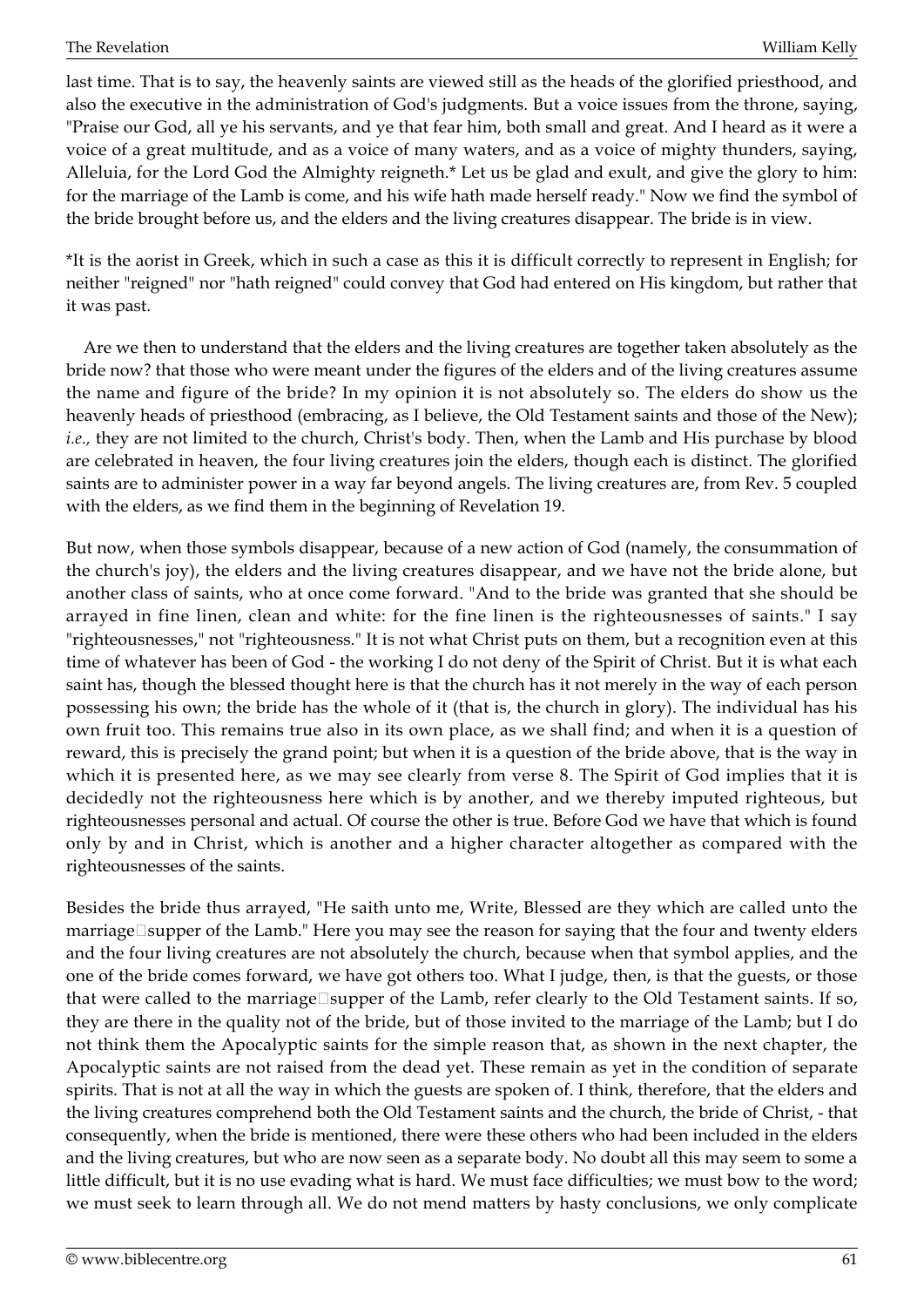the truth. And it appears to me that here we are bound to account for the presence of these others that are at the marriage supper of the Lamb, but appear as guests, and not at all in the quality of the bride. In general this has been either passed over in the chapter, or some unsatisfactory inference has been flung out, which can only embroil the prophecy. I do not, of course, complain of particular persons, but of the general vagueness in which the passage has been taken - unless, indeed, the more common course be not to ignore it.

Then the prophet falls down to pay homage to the angel; and this gives rise to a weighty admonition. It is not only that the angel corrects the act by asserting that he is a fellow□servant of him and of his brethren who have the testimony of Jesus. On that account it was altogether out of place to pay homage to him instead of to the God who had sent him to serve. But he tells us further that the Spirit of prophecy, who prophesies in this book, is the testimony of Jesus. Thus the divine testimony is not confined to the gospel or the church, but the prophetic Spirit which characterizes the Revelation as a whole, after the church is translated, is equally a testimony of Jesus. This is most important, because it might be (as it has been) forgotten by some who make the gospel and the corresponding presence of the Spirit to be the same at all times; as others have thought, because Rev. 4 and sequel treat of Jew and Gentile, and the state of the world under God's judgments, that this cannot be a testimony of Jesus at all. But it really is. "The Spirit of prophecy" - and such it is all through the Revelation after the seven churches are done with - "is the testimony of Jesus." We know the Holy Spirit rather as a spirit of communion with Christ. By and by, after our translation to heaven, He will work, and as vitally in those who bow to God, when it will be the reception of the prophetic testimony which is here owned to be none the less the testimony of Jesus.

Then heaven is opened, and for a sight most solemn. It is not now the temple opened there, and the ark of the covenant seen when Israel's security is seen, as the object of God's counsels; nor is it a door opened above, as we saw it when the prophet was giving his introduction to the prophecy of God's dealings with the world as a whole, though in both cases all manifestly clusters round the Lord Jesus. But now heaven is opened for yet graver facts, and of incalculable moment for man and the universe and the enemy. It is Christ Himself about to be displayed in His rights as King of kings, and Lord of lords; and this in the face of the world. "And I saw heaven opened, and behold a white horse." Victorious power put forth to subdue is the meaning of the white horse. "And he that sat upon him called Faithful and True, and in righteousness he doth judge and make war." It is no longer a question of sustaining His saints in grace, but of sovereign power for judging the earth. "His eyes were as a flame of fire, and on his head were many diadems." There was judicial discernment with the distinct possession of all titles to sovereignty.

"And he had a name written, that no man knew but he himself." He is coming forth in indisputable human glory, but the greatest care is taken to let us know that He had that which was above man - above the creature; for "no man knoweth the Son but the Father." Here it would seem we have just what answers to that: this name none knew but He Himself. He was a divine person, whatever new position He assumes for the world. "And he was clothed with a vesture dipped in blood." He comes to execute vengeance, and with a sign of death for rebels. "And his name is called The Word of God." He was the word of God in the revelation of grace; when known, by and by, it will be as the executor of God's judgments. He equally expresses what God is. The gospel of John and the Revelation perfectly disclose both, whether in grace or in judgment. "And the armies which were in heaven followed him upon white horses, clothed in fine linen, white, pure."

Here we learn at once of what His train consists. They are glorified saints, and not angels. And this is entirely confirmed by Rev. 17, where it was told us that they are with Him when He comes. When the beast dares to fight with the Lamb He shall overcome the beast; and they that are with Him, "called and chosen and faithful" - terms, as a whole, entirely inapplicable to the angels. The angels are never "called,"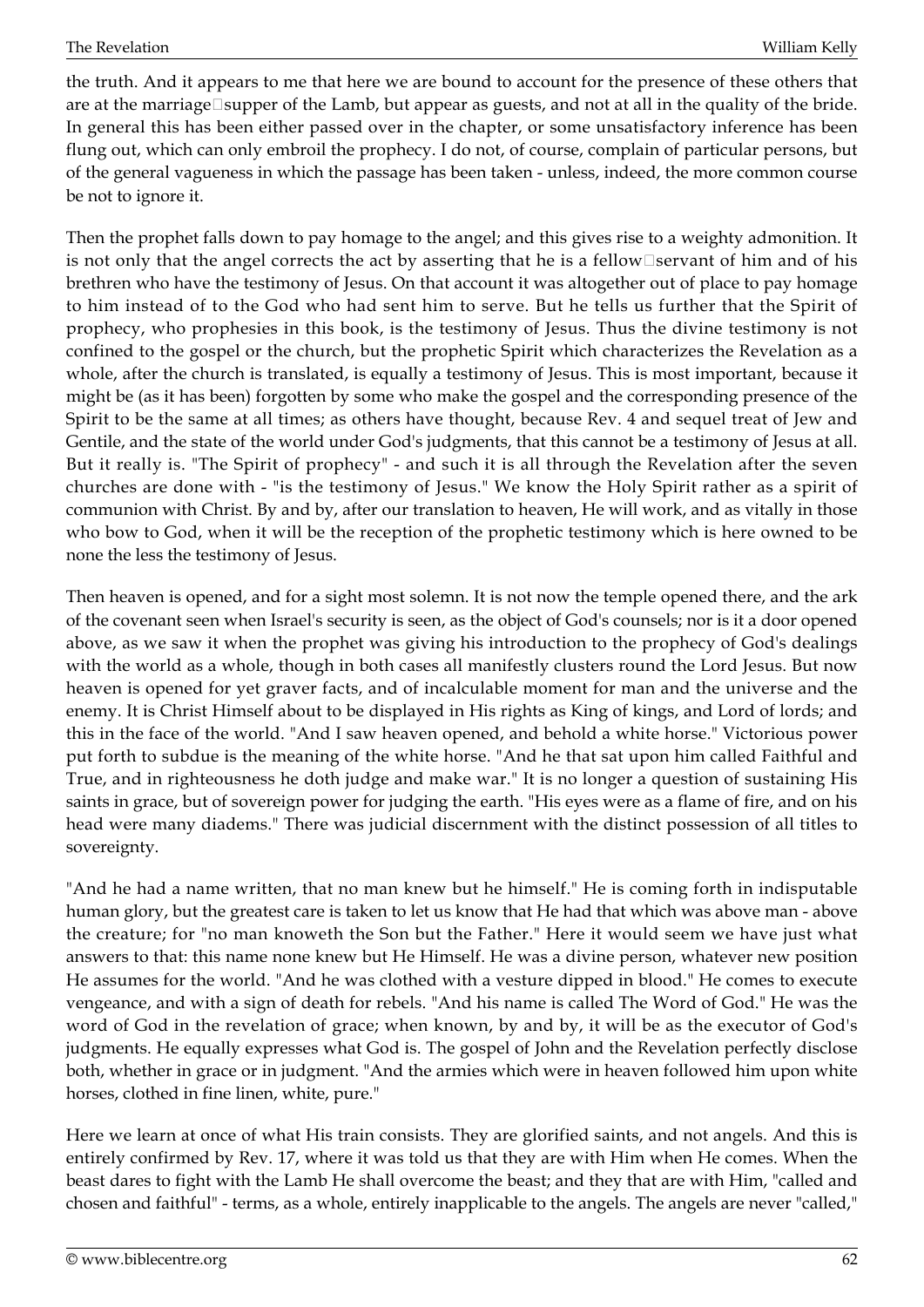although they may be "chosen;" and though termed holy, I do not recollect that they are ever spoken of as "faithful." "Faithful" is what belongs to a man. It supposes the effect and the exercise of faith. "Called" is most evidently inapplicable, because calling supposes that the person is brought out of one condition and raised into another and a better one. This is never the case with an angel. The fallen angels are not called, and the holy angels never need to be - they are kept. Calling is the, fruit of active grace on God's part towards man, and only towards him when fallen. Even man himself when he was innocent in Eden was not called. Directly he had sinned, the word of God came, and he was called. It is very evident, therefore, that the saints in a glorified state are here represented as following the Lord out of heaven. They are not seen here as the bride. This would have been altogether inappropriate for such a progress: when the King comes forth riding to victory in the judgment of wicked men - of the world, it is not in the quality of bride, but of armies or hosts, that the saints follow Him; and these include no doubt the guests as well, *i.e.,* all the glorified take their place in His train.

At the same time you will mark that these are not said to be executors of judgment as Christ is.\* It is to *Him* that God has given all judgment - not necessarily to us. We may have a special task in it, but this is not the work for us, as it seems to me. Hence. there is no sword proceeding out of our mouth; nor are the saints or heavenly hosts said to be arrayed in such a sort as the Lord. It is simply said that the glorified are to follow the Lord in victorious power, and nothing more, "clothed in fine linen, white, pure." Angels we know from other scriptures will be there, but of this we hear nothing here. But "out of his mouth goeth a sharp sword, that with it he should smite the nations: and he shall rule them with a rod of iron." What makes it the more notable is this, that the rod of iron is promised to us - not the sword. Then there is the reigning power, but not the execution of judgment in this awful fashion which is attributed to the Lord Himself. But He "treadeth the winepress of the fury of the wrath of the Almighty God" - another character of judgment never attributed to the saints, that I know of. "And he hath on his vesture and on his thigh a name written, King of kings, and Lord of lords."

\*It is the more strikingly characteristic, because of such language as Ps. 149: 6‑9, which speaks of all the saints contemplated on earth for the day of Jehovah.

Then follows the proclamation of the angel, and the invitation to the supper of the great God, to eat the flesh of all the great ones of the earth. "And I saw an angel standing in the sun; and he cried with a loud voice, saying to all the birds that fly in the midst of heaven, Come, gather yourselves together unto the great supper of God; that ye may eat flesh of kings, and flesh of chiliarchs, and flesh of strong [men], and flesh of horses, and of those that sit on them, and flesh of all, both free and bond, both small and great." And then comes the gathering and the battle. "And I saw the beast, and the kings of the earth, and their armies, gathered together to make war against him that sat on the horse, and against his army. And the beast was taken" (taken alive), "and with him the false prophet that wrought signs in his presence, with which he deceived those that received the mark of the beast, and those that worshipped his image." Thus the second beast is no longer seen as an earthly power, but as a prophet-of course a false prophet. All the energy to mislead men in the presence of the first beast was long in his hands, and now nothing more is spoken of. The spiritual power is wholly in the hands of the false prophet. It will be understood when one says "spiritual" that none is meant save of a wicked kind.

"Alive the two were cast into the lake of fire burning with brimstone." Thus eternal judgment was executed at once. They were caught in flagrant treason and rebellion: what further need of any process of judgment whatsoever?

"And the remnant were slain with the sword of him that sat upon the horse, which [sword] proceedeth out of his mouth: and all the birds were filled with their flesh." Their doom was awful, but by no means after the same sort as their two leaders.

## **Revelation 20**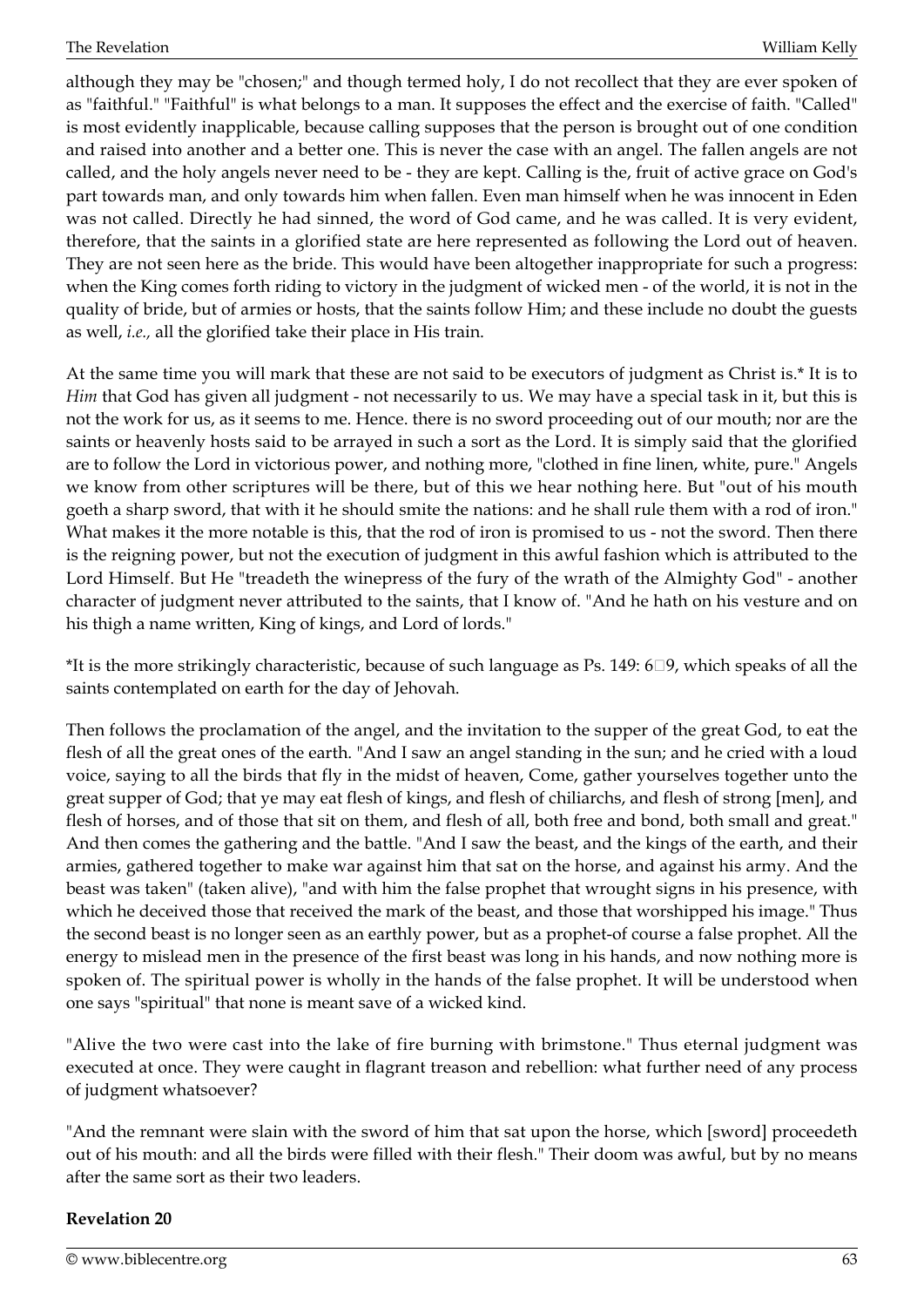Then another and immensely important act is described - the binding of Satan. He is no longer to be allowed to prowl about the world ensnaring and destroying. "And I saw an angel coming down from heaven, having the key of the bottomless pit and a great chain in his hand. And he laid hold on the dragon, that old serpent, which is the Devil, and Satan, and bound him a thousand years." It is not therefore his final judgment. The angel least him into the bottomless pit, and shut him up, and set a seal over him, that he should no more deceive the nations, till the thousand years should be completed: after these things he must be loosed a little time."

And then we come to a most cheering disclosure: "And I saw thrones, and they sat upon them, and judgment was given unto them: and [I saw] the souls of those beheaded on account of the witness of Jesus, and on account of the word of God: and those who had not worshipped the beast, nor his image, and had not received his mark upon their forehead, and on their hand; and they lived and reigned with Christ a thousand years." I do not suppose that many words are required by the present audience to show that we are not to understand the scene as a mere figure of Christianity. There are probably but few, if any, here who do not understand it as the fore‑shadow of a real resurrection. In short, it is not tropical language, as when it is said of the prodigal son - "This my son was dead, and is alive again;" or of the restoration of Israel, which is compared to a resurrection from the dead for the rest of the world. Here the vision was of thrones with sitters, and others caused to join them; and the inspired explanation is that it is the first resurrection - the rising of the just from the dead. Let us look at the different groups that are seen to have part in the first resurrection.

First, "I saw thrones, and they sat upon them." The thrones were already filled. Instead of judgment being executed on them, it was given to them. They themselves were to judge. Who were they? Who are the persons thus invested with judicial authority of so glorious a nature and to reign, as we see later, with Christ? Clearly the same saints whom we have seen first set forth by the elders in heaven, subsequently by the elders and the living creatures, next, by the bride and the living creatures at the marriage $\square$ supper, and finally by the armies that followed the Lord out of heaven.

It is no longer a question either of celebrating the ways and counsels of God, or of the war with the beast and king. Accordingly it is another figure. It is reigning. There are thrones filled with certain persons, who reign along with Him. Thus the language of symbol is as definite as any other. There is no lack of precision, but the very reverse. Peculiar energy indeed attaches to symbolic language. But what is also of consequence to observe is, that John saw souls - the souls of those beheaded on account of the witness of Jesus, and on account of the word of God. These are the martyrs of Rev. 6, those long since seen under the altar, poured out like burnt $\Box$ offerings to God. It will be remembered that it was said to them that they must wait. They had cried to the Sovereign ruler to avenge their blood on their foes, but they were told they must wait a little for some others, their fellow-servants and their brethren, to die as they had. Here accordingly we have them all. For there follows another company of martyrs who suffered when the beast set up his worst and final pretensions. When the second beast appeared, he even strove to put to death those who would not worship the beast, nor pay homage to his image, nor receive his mark. These compose the third class here spoken of.

The first were such as came out of heaven after Christ, being already raised from the dead and glorified. Consequently they sat upon the thrones at once; while the two latter classes, described in the rest of the verse, were still in the separate state - "and the souls." Take this quite simply and literally. It does not mean persons merely, but the souls of beheaded persons. He saw their condition: it was part of the vision.

Here were thrones, and people sat upon them, changed 'before this into the image of Christ's glory. Then come others in the condition of separate spirits or souls, whom the prophet saw - two different classes of them - those beheaded for the witness of Jesus and the word of God, and those who refused the beast in every form, The proof of the third class should have been given a little more distinctly than in our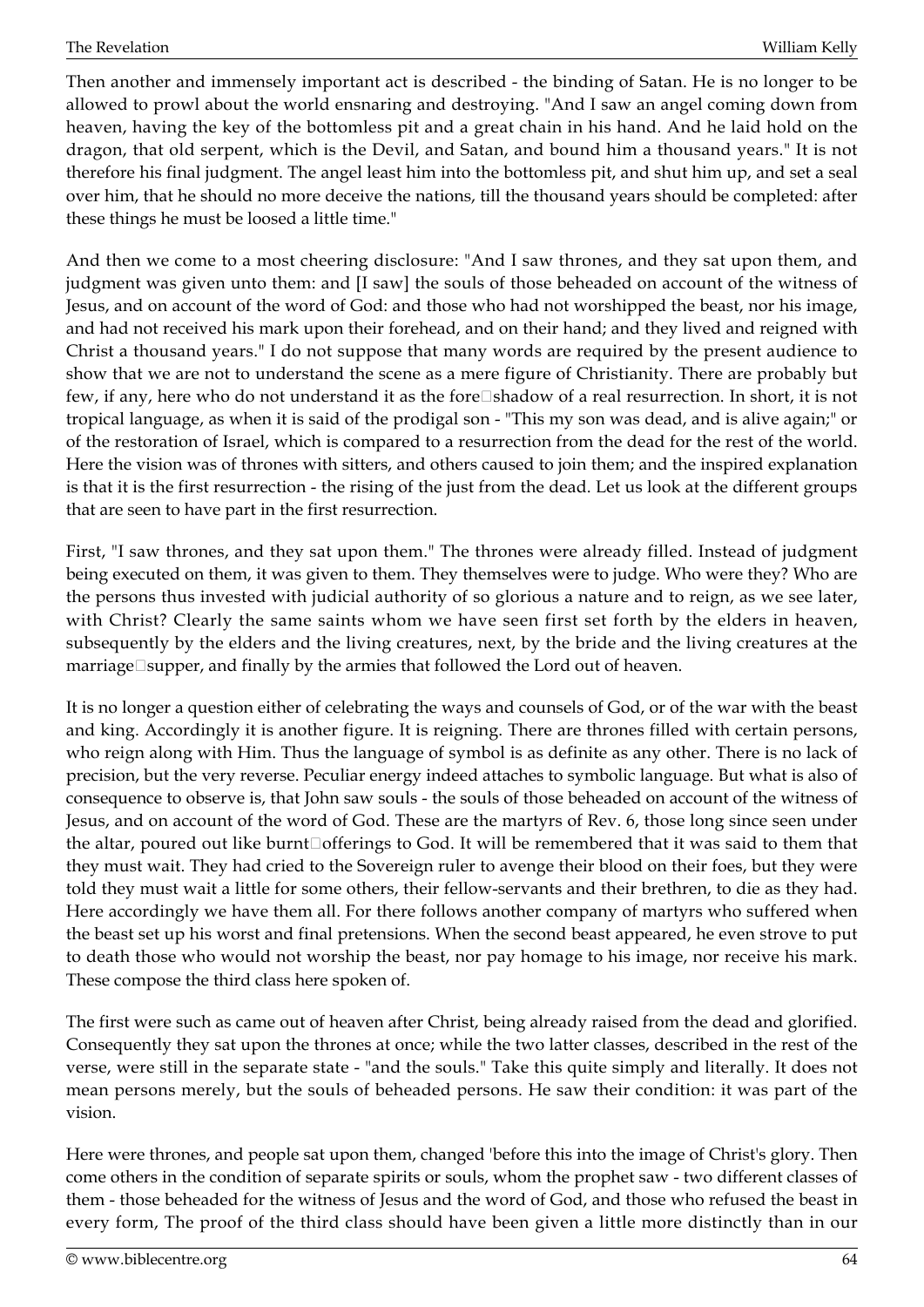version. It should not be *"and which had not,"* but rather, "and *those* who had not worshipped the beast, nor his image, neither had received his mark upon their forehead, and on their hand; and they lived and reigned with Christ a thousand years." Thus such as were in the separate state were reunited to their bodies, and lived and reigned like those who were already on the thrones. They "lived and reigned with Christ a thousand years."

Thus nothing can be simpler or more beautiful than the way in which this verse sums up the Revelation as a whole. The visions of this prophetic book open, not with the rapture of saints to heaven, but the sight of saints already raptured, often before the seer in the visions, but seen always in a complete condition without addition to their number. Accordingly the rapture of the church with the Old Testament saints must have already taken place, all (as I have no doubt) being caught up at the self□same time to be with the Lord above.

We have seen that these follow the Lord out of heaven, and are next seen enthroned. When the Lord takes His own throne, they take theirs by grace. But, further, we find that the saints who had suffered for Christ, during the time that the others were in heaven, are now reunited to their bodies and live, the Lord waiting for the last martyr that He might not leave out one of those who had died for His name. All the sufferers, either in the early persecutions of Rev. 6, or in the later persecutions (see Rev. 15) up to Babylon's extinction, were now raised from the dead. They lived, and were put therefore into a place and condition suitable for reigning with Christ, no less than the Old Testament saints and the church itself. Such is the meaning of the verse - "The rest of the dead lived not again till the thousand years were finished. This is the first resurrection."

Let it be carefully observed here that the first resurrection does not mean all rising exactly at the same moment. This is a mistake. We know that the change of all those caught up takes place in the twinkling of an eye. but it does not follow that various bodies are not raised at different times. *For certain* there are two great acts of resurrection, - one when the Old Testament saints and the church are caught up to heaven, the other when Satan was bound after the beast and false prophet were thrown into the lake of fire, as well as Babylon judged. Thus (without speaking of the resurrection of the wicked at the close) there were certainly more acts than one, not to speak of the two witnesses put to death and caused to rise after three days and a half, when the spirit of life entered them, and they not only arose, but went up to heaven, as we know. I speak not of anything that might be deemed exceptional or peculiar, but of two acts of raising saints. From the manner in which resurrection is referred to in scripture, does not God leave room for this? "I will raise him up at the last day." "At the last day" does not mean merely an instant of time. Whether it were the Old Testament saints and the church, or the Apocalyptic saints, if I may so distinguish them, it was in an instant that each were raised, but there was some space between them. What is there to hinder it? There is no expression in the word of God which binds all to rise at the same instant. Those that do rise at the same time rise, no doubt, in a moment; but that there are to be various acts of resurrection is not only not contrary to scripture, but required by its own descriptions. This verse declares it, and there is no other interpretation that can stand even a moment's fair discussion.

This being so, it adds immense clearness in the understanding of the book. And what shall we say of the wonderful wisdom of the Lord? It is called "the first resurrection." This does not intimate we have seen that there is only one act of raising, but that all who share that resurrection, whenever raised, are raised before the millennium begins; so that when the reign of Christ takes place, all such have part in the first resurrection, including Christ Himself, raised at least 1800 years before the church; then the church, with the Old Testament saints; then these Apocalyptic saints at any rate some years after. All this gives us a true and just view of the various parties that have a share in the resurrection. "This is the first resurrection. Blessed and holy is he that hath part in the first resurrection: on such the second death hath no power; but they shall be priests of God and of Christ, and shall reign with him a thousand years."

It has been remarked by another, and justly, that the expression "they shall be priests of God and of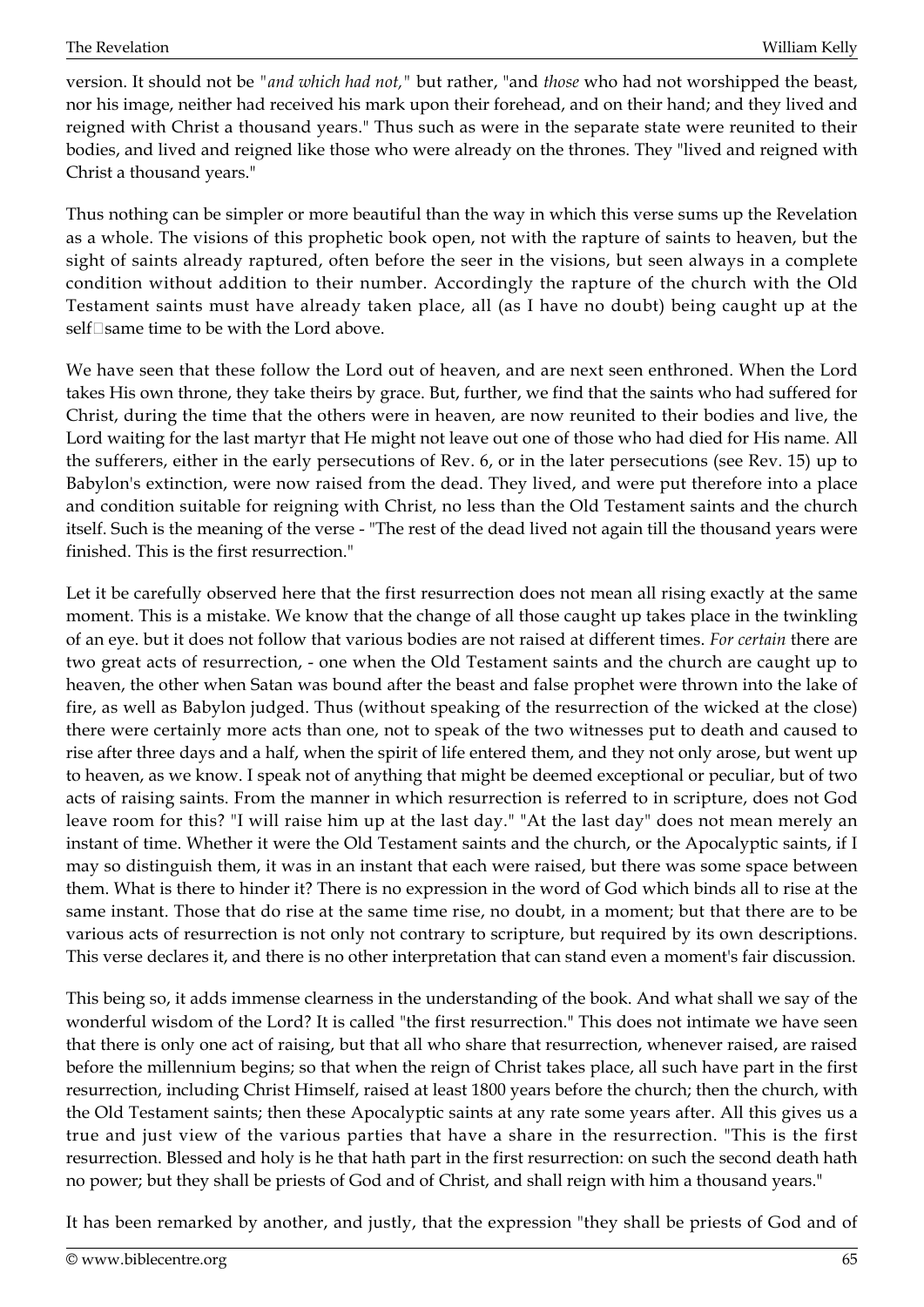Christ" summarily puts out of court the interpretation that supposes a figurative resurrection. For it is clear that, though principles might reign, to be priests is quite inconsistent with a mere figure. It is also clearly a personal reward to those who had suffered.

When the thousand years expire, Satan reappears on the scene to the sorrow and ruin of the Gentiles who were not born of God. But it is for the last time, not of the age only but of the various dispensations of God. "And when the thousand years are completed, Satan shall be loosed out of his prison, and shall go out to deceive the nations which are in the four quarters of the earth, Gog and Magog, to gather them together to war." This is clearly of moral importance. The glory of the kingdom does not preserve when men in their natural state are exposed to the adversary. The millennial nations, "the number of whom is as the sand of the sea," fall a prey to Satan.

"And they went up on the breadth of the earth, and encompassed the camp of the saints, and the beloved city." The beloved city is Jerusalem; the camp of the saints, I presume, is a larger circle and embraces all of Israel and the Gentiles who, being converted, refuse Satan's deceit. It is an evident contrast with the state supposed in the wheat $\Box$ and $\Box$ tare field of Christendom which is found at the end of the age. Wheat and tares grow together till the process of judgment separates. At the end of the millennium the righteous and the wicked form two distinct arrays, though even then there would appear to be a line drawn between the surrounding camp, and the beloved city Jerusalem on earth, where the Jews were. The unrenewed of the nations are now compassing them with their countless hosts, as if to eat them up like grasshoppers. "And fire came down out of heaven from God, and devoured them. And the devil that deceiveth them was cast into the lake of fire and brimstone, where both the beast and the false prophet [are], and they shall be tormented day and night unto the ages of the ages."

Then follows another scene still more solemn - the most awe $\square$ inspiring of all we can contemplate, at the same time full of blessing for the Christian to look onward to as that which will for ever put aside every trace of evil, and vindicate good where man must altogether fail. Here accordingly is seen but one throne. It is the divine judgment of man - eternal judgment. Even when God was judging providentially in the beginning of the Apocalyptic visions (Rev. 4), associated thrones were seen. When Christ came personally to judge and govern the quick (Rev. 20: 4), there were thrones; for the risen saints reign with Him. But now there is but one throne: Christ judges the dead. "And I saw a great white throne, and him that sat on it, from whose face the earth and the heavens fled away." This is of immense moment doctrinally, because it decisively proves that it is altogether unfounded to assume, as is popularly done, that the Lord only returns at this juncture. In the coming of the Lord all include His coming to the habitable earth. Now manifestly, if the Lord does not come before this, there is no world to come to; for the earth and heavens are fled. The common notion, therefore, that the coming of the Lord is at this point is an evident fallacy upon the face of this scripture that describes it, not to speak of others elsewhere. It is not a syllogism that is wanted or that can satisfy here: only require, only believe, the word of God. A single verse dispels clouds of arguments. "I saw a great white throne, and him that sat on it, from whose face the earth and the heaven fled; and place was not found for them." I admit that afterwards no doubt the new heaven and the new earth are seen; but who contends that this is the sphere to which the Lord comes? To this earth He is coming, and not merely to the new earth in the eternal state. To the same world in which He suffered, according to the scriptures, He will come back. But for the eternal judgment heaven and earth are fled away; and then we see the new and eternal universe. Hence He must have come back previously to both. With this agrees His coming out of heaven in judgment of the earth, described in Rev. 19. He came to the world, and avenged His people on the beast and the false prophet with the kings and their armies; and after that the risen saints reign with Him over it a thousand years. I say not on but over the earth. He with the glorified saints will have their home on high, but none the less shall they reign over this very world for the allotted time.

Then, as we have seen, comes the final test of the nations of the earth after that kingdom has run its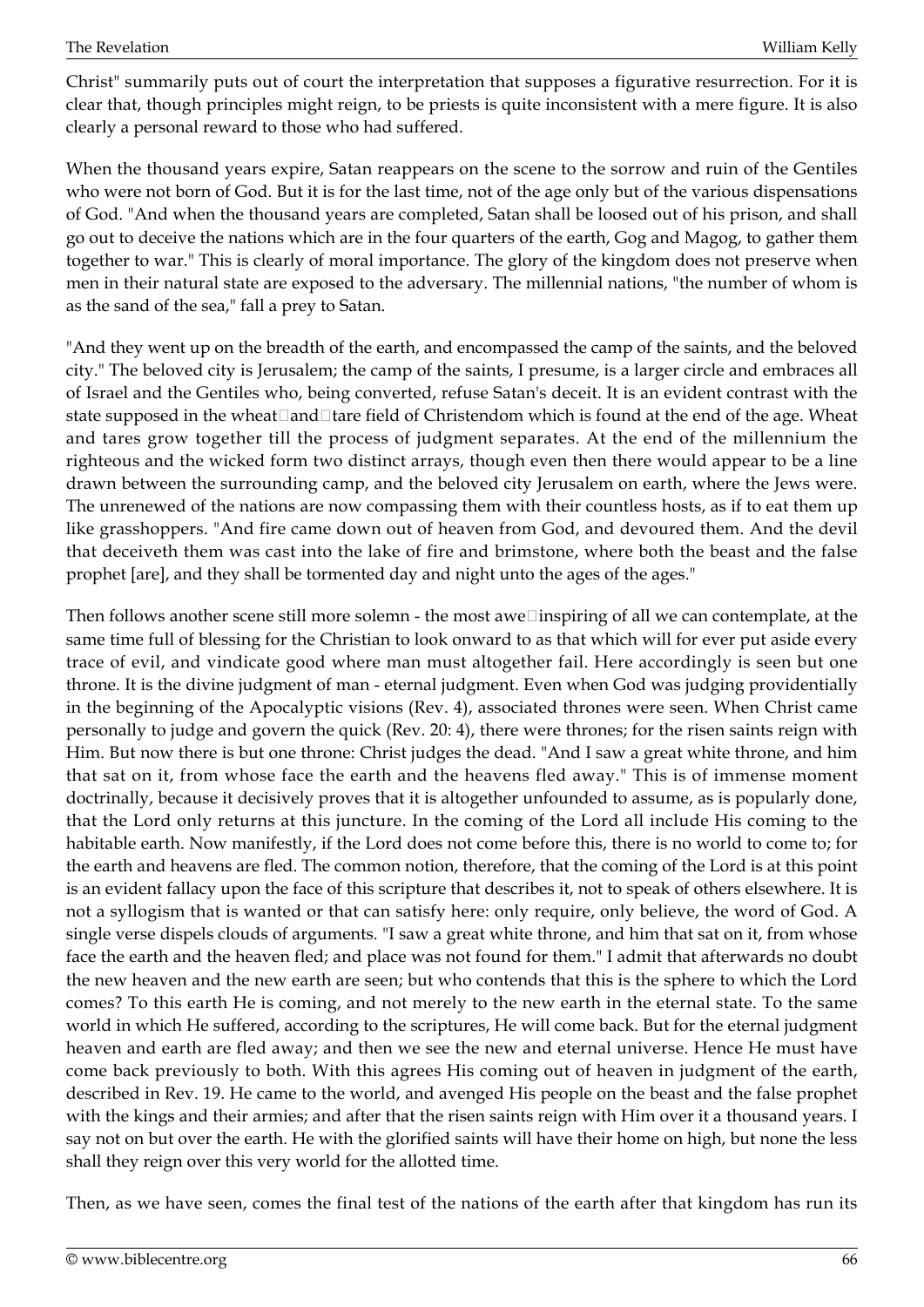course, and the devil let loose once more deceives flesh and blood after the analogy of all other dispensations. That age of visible glory is inefficacious to change the heart of man, though in the absence of the enemy and the controlling presence of the great King, they render feigned obedience for a long while. It can govern and bless but not convert man. Even the proclamation of the grace of God is powerless save it be brought home by the quickening energy of His own Spirit. In short, no testimony can avail, no work, power, or glory without the word of God applied by the Spirit of God. But in this is shown - what it is of importance to see - the true nature of the kingdom or millennial reign. "That day" does not mean a time when everybody will be converted, but when the Lord Jesus will govern righteously - when overt evil will be judged, and good be sustained perfectly for a thousand years. When any wrong is done, it will be dealt with. As far as the display of government goes, it is according to God morally, and for His glory, though I deny not for a moment that there are elements of evil which are never allowed, but kept under if not expelled. But that the heart of man even so is not renewed becomes manifest, when Satan at the close deceives all that are not converted; and these, as we are told, are countless "as the sand of the sea."

Do not wonder at the vast numbers, or at their defection. The thousand years of peace and plenty will have given occasion for an ever□growing population, spite of a world thinned by divine judgments which open that era. It is to be supposed that it will far exceed anything yet seen on the face of the earth. At the beginning there will have been carnage, as we know, among both the western powers and the eastern powers. In fact, we may say, all nations will be desolated by judgments of one kind or another; but for all this the world proceeding for a thousand years with every outward blessing, and the most admirable government administered by the blessed Lord Himself, will issue in the teeming and prosperous races of mankind. It will be a state of nature unexampled for the fruits of the earth and the enjoyment of all that God has made here below. Consequently there will be an increase in population such as never has been approached since the world was made, yet it afterwards appears, that Satan will not fail to turn the masses of the nations into one vast rebellion against the objects of God's special favour on the earth - the saints - wherever they may be, and the beloved city of Israel, as we have seen.

Then comes not the destruction only of these rebels by divine judgment, but the dissolution of heaven and earth. And Jesus sits on the great white throne. It is the judgment of the dead as such, who now rise and give account of their deeds. All the dead are there who had not part in the first resurrection. The, nature of the case exempts of course the saints of the millennium;\* and this very simply, because they are never said to die at all. There is no scriptural reason to infer that any saint dies during the thousand years, but rather the contrary. Scripture is positive in Isaiah 65 that death during the millennium only comes as a specific judgment because of open rebellion. When a person dies, it will be a positive curse from God; if he die even a hundred years old, it will be like a baby dying now. Man converted will then not merely reach the natural term - if I may so say - of a thousand years, but pass that bound. If alive before the thousand years, he will live after the thousand years; in fact, literally he will never die, though I do not doubt, on general principles, that the saints of the millennial earth will be changed at the very time when the heavens and earth disappear. Of course they will be preserved through that crisis in some sort of way suitable to divine wisdom. God has not told us how, nor is it our business. He has reserved the matter, though not without enough to guide our thoughts, as we have seen. It is one of those cases which every now and then appear where God checks and reproves our foolish curiosity, as He alone knows how to do perfectly. "Flesh and blood," we know, "cannot inherit the kingdom of God." According to the general scope of scripture, then, we may be quite sure that these saints, kept during this universal dissolution of the atmospheric heaven and the earth, will be translated to "the new heavens and new earth wherein dwelleth righteousness," in a condition new and meet for the eternal state into which they are ushered. Let others speculate, if they will: I am persuaded that he who essays to conceive the details is merely striving to draw a bow beyond the power of man. For I am not aware that any scripture treats of the subject, beyond laying down principles such as we have sought to apply to the case.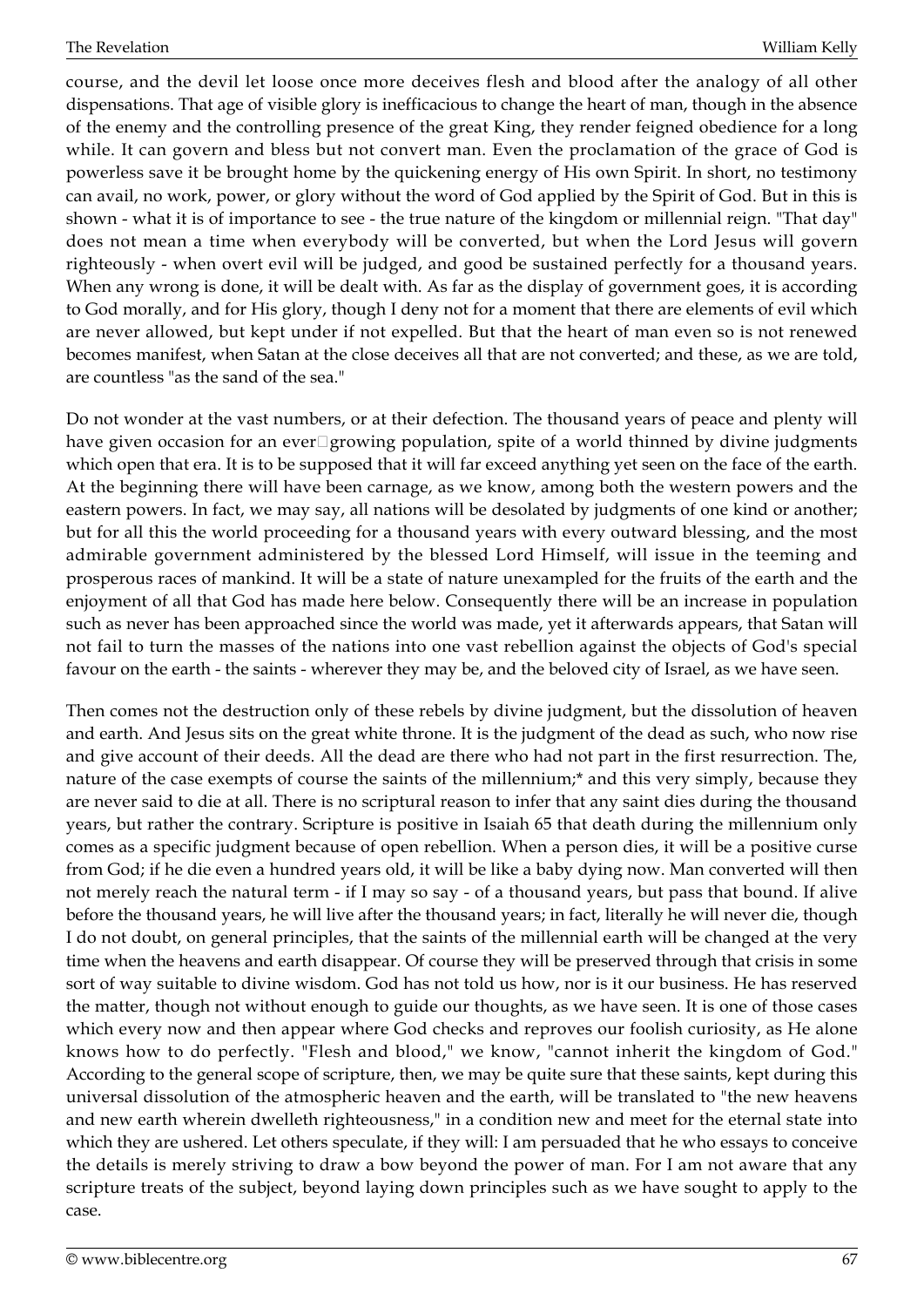\* None, however, can be exempt from being manifested before the judgment<sup>I</sup>seat of Christ, or from giving an account of all done in the body. But no believer comes into judgment. (John 5: 24 compared with Rom. 14 and 2 Cor. 5.)

"And the dead were judged," but not out of the book of life, which has nothing to do with judgment. "The dead were judged out of those things which were written in the books, according to their works." Why then is the book of life mentioned? Not because any of their names were written therein, but in proof that they were not. The book of life will confirm what is gathered from the books. If the books proclaim the evil works of the dead that stand before the throne, the book of life offers no defence on the score of God's grace. Scripture records no name whatever among those judged written there. There was the sad register of undeniable sin on the one side; there was no writing of the name on the other side. Thus, whether the books or the book be examined, all conspire to declare the justice, the solemn but most affecting righteousness, of God's final irrevocable sentence. They were judged every man according to their works. "And if any one was not found written in the book of life, he was cast into the lake of fire." Thus the only use that seems made of the book is negative and exclusive. Not that any of those judged (and the scene described is solely a resurrection of judgment) are said to be written there: we are shown rather that they were not found in that book.

Again, death and hades are said to come to their end, personified as enemies. "And death and hades were cast into the lake of fire. This is the second death." Thus was concluded all dealing on the Lord's part with both soul and body, and all that pertains to either. The race was now in the resurrection state either for good or for evil; and thus it must be for ever. Death and hades, which had so long been executioners in a world where sin reigned, and were still doing their occasional office where righteousness is to reign, themselves disappear where all traces of sin are consigned for ever.

# **Revelation 21**

In the first eight verses of Revelation 21 we have the new heaven and the new earth, but besides, awful to say, the lake of fire. Indeed it must be so, because, as we read in the end of the last chapter, there the lost were cast. But still it is a very solemn fact to read, and that which we are bound to preach - that even in the perfect state of eternity, while there is the brightness of the heaven and of the earth into which no evil can enter, you have all the evil that ever has been - all the wicked of every clime and of every age cast into the fixed condition of eternal judgment in the lake of fire.

Observe another very important fact. All the dispensational names of God disappear. It is only God and man now. There is nothing more to hear of nations; nothing more to do with separate countries, kindreds, or tongues. It is the eternal state; and also, in fact, the fullest description of that state which is furnished in the Bible. But a very different point of interest is to be observed.

Although there is such a levelling of human distinctions, and men have to do directly with God - that is men raised from the dead or in their changed condition - we still see the holy Jerusalem - "the holy city, new Jerusalem," separate from the rest of those that fill the new heaven and earth. This is of great importance, because if the new Jerusalem be, as I have no doubt it is, the bride the Lamb's wife, then we have her separate condition asserted in eternity. "I heard a great voice out of heaven, saying, Behold, the tabernacle of God" (alluding to this very city) "[is] with men." That is, the tabernacle of God is regarded as a separate object, no doubt associated with men, but not confounded with them. Men are not regarded as composing this tabernacle; they co $\square$ exist. "The tabernacle of God [is] with men, and he shall dwell with them, and they shall be his people, and God himself shall be with them, their God. And God shall wipe away every tear from their eyes; and death shall be no more, nor sorrow, nor crying nor shall there be any more pain: for the former things are passed away."

All things are thus made new; and, further, "these words are faithful." Nothing more is to be done. "And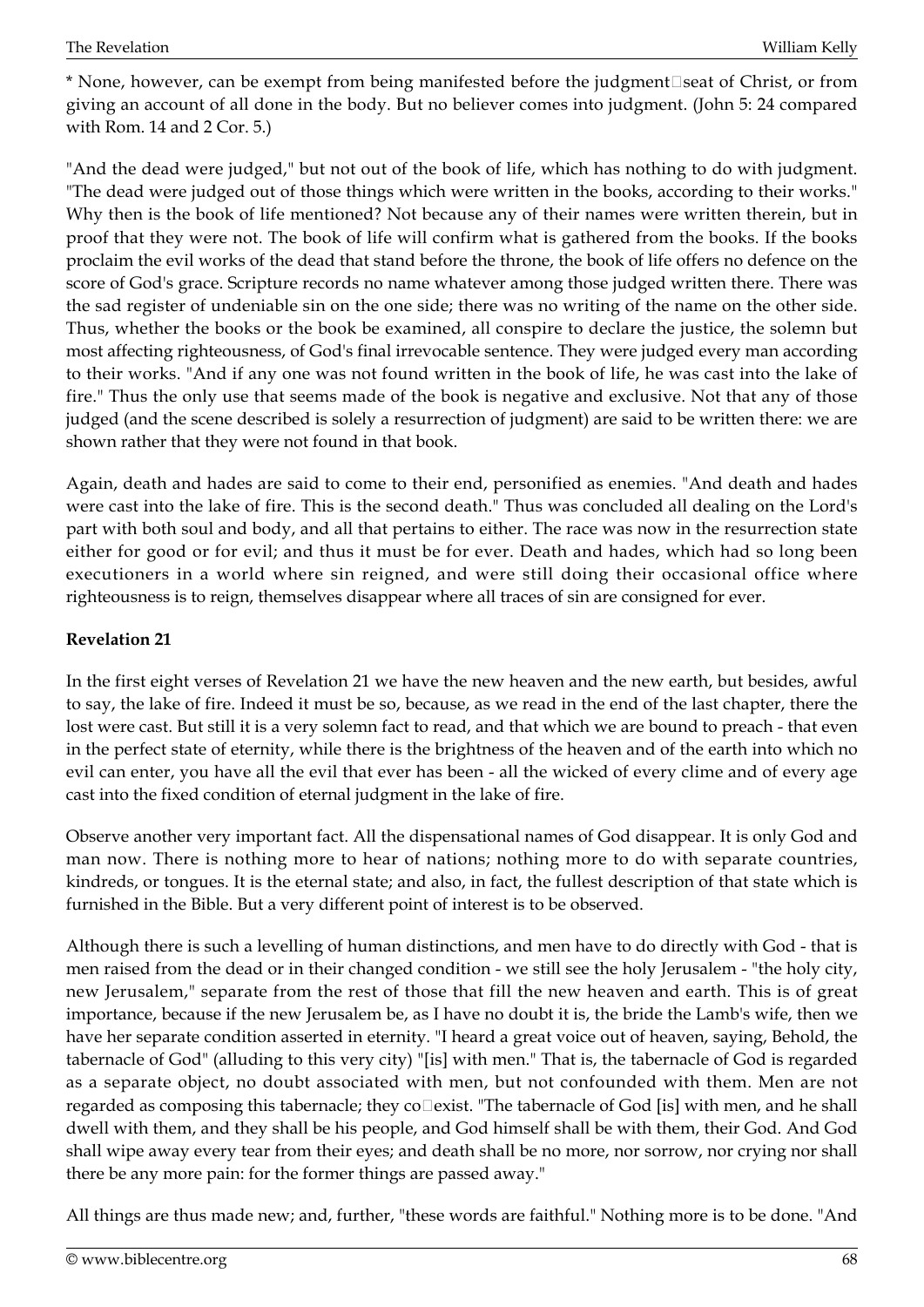he said unto me, It is done. I am the, Alpha and the Omega, the beginning and the end. I will give to him that is athirst of the fountain of the water of life freely. He that overcometh shall inherit these things; and I will be to him God, and he shall be son to me. But to the fearful, and unbelieving, and abominable, and murderers, and fornicators, and sorcerers, and idolaters, and all liars, their part [is] in the lake that burneth with fire and brimstone: which is the second death."

Here occurs a remarkable change in the sequence of the visions, though easily understood; for it must be evident that there is nothing to follow this in point of time. We have just seen that it is the eternal state. Consequently, here we must most unquestionably go back to be shown an important object in the prophecy which could not, without interrupting its course, have been described before. In short, it is as we saw in Rev. 17, after Babylon had been brought before us in the course of the prophecy. We had seen Babylon twice: first, in the circle of God's warnings and testimonies; and then as the object of God's judgment under the seven bowls. Then we have a description of Babylon given. It would have been incongruous to bring in that long description before, because this must have interrupted the flow of the prophetic stream.

Exactly the same thing is repeated here, and what makes it more apparent is the similarity of the introduction on each occasion. "And there came unto me one of the seven angels which had the seven vials full of the seven last plagues, and talked with me, saying, Come hither, I will show thee the bride, the Lamb's wife." Who does not see that this is precisely analogous to the verse which opened the description of Babylon? I take it, therefore, that God intended this analogy to be noted by us; that it is not a pursuance of the prophecy, but a description of the holy city previously named, just as the other was a description of the corrupt city, whose judgment had been announced. We had Babylon with a spuriously ecclesiastical but a really murderous character, and at the same time guilty of corruption with the kings of the earth. Here is seen the holy city coming down out of heaven from God, which is declared to be the bride, the Lamb's wife, in the plainest contrast with the great harlot. Yet to this heavenly city, after Christ comes, the kings of the earth bring their offerings and their homage; but there is no excitement of the nations, no filthiness of fornication, no abominations, no blood *guiltiness*. In short, Babylon, the disgusting counterpart of the holy city, in earthly ambition seeks the kings and the masses for her own present objects, while the other suffers now and will reign then. The one therefore throws much light upon the other.

But what I particularly call your attention to is the exceeding importance of heeding the retrospect at the bride, or new Jerusalem here, and the consequent removal of the difficulty caused by taking the last vision of this book as part of the prophetic series which begins in Rev. 19. Not so. It is an added digression for the purpose of describing an object already named passingly in the foregoing series, which closes at Rev. 21: 8. As Rev. 17 was a descriptive digression, so is the portion from Rev. 21: 9. The account given of Babylon in Rev. 17 does not follow Rev. 14 or Rev. 16 in point of prophetic time, but differs from them in structure. It gives a retrogressive account of Babylon's character, and shows how it morally compelled the divine judgment. So here a description is given of the bride, the Lamb's wife, and we learn how it is that God will use her for unmeasured goodness and blessing and glory in the millennium, as the devil during this age has used Babylon to accomplish his wicked plans here below. Just as the city of man's confusion was seen in her vile, degraded, and degrading relations with the beast, this city is seen in her pure and glorious relations with the Lamb.

"And there came one of the seven angels which had the seven bowls full of the seven last plagues, and talked with me, saying, Come hither, I will show thee the bride, the wife of the Lamb. And he carried me away in [the] spirit to a mountain great and high, and showed me the holy city Jerusalem, coming down out of heaven from God." It is not into a wilderness the prophet is carried, but he is set on "a mountain great and high," and shown - not the great, but. the holy city Jerusalem. The great city was either guilty Jerusalem or Babylon. This city is seen now as the holy vessel of divine power for governing the earth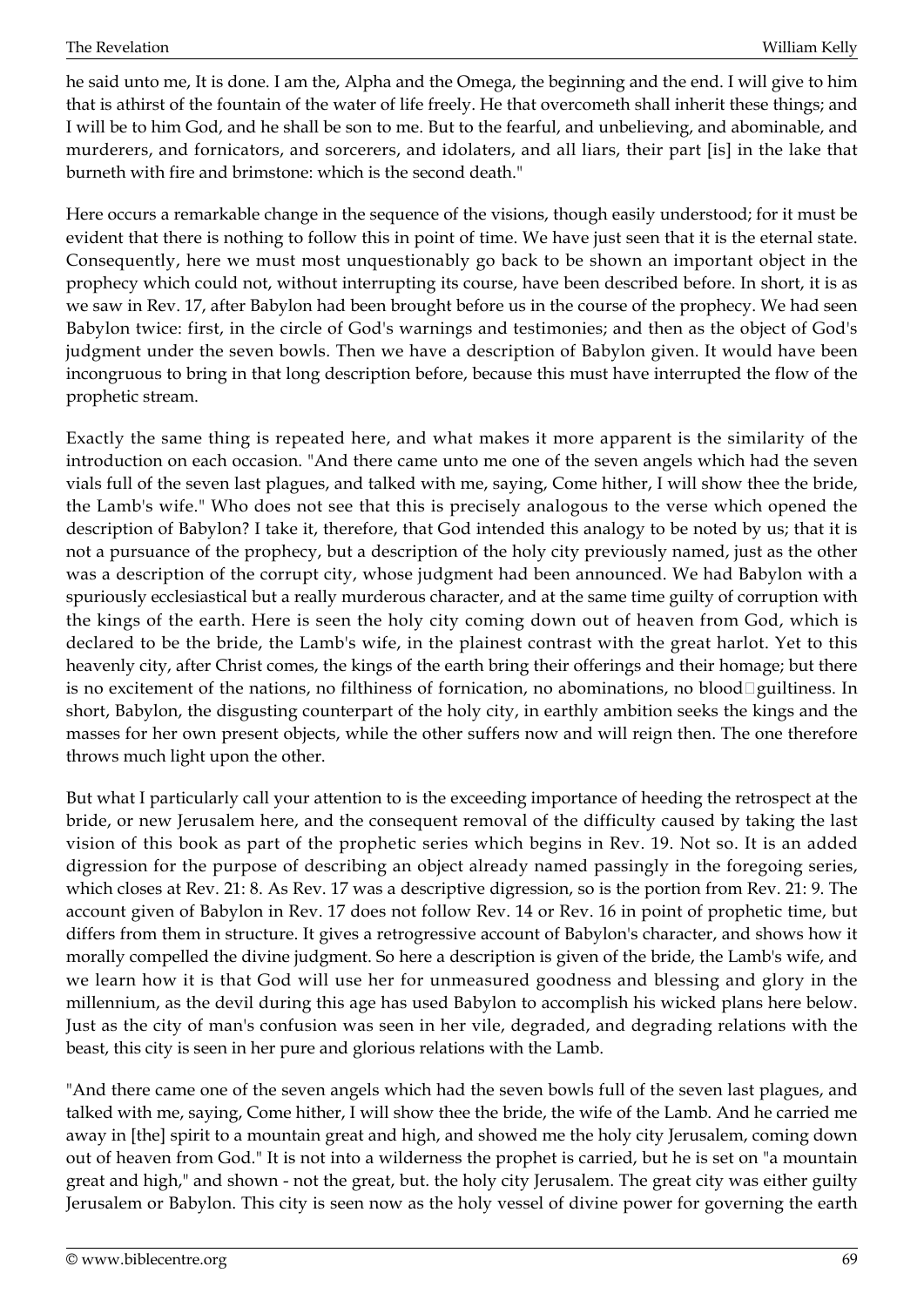during the millennium, "having the glory of God: and her brightness was like a stone most precious, even like a jasper stone, clear as crystal."

Then follows a description of the wall, gates, foundations, and general position. "Having a wall great and high, having twelve gates, and at the gates twelve angels, and names inscribed, which are the names of the twelve tribes of the sons of Israel." It was important, just because it is the bride, the Lamb's wife, to show that angels are there, and further, that Israel is not forgotten. The very name indeed shows something similar; not of course that the church can ever be earthly. Still God does not forget His ways with His people; and the angels here are only in the quality of porters, if we may so speak; they are at the gates. And as for the twelve tribes of Israel, they are merely written there, nothing more. No hint whatever is given that they constitute the city, but there is the inscription of their names outside. That city will be a constant remembrancer of those who went before restored Israel here below, as undoubtedly it will be used for their blessing during the millennium, but not for theirs only. We shall find, on the contrary, its aspect is toward the universe, yet is there the special place of Israel; and quite right it is that it should be so. "On the east three gates; on the north three gates; on the south three gates; and on the west three gates. And the wall of the city had twelve foundations, and in them the names of the twelve apostles of the Lamb." These would appear to be (save Judas Iscariot, of course) the twelve apostles that were peculiarly associated with Christ in His suffering path on the earth. God is sovereign. It is not meant that he who was more honoured in service than any of the twelve, he whom the Lord used for bringing out the church of the heavenly places, will not have his own most singular dignity in this glorious scene. Still God acts in a wisdom far above man, and holds to His principles even there. The twelve apostles of the Lamb will accordingly have their own special place. We can fairly trust God that He will not give a worse place to Paul; yet I do not think that this is his place.

"And he that spoke with me had a golden reed as a measure, that he might measure the city, and the gates thereof, and the wall thereof. And the city lieth foursquare, and its length is as much as the breadth." Thus there is a completeness and perfection about it suited to its present character.

Afterwards we come to the description of itself, - of its wall, its building, its foundations, and its gates. Here it is the city described in itself, on which we need not now enlarge.

Further, a negative point of great importance is presented by the seer, "And I saw no temple therein: for the Lord God the Almighty is the temple of it, and the Lamb. This, was no lack. On the contrary, it proved the immediateness of communion. The temple would suppose a medium. The absence of a temple is therefore no loss but a gain for this city. It furnishes material for a contrast between the earthly Jerusalem and the heavenly city, because if there be one thing more remarkable than another in Ezekiel's description, it is the temple. But here there is none; a temple is for the earth. The heavenly city, which is the full expression of blessedness on high, has no temple because it is all a temple. "The Lord God is the temple of it, and the Lamb as far as we can speak of any. "And the city has no need of the sun, nor of the moon, that they should shine for it." This too must not be viewed as if it were a loss. As for the earthly land and city, the moon will have her light increased to that of the sun, and the sun shall be sevenfold. But here there is neither; and this again is an evidence of gain, not of loss. "For the glory of God enlightened it, and the Lamb is the lamp thereof." Creature lights are gone.

After "the nations" in verse 24 omit the words "of them which are saved." You must with the best authorities leave out this addition, if you would have the true force of the verse. It is a wholly unwarranted interpolation. "The nations shall walk in the light of it," Any one of spiritual judgment can see that it should not be "nations of them which are saved." What would be the meaning, if so read? We can understand a remnant saved out of one or more nations; but who ever heard of "nations of them which are saved"? It is altogether unfeasible, and it shows how carelessly we read the Bible that people are not stopped by such an expression. The fact is, in the very best authorities it does not exist at all. The "saved" is a term which, so far from belonging to the nations, is expressly applied to the Jewish remnant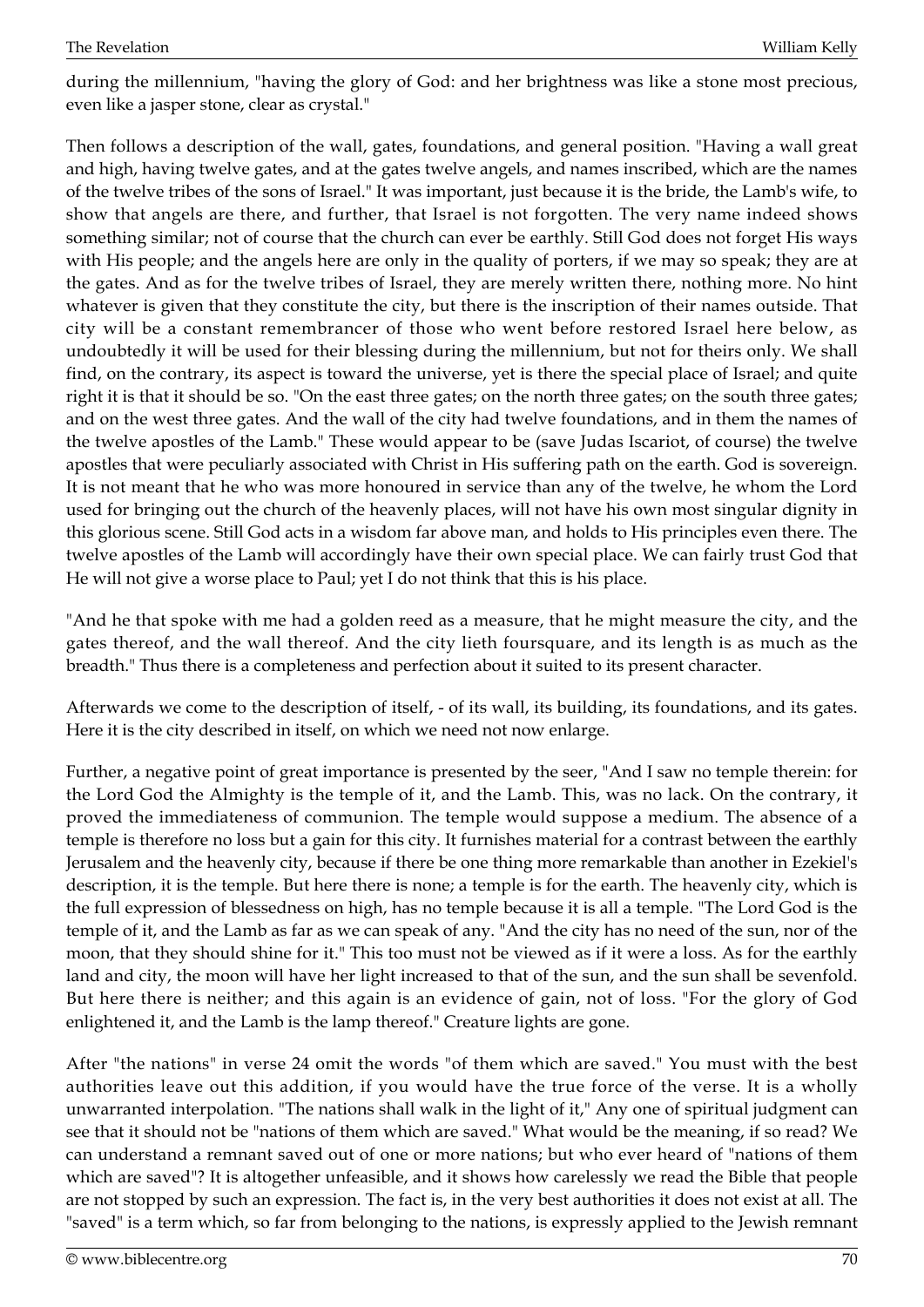when it is a technical term. But "nations of them which are saved," is a most anomalous expression, and betrays man as the author of it.

"And the nations shall walk in the light of it." It is plain that they are not in this city. "The kings of the earth do bring their glory and honour unto it" - not *into* but *unto.* That is, it is simply an expression of the homage that they pay. "And the nations shall walk in the light of it: and the kings of the earth do bring their glory and honour unto it. And the gates of it shall not be shut at all by day: for night shall not be there. And they shall bring the glory and honour of the nations unto it. And there shall in nowise enter into it anything that defileth, nor making abomination and a lie: but only those written in the book of life of the Lamb." Moral unfitness has its just censure; but sovereign grace must be asserted also.

# **Revelation 22**

Then we have another glorious description. "And he showed me a pure river of water of life, bright as crystal, proceeding out of the throne of God and of the Lamb." It is not now lightnings and thunders and voices. These were simply the characters of provisional judgment that filled the interval after the church was gone, and before the reign with Christ. But when Christ and the church peacefully reign, such is the imagery that suits - "a river of water of life, bright as crystal, proceeding out of the throne of God and of the Lamb. In the midst of the broadway of it, and of the river, on this side and on that, [the] tree of life," bearing not merely as the original one did, but now according to the fulness of the provision of God's grace for man, for man in glory first, but for man on the earth also, but for man in glory - "producing twelve fruits, in each month yielding its fruit: and the leaves of the tree for the healing of the nations." Man on the earth has his portion in the goodness of a God who is manifesting His kingdom. "And no curse shall be any more: and the throne of God and of the Lamb shall be in it; and his servants shall serve him." All this description closes in verse 5.

After that we have the admonitions to the end of this book. On these I may say but a very few words.

Verse 6 commends these sayings afresh. And the coming of the Lord is urged in connection with it. "Behold I come quickly: blessed is he that keepeth the words of the prophecy of this book." Then again the character of it, as derived from Christianity having already taken its place, is asserted. "Seal not the sayings of the prophecy of this book." In Daniel's time, and even to Daniel himself, the book was sealed. The old oracles were sealed then: not so John's. "And he saith unto me, Seal not the sayings of the prophecy of this book: for the time is near." In Daniel's time it was not at hand. To the church the end is always near. In her own course, and in the matters of her portion, the church does not know time at all. Everything that belongs to the body of Christ is unearthly and unworldly. The church is heavenly; and in heaven there are no times nor seasons. There may be lights of the heaven to mark times and seasons for the earth, and again on the earth. But the church consists of souls called out from the earth, and is not of the world: consequently to the church the time is always at hand. When Christ at God's right hand was announced, even from the very beginning, He was ready to judge the quick and the dead. He remains in that condition of readiness from the time when He sat at God's right hand till the present. The church goes on according to the will of the Lord, who might according to His own purpose lengthen or abridge the space. It is entirely in His hand, and in none other's. - Whereas for the Jew, there are necessary dates and momentous changes that must take place; and hence, as Daniel represents the Jew, we have the difference kept up. To the Christian this book is not sealed. All is opened, and this because we have the Holy Ghost dwelling in us; "for the Spirit searcheth all things, yea, the deep things of God." Therefore we find in connection with the book a most solemn warning. "Let him that is unrighteous be unrighteous still: and let the filthy be filthy still: and he that is righteous, let him be righteous still: and he that is holy, let him be holy still." When the hour comes that is spoken of here, it is not for us, but for those who will be found after we are gone. All is then fixed. There will be no time for seeking mercy, as it were: whatever the state in which the Lord at His coming will find us, all is closed up and fixed. Accordingly, "Behold, I come quickly, and my reward is with me." We. see that it is in connection with